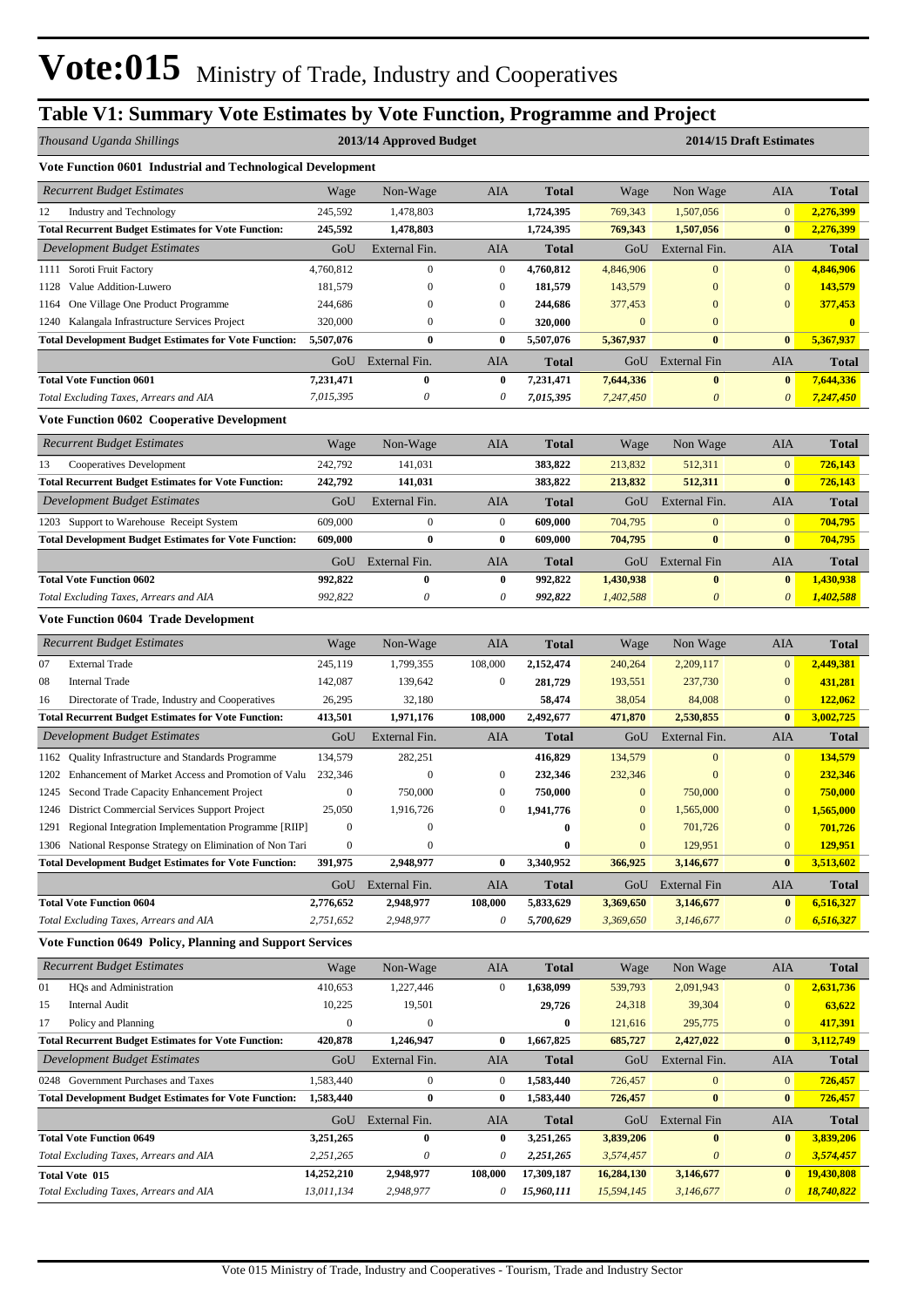# **Table V2: Summary Vote Estimates by Item**

| Thousand Uganda Shillings                                                                 | 2013/14 Approved Budget |                         |                  |                   |                              |                                  | 2014/15 Draft Estimates      |                          |  |
|-------------------------------------------------------------------------------------------|-------------------------|-------------------------|------------------|-------------------|------------------------------|----------------------------------|------------------------------|--------------------------|--|
|                                                                                           |                         | GoU External Fin.       | AIA              | <b>Total</b>      |                              | GoU External Fin.                | AIA                          | <b>Total</b>             |  |
| <b>Employees, Goods and Services (Outputs Provided)</b>                                   | 3,867,838               | 2,848,977               | 0                | 6,716,815         | 5,807,553                    | 2,481,677                        | $\boldsymbol{\theta}$        | 8,289,231                |  |
| 211101 General Staff Salaries                                                             | 1,303,209               | $\boldsymbol{0}$        |                  | 1,303,209         | 2,140,773                    | $\bf{0}$                         | $\mathbf{0}$                 | 2,140,773                |  |
| 211102 Contract Staff Salaries (Incl. Casuals, Temporary)                                 | 19,554                  | 210,000                 | $\mathbf{0}$     | 229,554           | 72,000                       | $\mathbf{0}$                     | $\boldsymbol{0}$             | 72,000                   |  |
| 211103 Allowances                                                                         | 347,608                 | 200,000                 | $\mathbf{0}$     | 547,608           | 711,947                      | 175,000                          | $\boldsymbol{0}$             | 886,947                  |  |
| 213001 Medical expenses (To employees)                                                    | 18,001                  | $\boldsymbol{0}$        |                  | 18,001            | 20,000                       | $\mathbf{0}$                     | $\boldsymbol{0}$             | 20,000                   |  |
| 213002 Incapacity, death benefits and funeral expenses                                    | 18,001                  | $\boldsymbol{0}$        |                  | 18,001            | 20,000                       | $\mathbf{0}$                     | $\boldsymbol{0}$             | 20,000                   |  |
| 221001 Advertising and Public Relations                                                   | 42,880                  | 30,000                  | $\boldsymbol{0}$ | 72,880            | 28,001                       | 55,000                           | $\mathbf{0}$                 | 83,001                   |  |
| 221002 Workshops and Seminars                                                             | 267,475                 | 512,615                 | $\bf{0}$         | 780,090           | 579,687                      | 595,000                          | $\bf{0}$                     | 1,174,687                |  |
| 221003 Staff Training                                                                     | 129,764                 | 15,000                  | $\boldsymbol{0}$ | 144,764           | 10,600                       | 311,000                          | $\overline{0}$               | 321,600                  |  |
| 221004 Recruitment Expenses                                                               | 4,833                   | $\mathbf{0}$            |                  | 4,833             | $\mathbf{0}$                 | $\mathbf{0}$                     |                              | $\mathbf{0}$             |  |
| 221005 Hire of Venue (chairs, projector, etc)                                             | 58,485                  | 31,000                  | $\boldsymbol{0}$ | 89,485            | 1,000                        | $\boldsymbol{0}$                 | $\mathbf{0}$                 | 1,000                    |  |
| 221007 Books, Periodicals & Newspapers                                                    | 19,311                  | $\mathbf{0}$            | $\mathbf{0}$     | 19,311            | 48,000                       | $\mathbf{0}$                     | $\boldsymbol{0}$             | 48,000                   |  |
| 221008 Computer supplies and Information Technology (IT)                                  | 9,021                   | 32,000                  | $\boldsymbol{0}$ | 41,021            | 31,560                       | 96,000                           | $\boldsymbol{0}$             | 127,560                  |  |
| 221009 Welfare and Entertainment                                                          | 86,985                  | 6,979                   | $\mathbf{0}$     | 93,964            | 66,672                       | 12,000                           | $\boldsymbol{0}$             | 78,672                   |  |
| 221010 Special Meals and Drinks                                                           | 2,400                   | $\mathbf{0}$            | $\mathbf{0}$     | 2,400             | $\boldsymbol{0}$             | $\mathbf{0}$                     |                              | $\bf{0}$                 |  |
| 221011 Printing, Stationery, Photocopying and Binding                                     | 188,293                 | 49,380                  | $\boldsymbol{0}$ | 237,673           | 83,632                       | 155,951                          | $\boldsymbol{0}$             | 239,583                  |  |
| 221012 Small Office Equipment                                                             | 9,813                   | 12,000                  | $\boldsymbol{0}$ | 21,813            | 11,780                       | $\boldsymbol{0}$                 | $\boldsymbol{0}$             | 11,780                   |  |
| 221016 IFMS Recurrent costs                                                               | 10,005                  | $\boldsymbol{0}$        |                  | 10,005            | 10,000                       | $\boldsymbol{0}$                 | $\boldsymbol{0}$             | 10,000                   |  |
| 221017 Subscriptions                                                                      | 2,606                   | $\mathbf{0}$            |                  | 2,606             | 2,000                        | $\boldsymbol{0}$                 | $\boldsymbol{0}$             | 2,000                    |  |
| 221020 IPPS Recurrent Costs                                                               | 0                       | $\mathbf{0}$            |                  | 0                 | 25,000                       | $\mathbf{0}$                     | $\boldsymbol{0}$             | 25,000                   |  |
| 222001 Telecommunications                                                                 | 79,610                  | 18,500                  | $\boldsymbol{0}$ | 98,110            | 53,400                       | 72,000                           | $\boldsymbol{0}$             | 125,400                  |  |
| 222002 Postage and Courier                                                                | 24,626                  | 12,000                  | $\mathbf{0}$     | 36,626            | $\mathbf{0}$                 | 10,000                           | $\boldsymbol{0}$             | 10,000                   |  |
| 222003 Information and communications technology (ICT)                                    | 4                       | $\mathbf{0}$            |                  | 4                 | 32,000                       | 70,000                           | $\boldsymbol{0}$             | 102,000                  |  |
| 223001 Property Expenses                                                                  | 1                       | $\boldsymbol{0}$<br>0   |                  | 1                 | $\mathbf{0}$<br>$\mathbf{0}$ | $\mathbf{0}$                     |                              | $\bf{0}$                 |  |
| 223002 Rates                                                                              | 1<br>1                  | 0                       |                  | 1<br>$\mathbf{1}$ | $\mathbf{0}$                 | $\boldsymbol{0}$<br>$\mathbf{0}$ |                              | $\bf{0}$<br>$\mathbf{0}$ |  |
| 223003 Rent – (Produced Assets) to private entities<br>223004 Guard and Security services | 90,003                  | $\Omega$                | $\boldsymbol{0}$ | 90,003            | 27,600                       | $\mathbf{0}$                     | $\boldsymbol{0}$             | 27,600                   |  |
| 223005 Electricity                                                                        | 36,000                  | $\theta$                |                  | 36,000            | 100,000                      | $\boldsymbol{0}$                 | $\mathbf{0}$                 | 100,000                  |  |
| 223006 Water                                                                              | 18,000                  | $\Omega$                |                  | 18,000            | 16,000                       | $\boldsymbol{0}$                 | $\overline{0}$               | 16,000                   |  |
| 223007 Other Utilities- (fuel, gas, firewood, charcoal)                                   | 1                       | $\Omega$                |                  | 1                 | $\mathbf{0}$                 | $\boldsymbol{0}$                 |                              | $\bf{0}$                 |  |
| 223901 Rent – (Produced Assets) to other govt. units                                      | 10,000                  | $\boldsymbol{0}$        |                  | 10,000            | $\mathbf{0}$                 | $\mathbf{0}$                     |                              | $\mathbf{0}$             |  |
| 224002 General Supply of Goods and Services                                               | 10,821                  | 424,425                 | $\boldsymbol{0}$ | 435,246           | $\mathbf{0}$                 | $\mathbf{0}$                     |                              | $\mathbf{0}$             |  |
| 224004 Cleaning and Sanitation                                                            | $\boldsymbol{0}$        | $\mathbf{0}$            |                  | $\bf{0}$          | 56,000                       | $\mathbf{0}$                     | $\bf{0}$                     | 56,000                   |  |
| 225001 Consultancy Services- Short term                                                   | 15                      | 50,000                  | $\bf{0}$         | 50,015            | 332,091                      | 163,726                          | $\boldsymbol{0}$             | 495,817                  |  |
| 226001 Insurances                                                                         | 1                       | $\mathbf{0}$            |                  | 1                 | $\mathbf{0}$                 | $\boldsymbol{0}$                 |                              | $\bf{0}$                 |  |
| 226002 Licenses                                                                           | 4                       | $\theta$                |                  | 4                 | $\mathbf{0}$                 | $\mathbf{0}$                     |                              | $\mathbf{0}$             |  |
| 227001 Travel inland                                                                      | 336,077                 | 243,000                 | $\boldsymbol{0}$ | 579,077           | 467,414                      | 305,000                          | $\bf{0}$                     | 772,414                  |  |
| 227002 Travel abroad                                                                      | 209,776                 | 233,077                 | $\mathbf{0}$     | 442,853           | 493,803                      | 166,000                          | $\mathbf{0}$                 | 659,803                  |  |
| 227003 Carriage, Haulage, Freight and transport hire                                      | 5                       | $\mathbf{0}$            |                  | 5                 | $\boldsymbol{0}$             | $\mathbf{0}$                     |                              | $\mathbf{0}$             |  |
| 227004 Fuel, Lubricants and Oils                                                          | 339,146                 | 132,000                 | $\boldsymbol{0}$ | 471,146           | 239,000                      | 284,000                          | $\mathbf{0}$                 | 523,000                  |  |
| 228001 Maintenance - Civil                                                                | 10,364                  | $\mathbf{0}$            |                  | 10,364            | 27,594                       | $\mathbf{0}$                     | $\mathbf{0}$                 | 27,594                   |  |
| 228002 Maintenance - Vehicles                                                             | 140,131                 | 12,000                  | $\boldsymbol{0}$ | 152,131           | 76,000                       | 1,000                            | $\mathbf{0}$                 | 77,000                   |  |
| 228003 Maintenance – Machinery, Equipment & Furniture                                     | 24,999                  | $\boldsymbol{0}$        |                  | 24,999            | 24,000                       | 10,000                           | $\mathbf{0}$                 | 34,000                   |  |
| 228004 Maintenance – Other                                                                | 7                       | $\mathbf{0}$            |                  | 7                 | $\mathbf{0}$                 | $\bf{0}$                         |                              | $\bf{0}$                 |  |
| 273102 Incapacity, death benefits and funeral expenses                                    | 1                       | $\mathbf{0}$            |                  | $\mathbf{1}$      | $\mathbf{0}$                 | $\mathbf{0}$                     |                              |                          |  |
| 282103 Scholarships and related costs                                                     | 1                       | $\theta$                |                  | 1                 | $\mathbf{0}$                 | $\mathbf{0}$                     |                              | $\bf{0}$                 |  |
| 321401 District Unconditional grants                                                      | $\boldsymbol{0}$        | 625,000                 | $\boldsymbol{0}$ | 625,000           | $\mathbf{0}$                 | $\boldsymbol{0}$                 |                              | $\bf{0}$                 |  |
| 321423 Conditional transfers to feeder roads maintenance w                                | 1                       | $\boldsymbol{0}$        | $\boldsymbol{0}$ | 1                 | $\mathbf{0}$                 | $\mathbf{0}$                     |                              | $\bf{0}$                 |  |
| Grants, Transfers and Subsides (Outputs Funded)                                           | 3,439,158               | 0                       | 108,000          | 3,547,158         | 4,096,559                    | 625,000                          | 0                            | 4,721,559                |  |
| 262201 Contributions to International Organisations (Capital                              | 405,001                 | $\boldsymbol{0}$        |                  | 405,001           | 400,001                      | $\mathbf{0}$                     | $\mathbf{0}$                 | 400,001                  |  |
| 264101 Contributions to Autonomous Institutions                                           | 1,129,468               | $\boldsymbol{0}$        | 108,000          | 1,237,468         | 1,727,494                    | $\bf{0}$                         | $\boldsymbol{0}$             | 1,727,494                |  |
| 264102 Contributions to Autonomous Institutions (Wage Su                                  | 1,904,689               | $\mathbf{0}$            |                  | 1,904,689         | 1,969,064                    | $\mathbf{0}$                     | $\mathbf{0}$                 | 1,969,064                |  |
| 321448 Conditional Transfers for Production and marketing                                 | $\boldsymbol{0}$        | $\mathbf{0}$            |                  | 0                 | $\mathbf{0}$                 | 625,000                          | $\mathbf{0}$                 | 625,000                  |  |
| <b>Investment</b> (Capital Purchases)                                                     | 6,945,214               | 100,000                 | $\pmb{\theta}$   | 7,045,214         | 6,325,731                    | 40,000                           | $\boldsymbol{\theta}$        | 6,365,731                |  |
| 231001 Non Residential buildings (Depreciation)                                           | 105,009                 | $\mathbf{0}$            | $\bf{0}$         | 105,009           | 157,500                      | 2,000                            | $\mathbf{0}$                 | 159,500                  |  |
| 231003 Roads and bridges (Depreciation)                                                   | 2                       | $\overline{0}$          |                  | $\boldsymbol{2}$  | $\boldsymbol{0}$             | $\bf{0}$                         |                              | $\mathbf{0}$             |  |
| 231004 Transport equipment                                                                | 2<br>295,465            | $\mathbf{0}$<br>100,000 | $\boldsymbol{0}$ | $\boldsymbol{2}$  | 1,440,000                    | 10,000<br>10,000                 | $\mathbf{0}$<br>$\mathbf{0}$ | 1,450,000                |  |
| 231005 Machinery and equipment<br>231006 Furniture and fittings (Depreciation)            | 43,402                  | $\boldsymbol{0}$        | $\mathbf{0}$     | 395,465<br>43,402 | 200,441<br>320,000           | $\mathbf{0}$                     | $\overline{0}$               | 210,441<br>320,000       |  |
| 231007 Other Fixed Assets (Depreciation)                                                  | 3,560,002               | $\mathbf{0}$            |                  | 3,560,002         | $\boldsymbol{0}$             | $\mathbf{0}$                     |                              | $\mathbf{0}$             |  |
| 281501 Environment Impact Assessment for Capital Works                                    | 115,001                 | $\mathbf{0}$            |                  | 115,001           | 170,079                      | $\bf{0}$                         | $\mathbf{0}$                 | 170,079                  |  |
|                                                                                           |                         |                         |                  |                   |                              |                                  |                              |                          |  |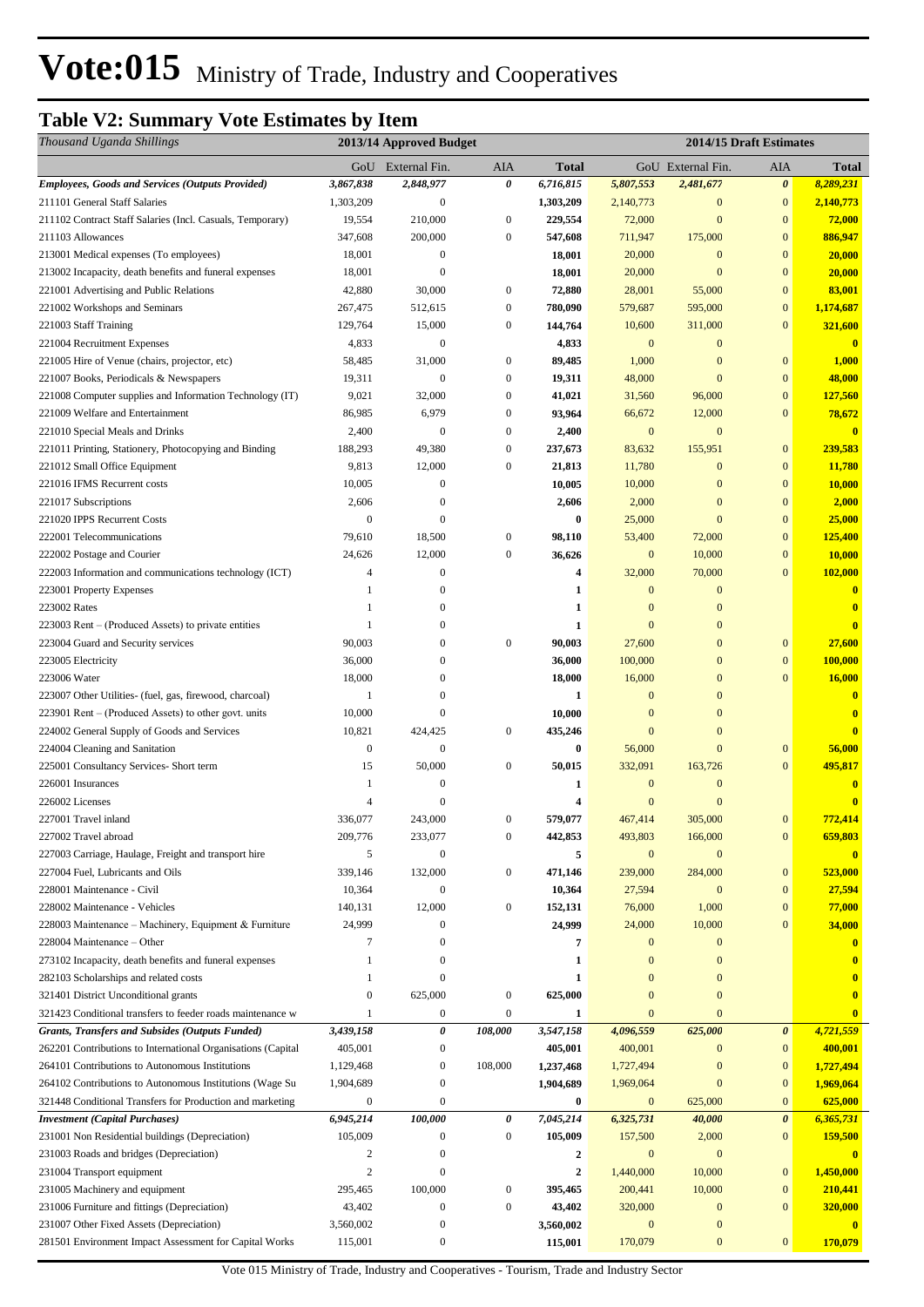# **Table V2: Summary Vote Estimates by Item**

| 2013/14 Approved Budget<br>Thousand Uganda Shillings      |            |               |              |              |              |                       | 2014/15 Draft Estimates |              |
|-----------------------------------------------------------|------------|---------------|--------------|--------------|--------------|-----------------------|-------------------------|--------------|
|                                                           | GoU        | External Fin. | <b>AIA</b>   | <b>Total</b> |              | GoU External Fin.     | <b>AIA</b>              | <b>Total</b> |
| 281502 Feasibility Studies for Capital Works              | 143,572    | $\mathbf{0}$  |              | 143,572      | $\mathbf{0}$ | 5,000                 | $\mathbf{0}$            | 5,000        |
| 281503 Engineering and Design Studies & Plans for capital | 186,148    | 0             |              | 186,148      | 25,000       | $\mathbf{0}$          | $\mathbf{0}$            | 25,000       |
| 281504 Monitoring, Supervision & Appraisal of capital wor | 827,925    | $\mathbf{0}$  | $\mathbf{0}$ | 827,925      | 1,205,380    | 10,000                | $\mathbf{0}$            | 1,215,380    |
| 311101 Land                                               | 120,002    | $\Omega$      |              | 120,002      | $\Omega$     | $\Omega$              |                         |              |
| 312104 Other Structures                                   |            | $\Omega$      |              | $\bf{0}$     | 2,171,633    | 3,000                 | $\mathbf{0}$            | 2,174,633    |
| 312105 Taxes on Buildings & Structures                    |            | $\Omega$      |              | $\bf{0}$     | 39,312       | $\Omega$              | $\Omega$                | 39,312       |
| 312204 Taxes on Machinery, Furniture & Vehicles           |            | 0             |              | $\mathbf{0}$ | 596,386      | $\Omega$              | $\mathbf{0}$            | 596,386      |
| 312206 Gross Tax                                          | 1.241.076  | $\mathbf{0}$  | $\mathbf{0}$ | 1,241,076    | $\Omega$     | $\Omega$              |                         |              |
| 312302 Intangible Fixed Assets                            | 307,608    | $\mathbf{0}$  | $\mathbf{0}$ | 307,608      | $\Omega$     | $\Omega$              |                         |              |
| <b>Arrears</b>                                            |            | 0             |              | 0            | 54,287       | $\boldsymbol{\theta}$ | $\boldsymbol{\theta}$   | 54,287       |
| 321614 Electricity arrears (Budgeting)                    |            | $\Omega$      |              | $\bf{0}$     | 54,287       | $\Omega$              | $\mathbf{0}$            | 54,287       |
| <b>Grand Total Vote 015</b>                               | 14,252,210 | 2,948,977     | 108,000      | 17,309,187   | 16,284,130   | 3,146,677             | $\bf{0}$                | 19,430,808   |
| Total Excluding Taxes, Arrears and AIA                    | 13,011,134 | 2,948,977     | 0            | 15,960,111   | 15,594,145   | 3,146,677             | 0                       | 18,740,822   |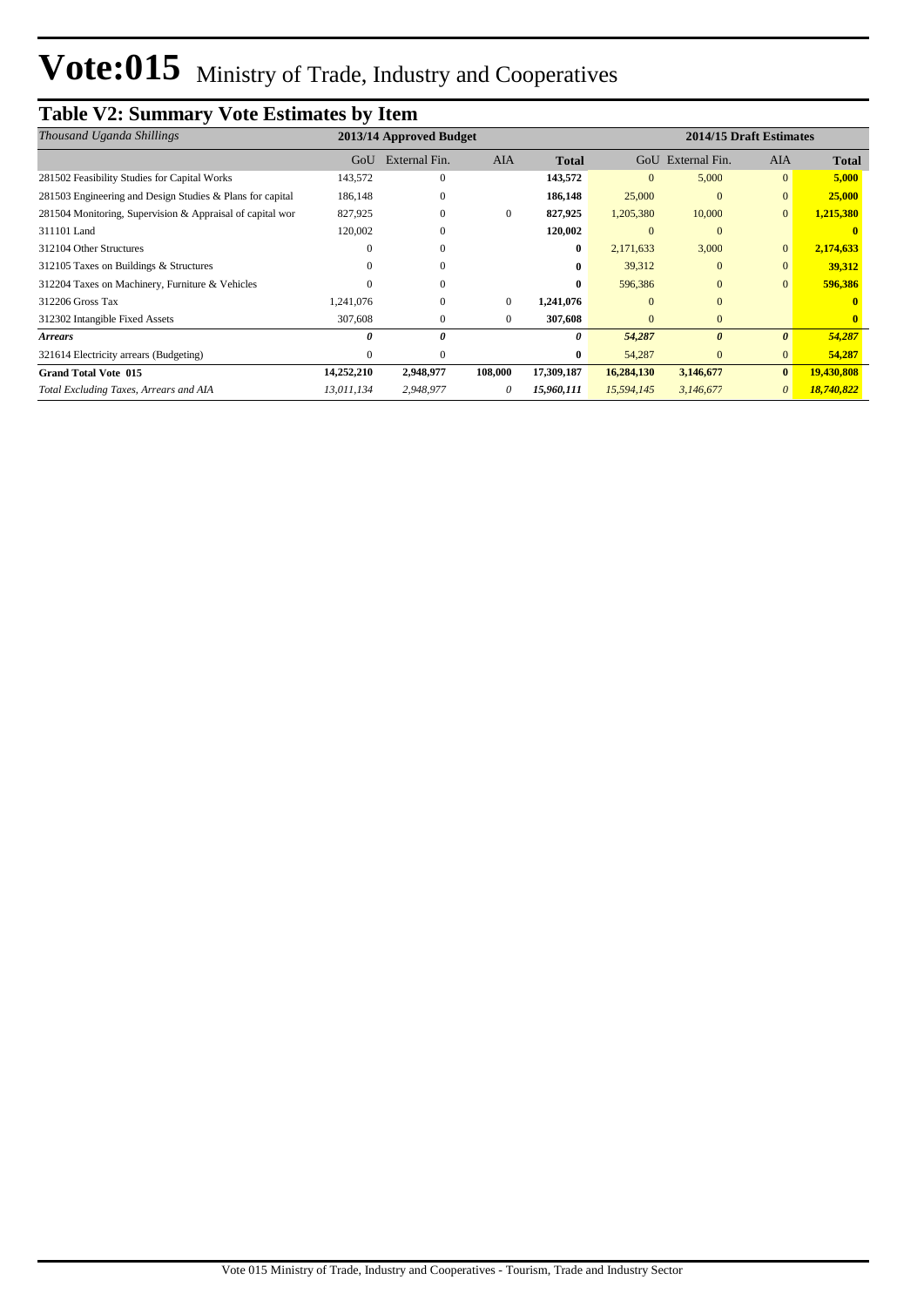# **Table V3: Detailed Estimates by Vote Function, Cost Centre, Output and Item**

### *Vote Function 0601 Industrial and Technological Development*

#### *Recurrent Budget Estimates*

#### **Programme 12 Industry and Technology**

| Thousand Uganda Shillings                                             |                              | 2013/14 Approved Budget |                       |              |                                  | 2014/15 Draft Estimates          |                                  |              |
|-----------------------------------------------------------------------|------------------------------|-------------------------|-----------------------|--------------|----------------------------------|----------------------------------|----------------------------------|--------------|
| <b>Outputs Provided</b>                                               | Wage                         | Non-Wage                | AIA                   | Total        | Wage                             | Non Wage                         | AIA                              | <b>Total</b> |
| Output:060101 Industrial Policies, Strategies and monitoring services |                              |                         |                       |              |                                  |                                  |                                  |              |
| 211101 General Staff Salaries                                         | 104,571                      | $\boldsymbol{0}$        | 0                     | 104,571      | 195,428                          | $\mathbf{0}$                     | $\mathbf{0}$                     | 195,428      |
| 211103 Allowances                                                     | $\boldsymbol{0}$             | 6,330                   | $\boldsymbol{0}$      | 6,330        | $\boldsymbol{0}$                 | 20,100                           | $\mathbf{0}$                     | 20,100       |
| 221002 Workshops and Seminars                                         | $\boldsymbol{0}$             | 6,002                   | $\boldsymbol{0}$      | 6,002        | $\boldsymbol{0}$                 | 15,970                           | $\bf{0}$                         | 15,970       |
| 221005 Hire of Venue (chairs, projector, etc)                         | $\boldsymbol{0}$             | 2,674                   | 0                     | 2,674        | $\mathbf{0}$                     | $\mathbf{0}$                     | $\mathbf{0}$                     | $\bf{0}$     |
| 221008 Computer supplies and Information Tec                          | $\boldsymbol{0}$             | 1                       | $\boldsymbol{0}$      | 1            | $\boldsymbol{0}$                 | 1,200                            | $\mathbf{0}$                     | 1,200        |
| 221009 Welfare and Entertainment                                      | 0                            | 1                       | 0                     | 1            | $\boldsymbol{0}$                 | 9,504                            | $\boldsymbol{0}$                 | 9,504        |
| 221011 Printing, Stationery, Photocopying and                         | 0                            | 19,842                  | 0                     | 19,842       | $\boldsymbol{0}$                 | 2,400                            | $\bf{0}$                         | 2,400        |
| 221012 Small Office Equipment                                         | 0                            | $\mathbf{1}$            | $\boldsymbol{0}$      | 1            | $\mathbf{0}$                     | $\mathbf{0}$                     | $\mathbf{0}$                     | $\bf{0}$     |
| 222001 Telecommunications                                             | $\boldsymbol{0}$             | 200                     | $\boldsymbol{0}$      | 200          | $\boldsymbol{0}$                 | 4,800                            | $\mathbf{0}$                     | 4,800        |
| 222002 Postage and Courier                                            | $\boldsymbol{0}$             | -1                      | $\boldsymbol{0}$      | 1            | $\mathbf{0}$                     | $\boldsymbol{0}$                 | $\mathbf{0}$                     | $\bf{0}$     |
| 224002 General Supply of Goods and Services                           | $\boldsymbol{0}$             | 1                       | $\boldsymbol{0}$      | 1            | $\mathbf{0}$                     | $\mathbf{0}$                     | $\overline{0}$                   | $\bf{0}$     |
| 226002 Licenses                                                       | $\boldsymbol{0}$             | $\mathbf{1}$            | $\boldsymbol{0}$      | 1            | $\mathbf{0}$                     | $\overline{0}$                   | $\overline{0}$                   | $\bf{0}$     |
| 227001 Travel inland                                                  | 0                            | 51,150                  | 0                     | 51,150       | $\boldsymbol{0}$                 | 74,100                           | $\overline{0}$                   | 74,100       |
| 227002 Travel abroad                                                  | 0                            | 20,000                  | 0                     | 20,000       | $\mathbf{0}$                     | $\mathbf{0}$                     | $\mathbf{0}$                     | $\bf{0}$     |
| 227004 Fuel, Lubricants and Oils                                      | 0                            | 37,429                  | $\boldsymbol{0}$      | 37,429       | $\mathbf{0}$                     | 12,000                           | $\boldsymbol{0}$                 | 12,000       |
| 228002 Maintenance - Vehicles                                         | $\boldsymbol{0}$             | 3,101                   | 0                     | 3,101        | $\boldsymbol{0}$                 | 7,200                            | $\bf{0}$                         | 7,200        |
| 228003 Maintenance – Machinery, Equipment                             | $\boldsymbol{0}$             | $\mathbf{1}$            | $\boldsymbol{0}$      | 1            | $\mathbf{0}$                     | $\mathbf{0}$                     | $\mathbf{0}$                     | $\bf{0}$     |
| Total Cost of Output 060101:                                          | 104,571                      | 146,735                 |                       | 251,306      | 195,428                          | 147,274                          | 0                                | 342,702      |
| Output:060102 Capacity Building for Jua Kali and Private Sector       |                              |                         |                       |              |                                  |                                  |                                  |              |
| 211101 General Staff Salaries                                         | 38,629                       | $\mathbf{0}$            | 0                     | 38,629       | 110,629                          | $\mathbf{0}$                     | $\boldsymbol{0}$                 | 110,629      |
| 211103 Allowances                                                     | $\boldsymbol{0}$             | $\mathbf{1}$            | $\boldsymbol{0}$      | 1            | $\boldsymbol{0}$                 | 30,100                           | $\mathbf{0}$                     | 30,100       |
| 221001 Advertising and Public Relations                               | $\boldsymbol{0}$             | 5,450                   | 0                     | 5,450        | $\boldsymbol{0}$                 | $\mathbf{0}$                     | $\mathbf{0}$                     | $\bf{0}$     |
| 221002 Workshops and Seminars                                         | $\boldsymbol{0}$             | 11,023                  | 0                     | 11,023       | $\boldsymbol{0}$                 | 7,330                            | $\bf{0}$                         | 7,330        |
| 221003 Staff Training                                                 | $\boldsymbol{0}$             | 1                       | $\boldsymbol{0}$      | 1            | $\mathbf{0}$                     | $\boldsymbol{0}$                 | $\overline{0}$                   | $\bf{0}$     |
| 221005 Hire of Venue (chairs, projector, etc)                         | 0                            | 500                     | $\boldsymbol{0}$      | 500          | $\mathbf{0}$                     | $\boldsymbol{0}$                 | $\mathbf{0}$                     | $\bf{0}$     |
| 221011 Printing, Stationery, Photocopying and                         | 0                            | 1,150                   | 0                     | 1,150        | $\mathbf{0}$                     | $\mathbf{0}$                     | $\overline{0}$                   | $\bf{0}$     |
| 222001 Telecommunications                                             | 0                            | 200                     | $\boldsymbol{0}$      | 200          | $\mathbf{0}$                     | $\boldsymbol{0}$                 | $\overline{0}$                   | $\bf{0}$     |
| 222002 Postage and Courier                                            | 0                            | 14,000                  | 0                     | 14,000       | $\mathbf{0}$                     | $\boldsymbol{0}$                 | $\overline{0}$                   | $\bf{0}$     |
| 224002 General Supply of Goods and Services                           | 0                            | 1                       | $\boldsymbol{0}$      | 1            | $\mathbf{0}$                     | $\overline{0}$                   | $\mathbf{0}$                     | $\bf{0}$     |
| 225001 Consultancy Services- Short term                               | 0                            | $\mathbf{0}$            | $\boldsymbol{0}$      | $\bf{0}$     | $\boldsymbol{0}$                 | 52,480                           | $\mathbf{0}$                     | 52,480       |
| 227001 Travel inland                                                  | $\mathbf{0}$                 | 9,095                   | $\boldsymbol{0}$      | 9,095        | $\mathbf{0}$                     | $\boldsymbol{0}$                 | $\mathbf{0}$                     | $\bf{0}$     |
| 227002 Travel abroad                                                  | 0                            | 14,541                  | $\boldsymbol{0}$      | 14,541       | $\mathbf{0}$                     | $\mathbf{0}$                     | $\mathbf{0}$                     | $\bf{0}$     |
| 227004 Fuel, Lubricants and Oils                                      | 0                            | 3,440                   | 0                     | 3,440        | $\mathbf{0}$                     | $\boldsymbol{0}$                 | $\overline{0}$                   | $\bf{0}$     |
| 228002 Maintenance - Vehicles                                         | $\mathbf{0}$                 | 1                       | $\mathbf{0}$          | 1            | $\overline{0}$                   | $\Omega$                         | $\overline{0}$                   | $\bf{0}$     |
| 228003 Maintenance - Machinery, Equipment                             | $\boldsymbol{0}$             | 1                       | $\boldsymbol{0}$      | $\mathbf{1}$ | $\boldsymbol{0}$                 | $\boldsymbol{0}$                 | $\bf{0}$                         | $\bf{0}$     |
| Total Cost of Output 060102:                                          | 38,629                       | 59,404                  |                       | 98,033       | 110,629                          | 89,910                           | 0                                | 200,539      |
| Output:060103 Industrial Information Services                         |                              |                         |                       |              |                                  |                                  |                                  |              |
| 211101 General Staff Salaries                                         | 72,000                       | $\boldsymbol{0}$        | $\boldsymbol{0}$      | 72,000       | 30,391                           | $\bf{0}$                         | $\mathbf{0}$                     | 30,391       |
| 211103 Allowances                                                     | $\boldsymbol{0}$             | 1                       | $\boldsymbol{0}$      | $\mathbf{1}$ | $\boldsymbol{0}$                 | 30,100                           | $\boldsymbol{0}$                 | 30,100       |
| 221001 Advertising and Public Relations                               | $\mathbf{0}$                 | 1<br>1                  | 0                     | $\mathbf{1}$ | $\boldsymbol{0}$                 | $\bf{0}$                         | $\boldsymbol{0}$                 | $\bf{0}$     |
| 221002 Workshops and Seminars                                         | $\mathbf{0}$                 | $\mathbf{0}$            | 0                     | 1            | $\mathbf{0}$                     | $\bf{0}$                         | $\boldsymbol{0}$                 | $\mathbf{0}$ |
| 221003 Staff Training                                                 | 0                            | 1                       | 0                     | 0            | $\boldsymbol{0}$                 | 600                              | $\boldsymbol{0}$                 | 600          |
| 221005 Hire of Venue (chairs, projector, etc)                         | $\mathbf{0}$<br>$\mathbf{0}$ | 1                       | 0                     | 1            | $\mathbf{0}$<br>$\mathbf{0}$     | $\bf{0}$                         | $\mathbf{0}$                     | $\mathbf{0}$ |
| 221009 Welfare and Entertainment                                      |                              |                         | 0                     | 1            |                                  | $\mathbf{0}$                     | $\boldsymbol{0}$                 | $\bf{0}$     |
| 221011 Printing, Stationery, Photocopying and                         | $\mathbf{0}$<br>0            | 1<br>2,600              | 0<br>0                | 1            | $\mathbf{0}$                     | $\mathbf{0}$                     | $\boldsymbol{0}$                 | $\bf{0}$     |
| 221017 Subscriptions                                                  |                              | 676                     |                       | 2,600        | $\boldsymbol{0}$                 | 2,000                            | $\boldsymbol{0}$                 | 2,000        |
| 222001 Telecommunications                                             | $\boldsymbol{0}$             |                         | 0                     | 676          | $\boldsymbol{0}$<br>$\mathbf{0}$ | $\bf{0}$                         | $\boldsymbol{0}$<br>$\mathbf{0}$ | $\bf{0}$     |
| 224002 General Supply of Goods and Services                           | 0<br>0                       | 1<br>$\mathbf{1}$       | 0<br>$\boldsymbol{0}$ | 1            | $\mathbf{0}$                     | $\boldsymbol{0}$<br>$\mathbf{0}$ | $\mathbf{0}$                     | $\bf{0}$     |
| 227001 Travel inland                                                  |                              |                         |                       | 1            | $\mathbf{0}$                     | $\mathbf{0}$                     | $\mathbf{0}$                     | $\bf{0}$     |
| 227002 Travel abroad                                                  | 0<br>$\boldsymbol{0}$        | 22,000<br>1             | 0                     | 22,000       | $\mathbf{0}$                     | $\boldsymbol{0}$                 | $\mathbf{0}$                     | $\bf{0}$     |
| 227004 Fuel, Lubricants and Oils                                      | $\boldsymbol{0}$             | $\mathbf{1}$            | 0<br>$\boldsymbol{0}$ | $\mathbf{1}$ | $\boldsymbol{0}$                 | $\boldsymbol{0}$                 | $\boldsymbol{0}$                 | $\bf{0}$     |
| 228002 Maintenance - Vehicles                                         |                              |                         |                       | $\mathbf{1}$ |                                  |                                  |                                  | $\bf{0}$     |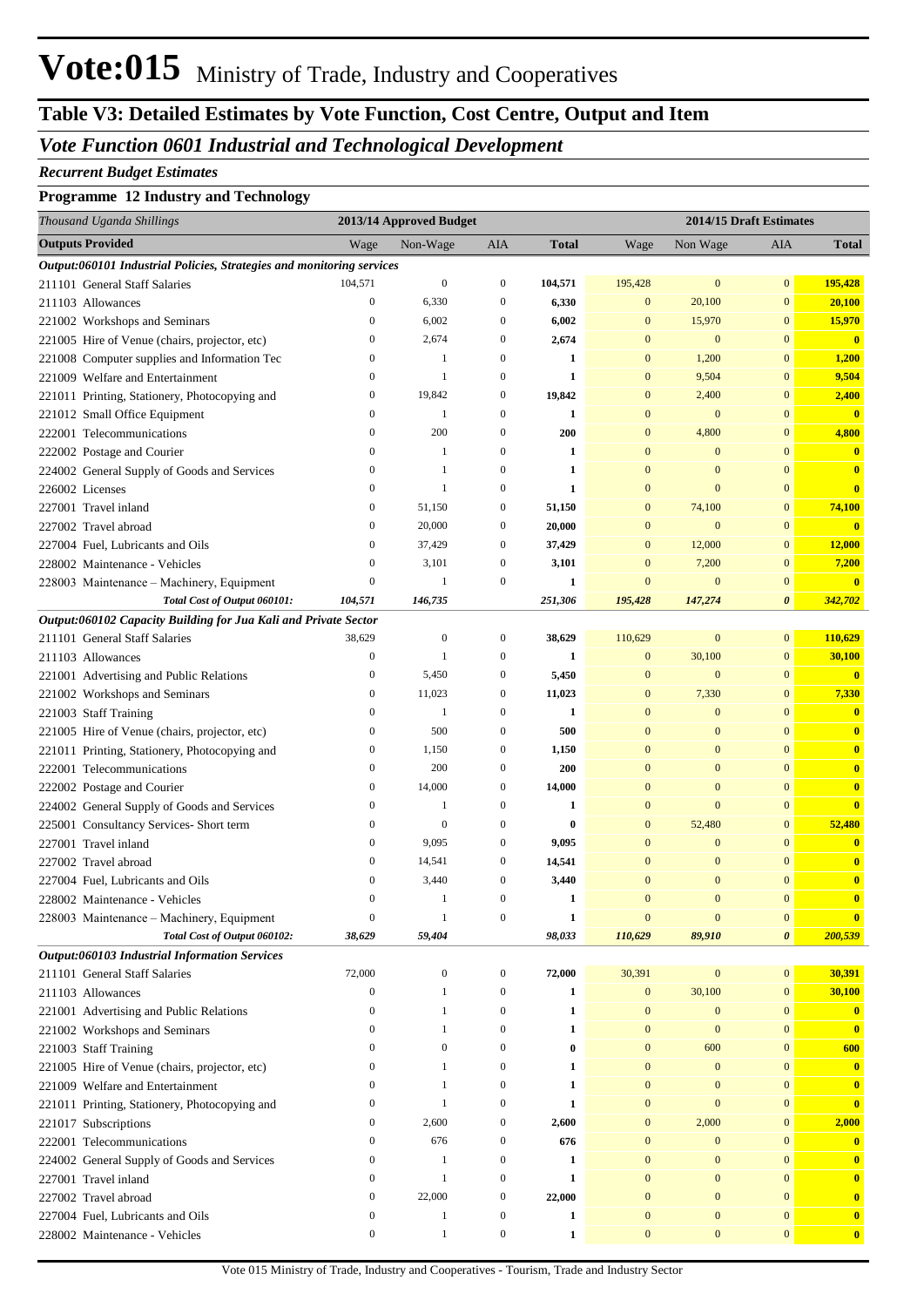## **Table V3: Detailed Estimates by Vote Function, Cost Centre, Output and Item**

## *Vote Function 0601 Industrial and Technological Development*

**Programme 12 Industry and Technology**

| Thousand Uganda Shillings                                              |                       | 2013/14 Approved Budget   |                       |              | 2014/15 Draft Estimates |                         |                       |                         |  |
|------------------------------------------------------------------------|-----------------------|---------------------------|-----------------------|--------------|-------------------------|-------------------------|-----------------------|-------------------------|--|
| <b>Outputs Provided</b>                                                | Wage                  | Non-Wage                  | AIA                   | <b>Total</b> | Wage                    | Non Wage                | AIA                   | <b>Total</b>            |  |
| Total Cost of Output 060103:                                           | 72,000                | 25,286                    |                       | 97,286       | 30,391                  | 32,700                  | $\boldsymbol{\theta}$ | 63,091                  |  |
| Output:060104 Promotion of Value Addition and Cluster Development      |                       |                           |                       |              |                         |                         |                       |                         |  |
| 211101 General Staff Salaries                                          | 30,391                | $\boldsymbol{0}$          | $\mathbf{0}$          | 30,391       | 432,894                 | $\mathbf{0}$            | $\mathbf{0}$          | 432,894                 |  |
| 211103 Allowances                                                      | $\bf{0}$              | 180                       | $\mathbf{0}$          | 180          | $\bf{0}$                | $\mathbf{0}$            | $\mathbf{0}$          | $\mathbf{0}$            |  |
| 221001 Advertising and Public Relations                                | $\mathbf{0}$          | 1                         | $\mathbf{0}$          | $\mathbf{1}$ | $\mathbf{0}$            | $\mathbf{0}$            | $\mathbf{0}$          | $\mathbf{0}$            |  |
| 221002 Workshops and Seminars                                          | $\mathbf{0}$          | $\mathbf{1}$              | $\mathbf{0}$          | $\mathbf{1}$ | $\mathbf{0}$            | $\mathbf{0}$            | $\mathbf{0}$          | $\mathbf{0}$            |  |
| 221005 Hire of Venue (chairs, projector, etc)                          | $\mathbf{0}$          | $\mathbf{1}$              | $\mathbf{0}$          | $\mathbf{1}$ | $\mathbf{0}$            | $\overline{0}$          | $\overline{0}$        | $\mathbf{0}$            |  |
| 221007 Books, Periodicals & Newspapers                                 | $\mathbf{0}$          | $\mathbf{1}$              | $\mathbf{0}$          | $\mathbf{1}$ | $\mathbf{0}$            | $\Omega$                | $\mathbf{0}$          | $\mathbf{0}$            |  |
| 221008 Computer supplies and Information Tec                           | $\mathbf{0}$          | $\mathbf{1}$              | $\boldsymbol{0}$      | $\mathbf{1}$ | $\mathbf{0}$            | $\overline{0}$          | $\mathbf{0}$          | $\overline{\mathbf{0}}$ |  |
| 221009 Welfare and Entertainment                                       | $\mathbf{0}$          | 1,067                     | $\boldsymbol{0}$      | 1,067        | $\mathbf{0}$            | $\Omega$                | $\overline{0}$        | $\mathbf{0}$            |  |
| 221011 Printing, Stationery, Photocopying and                          | $\mathbf{0}$          | 2,000                     | $\boldsymbol{0}$      | 2,000        | $\mathbf{0}$            | $\Omega$                | $\overline{0}$        | $\mathbf{0}$            |  |
| 221012 Small Office Equipment                                          | $\mathbf{0}$          | $\mathbf{1}$              | $\boldsymbol{0}$      | $\mathbf{1}$ | $\mathbf{0}$            | $\Omega$                | $\mathbf{0}$          | $\mathbf{0}$            |  |
| 222001 Telecommunications                                              | $\mathbf{0}$          | 800                       | $\boldsymbol{0}$      | 800          | $\mathbf{0}$            | $\Omega$                | $\mathbf{0}$          | $\overline{\mathbf{0}}$ |  |
| 222002 Postage and Courier                                             | $\mathbf{0}$          | 1                         | $\boldsymbol{0}$      | $\mathbf{1}$ | $\mathbf{0}$            | $\Omega$                | $\overline{0}$        | $\mathbf{0}$            |  |
| 224002 General Supply of Goods and Services                            | $\mathbf{0}$          | $\mathbf{1}$              | $\mathbf{0}$          | $\mathbf{1}$ | $\mathbf{0}$            | $\Omega$                | $\mathbf{0}$          | $\mathbf{0}$            |  |
| 227001 Travel inland                                                   | $\mathbf{0}$          | 3,160                     | $\mathbf{0}$          | 3,160        | $\mathbf{0}$            | $\Omega$                | $\mathbf{0}$          | $\mathbf{0}$            |  |
| 227002 Travel abroad                                                   | $\mathbf{0}$          | 3                         | $\mathbf{0}$          | 3            | $\mathbf{0}$            | $\Omega$                | $\overline{0}$        | $\mathbf{0}$            |  |
| 227004 Fuel, Lubricants and Oils                                       | $\mathbf{0}$          | 1,988                     | $\boldsymbol{0}$      | 1,988        | $\Omega$                | $\Omega$                | $\mathbf{0}$          | $\mathbf{0}$            |  |
| 228002 Maintenance - Vehicles                                          | $\mathbf{0}$          | 1,000                     | $\mathbf{0}$          | 1,000        | $\Omega$                | $\Omega$                | $\mathbf{0}$          | $\mathbf{0}$            |  |
| 228003 Maintenance - Machinery, Equipment                              | $\boldsymbol{0}$      | 1                         | $\mathbf{0}$          | 1            | $\overline{0}$          | $\Omega$                | $\mathbf{0}$          | $\mathbf{0}$            |  |
| Total Cost of Output 060104:                                           | 30,391                | 10,207                    |                       | 40,599       | 432,894                 | $\theta$                | $\boldsymbol{\theta}$ | 432,894                 |  |
| <b>Total Cost of Outputs Provided</b>                                  | 245,592               | 241,631                   |                       | 487,223      | 769,343                 | 269,884                 | $\bf{0}$              | 1,039,227               |  |
| <b>Outputs Funded</b>                                                  | Wage                  | Non-Wage                  | AIA                   | <b>Total</b> | Wage                    | Non Wage                | AIA                   | <b>Total</b>            |  |
| Output:060151 Management Training and Advisory Services (MTAC)         |                       |                           |                       |              |                         |                         |                       |                         |  |
| 264102 Contributions to Autonomous Institutio                          | $\boldsymbol{0}$      | 58,219                    | $\boldsymbol{0}$      | 58,219       | $\mathbf{0}$            | 58,219                  | $\mathbf{0}$          | 58,219                  |  |
| Management Training and Advisory Centre (MTAC)                         | $\boldsymbol{\theta}$ | $\theta$                  |                       | 0            | $\boldsymbol{\theta}$   | 58,219                  | 0                     | 58,219                  |  |
| Total Cost of Output 060151:                                           | 0                     | 58,219                    |                       | 58,219       | $\boldsymbol{\theta}$   | 58,219                  | $\boldsymbol{\theta}$ | 58,219                  |  |
| Output:060152 Commercial and Economic Infrastructure Development (UDC) |                       |                           |                       |              |                         |                         |                       |                         |  |
| 264101 Contributions to Autonomous Institutio                          | $\mathbf{0}$          | 319,483                   | $\boldsymbol{0}$      | 319,483      | $\mathbf{0}$            | 255,108                 | $\mathbf{0}$          | 255,108                 |  |
| UDC for operations, utilities and planned activities                   | $\theta$              | $\boldsymbol{\mathit{0}}$ |                       | $\theta$     | $\boldsymbol{\theta}$   | 255,108                 | 0                     | 255,108                 |  |
| 264102 Contributions to Autonomous Institutio                          | $\boldsymbol{0}$      | 859,470                   | $\mathbf{0}$          | 859,470      | $\mathbf{0}$            | 923,845                 | $\mathbf{0}$          | 923,845                 |  |
| vention to Uganda Development Corporation (UDC)                        | 0                     | $\theta$                  |                       | 0            | 0                       | 923,845                 | 0                     | 923,845                 |  |
| Total Cost of Output 060152:                                           | 0                     | 1,178,953                 |                       | 1,178,953    | $\boldsymbol{\theta}$   | 1,178,953               | $\boldsymbol{\theta}$ | 1,178,953               |  |
| <b>Total Cost of Outputs Funded</b>                                    | $\bf{0}$              | 1,237,172                 |                       | 1,237,172    | $\bf{0}$                | 1,237,172               | $\bf{0}$              | 1,237,172               |  |
| <b>Total Programme 12</b>                                              | 245,592               | 1,478,803                 |                       | 1,724,395    | 769,343                 | 1,507,056               | $\bf{0}$              | 2,276,399               |  |
| Total Excluding Arrears and AIA                                        | 245,592               | 1,478,803                 | $\boldsymbol{\theta}$ | 1,724,395    | 769,343                 | 1,507,056               | $\boldsymbol{\theta}$ | 2,276,399               |  |
| <b>Development Budget Estimates</b>                                    |                       |                           |                       |              |                         |                         |                       |                         |  |
| Project 1111 Soroti Fruit Factory                                      |                       |                           |                       |              |                         |                         |                       |                         |  |
| Thousand Uganda Shillings                                              |                       | 2013/14 Approved Budget   |                       |              |                         | 2014/15 Draft Estimates |                       |                         |  |
| <b>Capital Purchases</b>                                               |                       | GoU External Fin.         | AIA                   | <b>Total</b> |                         | GoU External Fin.       | AIA                   | <b>Total</b>            |  |
| Output:060180 Construction of Common Industrial Facilities             |                       |                           |                       |              |                         |                         |                       |                         |  |
| 231001 Non Residential buildings (Depreciatio                          |                       | $\boldsymbol{0}$          | $\boldsymbol{0}$      | 1            | $\bf{0}$                | $\mathbf{0}$            | $\bf{0}$              | $\mathbf{0}$            |  |
|                                                                        |                       |                           |                       |              |                         |                         |                       |                         |  |
| 231003 Roads and bridges (Depreciation)                                | 1                     | $\boldsymbol{0}$          | $\boldsymbol{0}$      | $\mathbf{1}$ | $\mathbf{0}$            | $\mathbf{0}$            | $\mathbf{0}$          | $\mathbf{0}$            |  |

231005 Machinery and equipment 1 0 0 **1** 0 0 0 **0** 231006 Furniture and fittings (Depreciation) 0 0 0 **0** 300,000 0 0 **300,000** 231007 Other Fixed Assets (Depreciation) 3,560,000 0 0 **3,560,000** 0 0 0 **0** 281501 Environment Impact Assessment for Ca 85,000 0 0 **85,000** 73,500 0 0 **73,500** 281502 Feasibility Studies for Capital Works 1 0 0 **1** 0 0 0 **0** 281503 Engineering and Design Studies & Plan 100,000 0 0 **100,000** 0 0 0 **0** 281504 Monitoring, Supervision & Appraisal o 717,732 0 0 **717,732** 1,100,000 0 0 **1,100,000** 311101 Land 120,000 0 0 **120,000** 0 0 0 **0** 312104 Other Structures 0 0 0 **0** 1,989,287 0 0 **1,989,287**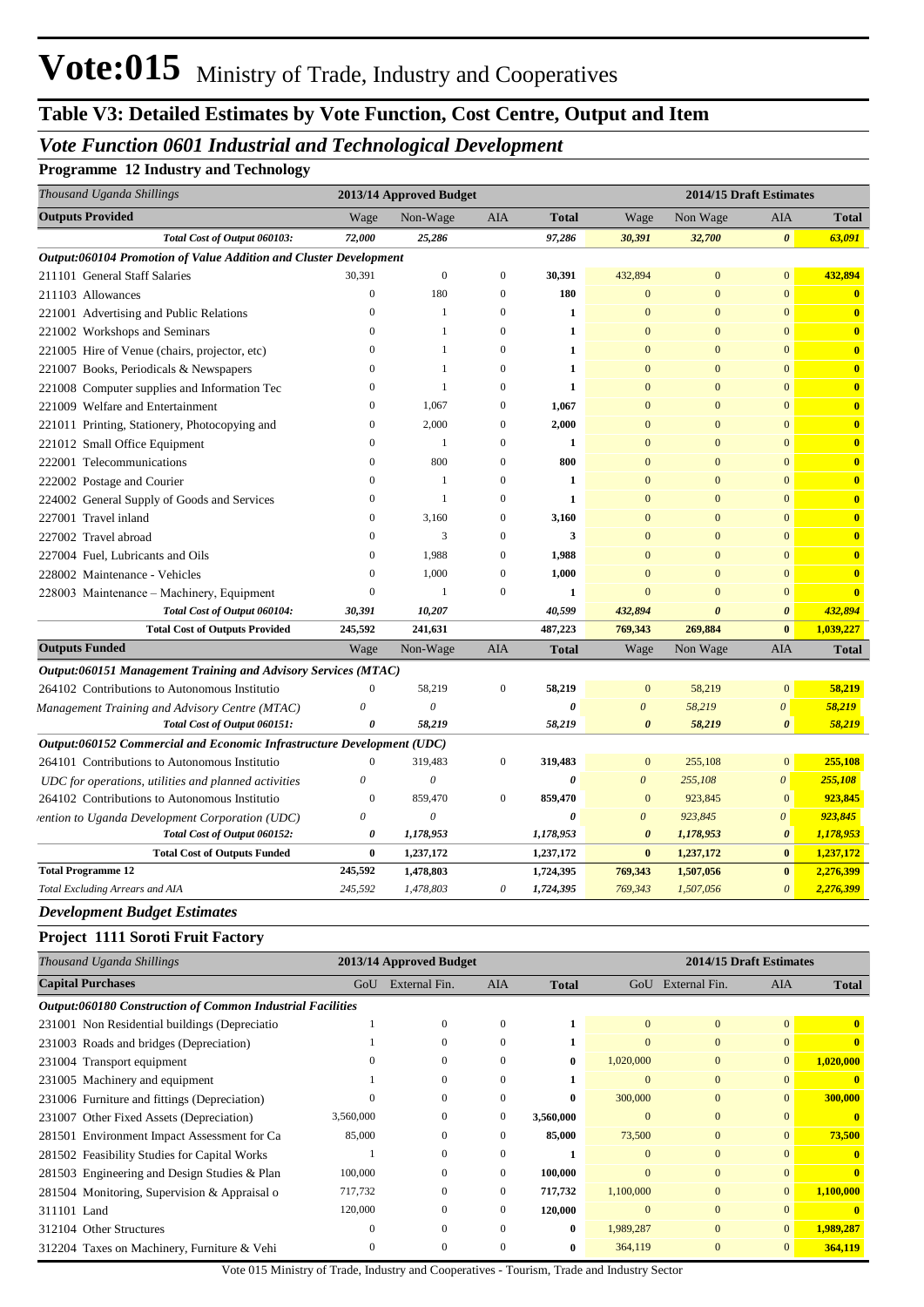### *Vote Function 0601 Industrial and Technological Development*

#### **Project 1111 Soroti Fruit Factory**

| Thousand Uganda Shillings              |                                        |           | 2013/14 Approved Budget |          |              |           | 2014/15 Draft Estimates |              |              |  |
|----------------------------------------|----------------------------------------|-----------|-------------------------|----------|--------------|-----------|-------------------------|--------------|--------------|--|
| <b>Capital Purchases</b>               |                                        | GoU       | External Fin.           | AIA      | <b>Total</b> | GoU       | External Fin.           | AIA          | <b>Total</b> |  |
| 312206 Gross Tax                       |                                        | 178,076   | O                       | 0        | 178,076      | $\Omega$  | $\overline{0}$          | $\Omega$     | $\mathbf{0}$ |  |
|                                        | Total Cost of Output 060180:           | 4,760,812 | 0                       | 0        | 4.760.812    | 4,846,906 | <sub>0</sub>            | $\theta$     | 4.846.906    |  |
|                                        | <b>Total Cost of Capital Purchases</b> | 4.760.812 | 0                       | $\bf{0}$ | 4.760.812    | 4,846,906 | $\bf{0}$                | $\mathbf{0}$ | 4,846,906    |  |
| <b>Total Project 1111</b>              |                                        | 4,760,812 | 0                       | 0        | 4.760.812    | 4,846,906 | $\bf{0}$                |              | 4,846,906    |  |
| Total Excluding Taxes, Arrears and AIA |                                        | 4.582.736 | U                       | 0        | 4,582,736    | 4.482.787 |                         | 0            | 4,482,787    |  |

#### **Project 1128 Value Addition-Luwero**

| Thousand Uganda Shillings                                         |          | 2013/14 Approved Budget |              |              | 2014/15 Draft Estimates |                       |                       |              |  |
|-------------------------------------------------------------------|----------|-------------------------|--------------|--------------|-------------------------|-----------------------|-----------------------|--------------|--|
| <b>Outputs Provided</b>                                           | GoU      | External Fin.           | <b>AIA</b>   | <b>Total</b> |                         | GoU External Fin.     | AIA                   | <b>Total</b> |  |
| Output:060102 Capacity Building for Jua Kali and Private Sector   |          |                         |              |              |                         |                       |                       |              |  |
| 221002 Workshops and Seminars                                     | $\theta$ | $\Omega$                | $\Omega$     | $\bf{0}$     | 32,000                  | $\mathbf{0}$          | $\mathbf{0}$          | 32,000       |  |
| Total Cost of Output 060102:                                      | 0        | 0                       |              | 0            | 32,000                  | $\boldsymbol{\theta}$ | $\theta$              | 32,000       |  |
| <b>Total Cost of Outputs Provided</b>                             | $\bf{0}$ | $\bf{0}$                |              | $\bf{0}$     | 32,000                  | $\bf{0}$              | $\mathbf{0}$          | 32,000       |  |
| <b>Capital Purchases</b>                                          | GoU      | External Fin.           | <b>AIA</b>   | <b>Total</b> |                         | GoU External Fin.     | <b>AIA</b>            | <b>Total</b> |  |
| <b>Output:060180 Construction of Common Industrial Facilities</b> |          |                         |              |              |                         |                       |                       |              |  |
| 231001 Non Residential buildings (Depreciatio                     |          | $\Omega$                | $\mathbf{0}$ | 1            | $\mathbf{0}$            | $\mathbf{0}$          | $\mathbf{0}$          | $\mathbf{0}$ |  |
| 231003 Roads and bridges (Depreciation)                           |          | $\Omega$                | $\Omega$     | 1            | $\Omega$                | $\Omega$              | $\Omega$              | $\mathbf{0}$ |  |
| 231005 Machinery and equipment                                    |          |                         | 0            |              | $\Omega$                | $\Omega$              | $\Omega$              | $\mathbf{0}$ |  |
| 231007 Other Fixed Assets (Depreciation)                          |          | $\Omega$                | $\Omega$     |              | $\Omega$                | $\Omega$              | $\Omega$              | $\mathbf{0}$ |  |
| 281501 Environment Impact Assessment for Ca                       |          | $\Omega$                | 0            | 1            | 96,579                  | $\Omega$              | $\Omega$              | 96,579       |  |
| 281502 Feasibility Studies for Capital Works                      | 143,570  | $\Omega$                | $\Omega$     | 143,570      | $\Omega$                | $\Omega$              | $\Omega$              |              |  |
| 281503 Engineering and Design Studies & Plan                      |          | $\Omega$                | 0            | 1            | $\Omega$                | $\mathbf{0}$          | $\Omega$              | $\mathbf{0}$ |  |
| 281504 Monitoring, Supervision & Appraisal o                      |          | $\Omega$                | $\Omega$     |              | 15,000                  | $\Omega$              | $\mathbf{0}$          | 15,000       |  |
| 311101 Land                                                       |          | $\Omega$                |              |              | $\Omega$                | $\Omega$              | $\Omega$              | $\mathbf{0}$ |  |
| 312206 Gross Tax                                                  | 38,000   | $\Omega$                | 0            | 38,000       | $\Omega$                | $\Omega$              | $\Omega$              | $\mathbf{0}$ |  |
| Total Cost of Output 060180:                                      | 181,579  | 0                       | 0            | 181,579      | 111,579                 | $\boldsymbol{\theta}$ | $\boldsymbol{\theta}$ | 111,579      |  |
| <b>Total Cost of Capital Purchases</b>                            | 181,579  | $\bf{0}$                | $\bf{0}$     | 181,579      | 111,579                 | $\bf{0}$              | $\bf{0}$              | 111,579      |  |
| <b>Total Project 1128</b>                                         | 181,579  | $\mathbf{0}$            | $\bf{0}$     | 181,579      | 143,579                 | $\mathbf{0}$          | $\mathbf{0}$          | 143,579      |  |
| Total Excluding Taxes, Arrears and AIA                            | 143,579  | 0                       | 0            | 143,579      | 143,579                 | $\theta$              | 0                     | 143,579      |  |

#### **Project 1164 One Village One Product Programme**

| Thousand Uganda Shillings                                             | 2013/14 Approved Budget |                   |          |              | 2014/15 Draft Estimates |                       |                       |                         |  |
|-----------------------------------------------------------------------|-------------------------|-------------------|----------|--------------|-------------------------|-----------------------|-----------------------|-------------------------|--|
| <b>Outputs Provided</b>                                               |                         | GoU External Fin. | AIA      | <b>Total</b> |                         | GoU External Fin.     | <b>AIA</b>            | <b>Total</b>            |  |
| Output:060101 Industrial Policies, Strategies and monitoring services |                         |                   |          |              |                         |                       |                       |                         |  |
| 211103 Allowances                                                     | 16,860                  | $\Omega$          | 0        | 16,860       | $\mathbf{0}$            | $\overline{0}$        | $\mathbf{0}$          | $\mathbf{0}$            |  |
| 221001 Advertising and Public Relations                               |                         | $\Omega$          | $\Omega$ | 1            | $\Omega$                | $\mathbf{0}$          | $\mathbf{0}$          | $\mathbf{0}$            |  |
| 221002 Workshops and Seminars                                         | 9.767                   | $\Omega$          | 0        | 9,767        | 4,541                   | $\Omega$              | $\overline{0}$        | 4,541                   |  |
| 221003 Staff Training                                                 |                         | $\Omega$          | $\Omega$ | 1            | $\Omega$                | $\Omega$              | $\Omega$              | $\mathbf{0}$            |  |
| 221005 Hire of Venue (chairs, projector, etc)                         | 1,200                   | $\Omega$          | 0        | 1,200        | $\Omega$                | $\mathbf{0}$          | $\mathbf{0}$          | $\overline{\mathbf{0}}$ |  |
| 221008 Computer supplies and Information Tec                          |                         | $\Omega$          | 0        | 1            | 760                     | $\mathbf{0}$          | $\Omega$              | 760                     |  |
| 221009 Welfare and Entertainment                                      |                         | $\Omega$          |          |              | $\Omega$                | $\Omega$              | $\Omega$              | $\mathbf{0}$            |  |
| 221011 Printing, Stationery, Photocopying and                         | 10,800                  | $\Omega$          | 0        | 10,800       | 232                     | $\Omega$              | $\Omega$              | 232                     |  |
| 222001 Telecommunications                                             | 1,880                   | $\Omega$          | $\Omega$ | 1,880        | $\Omega$                | $\Omega$              | $\Omega$              | $\mathbf{0}$            |  |
| 222002 Postage and Courier                                            |                         | $\Omega$          |          | 1            | $\Omega$                | $\Omega$              | $\Omega$              | $\mathbf{0}$            |  |
| 224002 General Supply of Goods and Services                           |                         | $\Omega$          |          |              | $\Omega$                | $\Omega$              | $\Omega$              | $\mathbf{0}$            |  |
| 225001 Consultancy Services- Short term                               |                         | $\Omega$          |          |              | $\Omega$                | $\Omega$              | $\Omega$              | $\mathbf{0}$            |  |
| 227001 Travel inland                                                  | 10,020                  | $\Omega$          | 0        | 10,020       | 12,260                  | $\Omega$              | $\Omega$              | 12,260                  |  |
| 227002 Travel abroad                                                  |                         | $\Omega$          | 0        | 1            | $\Omega$                | $\Omega$              | $\Omega$              | $\mathbf{0}$            |  |
| 227004 Fuel, Lubricants and Oils                                      | 14,463                  | $\Omega$          | 0        | 14,463       | 2,800                   | $\Omega$              | $\Omega$              | 2,800                   |  |
| 228002 Maintenance - Vehicles                                         |                         | $\Omega$          |          |              | 4,000                   | $\Omega$              | $\Omega$              | 4,000                   |  |
| 228003 Maintenance – Machinery, Equipment                             |                         |                   | $\Omega$ |              | $\Omega$                | $\Omega$              | $\Omega$              |                         |  |
| Total Cost of Output 060101:                                          | 65,000                  | 0                 |          | 65,000       | 24,593                  | $\boldsymbol{\theta}$ | $\boldsymbol{\theta}$ | 24,593                  |  |
| Output:060102 Capacity Building for Jua Kali and Private Sector       |                         |                   |          |              |                         |                       |                       |                         |  |
| 211103 Allowances                                                     |                         |                   |          |              | $\mathbf{0}$            | $\mathbf{0}$          | $\Omega$              | $\bf{0}$                |  |
| 221001 Advertising and Public Relations                               |                         | $\Omega$          | $\Omega$ | 1            |                         | $\mathbf{0}$          | $\mathbf{0}$          | $\bf{0}$                |  |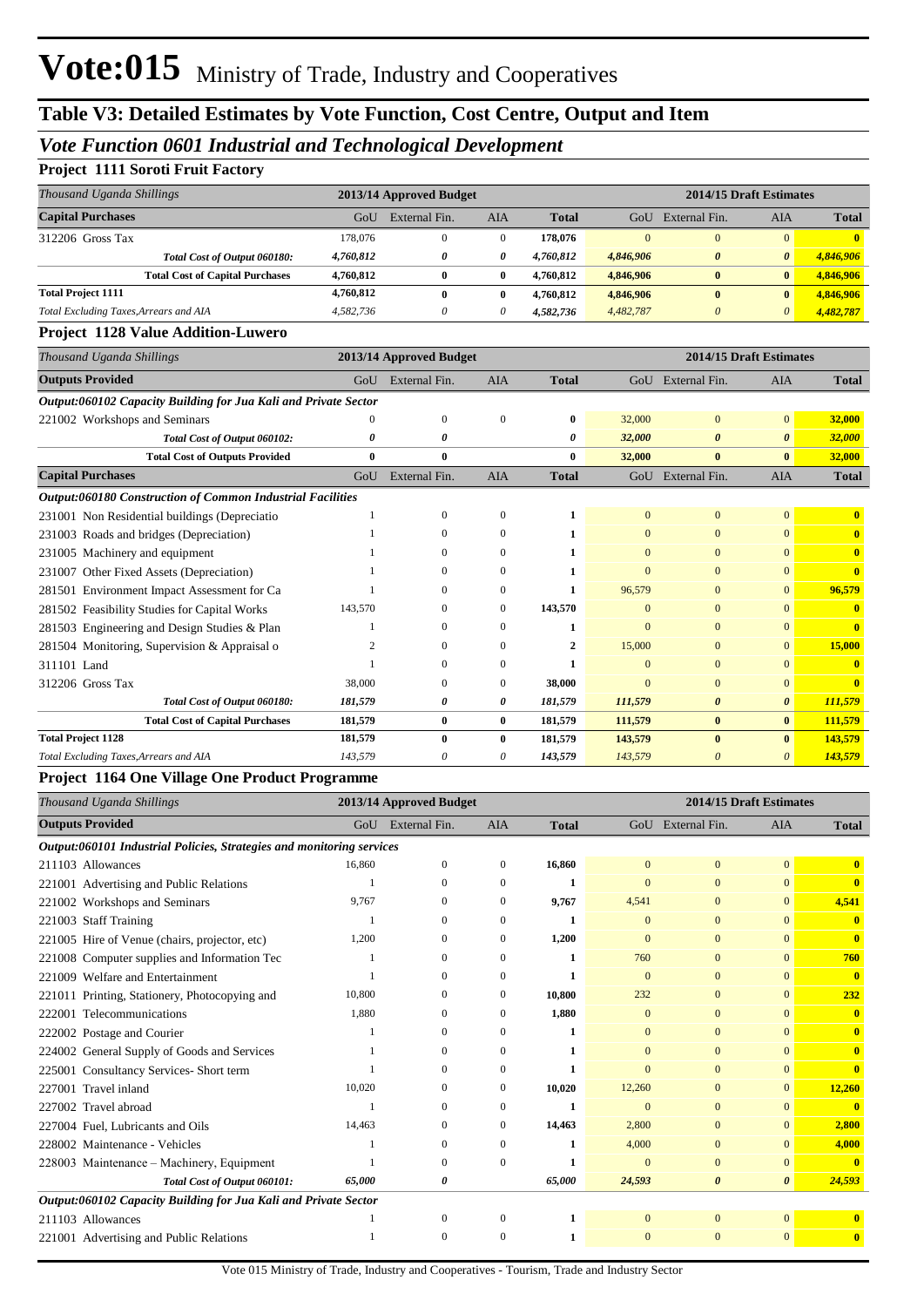# **Table V3: Detailed Estimates by Vote Function, Cost Centre, Output and Item**

## *Vote Function 0601 Industrial and Technological Development*

**Project 1164 One Village One Product Programme**

| Thousand Uganda Shillings                                               |                           | 2013/14 Approved Budget |                  |                  | 2014/15 Draft Estimates |                       |                  |                         |
|-------------------------------------------------------------------------|---------------------------|-------------------------|------------------|------------------|-------------------------|-----------------------|------------------|-------------------------|
| <b>Outputs Provided</b>                                                 | GoU                       | External Fin.           | AIA              | <b>Total</b>     |                         | GoU External Fin.     | AIA              | Total                   |
| 221002 Workshops and Seminars                                           | $\mathbf{1}$              | $\mathbf{0}$            | $\boldsymbol{0}$ | 1                | 23,160                  | $\mathbf{0}$          | $\boldsymbol{0}$ | 23,160                  |
| 221005 Hire of Venue (chairs, projector, etc)                           | $\mathbf{1}$              | $\mathbf{0}$            | $\boldsymbol{0}$ | 1                | 0                       | $\mathbf{0}$          | $\boldsymbol{0}$ | $\bf{0}$                |
| 221008 Computer supplies and Information Tec                            | -1                        | $\mathbf{0}$            | $\boldsymbol{0}$ | 1                | 0                       | $\mathbf{0}$          | $\bf{0}$         | $\overline{\mathbf{0}}$ |
| 221009 Welfare and Entertainment                                        | -1                        | $\mathbf{0}$            | $\boldsymbol{0}$ | 1                | $\bf{0}$                | $\mathbf{0}$          | $\bf{0}$         | $\overline{\mathbf{0}}$ |
| 221011 Printing, Stationery, Photocopying and                           | -1                        | $\mathbf{0}$            | $\boldsymbol{0}$ | 1                | 0                       | $\mathbf{0}$          | $\bf{0}$         | $\overline{\mathbf{0}}$ |
| 222001 Telecommunications                                               | -1                        | $\mathbf{0}$            | 0                | 1                | 0                       | $\mathbf{0}$          | $\mathbf{0}$     | $\overline{\mathbf{0}}$ |
| 222003 Information and communications techn                             | -1                        | $\mathbf{0}$            | $\boldsymbol{0}$ | 1                | 0                       | $\mathbf{0}$          | $\mathbf{0}$     | $\overline{\mathbf{0}}$ |
| 224002 General Supply of Goods and Services                             | 1                         | $\mathbf{0}$            | $\boldsymbol{0}$ | 1                | 0                       | $\mathbf{0}$          | $\bf{0}$         | $\overline{\mathbf{0}}$ |
| 225001 Consultancy Services- Short term                                 | -1                        | $\mathbf{0}$            | $\boldsymbol{0}$ | 1                | 0                       | $\mathbf{0}$          | $\bf{0}$         | $\overline{\mathbf{0}}$ |
| 227001 Travel inland                                                    | -1                        | $\mathbf{0}$            | 0                | 1                | $\bf{0}$                | $\mathbf{0}$          | $\mathbf{0}$     | $\overline{\mathbf{0}}$ |
| 227002 Travel abroad                                                    | -1                        | $\mathbf{0}$            | $\boldsymbol{0}$ | 1                | 3,893                   | $\mathbf{0}$          | $\mathbf{0}$     | 3,893                   |
| 227004 Fuel, Lubricants and Oils                                        | 1                         | $\mathbf{0}$            | 0                | 1                | $\bf{0}$                | $\mathbf{0}$          | $\bf{0}$         | $\bf{0}$                |
| 228002 Maintenance - Vehicles                                           | 1                         | $\mathbf{0}$            | 0                | 1                | $\bf{0}$                | $\mathbf{0}$          | $\bf{0}$         | $\bf{0}$                |
| 228003 Maintenance - Machinery, Equipment                               | -1                        | $\mathbf{0}$            | $\boldsymbol{0}$ | 1                | 0                       | $\mathbf{0}$          | $\mathbf{0}$     | $\overline{\mathbf{0}}$ |
| Total Cost of Output 060102:                                            | 16                        | 0                       |                  | 16               | 27,053                  | $\boldsymbol{\theta}$ | 0                | 27,053                  |
| Output:060103 Industrial Information Services                           |                           |                         |                  |                  |                         |                       |                  |                         |
| 221001 Advertising and Public Relations                                 | $\bf{0}$                  | $\mathbf{0}$            | $\boldsymbol{0}$ | $\bf{0}$         | 8,000                   | $\mathbf{0}$          | $\mathbf{0}$     | 8,000                   |
| 221002 Workshops and Seminars                                           | $\Omega$                  | $\mathbf{0}$            | $\boldsymbol{0}$ | $\bf{0}$         | 52,000                  | $\mathbf{0}$          | $\boldsymbol{0}$ | 52,000                  |
| Total Cost of Output 060103:                                            | 0                         | 0                       |                  | 0                | 60,000                  | $\boldsymbol{\theta}$ | 0                | 60,000                  |
| Output:060104 Promotion of Value Addition and Cluster Development       |                           |                         |                  |                  |                         |                       |                  |                         |
| 211103 Allowances                                                       | 3,000                     | $\mathbf{0}$            | $\boldsymbol{0}$ | 3,000            | $\boldsymbol{0}$        | $\mathbf{0}$          | $\mathbf{0}$     | $\bf{0}$                |
| 221001 Advertising and Public Relations                                 | 8,000                     | $\mathbf{0}$            | $\boldsymbol{0}$ | 8,000            | $\bf{0}$                | $\mathbf{0}$          | $\mathbf{0}$     | $\overline{\mathbf{0}}$ |
| 221002 Workshops and Seminars                                           | 10,000                    | $\mathbf{0}$            | $\boldsymbol{0}$ | 10,000           | 7,420                   | $\mathbf{0}$          | $\bf{0}$         | 7,420                   |
| 221005 Hire of Venue (chairs, projector, etc)                           | 1                         | $\mathbf{0}$            | 0                | 1                | $\bf{0}$                | $\mathbf{0}$          | $\bf{0}$         | $\bf{0}$                |
| 221008 Computer supplies and Information Tec                            | -1                        | $\mathbf{0}$            | $\boldsymbol{0}$ | 1                | $\bf{0}$                | $\mathbf{0}$          | $\bf{0}$         | $\overline{\mathbf{0}}$ |
| 221009 Welfare and Entertainment                                        | 1                         | $\mathbf{0}$            | $\boldsymbol{0}$ | $\mathbf{1}$     | $\bf{0}$                | $\mathbf{0}$          | $\bf{0}$         | $\overline{\mathbf{0}}$ |
| 221011 Printing, Stationery, Photocopying and                           | -1                        | $\mathbf{0}$            | $\boldsymbol{0}$ | 1                | $\bf{0}$                | $\mathbf{0}$          | $\bf{0}$         | $\overline{\mathbf{0}}$ |
| 222001 Telecommunications                                               | -1                        | $\mathbf{0}$            | 0                | 1                | $\bf{0}$                | $\mathbf{0}$          | $\bf{0}$         | $\bf{0}$                |
| 224002 General Supply of Goods and Services                             | 1                         | $\mathbf{0}$            | $\boldsymbol{0}$ | 1                | $\bf{0}$                | $\mathbf{0}$          | $\bf{0}$         | $\overline{\mathbf{0}}$ |
| 225001 Consultancy Services- Short term                                 | 1                         | $\mathbf{0}$            | $\boldsymbol{0}$ | 1                | 18,800                  | $\mathbf{0}$          | $\bf{0}$         | 18,800                  |
| 227001 Travel inland                                                    | -1                        | $\mathbf{0}$            | 0                | 1                | 0                       | $\mathbf{0}$          | $\bf{0}$         | $\bf{0}$                |
| 227002 Travel abroad                                                    | 1                         | $\mathbf{0}$            | 0                | 1                | 0                       | $\mathbf{0}$          | $\bf{0}$         | $\bf{0}$                |
| 227004 Fuel, Lubricants and Oils                                        | 1,188                     | $\mathbf{0}$            | $\boldsymbol{0}$ | 1,188            | 0                       | $\overline{0}$        | $\mathbf{0}$     | $\overline{\mathbf{0}}$ |
| 228002 Maintenance - Vehicles                                           | -1                        | $\mathbf{0}$            | $\mathbf{0}$     | 1                | $\overline{0}$          | $\mathbf{0}$          | $\mathbf{0}$     | $\overline{\mathbf{0}}$ |
| 228003 Maintenance – Machinery, Equipment                               |                           | $\Omega$                | $\Omega$         | 1                | $\Omega$                | $\theta$              | $\overline{0}$   | $\overline{\mathbf{0}}$ |
| Total Cost of Output 060104:                                            | 22,199                    | $\pmb{\theta}$          |                  | 22,199           | 26,220                  | $\boldsymbol{\theta}$ | $\pmb{\theta}$   | 26,220                  |
| <b>Total Cost of Outputs Provided</b>                                   | 87,215                    | $\bf{0}$                |                  | 87,215           | 137,866                 | $\bf{0}$              | $\bf{0}$         | 137,866                 |
| <b>Capital Purchases</b>                                                | GoU                       | External Fin.           | <b>AIA</b>       | <b>Total</b>     |                         | GoU External Fin.     | AIA              | <b>Total</b>            |
| Output:060175 Purchase of Motor Vehicles and Other Transport Equipment  |                           |                         |                  |                  |                         |                       |                  |                         |
| 231004 Transport equipment                                              |                           | $\boldsymbol{0}$        | $\boldsymbol{0}$ | $\mathbf{1}$     | $\boldsymbol{0}$        | $\boldsymbol{0}$      | $\boldsymbol{0}$ | $\bf{0}$                |
| Total Cost of Output 060175:                                            | $\boldsymbol{\mathit{1}}$ | $\pmb{\theta}$          |                  | $\boldsymbol{l}$ | $\pmb{\theta}$          | $\pmb{\theta}$        |                  | $\boldsymbol{\theta}$   |
| Output:060176 Purchase of Office and ICT Equipment, including Software  |                           |                         |                  |                  |                         |                       |                  |                         |
| 231005 Machinery and equipment                                          |                           | $\boldsymbol{0}$        | $\boldsymbol{0}$ | $\mathbf{1}$     | $\boldsymbol{0}$        | $\mathbf{0}$          | $\mathbf{0}$     | $\bf{0}$                |
| Total Cost of Output 060176:                                            | $\boldsymbol{\mathit{1}}$ | 0                       |                  | $\boldsymbol{l}$ | $\pmb{\theta}$          | $\pmb{\theta}$        |                  | $\boldsymbol{\theta}$   |
| Output:060177 Purchase of Specialised Machinery & Equipment             |                           |                         |                  |                  |                         |                       |                  |                         |
| 231005 Machinery and equipment                                          | 157,460                   | $\boldsymbol{0}$        | $\boldsymbol{0}$ | 157,460          | $\boldsymbol{0}$        | $\boldsymbol{0}$      | $\mathbf{0}$     | $\bf{0}$                |
| Total Cost of Output 060177:                                            | 157,460                   | 0                       |                  | 157,460          | $\pmb{\theta}$          | $\pmb{\theta}$        |                  | $\boldsymbol{\theta}$   |
| Output:060178 Purchase of Office and Residential Furniture and Fittings |                           |                         |                  |                  |                         |                       |                  |                         |
| 231006 Furniture and fittings (Depreciation)                            | 1                         | $\boldsymbol{0}$        | $\boldsymbol{0}$ | $\mathbf{1}$     | $\boldsymbol{0}$        | $\boldsymbol{0}$      | $\mathbf{0}$     | $\bf{0}$                |
| Total Cost of Output 060178:                                            | 1                         | 0                       | 0                | $\boldsymbol{l}$ | $\pmb{\theta}$          | $\pmb{\theta}$        |                  | $\boldsymbol{\theta}$   |
| Output:060180 Construction of Common Industrial Facilities              |                           |                         |                  |                  |                         |                       |                  |                         |
| 231001 Non Residential buildings (Depreciatio                           | 6                         | $\mathbf{0}$            | $\boldsymbol{0}$ | 6                | $\boldsymbol{0}$        | $\mathbf{0}$          | $\mathbf{0}$     | $\bf{0}$                |
| 231005 Machinery and equipment                                          | -1                        | $\mathbf{0}$            | $\boldsymbol{0}$ | 1                | 182,040                 | $\mathbf{0}$          | $\mathbf{0}$     | 182,040                 |
| 231006 Furniture and fittings (Depreciation)                            | -1                        | $\mathbf{0}$            | $\boldsymbol{0}$ | 1                | $\mathbf{0}$            | $\mathbf{0}$          | $\mathbf{0}$     | $\mathbf{0}$            |
| 281504 Monitoring, Supervision & Appraisal o                            | $\boldsymbol{0}$          | $\boldsymbol{0}$        | $\boldsymbol{0}$ | $\bf{0}$         | 24,780                  | $\boldsymbol{0}$      | $\mathbf{0}$     | 24,780                  |
|                                                                         |                           |                         |                  |                  |                         |                       |                  |                         |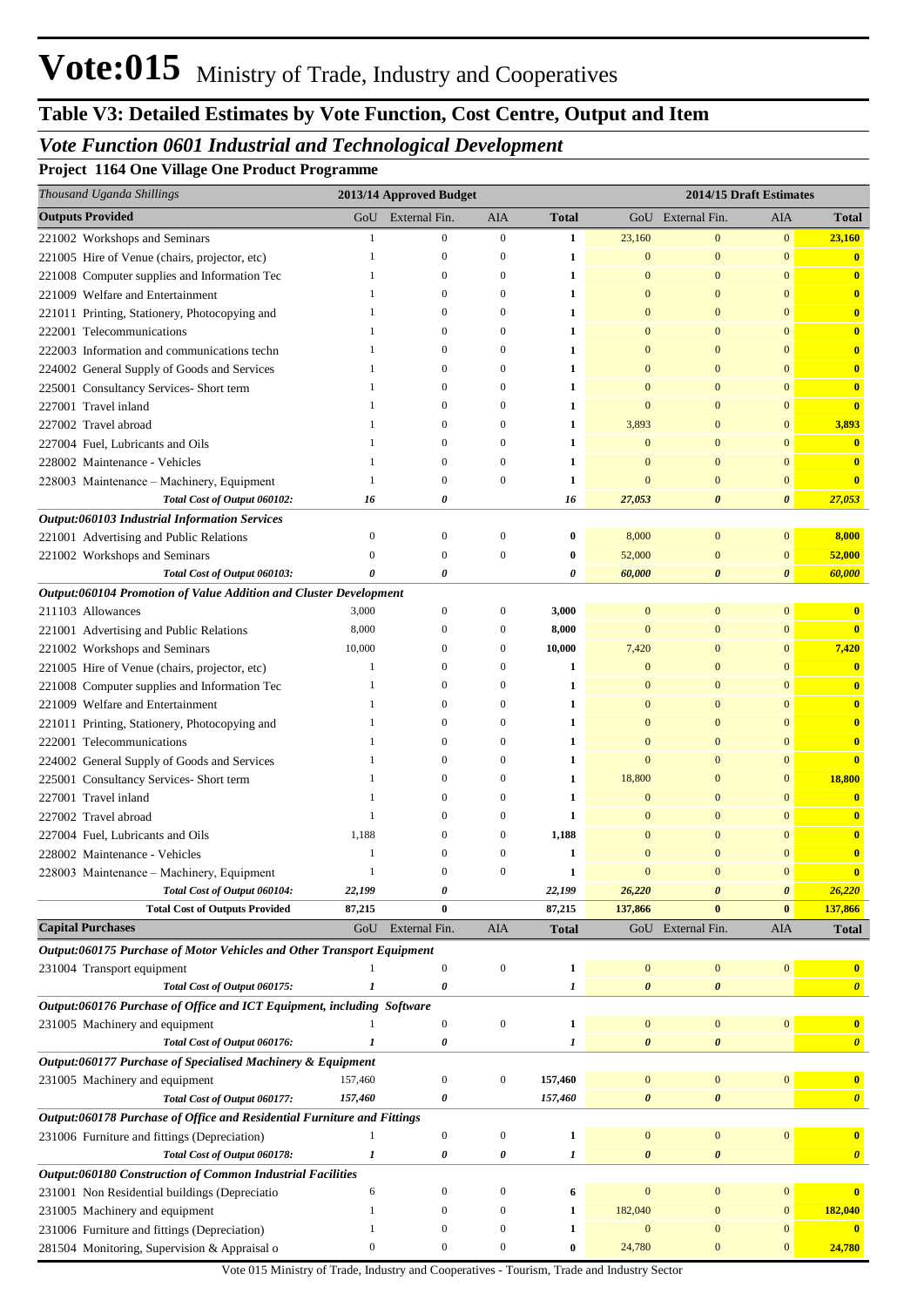### *Vote Function 0601 Industrial and Technological Development*

#### **Project 1164 One Village One Product Programme**

| Thousand Uganda Shillings                   |         | 2013/14 Approved Budget |          |              | 2014/15 Draft Estimates |                       |                       |              |
|---------------------------------------------|---------|-------------------------|----------|--------------|-------------------------|-----------------------|-----------------------|--------------|
| <b>Capital Purchases</b>                    | GoU     | External Fin.           | AIA      | <b>Total</b> | GoU                     | External Fin.         | AIA                   | <b>Total</b> |
| 312204 Taxes on Machinery, Furniture & Vehi |         |                         | $\Omega$ | 0            | 32,767                  | $\Omega$              | $\mathbf{0}$          | 32,767       |
| Total Cost of Output 060180:                |         | 0                       | 0        | 8            | 239,587                 | $\boldsymbol{\theta}$ | $\boldsymbol{\theta}$ | 239,587      |
| <b>Total Cost of Capital Purchases</b>      | 157.471 | 0                       | 0        | 157,471      | 239,587                 | $\mathbf{0}$          | $\mathbf{0}$          | 239.587      |
| <b>Total Project 1164</b>                   | 244,686 | 0                       | 0        | 244,686      | 377,453                 | $\bf{0}$              | $\mathbf{0}$          | 377,453      |
| Total Excluding Taxes, Arrears and AIA      | 244,686 | 0                       | 0        | 244.686      | 344,686                 |                       | $\theta$              | 344.686      |

#### **Project 1240 Kalangala Infrastructure Services Project**

| Thousand Uganda Shillings                                                                                                                                                                                                                                                                                                                                                                                                                                                                  | 2013/14 Approved Budget |                         |              |              | 2014/15 Draft Estimates |                       |                         |                       |
|--------------------------------------------------------------------------------------------------------------------------------------------------------------------------------------------------------------------------------------------------------------------------------------------------------------------------------------------------------------------------------------------------------------------------------------------------------------------------------------------|-------------------------|-------------------------|--------------|--------------|-------------------------|-----------------------|-------------------------|-----------------------|
| <b>Capital Purchases</b>                                                                                                                                                                                                                                                                                                                                                                                                                                                                   | GoU                     | External Fin.           | <b>AIA</b>   | <b>Total</b> | GoU                     | External Fin.         | <b>AIA</b>              | <b>Total</b>          |
| Output:060179 Acquisition of Other Capital Assets                                                                                                                                                                                                                                                                                                                                                                                                                                          |                         |                         |              |              |                         |                       |                         |                       |
| 281504 Monitoring, Supervision & Appraisal o                                                                                                                                                                                                                                                                                                                                                                                                                                               | 12,392                  | $\mathbf{0}$            | $\mathbf{0}$ | 12,392       | $\overline{0}$          | $\overline{0}$        | $\overline{0}$          | $\mathbf{0}$          |
| 312302 Intangible Fixed Assets                                                                                                                                                                                                                                                                                                                                                                                                                                                             | 307,608                 | $\Omega$                | $\Omega$     | 307,608      | $\Omega$                | $\Omega$              | $\Omega$                | $\mathbf{0}$          |
| Total Cost of Output 060179:                                                                                                                                                                                                                                                                                                                                                                                                                                                               | 320,000                 | 0                       | 0            | 320,000      | $\theta$                | $\boldsymbol{\theta}$ |                         | $\theta$              |
| <b>Total Cost of Capital Purchases</b>                                                                                                                                                                                                                                                                                                                                                                                                                                                     | 320,000                 | $\bf{0}$                | $\mathbf{0}$ | 320,000      | $\bf{0}$                | $\bf{0}$              |                         | $\mathbf{0}$          |
| <b>Total Project 1240</b>                                                                                                                                                                                                                                                                                                                                                                                                                                                                  | 320,000                 | $\mathbf{0}$            | $\mathbf{0}$ | 320,000      | $\mathbf{0}$            | $\bf{0}$              |                         | $\mathbf{0}$          |
| Total Excluding Taxes, Arrears and AIA                                                                                                                                                                                                                                                                                                                                                                                                                                                     | 320,000                 | 0                       | 0            | 320,000      | $\theta$                | 0                     | 0                       | $\boldsymbol{\theta}$ |
| Thousand Uganda Shillings                                                                                                                                                                                                                                                                                                                                                                                                                                                                  |                         | 2013/14 Approved Budget |              |              |                         |                       | 2014/15 Draft Estimates |                       |
|                                                                                                                                                                                                                                                                                                                                                                                                                                                                                            |                         | GoU External Fin.       | <b>AIA</b>   | <b>Total</b> | GoU                     | External Fin.         | AIA                     | <b>Total</b>          |
| <b>Total Vote Function 01</b>                                                                                                                                                                                                                                                                                                                                                                                                                                                              | 7,231,471               | $\bf{0}$                | $\mathbf{0}$ | 7,231,471    | 7,644,336               |                       | $\mathbf{0}$            | 7,644,336             |
| Total Excluding Taxes, Arrears and AIA                                                                                                                                                                                                                                                                                                                                                                                                                                                     | 7,015,395               | 0                       | 0            | 7,015,395    | 7,247,450               |                       | 0                       | 7,247,450             |
| $\blacksquare$ $\blacksquare$ $\blacksquare$ $\blacksquare$ $\blacksquare$ $\blacksquare$ $\blacksquare$ $\blacksquare$ $\blacksquare$ $\blacksquare$ $\blacksquare$ $\blacksquare$ $\blacksquare$ $\blacksquare$ $\blacksquare$ $\blacksquare$ $\blacksquare$ $\blacksquare$ $\blacksquare$ $\blacksquare$ $\blacksquare$ $\blacksquare$ $\blacksquare$ $\blacksquare$ $\blacksquare$ $\blacksquare$ $\blacksquare$ $\blacksquare$ $\blacksquare$ $\blacksquare$ $\blacksquare$ $\blacks$ |                         |                         |              |              |                         |                       |                         |                       |

### *Vote Function 0602 Cooperative Development*

#### *Recurrent Budget Estimates*

#### **Programme 13 Cooperatives Development**

|                         | Thousand Uganda Shillings                                              |                | 2013/14 Approved Budget |              |              | 2014/15 Draft Estimates |                |                       |                         |  |
|-------------------------|------------------------------------------------------------------------|----------------|-------------------------|--------------|--------------|-------------------------|----------------|-----------------------|-------------------------|--|
| <b>Outputs Provided</b> |                                                                        | Wage           | Non-Wage                | <b>AIA</b>   | <b>Total</b> | Wage                    | Non Wage       | <b>AIA</b>            | <b>Total</b>            |  |
|                         | Output:060201 Cooperative policies, strategies and monitoring services |                |                         |              |              |                         |                |                       |                         |  |
|                         | 211101 General Staff Salaries                                          | 124,565        | $\boldsymbol{0}$        | 0            | 124,565      | 95,605                  | $\mathbf{0}$   | $\mathbf{0}$          | 95,605                  |  |
|                         | 211103 Allowances                                                      | $\overline{0}$ | 5,000                   | $\mathbf{0}$ | 5,000        | $\overline{0}$          | 30,020         | $\overline{0}$        | 30,020                  |  |
|                         | 221001 Advertising and Public Relations                                | $\theta$       | $\mathbf{1}$            | $\Omega$     | 1            | $\overline{0}$          | $\mathbf{0}$   | $\overline{0}$        | $\mathbf{0}$            |  |
|                         | 221002 Workshops and Seminars                                          | $\mathbf{0}$   | 20,012                  | $\mathbf{0}$ | 20,012       | $\mathbf{0}$            | 4,875          | $\mathbf{0}$          | 4,875                   |  |
|                         | 221005 Hire of Venue (chairs, projector, etc)                          | $\mathbf{0}$   | 9,500                   | $\mathbf{0}$ | 9,500        | $\mathbf{0}$            | $\mathbf{0}$   | $\overline{0}$        | $\mathbf{0}$            |  |
|                         | 221007 Books, Periodicals & Newspapers                                 | $\Omega$       | -1                      | $\Omega$     | 1            | $\mathbf{0}$            | $\overline{0}$ | $\overline{0}$        | $\mathbf{0}$            |  |
|                         | 221008 Computer supplies and Information Tec                           | $\Omega$       | 1                       | $\Omega$     | 1            | $\mathbf{0}$            | 1,200          | $\Omega$              | 1,200                   |  |
|                         | 221009 Welfare and Entertainment                                       | 0              | 1                       | $\mathbf{0}$ | 1            | $\overline{0}$          | 9,936          | $\overline{0}$        | 9,936                   |  |
|                         | 221011 Printing, Stationery, Photocopying and                          | $\mathbf{0}$   | 1,300                   | $\mathbf{0}$ | 1,300        | $\mathbf{0}$            | 4,400          | $\Omega$              | 4,400                   |  |
|                         | 221012 Small Office Equipment                                          | $\Omega$       | 1                       | $\Omega$     | 1            | $\overline{0}$          | $\mathbf{0}$   | $\overline{0}$        | $\mathbf{0}$            |  |
|                         | 222001 Telecommunications                                              | $\Omega$       | 100                     | $\Omega$     | 100          | $\mathbf{0}$            | 4,800          | $\Omega$              | 4,800                   |  |
|                         | 222002 Postage and Courier                                             | 0              |                         | $\mathbf{0}$ | 1            | $\overline{0}$          | $\mathbf{0}$   | $\overline{0}$        | $\overline{\mathbf{0}}$ |  |
|                         | 224002 General Supply of Goods and Services                            | 0              | -1                      | $\Omega$     | 1            | $\mathbf{0}$            | $\mathbf{0}$   | $\Omega$              | $\mathbf{0}$            |  |
| 226002 Licenses         |                                                                        | $\Omega$       |                         | $\Omega$     | 1            | $\Omega$                | $\Omega$       | $\Omega$              | $\mathbf{0}$            |  |
|                         | 227001 Travel inland                                                   | $\Omega$       | 5,680                   | $\mathbf{0}$ | 5,680        | $\overline{0}$          | $\mathbf{0}$   | $\overline{0}$        | $\mathbf{0}$            |  |
|                         | 227002 Travel abroad                                                   | $\overline{0}$ | $\mathbf{1}$            | $\Omega$     | $\mathbf{1}$ | $\overline{0}$          | $\mathbf{0}$   | $\mathbf{0}$          | $\mathbf{0}$            |  |
|                         | 227004 Fuel, Lubricants and Oils                                       | $\mathbf{0}$   | 320                     | $\mathbf{0}$ | 320          | $\mathbf{0}$            | 12,000         | $\mathbf{0}$          | 12,000                  |  |
|                         | 228002 Maintenance - Vehicles                                          | $\mathbf{0}$   | -1                      | $\mathbf{0}$ | 1            | $\mathbf{0}$            | 7,200          | $\mathbf{0}$          | 7,200                   |  |
|                         | Total Cost of Output 060201:                                           | 124,565        | 41,922                  |              | 166,487      | 95,605                  | 74,431         | $\boldsymbol{\theta}$ | 170,036                 |  |
|                         | Output:060202 Cooperatives Establishment and Management                |                |                         |              |              |                         |                |                       |                         |  |
|                         | 211101 General Staff Salaries                                          | 55,000         | $\overline{0}$          | $\mathbf{0}$ | 55,000       | 55,000                  | $\mathbf{0}$   | $\mathbf{0}$          | 55,000                  |  |
|                         | 211103 Allowances                                                      | $\overline{0}$ | 23,640                  | $\mathbf{0}$ | 23,640       | $\overline{0}$          | 30,020         | $\overline{0}$        | 30,020                  |  |
|                         | 221001 Advertising and Public Relations                                | $\mathbf{0}$   | $\mathbf{1}$            | $\mathbf{0}$ | 1            | $\mathbf{0}$            | $\mathbf{0}$   | $\mathbf{0}$          | $\mathbf{0}$            |  |
|                         | 221002 Workshops and Seminars                                          | $\mathbf{0}$   | 600                     | $\mathbf{0}$ | 600          | $\overline{0}$          | $\mathbf{0}$   | $\mathbf{0}$          | $\mathbf{0}$            |  |
|                         | 221003 Staff Training                                                  | 0              | 2,000                   | $\mathbf{0}$ | 2,000        | $\mathbf{0}$            | $\mathbf{0}$   | $\mathbf{0}$          | $\mathbf{0}$            |  |
|                         | 221005 Hire of Venue (chairs, projector, etc)                          | 0              | -1                      | $\Omega$     | 1            | $\mathbf{0}$            | $\mathbf{0}$   | $\mathbf{0}$          | $\overline{\mathbf{0}}$ |  |
|                         | 221007 Books, Periodicals & Newspapers                                 | $\mathbf{0}$   | -1                      | $\Omega$     | 1            | $\mathbf{0}$            | $\mathbf{0}$   | $\overline{0}$        | $\overline{\mathbf{0}}$ |  |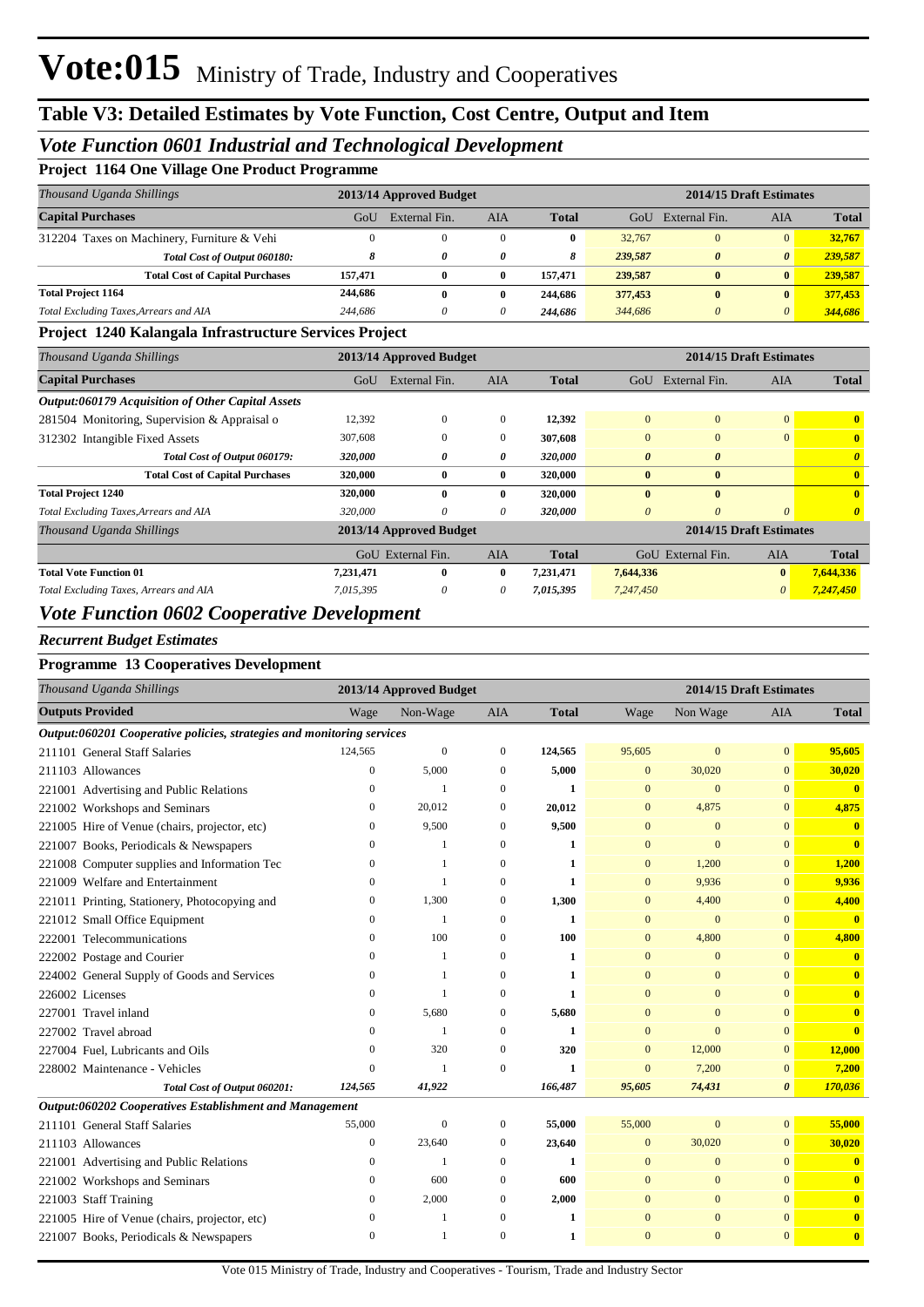# **Table V3: Detailed Estimates by Vote Function, Cost Centre, Output and Item**

## *Vote Function 0602 Cooperative Development*

### **Programme 13 Cooperatives Development**

| Thousand Uganda Shillings                                           |                       | 2013/14 Approved Budget |                  |              |              |                | 2014/15 Draft Estimates |                         |
|---------------------------------------------------------------------|-----------------------|-------------------------|------------------|--------------|--------------|----------------|-------------------------|-------------------------|
| <b>Outputs Provided</b>                                             | Wage                  | Non-Wage                | AIA              | <b>Total</b> | Wage         | Non Wage       | <b>AIA</b>              | <b>Total</b>            |
| 221009 Welfare and Entertainment                                    | $\overline{0}$        | -1                      | $\overline{0}$   | $\mathbf{1}$ | $\mathbf{0}$ | $\mathbf{0}$   | $\mathbf{0}$            | $\overline{\mathbf{0}}$ |
| 221011 Printing, Stationery, Photocopying and                       | $\overline{0}$        | 7,998                   | $\mathbf{0}$     | 7,998        | $\Omega$     | $\overline{0}$ | $\mathbf{0}$            | $\overline{\mathbf{0}}$ |
| 221012 Small Office Equipment                                       | $\overline{0}$        | -1                      | $\boldsymbol{0}$ | $\mathbf{1}$ | $\Omega$     | $\Omega$       | $\mathbf{0}$            | $\mathbf{0}$            |
| 222001 Telecommunications                                           | $\Omega$              | 5,340                   | $\mathbf{0}$     | 5,340        | $\Omega$     | $\Omega$       | $\mathbf{0}$            | $\mathbf{0}$            |
| 222002 Postage and Courier                                          | $\Omega$              | $\overline{1}$          | $\theta$         | $\mathbf{1}$ | $\Omega$     | $\Omega$       | $\mathbf{0}$            | $\bullet$               |
| 224002 General Supply of Goods and Services                         | $\Omega$              | $\mathbf{1}$            | $\theta$         | $\mathbf{1}$ | $\Omega$     | $\Omega$       | $\mathbf{0}$            | $\overline{\mathbf{0}}$ |
| 225001 Consultancy Services- Short term                             | $\Omega$              | $\mathbf{0}$            | $\overline{0}$   | $\theta$     | $\Omega$     | 56,160         | $\mathbf{0}$            | 56,160                  |
| 226002 Licenses                                                     | $\Omega$              | $\overline{1}$          | $\Omega$         | $\mathbf{1}$ | $\Omega$     | $\Omega$       | $\mathbf{0}$            | $\overline{0}$          |
| 227001 Travel inland                                                | $\Omega$              | 4,980                   | $\mathbf{0}$     | 4,980        | $\Omega$     | 69,525         | $\mathbf{0}$            | 69,525                  |
| 227002 Travel abroad                                                | $\Omega$              | 5,490                   | $\theta$         | 5,490        | $\Omega$     | $\Omega$       | $\mathbf{0}$            | $\overline{\mathbf{0}}$ |
| 227004 Fuel, Lubricants and Oils                                    | $\Omega$              | 11,047                  | $\mathbf{0}$     | 11,047       | $\Omega$     | $\Omega$       | $\mathbf{0}$            | $\mathbf{0}$            |
| 228002 Maintenance - Vehicles                                       | $\theta$              | $\overline{1}$          | $\overline{0}$   | $\mathbf{1}$ | $\Omega$     | $\Omega$       | $\mathbf{0}$            | $\bullet$               |
| 228003 Maintenance - Machinery, Equipment                           | $\Omega$              | $\overline{1}$          | $\Omega$         | $\mathbf{1}$ | $\Omega$     | $\Omega$       | $\mathbf{0}$            | $\overline{\mathbf{0}}$ |
| Total Cost of Output 060202:                                        | 55,000                | 61,105                  |                  | 116,105      | 55,000       | 155,705        | $\boldsymbol{\theta}$   | 210,705                 |
| Output:060203 Cooperatives Skill Development and Awareness Creation |                       |                         |                  |              |              |                |                         |                         |
| 211101 General Staff Salaries                                       | 63,227                | $\overline{0}$          | $\mathbf{0}$     | 63,227       | 63,227       | $\mathbf{0}$   | $\mathbf{0}$            | 63,227                  |
| 211103 Allowances                                                   | $\mathbf{0}$          | 5,400                   | $\mathbf{0}$     | 5,400        | $\mathbf{0}$ | 30,020         | $\mathbf{0}$            | 30,020                  |
| 221001 Advertising and Public Relations                             | $\mathbf{0}$          | 8,750                   | $\mathbf{0}$     | 8,750        | $\mathbf{0}$ | $\mathbf{0}$   | $\mathbf{0}$            | $\overline{\mathbf{0}}$ |
| 221002 Workshops and Seminars                                       | $\overline{0}$        | 6,900                   | $\overline{0}$   | 6,900        | $\mathbf{0}$ | 23,600         | $\mathbf{0}$            | 23,600                  |
| 221003 Staff Training                                               | $\overline{0}$        | - 1                     | $\mathbf{0}$     | $\mathbf{1}$ | $\mathbf{0}$ | $\mathbf{0}$   | $\mathbf{0}$            | $\overline{\mathbf{0}}$ |
| 221005 Hire of Venue (chairs, projector, etc)                       | $\Omega$              | 4,500                   | $\theta$         | 4,500        | $\Omega$     | $\Omega$       | $\mathbf{0}$            | $\overline{\mathbf{0}}$ |
| 221009 Welfare and Entertainment                                    | $\Omega$              | $\overline{1}$          | $\Omega$         | $\mathbf{1}$ |              | $\Omega$       | $\Omega$                | $\mathbf{0}$            |
| 221011 Printing, Stationery, Photocopying and                       | $\Omega$              | 2,914                   | $\mathbf{0}$     | 2,914        |              | $\Omega$       | $\mathbf{0}$            | $\mathbf{0}$            |
| 222001 Telecommunications                                           | $\overline{0}$        | 620                     | $\theta$         | 620          | $\Omega$     | $\Omega$       | $\mathbf{0}$            | $\mathbf{0}$            |
| 222002 Postage and Courier                                          | $\Omega$              | $\overline{1}$          | $\mathbf{0}$     | $\mathbf{1}$ |              | $\mathbf{0}$   | $\mathbf{0}$            | $\mathbf{0}$            |
| 223004 Guard and Security services                                  | $\overline{0}$        | 1,200                   | $\mathbf{0}$     | 1,200        | $\Omega$     | $\Omega$       | $\mathbf{0}$            | $\bullet$               |
| 227001 Travel inland                                                | $\Omega$              | 3,560                   | $\mathbf{0}$     | 3,560        | $\Omega$     | $\Omega$       | $\mathbf{0}$            | $\mathbf{0}$            |
| 227002 Travel abroad                                                | $\Omega$              | $\overline{1}$          | $\theta$         | $\mathbf{1}$ | $\Omega$     | $\Omega$       | $\mathbf{0}$            | $\bullet$               |
| 227004 Fuel, Lubricants and Oils                                    | $\Omega$              | 4,155                   | $\overline{0}$   | 4,155        | $\Omega$     | $\Omega$       | $\Omega$                | $\mathbf{0}$            |
| 228002 Maintenance - Vehicles                                       | $\Omega$              | $\overline{1}$          | $\overline{0}$   | $\mathbf{1}$ | $\Omega$     | $\Omega$       | $\mathbf{0}$            | $\mathbf{0}$            |
| Total Cost of Output 060203:                                        | 63,227                | 38,004                  |                  | 101,231      | 63,227       | 53,620         | $\theta$                | 116,847                 |
| <b>Total Cost of Outputs Provided</b>                               | 242,792               | 141,031                 |                  | 383,822      | 213,832      | 283,756        | $\bf{0}$                | 497,588                 |
| <b>Outputs Funded</b>                                               | Wage                  | Non-Wage                | <b>AIA</b>       | <b>Total</b> | Wage         | Non Wage       | <b>AIA</b>              | <b>Total</b>            |
| Output:060251 Regulation of Warehouse Receipt System (UCE)          |                       |                         |                  |              |              |                |                         |                         |
| 264101 Contributions to Autonomous Institutio                       | $\theta$              | $\mathbf{0}$            | $\theta$         | $\bf{0}$     | $\Omega$     | 228,555        | $\mathbf{0}$            | 228,555                 |
| Commodity Exchange) for Operations and Activities                   | $\theta$              | $\Omega$                |                  | $\theta$     | $\pmb{o}$    | 228,555        | $\boldsymbol{\theta}$   | 228,555                 |
| Total Cost of Output 060251:                                        | $\boldsymbol{\theta}$ | $\theta$                |                  | $\theta$     | $\theta$     | 228,555        | $\boldsymbol{\theta}$   | 228,555                 |
| <b>Total Cost of Outputs Funded</b>                                 | $\bf{0}$              | $\bf{0}$                |                  | $\bf{0}$     | $\bf{0}$     | 228,555        | $\bf{0}$                | 228,555                 |
| <b>Total Programme 13</b>                                           | 242,792               | 141,031                 |                  | 383,822      | 213,832      | 512,311        | $\bf{0}$                | 726,143                 |
| Total Excluding Arrears and AIA                                     | 242,792               | 141,031                 | $\theta$         | 383,822      | 213,832      | 512,311        | $\theta$                | 726,143                 |
| $\mathbf{r}$<br>$\mathbf{r}$ i                                      |                       |                         |                  |              |              |                |                         |                         |

*Development Budget Estimates*

#### **Project 1203 Support to Warehouse Receipt System**

| Thousand Uganda Shillings                                              |          | 2013/14 Approved Budget |            |              |         |                       | 2014/15 Draft Estimates |              |
|------------------------------------------------------------------------|----------|-------------------------|------------|--------------|---------|-----------------------|-------------------------|--------------|
| <b>Outputs Provided</b>                                                | GoU      | External Fin.           | <b>AIA</b> | <b>Total</b> | GoU     | External Fin.         | AIA                     | <b>Total</b> |
| Output:060201 Cooperative policies, strategies and monitoring services |          |                         |            |              |         |                       |                         |              |
| 211102 Contract Staff Salaries (Incl. Casuals, T.                      | $\Omega$ | $\Omega$                |            | $\bf{0}$     | 72,000  | $\Omega$              | $\overline{0}$          | 72,000       |
| 221002 Workshops and Seminars                                          | $\Omega$ | $\Omega$                |            | $\bf{0}$     | 7.100   | $\Omega$              | $\overline{0}$          | 7,100        |
| 221008 Computer supplies and Information Tec                           | $\Omega$ | $\Omega$                |            | $\bf{0}$     | 2.400   | $\Omega$              | $\overline{0}$          | 2,400        |
| 221011 Printing, Stationery, Photocopying and                          | $\Omega$ | $\Omega$                |            | $\bf{0}$     | 1.800   | $\Omega$              | $\overline{0}$          | 1,800        |
| 227001 Travel inland                                                   | 0        | $\Omega$                |            | $\bf{0}$     | 20,000  | $\Omega$              | $\overline{0}$          | 20,000       |
| 227004 Fuel, Lubricants and Oils                                       | $\Omega$ | $\Omega$                |            | $\bf{0}$     | 3.600   | $\Omega$              | $\overline{0}$          | 3,600        |
| Total Cost of Output 060201:                                           | 0        | 0                       |            | 0            | 106,900 | $\boldsymbol{\theta}$ | $\theta$                | 106,900      |
| Output:060202 Cooperatives Establishment and Management                |          |                         |            |              |         |                       |                         |              |
| 211103 Allowances                                                      | 21,000   | $\Omega$                |            | 21,000       |         |                       | $\overline{0}$          | $\mathbf{0}$ |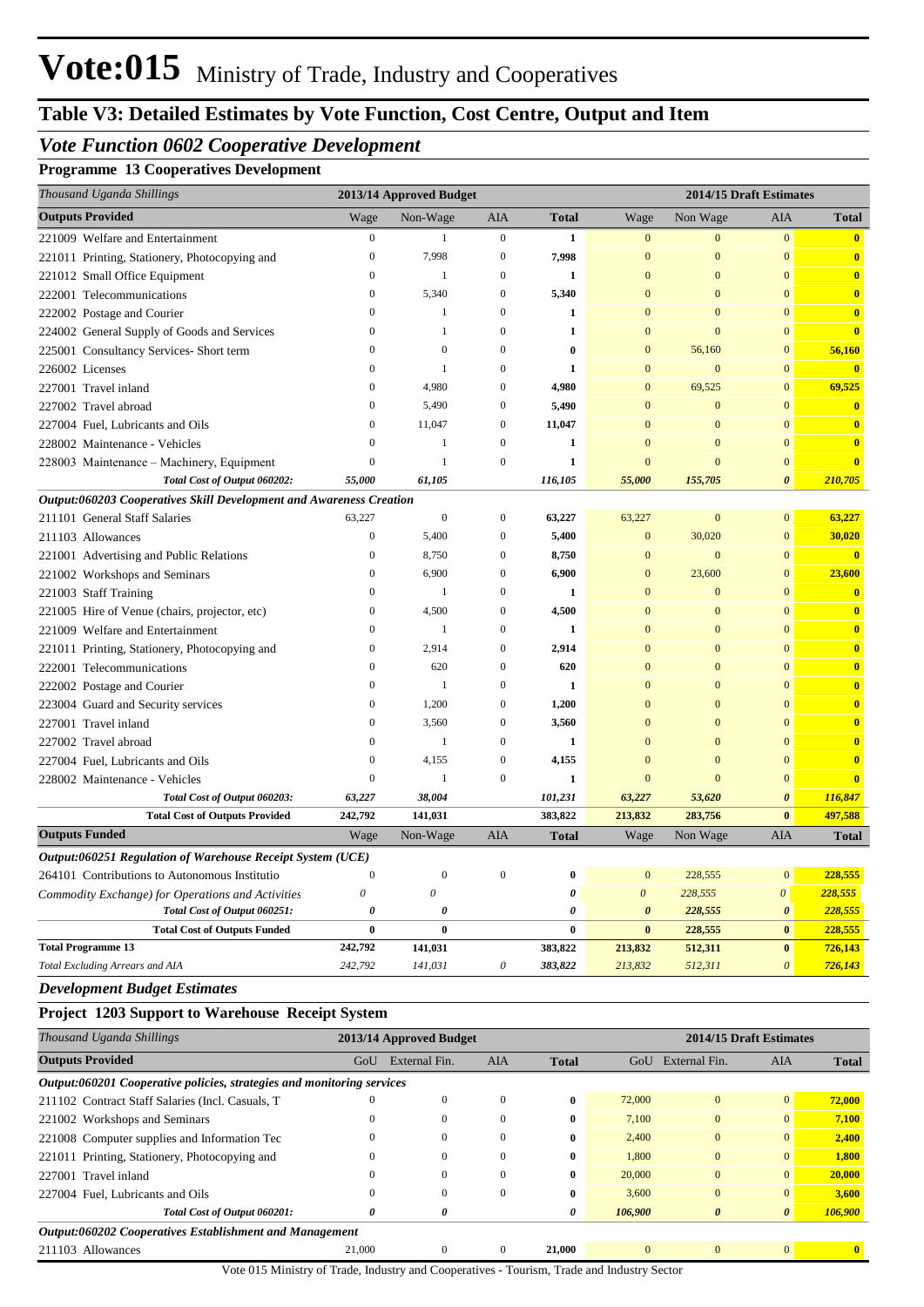## **Table V3: Detailed Estimates by Vote Function, Cost Centre, Output and Item**

## *Vote Function 0602 Cooperative Development*

**Project 1203 Support to Warehouse Receipt System**

| Thousand Uganda Shillings                                           |              | 2013/14 Approved Budget |                |              |                       | 2014/15 Draft Estimates |                       |                         |
|---------------------------------------------------------------------|--------------|-------------------------|----------------|--------------|-----------------------|-------------------------|-----------------------|-------------------------|
| <b>Outputs Provided</b>                                             |              | GoU External Fin.       | AIA            | <b>Total</b> |                       | GoU External Fin.       | AIA                   | <b>Total</b>            |
| 221002 Workshops and Seminars                                       | -1           | $\mathbf{0}$            | $\overline{0}$ | 1            | $\mathbf{0}$          | $\overline{0}$          | $\mathbf{0}$          | $\bullet$               |
| 221007 Books, Periodicals & Newspapers                              | 500          | $\mathbf{0}$            | $\overline{0}$ | 500          | $\Omega$              | $\Omega$                | $\mathbf{0}$          | $\mathbf{0}$            |
| 221008 Computer supplies and Information Tec                        | 8,000        | $\Omega$                | $\Omega$       | 8,000        | $\Omega$              | $\Omega$                | $\overline{0}$        | $\mathbf{0}$            |
| 221009 Welfare and Entertainment                                    | 1,200        | $\Omega$                | $\Omega$       | 1,200        | $\Omega$              | $\Omega$                | $\overline{0}$        | $\mathbf{0}$            |
| 221010 Special Meals and Drinks                                     | 2,400        | $\Omega$                | $\Omega$       | 2,400        | $\Omega$              | $\Omega$                | $\overline{0}$        | $\mathbf{0}$            |
| 221011 Printing, Stationery, Photocopying and                       | 6,800        | $\Omega$                | $\Omega$       | 6,800        | $\Omega$              | $\Omega$                | $\overline{0}$        | $\mathbf{0}$            |
| 221012 Small Office Equipment                                       | 300          | $\Omega$                | $\Omega$       | 300          | $\Omega$              | $\Omega$                | $\overline{0}$        | $\mathbf{0}$            |
| 227004 Fuel, Lubricants and Oils                                    | 3,600        | $\theta$                | $\Omega$       | 3,600        | $\Omega$              | $\Omega$                | $\overline{0}$        | $\mathbf{0}$            |
| Total Cost of Output 060202:                                        | 43,801       | $\theta$                | 0              | 43,801       | $\theta$              | $\boldsymbol{\theta}$   |                       | $\boldsymbol{\theta}$   |
| Output:060203 Cooperatives Skill Development and Awareness Creation |              |                         |                |              |                       |                         |                       |                         |
| 211103 Allowances                                                   | 7,600        | $\Omega$                | $\Omega$       | 7,600        | $\Omega$              | $\Omega$                | $\mathbf{0}$          | $\bf{0}$                |
| 221001 Advertising and Public Relations                             | 4,400        | $\Omega$                | $\Omega$       | 4,400        | $\mathbf{0}$          | $\Omega$                | $\overline{0}$        | $\mathbf{0}$            |
| 221002 Workshops and Seminars                                       | 89,000       | $\Omega$                | $\Omega$       | 89,000       | 50,000                | $\Omega$                | $\overline{0}$        | 50,000                  |
| 221005 Hire of Venue (chairs, projector, etc)                       | 13,000       | $\Omega$                | $\Omega$       | 13,000       | $\Omega$              | $\Omega$                | $\overline{0}$        | $\mathbf{0}$            |
| 221009 Welfare and Entertainment                                    | 600          | $\Omega$                | $\Omega$       | 600          | $\Omega$              | $\Omega$                | $\overline{0}$        | $\mathbf{0}$            |
| 221011 Printing, Stationery, Photocopying and                       | 30,100       | $\Omega$                | $\Omega$       | 30,100       | $\Omega$              | $\Omega$                | $\overline{0}$        | $\bullet$               |
| 222001 Telecommunications                                           | 8,500        | $\Omega$                | $\Omega$       | 8,500        | $\Omega$              | $\Omega$                | $\overline{0}$        | $\overline{\mathbf{0}}$ |
| 227001 Travel inland                                                | 50,000       | $\Omega$                | $\Omega$       | 50,000       | $\Omega$              | $\Omega$                | $\overline{0}$        | $\overline{\mathbf{0}}$ |
| 227004 Fuel, Lubricants and Oils                                    | 16,600       | $\Omega$                | $\overline{0}$ | 16,600       | $\Omega$              | $\Omega$                | $\overline{0}$        | $\mathbf{0}$            |
| Total Cost of Output 060203:                                        | 219,800      | $\theta$                | 0              | 219,800      | 50,000                | $\boldsymbol{\theta}$   | $\boldsymbol{\theta}$ | 50,000                  |
| <b>Total Cost of Outputs Provided</b>                               | 263,601      | $\bf{0}$                | $\bf{0}$       | 263,601      | 156,900               | $\mathbf{0}$            | $\mathbf{0}$          | 156,900                 |
| <b>Outputs Funded</b>                                               |              | GoU External Fin.       | AIA            | <b>Total</b> |                       | GoU External Fin.       | AIA                   | <b>Total</b>            |
| Output:060251 Regulation of Warehouse Receipt System (UCE)          |              |                         |                |              |                       |                         |                       |                         |
| 264101 Contributions to Autonomous Institutio                       | 177,599      | $\Omega$                | $\Omega$       | 177,599      | 271,445               | $\Omega$                | $\mathbf{0}$          | 271,445                 |
| 'eceipt System Authority for operations and activities              | $\theta$     | 0                       |                | 0            | 271,445               | $\theta$                | $\boldsymbol{\theta}$ | 271,445                 |
| o/w                                                                 | $\theta$     | $\theta$                |                | $\theta$     | $\boldsymbol{\theta}$ | $\theta$                | $\theta$              | $\theta$                |
| Total Cost of Output 060251:                                        | 177,599      | $\theta$                |                | 177,599      | 271,445               | $\boldsymbol{\theta}$   | $\boldsymbol{\theta}$ | 271,445                 |
| <b>Total Cost of Outputs Funded</b>                                 | 177,599      | $\mathbf{0}$            |                | 177,599      | 271,445               | $\bf{0}$                | $\bf{0}$              | 271,445                 |
| <b>Capital Purchases</b>                                            |              | GoU External Fin.       | AIA            | <b>Total</b> |                       | GoU External Fin.       | AIA                   | <b>Total</b>            |
| Output:060281 Cooperatives Infrastructure Development               |              |                         |                |              |                       |                         |                       |                         |
| 231001 Non Residential buildings (Depreciatio                       | 105,000      | $\mathbf{0}$            | $\mathbf{0}$   | 105,000      | 157,500               | $\mathbf{0}$            | $\overline{0}$        | 157,500                 |
| 281503 Engineering and Design Studies & Plan                        | 5,000        | $\Omega$                | $\mathbf{0}$   | 5,000        | 25,000                | $\mathbf{0}$            | $\overline{0}$        | 25,000                  |
| 281504 Monitoring, Supervision & Appraisal o                        | 57,800       | $\Omega$                | $\Omega$       | 57,800       | 65,600                | $\Omega$                | $\overline{0}$        | 65,600                  |
| 312105 Taxes on Buildings & Structures                              | $\mathbf{0}$ | $\Omega$                | $\Omega$       | $\bf{0}$     | 28,350                | $\Omega$                | $\Omega$              | 28,350                  |
| Total Cost of Output 060281:                                        | 167,800      |                         |                | 167,800      | 276,450               |                         |                       | 276,450                 |
| <b>Total Cost of Capital Purchases</b>                              | 167,800      | $\mathbf{0}$            |                | 167,800      | 276,450               | $\bf{0}$                | $\vert 0 \vert$       | 276,450                 |
| <b>Total Project 1203</b>                                           | 609,000      | $\bf{0}$                | $\bf{0}$       | 609,000      | 704,795               | $\bf{0}$                | $\mathbf{0}$          | 704,795                 |
| Total Excluding Taxes, Arrears and AIA                              | 609,000      | $\theta$                | $\theta$       | 609,000      | 676,445               | $\boldsymbol{\theta}$   | $\theta$              | 676,445                 |
| Thousand Uganda Shillings                                           |              | 2013/14 Approved Budget |                |              |                       | 2014/15 Draft Estimates |                       |                         |
|                                                                     |              | GoU External Fin.       | AIA            | <b>Total</b> |                       | GoU External Fin.       | AIA                   | <b>Total</b>            |
| <b>Total Vote Function 02</b>                                       | 992,822      | $\bf{0}$                | $\bf{0}$       | 992,822      | 1,430,938             |                         | $\mathbf{0}$          | 1,430,938               |
| Total Excluding Taxes, Arrears and AIA                              | 992,822      | 0                       | 0              | 992,822      | 1,402,588             |                         | $\theta$              | 1,402,588               |
| Vote Franction 0604 Trade Development                               |              |                         |                |              |                       |                         |                       |                         |

#### *Vote Function 0604 Trade Development*

*Recurrent Budget Estimates*

#### **Programme 07 External Trade**

| Thousand Uganda Shillings                                                      |          | 2013/14 Approved Budget |          |              |          |          | 2014/15 Draft Estimates |              |  |
|--------------------------------------------------------------------------------|----------|-------------------------|----------|--------------|----------|----------|-------------------------|--------------|--|
| <b>Outputs Provided</b>                                                        | Wage     | Non-Wage                | AIA      | <b>Total</b> | Wage     | Non Wage | AIA                     | <b>Total</b> |  |
| <i><b>Output:060401 Trade Policies, Strategies and Monitoring Services</b></i> |          |                         |          |              |          |          |                         |              |  |
| 211101 General Staff Salaries                                                  | 90,000   | 0                       | $\Omega$ | 90.000       | 150,264  |          | $\overline{0}$          | 150,264      |  |
| 211103 Allowances                                                              | $\Omega$ | 14.595                  | $\Omega$ | 14.595       | $\Omega$ | 41,120   | $\overline{0}$          | 41,120       |  |
| 221001 Advertising and Public Relations                                        |          |                         | $\Omega$ |              | $\Omega$ | $\Omega$ | $\overline{0}$          | $\mathbf{0}$ |  |
| 221002 Workshops and Seminars                                                  |          | 6.752                   | $\Omega$ | 6.752        | $\Omega$ | 27,950   | $\overline{0}$          | 27,950       |  |
| 221005 Hire of Venue (chairs, projector, etc)                                  |          |                         | $\Omega$ |              | $\Omega$ | $\Omega$ | $\overline{0}$          | $\mathbf{0}$ |  |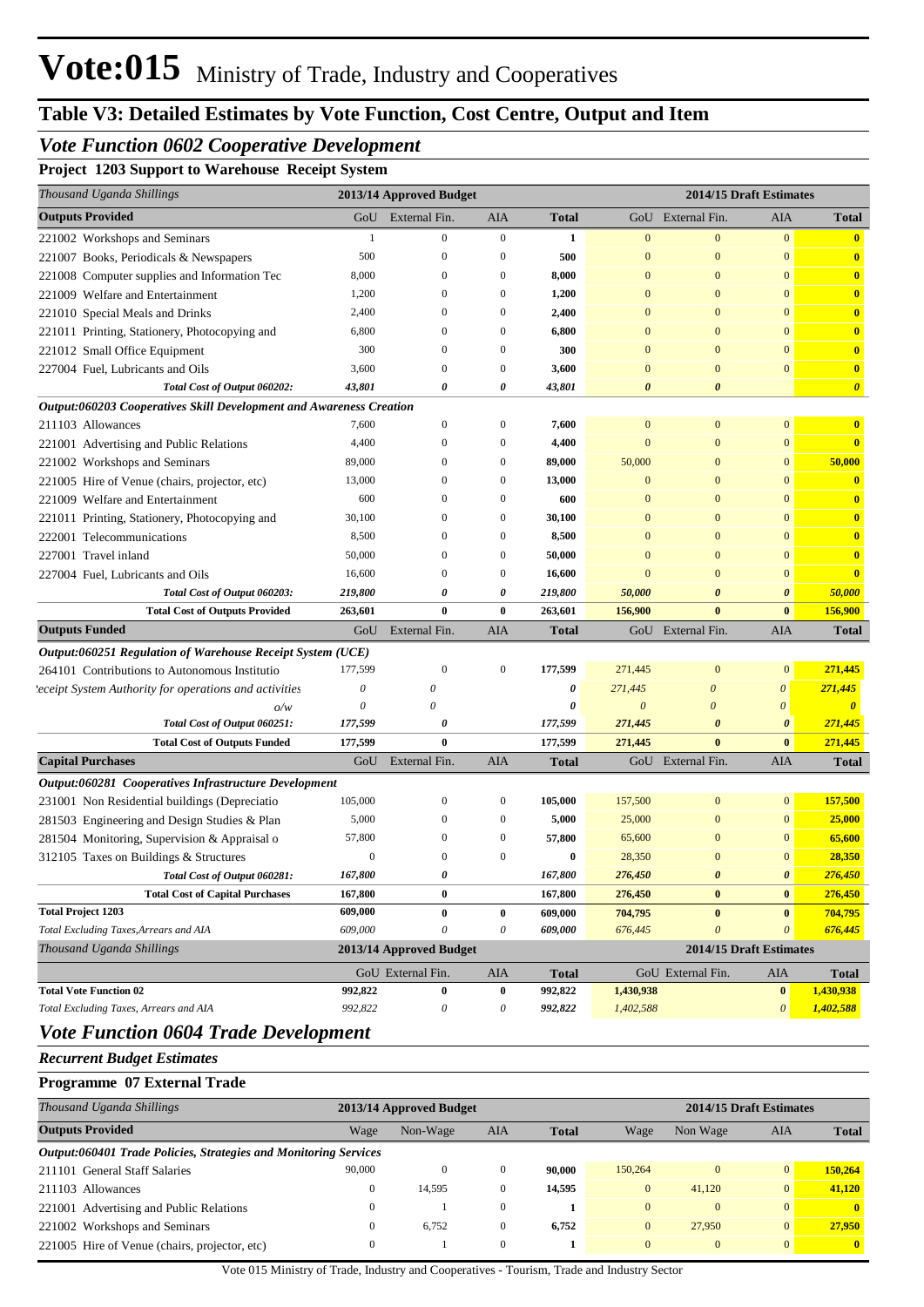# **Table V3: Detailed Estimates by Vote Function, Cost Centre, Output and Item**

## *Vote Function 0604 Trade Development*

# **Programme 07 External Trade**

| Thousand Uganda Shillings                                                                    |                  | 2013/14 Approved Budget   |                  |              |                       |                  | 2014/15 Draft Estimates |              |
|----------------------------------------------------------------------------------------------|------------------|---------------------------|------------------|--------------|-----------------------|------------------|-------------------------|--------------|
| <b>Outputs Provided</b>                                                                      | Wage             | Non-Wage                  | AIA              | <b>Total</b> | Wage                  | Non Wage         | AIA                     | Total        |
| 221007 Books, Periodicals & Newspapers                                                       | $\boldsymbol{0}$ | 1                         | $\mathbf{0}$     | 1            | $\boldsymbol{0}$      | $\mathbf{0}$     | $\mathbf{0}$            | $\bullet$    |
| 221008 Computer supplies and Information Tec                                                 | $\boldsymbol{0}$ | $\mathbf{0}$              | $\boldsymbol{0}$ | $\bf{0}$     | $\mathbf{0}$          | 1,200            | $\mathbf{0}$            | 1,200        |
| 221009 Welfare and Entertainment                                                             | $\mathbf{0}$     | 6,000                     | $\boldsymbol{0}$ | 6,000        | $\mathbf{0}$          | 8,640            | $\bf{0}$                | 8,640        |
| 221011 Printing, Stationery, Photocopying and                                                | $\mathbf{0}$     | 1,000                     | $\mathbf{0}$     | 1,000        | $\mathbf{0}$          | 11,400           | $\bf{0}$                | 11,400       |
| 221012 Small Office Equipment                                                                | $\mathbf{0}$     | 1                         | $\mathbf{0}$     | 1            | $\mathbf{0}$          | $\mathbf{0}$     | $\mathbf{0}$            |              |
| 222001 Telecommunications                                                                    | $\Omega$         | 500                       | $\boldsymbol{0}$ | 500          | $\mathbf{0}$          | 4,800            | $\bf{0}$                | 4,800        |
| 222002 Postage and Courier                                                                   | $\Omega$         | $\mathbf{1}$              | $\mathbf{0}$     | $\mathbf{1}$ | $\mathbf{0}$          | $\mathbf{0}$     | $\mathbf{0}$            |              |
| 224002 General Supply of Goods and Services                                                  | $\mathbf{0}$     | 1                         | $\mathbf{0}$     | 1            | $\mathbf{0}$          | $\theta$         | $\mathbf{0}$            |              |
| 225001 Consultancy Services- Short term                                                      | $\mathbf{0}$     | 1                         | $\mathbf{0}$     | 1            | $\mathbf{0}$          | 11,250           | $\overline{0}$          | 11,250       |
| 227001 Travel inland                                                                         | $\mathbf{0}$     | 6,000                     | $\mathbf{0}$     | 6,000        | $\mathbf{0}$          | $\theta$         | $\mathbf{0}$            |              |
| 227002 Travel abroad                                                                         | $\mathbf{0}$     | 1                         | $\mathbf{0}$     | 1            | $\mathbf{0}$          | 7,904            | $\mathbf{0}$            | 7,904        |
| 227004 Fuel, Lubricants and Oils                                                             | $\mathbf{0}$     | 10,000                    | $\boldsymbol{0}$ | 10,000       | $\mathbf{0}$          | 12,000           | $\mathbf{0}$            | 12,000       |
| 228002 Maintenance - Vehicles                                                                | $\boldsymbol{0}$ | 3,000                     | $\mathbf{0}$     | 3,000        | $\overline{0}$        | 7,200            | $\bf{0}$                | 7,200        |
| Total Cost of Output 060401:                                                                 | 90,000           | 47,855                    |                  | 137,855      | 150,264               | 133,464          | 0                       | 283,728      |
| Output:060402 Trade Negotiation                                                              |                  |                           |                  |              |                       |                  |                         |              |
| 211101 General Staff Salaries                                                                | 90,000           | $\boldsymbol{0}$          | $\mathbf{0}$     | 90,000       | 90,000                | $\boldsymbol{0}$ | $\overline{0}$          | 90,000       |
| 211103 Allowances                                                                            | $\bf{0}$         | 5,000                     | $\boldsymbol{0}$ | 5,000        | $\mathbf{0}$          | 41,120           | $\bf{0}$                | 41,120       |
| 221001 Advertising and Public Relations                                                      | $\mathbf{0}$     | 1                         | $\mathbf{0}$     | 1            | $\mathbf{0}$          | $\mathbf{0}$     | $\mathbf{0}$            |              |
| 221002 Workshops and Seminars                                                                | $\mathbf{0}$     | 1                         | $\boldsymbol{0}$ | 1            | $\mathbf{0}$          | 18,150           | $\mathbf{0}$            | 18,150       |
| 221003 Staff Training                                                                        | $\mathbf{0}$     | 20,000                    | $\boldsymbol{0}$ | 20,000       | $\overline{0}$        | $\mathbf{0}$     | $\mathbf{0}$            |              |
| 221005 Hire of Venue (chairs, projector, etc)                                                | $\mathbf{0}$     | 6,500                     | $\mathbf{0}$     | 6,500        | $\mathbf{0}$          | $\mathbf{0}$     | $\mathbf{0}$            |              |
| 221007 Books, Periodicals & Newspapers                                                       | $\mathbf{0}$     | 1                         | $\boldsymbol{0}$ | 1            | $\mathbf{0}$          | $\mathbf{0}$     | $\mathbf{0}$            |              |
| 221009 Welfare and Entertainment                                                             | $\mathbf{0}$     | 3,000                     | $\boldsymbol{0}$ | 3,000        | $\Omega$              | $\boldsymbol{0}$ | $\mathbf{0}$            |              |
| 221011 Printing, Stationery, Photocopying and                                                | $\mathbf{0}$     | 2,533                     | $\boldsymbol{0}$ | 2,533        | $\mathbf{0}$          | $\overline{0}$   | $\mathbf{0}$            |              |
| 221012 Small Office Equipment                                                                | $\mathbf{0}$     | 1                         | $\boldsymbol{0}$ | 1            | $\mathbf{0}$          | $\overline{0}$   | $\mathbf{0}$            |              |
| 222001 Telecommunications                                                                    | $\mathbf{0}$     | 1,000                     | $\boldsymbol{0}$ | 1,000        | $\mathbf{0}$          | $\theta$         | $\mathbf{0}$            |              |
| 222002 Postage and Courier                                                                   | $\Omega$         | 1                         | $\mathbf{0}$     | 1            | $\mathbf{0}$          | $\theta$         | $\mathbf{0}$            |              |
| 224002 General Supply of Goods and Services                                                  | $\Omega$         | 1                         | $\mathbf{0}$     | 1            | $\mathbf{0}$          | $\theta$         | $\mathbf{0}$            |              |
| 225001 Consultancy Services- Short term                                                      | $\Omega$         | $\theta$                  | $\mathbf{0}$     | $\bf{0}$     | $\mathbf{0}$          | 20,000           | $\bf{0}$                | 20,000       |
| 227001 Travel inland                                                                         | $\Omega$         | 1                         | $\mathbf{0}$     | 1            | $\mathbf{0}$          | $\overline{0}$   | $\mathbf{0}$            |              |
| 227002 Travel abroad                                                                         | $\mathbf{0}$     | 1,000                     | $\boldsymbol{0}$ | 1,000        | $\mathbf{0}$          | 36,996           | $\mathbf{0}$            | 36,996       |
| 227004 Fuel, Lubricants and Oils                                                             | $\mathbf{0}$     | 2,000                     | $\boldsymbol{0}$ | 2,000        | $\overline{0}$        | $\mathbf{0}$     | $\mathbf{0}$            |              |
| 228002 Maintenance - Vehicles                                                                | $\Omega$         |                           | $\mathbf{0}$     | 1            | $\mathbf{0}$          | $\theta$         | $\bf{0}$                |              |
| Total Cost of Output 060402:                                                                 | 90,000           | 41,041                    |                  | 131,041      | 90,000                | 116,266          | 0                       | 206,266      |
| Output:060405 Economic Intergration and Market Access (Bilateral, Regional and Multilateral) |                  |                           |                  |              |                       |                  |                         |              |
| 211101 General Staff Salaries                                                                | 65,119           | $\boldsymbol{0}$          | 0                | 65,119       | $\mathbf{0}$          | $\bf{0}$         | $\overline{0}$          |              |
| 211103 Allowances                                                                            | $\mathbf{0}$     | 1                         | $\boldsymbol{0}$ | 1            | $\mathbf{0}$          | $\boldsymbol{0}$ | $\mathbf{0}$            |              |
| 221001 Advertising and Public Relations                                                      | $\Omega$         | 1                         | $\boldsymbol{0}$ | $\mathbf{1}$ | $\mathbf{0}$          | $\mathbf{0}$     | $\mathbf{0}$            |              |
| 221002 Workshops and Seminars                                                                | $\Omega$         | 1                         | 0                | 1            | $\mathbf{0}$          | $\mathbf{0}$     | $\mathbf{0}$            |              |
| 221009 Welfare and Entertainment                                                             | $\Omega$         | 1                         | $\mathbf{0}$     | 1            | $\mathbf{0}$          | $\boldsymbol{0}$ | $\mathbf{0}$            |              |
| 221011 Printing, Stationery, Photocopying and                                                | $\Omega$         | 1                         | $\mathbf{0}$     | 1            | $\mathbf{0}$          | $\bf{0}$         | $\mathbf{0}$            |              |
|                                                                                              | $\Omega$         | 1                         | $\mathbf{0}$     | 1            | $\mathbf{0}$          | $\bf{0}$         | $\mathbf{0}$            |              |
| 222001 Telecommunications                                                                    | $\Omega$         | 1                         | $\mathbf{0}$     | 1            | $\mathbf{0}$          |                  | $\mathbf{0}$            |              |
| 224002 General Supply of Goods and Services                                                  |                  |                           |                  |              |                       | $\bf{0}$         |                         |              |
| 225001 Consultancy Services- Short term                                                      | $\Omega$         | 1<br>1                    | $\mathbf{0}$     | 1            | $\mathbf{0}$          | $\boldsymbol{0}$ | $\mathbf{0}$            |              |
| 227001 Travel inland                                                                         | $\Omega$         |                           | $\boldsymbol{0}$ | $\mathbf{1}$ | $\mathbf{0}$          | $\bf{0}$         | $\mathbf{0}$            |              |
| 227002 Travel abroad                                                                         | $\mathbf{0}$     | 91,061                    | $\boldsymbol{0}$ | 91,061       | $\mathbf{0}$          | $\boldsymbol{0}$ | $\mathbf{0}$            |              |
| 227004 Fuel, Lubricants and Oils                                                             | $\Omega$         | 1                         | $\boldsymbol{0}$ | 1            | $\mathbf{0}$          | $\boldsymbol{0}$ | $\mathbf{0}$            |              |
| 228002 Maintenance - Vehicles                                                                | $\mathbf{0}$     | 1                         | $\boldsymbol{0}$ | $\mathbf{1}$ | $\mathbf{0}$          | $\boldsymbol{0}$ | $\mathbf{0}$            |              |
| Total Cost of Output 060405:                                                                 | 65,119           | 91,072                    | 0                | 156,191      | 0                     | 0                |                         |              |
| <b>Total Cost of Outputs Provided</b>                                                        | 245,119          | 179,968                   | $\bf{0}$         | 425,087      | 240,264               | 249,730          | $\bf{0}$                | 489,994      |
| <b>Outputs Funded</b>                                                                        | Wage             | Non-Wage                  | AIA              | <b>Total</b> | Wage                  | Non Wage         | AIA                     | <b>Total</b> |
| Output:060451 Access to Market (UEPB)                                                        |                  |                           |                  |              |                       |                  |                         |              |
| 264101 Contributions to Autonomous Institutio                                                | $\boldsymbol{0}$ | 230,825                   | 108,000          | 338,825      | $\mathbf{0}$          | 230,825          | $\mathbf{0}$            | 230,825      |
| 3 funds for operations, utilities and planned activites                                      | 0                | $\boldsymbol{\mathit{0}}$ |                  | 0            | $\boldsymbol{\theta}$ | 230,825          | $\boldsymbol{\theta}$   | 230,825      |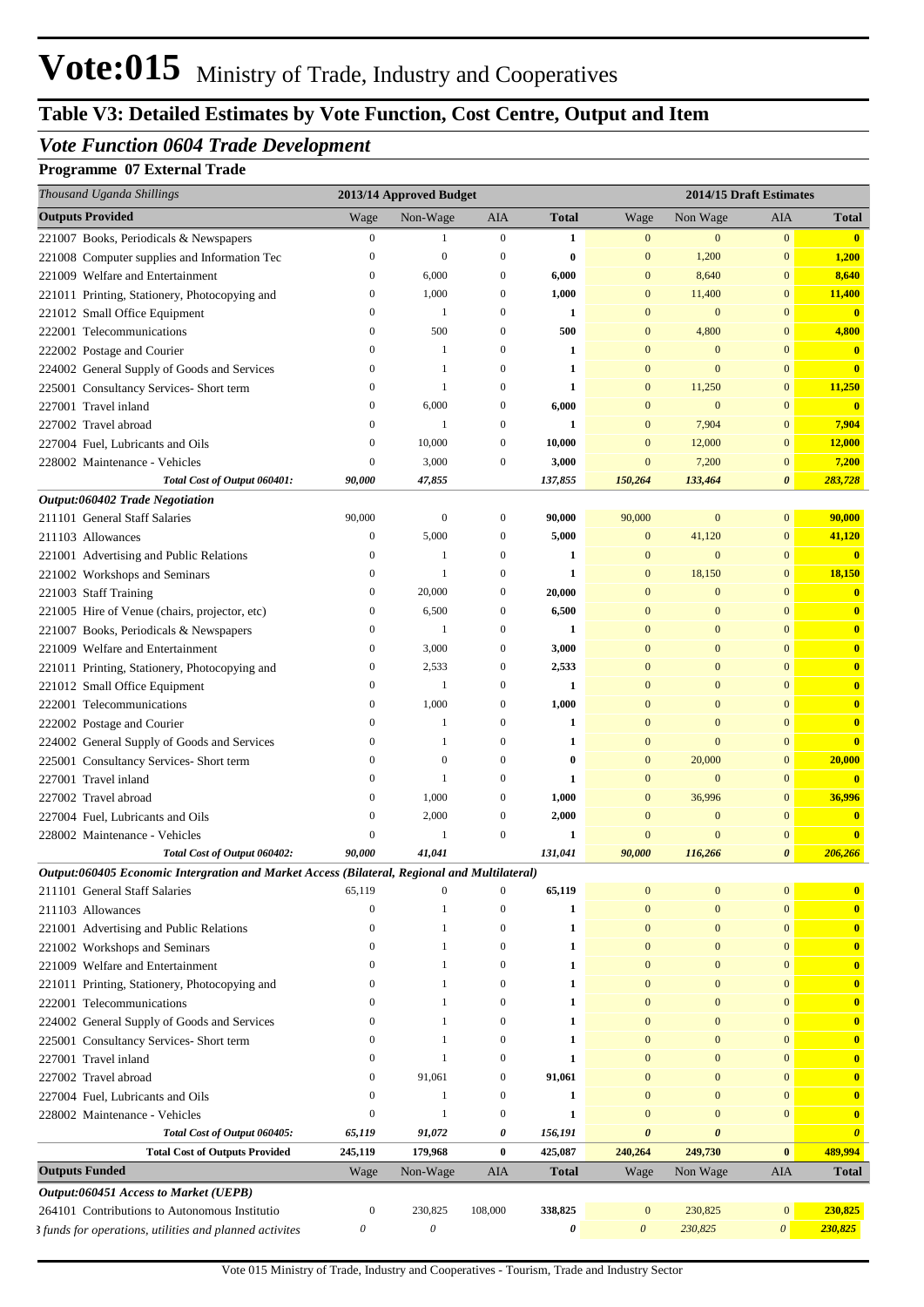## *Vote Function 0604 Trade Development*

# **Programme 07 External Trade**

| Thousand Uganda Shillings                              |              | 2013/14 Approved Budget |              |              |                       |           | 2014/15 Draft Estimates |              |
|--------------------------------------------------------|--------------|-------------------------|--------------|--------------|-----------------------|-----------|-------------------------|--------------|
| <b>Outputs Funded</b>                                  | Wage         | Non-Wage                | <b>AIA</b>   | <b>Total</b> | Wage                  | Non Wage  | <b>AIA</b>              | <b>Total</b> |
| 264102 Contributions to Autonomous Institutio          | $\mathbf{0}$ | 987,000                 | 0            | 987,000      | $\mathbf{0}$          | 987,000   | $\overline{0}$          | 987,000      |
| vention to Uganda Export Promotion Board (UEPB)        | $\theta$     | 0                       |              | 0            | $\theta$              | 987,000   | $\theta$                | 987,000      |
| Total Cost of Output 060451:                           | 0            | 1.217.825               | 108,000      | 1,325,825    | $\boldsymbol{\theta}$ | 1,217,825 | $\boldsymbol{\theta}$   | 1,217,825    |
| Output:060452 Support to AGOA Secretariat              |              |                         |              |              |                       |           |                         |              |
| 264101 Contributions to Autonomous Institutio          | $\mathbf{0}$ | 401,562                 | $\mathbf{0}$ | 401,562      | $\mathbf{0}$          | 741,562   | $\overline{0}$          | 741,562      |
| retariat funds for operations, utilities and workplans | $\theta$     | $\theta$                |              | 0            | $\theta$              | 741,562   | $\boldsymbol{\theta}$   | 741,562      |
| Total Cost of Output 060452:                           | 0            | 401,562                 | 0            | 401,562      | $\boldsymbol{\theta}$ | 741,562   | $\boldsymbol{\theta}$   | 741,562      |
| <b>Total Cost of Outputs Funded</b>                    | $\bf{0}$     | 1.619.387               | 108,000      | 1,727,387    | $\bf{0}$              | 1,959,387 | $\mathbf{0}$            | 1,959,387    |
| <b>Total Programme 07</b>                              | 245,119      | 1,799,355               | 108,000      | 2,152,474    | 240,264               | 2,209,117 | $\mathbf{0}$            | 2,449,381    |
| Total Excluding Arrears and AIA                        | 245,119      | 1,799,355               | 0            | 2,044,474    | 240,264               | 2,209,117 | $\theta$                | 2,449,381    |

#### **Programme 08 Internal Trade**

| Thousand Uganda Shillings                                                                    |                  | 2013/14 Approved Budget |                  |              | 2014/15 Draft Estimates |                       |                       |                         |
|----------------------------------------------------------------------------------------------|------------------|-------------------------|------------------|--------------|-------------------------|-----------------------|-----------------------|-------------------------|
| <b>Outputs Provided</b>                                                                      | Wage             | Non-Wage                | AIA              | <b>Total</b> | Wage                    | Non Wage              | AIA                   | <b>Total</b>            |
| Output:060401 Trade Policies, Strategies and Monitoring Services                             |                  |                         |                  |              |                         |                       |                       |                         |
| 211101 General Staff Salaries                                                                | 42,087           | $\boldsymbol{0}$        | $\mathbf{0}$     | 42,087       | 93,551                  | $\mathbf{0}$          | $\mathbf{0}$          | 93,551                  |
| 211103 Allowances                                                                            | $\boldsymbol{0}$ | 2,000                   | $\boldsymbol{0}$ | 2,000        | $\mathbf{0}$            | 40,000                | $\mathbf{0}$          | 40,000                  |
| 221002 Workshops and Seminars                                                                | $\boldsymbol{0}$ | 6,776                   | $\boldsymbol{0}$ | 6,776        | $\mathbf{0}$            | 50,110                | $\boldsymbol{0}$      | 50,110                  |
| 221005 Hire of Venue (chairs, projector, etc)                                                | $\boldsymbol{0}$ | 3,250                   | $\boldsymbol{0}$ | 3,250        | $\bf{0}$                | $\mathbf{0}$          | $\mathbf{0}$          | $\overline{\mathbf{0}}$ |
| 221008 Computer supplies and Information Tec                                                 | $\boldsymbol{0}$ | $\mathbf{0}$            | $\boldsymbol{0}$ | $\bf{0}$     | $\mathbf{0}$            | 1,200                 | $\mathbf{0}$          | 1,200                   |
| 221009 Welfare and Entertainment                                                             | $\boldsymbol{0}$ | $\mathbf{0}$            | $\boldsymbol{0}$ | $\bf{0}$     | $\mathbf{0}$            | 8,640                 | $\mathbf{0}$          | 8,640                   |
| 221011 Printing, Stationery, Photocopying and                                                | $\boldsymbol{0}$ | 28,004                  | $\boldsymbol{0}$ | 28,004       | $\bf{0}$                | 2,400                 | $\boldsymbol{0}$      | 2,400                   |
| 221012 Small Office Equipment                                                                | $\boldsymbol{0}$ | $\mathbf{0}$            | $\boldsymbol{0}$ | $\bf{0}$     | $\mathbf{0}$            | 2,580                 | $\bf{0}$              | 2,580                   |
| 222001 Telecommunications                                                                    | $\boldsymbol{0}$ | 5,500                   | $\boldsymbol{0}$ | 5,500        | $\bf{0}$                | 4,800                 | $\bf{0}$              | 4,800                   |
| 224002 General Supply of Goods and Services                                                  | $\boldsymbol{0}$ | $\mathbf{1}$            | $\boldsymbol{0}$ | 1            | $\bf{0}$                | $\mathbf{0}$          | $\mathbf{0}$          | $\overline{\mathbf{0}}$ |
| 227001 Travel inland                                                                         | $\boldsymbol{0}$ | 15,775                  | $\boldsymbol{0}$ | 15,775       | $\mathbf{0}$            | 27,475                | $\mathbf{0}$          | 27,475                  |
| 227004 Fuel, Lubricants and Oils                                                             | $\boldsymbol{0}$ | 2,000                   | $\mathbf{0}$     | 2,000        | $\mathbf{0}$            | 6,000                 | $\boldsymbol{0}$      | 6,000                   |
| 228002 Maintenance - Vehicles                                                                | $\boldsymbol{0}$ | $\mathbf{0}$            | $\boldsymbol{0}$ | $\bf{0}$     | $\mathbf{0}$            | 3,600                 | $\boldsymbol{0}$      | 3,600                   |
| Total Cost of Output 060401:                                                                 | 42,087           | 63,306                  |                  | 105,393      | 93,551                  | 146,805               | $\boldsymbol{\theta}$ | 240,356                 |
| Output:060402 Trade Negotiation                                                              |                  |                         |                  |              |                         |                       |                       |                         |
| 221002 Workshops and Seminars                                                                | $\boldsymbol{0}$ | 10,000                  | $\boldsymbol{0}$ | 10,000       | $\boldsymbol{0}$        | $\boldsymbol{0}$      | $\mathbf{0}$          | $\mathbf{0}$            |
| Total Cost of Output 060402:                                                                 | 0                | 10,000                  | 0                | 10,000       | $\pmb{\theta}$          | $\boldsymbol{\theta}$ |                       | $\boldsymbol{\theta}$   |
| Output:060403 Capacity building for Trade Facilitating Institutions                          |                  |                         |                  |              |                         |                       |                       |                         |
| 211101 General Staff Salaries                                                                | 10,000           | $\boldsymbol{0}$        | $\boldsymbol{0}$ | 10,000       | $\bf{0}$                | $\mathbf{0}$          | $\mathbf{0}$          | $\mathbf{0}$            |
| 221003 Staff Training                                                                        | $\boldsymbol{0}$ | 6,000                   | $\boldsymbol{0}$ | 6,000        | $\bf{0}$                | $\mathbf{0}$          | $\mathbf{0}$          | $\mathbf{0}$            |
| Total Cost of Output 060403:                                                                 | 10,000           | 6,000                   |                  | 16,000       | 0                       | $\boldsymbol{\theta}$ |                       | $\boldsymbol{\theta}$   |
| Output:060404 Trade Information and Product Market Research                                  |                  |                         |                  |              |                         |                       |                       |                         |
| 211101 General Staff Salaries                                                                | 30,000           | $\boldsymbol{0}$        | $\boldsymbol{0}$ | 30,000       | 40,000                  | $\boldsymbol{0}$      | $\boldsymbol{0}$      | 40,000                  |
| 211103 Allowances                                                                            | $\boldsymbol{0}$ | 480                     | $\boldsymbol{0}$ | 480          | $\boldsymbol{0}$        | 40,000                | $\boldsymbol{0}$      | 40,000                  |
| 221002 Workshops and Seminars                                                                | $\boldsymbol{0}$ | 3,450                   | 0                | 3,450        | $\mathbf{0}$            | $\boldsymbol{0}$      | $\boldsymbol{0}$      | $\mathbf{0}$            |
| 221005 Hire of Venue (chairs, projector, etc)                                                | $\boldsymbol{0}$ | 400                     | $\boldsymbol{0}$ | 400          | 0                       | $\mathbf{0}$          | $\mathbf{0}$          | $\mathbf{0}$            |
| 221011 Printing, Stationery, Photocopying and                                                | $\boldsymbol{0}$ | 1,000                   | $\boldsymbol{0}$ | 1,000        | $\bf{0}$                | $\mathbf{0}$          | $\mathbf{0}$          | $\overline{\mathbf{0}}$ |
| 222001 Telecommunications                                                                    | $\boldsymbol{0}$ | 400                     | $\boldsymbol{0}$ | 400          | $\mathbf{0}$            | $\overline{0}$        | $\mathbf{0}$          | $\mathbf{0}$            |
| 227001 Travel inland                                                                         | $\boldsymbol{0}$ | 10,790                  | $\boldsymbol{0}$ | 10,790       | $\mathbf{0}$            | 10,055                | $\boldsymbol{0}$      | 10,055                  |
| 227004 Fuel, Lubricants and Oils                                                             | $\boldsymbol{0}$ | 1,000                   | $\boldsymbol{0}$ | 1,000        | $\boldsymbol{0}$        | $\mathbf{0}$          | $\boldsymbol{0}$      | $\overline{\mathbf{0}}$ |
| Total Cost of Output 060404:                                                                 | 30,000           | 17,520                  |                  | 47,520       | 40,000                  | 50,055                | $\boldsymbol{\theta}$ | 90,055                  |
| Output:060405 Economic Intergration and Market Access (Bilateral, Regional and Multilateral) |                  |                         |                  |              |                         |                       |                       |                         |
| 211101 General Staff Salaries                                                                | 60,000           | $\mathbf{0}$            | $\boldsymbol{0}$ | 60,000       | 60,000                  | $\mathbf{0}$          | $\mathbf{0}$          | 60,000                  |
| 211103 Allowances                                                                            | $\mathbf{0}$     | 10,262                  | $\mathbf{0}$     | 10,262       | $\mathbf{0}$            | 31,090                | $\mathbf{0}$          | 31,090                  |
| 221001 Advertising and Public Relations                                                      | $\boldsymbol{0}$ | $\mathbf{1}$            | $\boldsymbol{0}$ | $\mathbf{1}$ | $\mathbf{0}$            | $\boldsymbol{0}$      | $\boldsymbol{0}$      | $\bf{0}$                |
| 221002 Workshops and Seminars                                                                | $\boldsymbol{0}$ | 4,000                   | $\boldsymbol{0}$ | 4,000        | $\boldsymbol{0}$        | $\boldsymbol{0}$      | $\boldsymbol{0}$      | $\mathbf{0}$            |
| 221003 Staff Training                                                                        | $\boldsymbol{0}$ | $\mathbf{1}$            | $\boldsymbol{0}$ | $\mathbf{1}$ | $\boldsymbol{0}$        | $\boldsymbol{0}$      | $\boldsymbol{0}$      | $\mathbf{0}$            |
| 221005 Hire of Venue (chairs, projector, etc)                                                | $\boldsymbol{0}$ | 1,945                   | $\boldsymbol{0}$ | 1,945        | $\boldsymbol{0}$        | $\boldsymbol{0}$      | $\boldsymbol{0}$      | $\mathbf{0}$            |
| 221011 Printing, Stationery, Photocopying and                                                | $\boldsymbol{0}$ | 2,675                   | $\boldsymbol{0}$ | 2,675        | $\mathbf{0}$            | $\boldsymbol{0}$      | $\boldsymbol{0}$      | $\mathbf{0}$            |
| 222001 Telecommunications                                                                    | $\boldsymbol{0}$ | 300                     | $\boldsymbol{0}$ | 300          | $\bf{0}$                | $\boldsymbol{0}$      | $\bf{0}$              | $\bullet$               |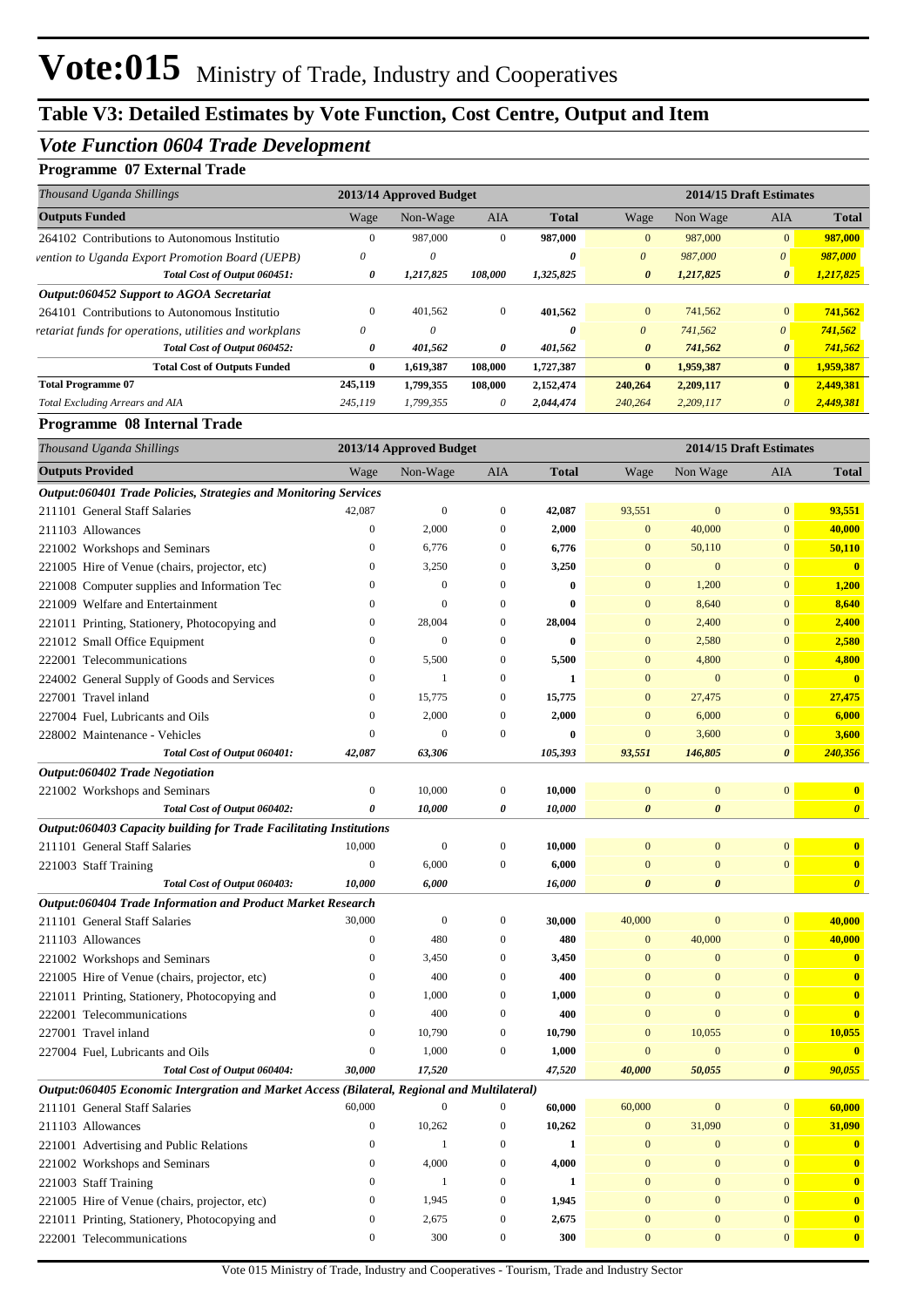### *Vote Function 0604 Trade Development*

#### **Programme 08 Internal Trade**

| Thousand Uganda Shillings                                                          |          | 2013/14 Approved Budget |              |              |                |          | 2014/15 Draft Estimates |              |
|------------------------------------------------------------------------------------|----------|-------------------------|--------------|--------------|----------------|----------|-------------------------|--------------|
| <b>Outputs Provided</b>                                                            | Wage     | Non-Wage                | <b>AIA</b>   | <b>Total</b> | Wage           | Non Wage | <b>AIA</b>              | <b>Total</b> |
| 224002 General Supply of Goods and Services                                        | $\theta$ |                         | $\Omega$     |              | $\Omega$       | $\Omega$ | $\overline{0}$          |              |
| 227001 Travel inland                                                               | 0        | 5,360                   | $\mathbf{0}$ | 5,360        | $\overline{0}$ | 4,780    | $\overline{0}$          | 4,780        |
| 227002 Travel abroad                                                               | 0        | $\mathbf{0}$            | $\Omega$     | $\mathbf{0}$ | $\overline{0}$ | 5,000    | $\overline{0}$          | 5,000        |
| 227004 Fuel, Lubricants and Oils                                                   | $\Omega$ | 3,600                   | $\Omega$     | 3,600        | $\Omega$       | $\Omega$ | $\overline{0}$          | $\mathbf{0}$ |
| 282103 Scholarships and related costs                                              | 0        |                         | $\Omega$     |              | $\Omega$       | $\Omega$ | $\overline{0}$          | $\mathbf{0}$ |
| Total Cost of Output 060405:                                                       | 60,000   | 28,146                  |              | 88,145       | 60,000         | 40,870   | $\boldsymbol{\theta}$   | 100,870      |
| Output:060406 Empowerment of Disadvantaged Groups in Trade (Women, Youth and PWDs) |          |                         |              |              |                |          |                         |              |
| 221002 Workshops and Seminars                                                      | $\theta$ | 14,671                  | $\Omega$     | 14,671       | $\mathbf{0}$   | $\Omega$ | $\overline{0}$          | $\mathbf{0}$ |
| Total Cost of Output 060406:                                                       | 0        | 14,671                  | 0            | 14,671       | $\theta$       | $\theta$ |                         |              |
| <b>Total Cost of Outputs Provided</b>                                              | 142,087  | 139,642                 | $\bf{0}$     | 281,729      | 193,551        | 237,730  | $\mathbf{0}$            | 431,281      |
| <b>Total Programme 08</b>                                                          | 142,087  | 139,642                 | $\mathbf{0}$ | 281,729      | 193,551        | 237,730  | $\bf{0}$                | 431,281      |
| <b>Total Excluding Arrears and AIA</b>                                             | 142,087  | 139,642                 | 0            | 281,729      | 193,551        | 237,730  | $\theta$                | 431,281      |

**Programme 16 Directorate of Trade, Industry and Cooperatives**

| Thousand Uganda Shillings                                        |                  | 2013/14 Approved Budget |              |              |              | 2014/15 Draft Estimates |                       |              |
|------------------------------------------------------------------|------------------|-------------------------|--------------|--------------|--------------|-------------------------|-----------------------|--------------|
| <b>Outputs Provided</b>                                          | Wage             | Non-Wage                | AIA          | <b>Total</b> | Wage         | Non Wage                | <b>AIA</b>            | <b>Total</b> |
| Output:060401 Trade Policies, Strategies and Monitoring Services |                  |                         |              |              |              |                         |                       |              |
| 211101 General Staff Salaries                                    | 26,295           | $\mathbf{0}$            | $\mathbf{0}$ | 26,295       | 38,054       | $\mathbf{0}$            | $\overline{0}$        | 38,054       |
| 211103 Allowances                                                | $\mathbf{0}$     | $\mathbf{0}$            | $\mathbf{0}$ | $\bf{0}$     | $\mathbf{0}$ | 25,080                  | $\overline{0}$        | 25,080       |
| 221002 Workshops and Seminars                                    | $\mathbf{0}$     | $\mathbf{0}$            | $\mathbf{0}$ | $\bf{0}$     | $\mathbf{0}$ | 10,000                  | $\overline{0}$        | 10,000       |
| 221008 Computer supplies and Information Tec                     | $\mathbf{0}$     | $\mathbf{0}$            | $\mathbf{0}$ | $\bf{0}$     | $\mathbf{0}$ | 1,200                   | $\overline{0}$        | 1,200        |
| Welfare and Entertainment<br>221009                              | $\mathbf{0}$     | 1,800                   | $\mathbf{0}$ | 1,800        | $\mathbf{0}$ | 864                     | $\overline{0}$        | 864          |
| 221011 Printing, Stationery, Photocopying and                    | $\mathbf{0}$     | 2,400                   | $\mathbf{0}$ | 2,400        | $\mathbf{0}$ | 2,400                   | $\overline{0}$        | 2,400        |
| 222001 Telecommunications                                        | $\boldsymbol{0}$ | 1,800                   | $\mathbf{0}$ | 1,800        | $\mathbf{0}$ | 2,400                   | $\overline{0}$        | 2,400        |
| 227001 Travel inland                                             | $\mathbf{0}$     | 11,094                  | $\mathbf{0}$ | 11,094       | $\mathbf{0}$ | 10,000                  | $\overline{0}$        | 10,000       |
| 227002 Travel abroad                                             | $\mathbf{0}$     | 8,785                   | $\mathbf{0}$ | 8,785        | $\mathbf{0}$ | 22,464                  | $\overline{0}$        | 22,464       |
| 227004 Fuel, Lubricants and Oils                                 | $\mathbf{0}$     | 6,300                   | $\mathbf{0}$ | 6,300        | $\mathbf{0}$ | 6,000                   | $\overline{0}$        | 6,000        |
| 228002 Maintenance - Vehicles                                    | $\mathbf{0}$     | $\overline{0}$          | $\mathbf{0}$ | $\bf{0}$     | $\mathbf{0}$ | 3,600                   | $\mathbf{0}$          | 3,600        |
| Total Cost of Output 060401:                                     | 26,295           | 32,180                  |              | 58,474       | 38,054       | 84,008                  | $\boldsymbol{\theta}$ | 122,062      |
| <b>Total Cost of Outputs Provided</b>                            | 26,295           | 32,180                  |              | 58,474       | 38,054       | 84,008                  | $\bf{0}$              | 122,062      |
| <b>Total Programme 16</b>                                        | 26,295           | 32,180                  |              | 58,474       | 38,054       | 84,008                  | $\bf{0}$              | 122,062      |
| Total Excluding Arrears and AIA                                  | 26,295           | 32,180                  | 0            | 58,474       | 38,054       | 84,008                  | 0                     | 122,062      |

*Development Budget Estimates*

#### **Project 1162 Quality Infrastructure and Standards Programme**

| Thousand Uganda Shillings                                        |        | 2013/14 Approved Budget |            |              |              | 2014/15 Draft Estimates |                |              |
|------------------------------------------------------------------|--------|-------------------------|------------|--------------|--------------|-------------------------|----------------|--------------|
| <b>Outputs Provided</b>                                          | GoU    | External Fin.           | <b>AIA</b> | <b>Total</b> |              | GoU External Fin.       | <b>AIA</b>     | <b>Total</b> |
| Output:060401 Trade Policies, Strategies and Monitoring Services |        |                         |            |              |              |                         |                |              |
| 211103 Allowances                                                | 10,862 | $\Omega$                | 0          | 10,862       | 20,577       | $\mathbf{0}$            | $\overline{0}$ | 20,577       |
| 221001 Advertising and Public Relations                          |        |                         | 0          |              |              | $\Omega$                | $\Omega$       |              |
| 221002 Workshops and Seminars                                    | 14,498 |                         | 0          | 14,498       | 20,000       | $\mathbf{0}$            | $\Omega$       | 20,000       |
| 221007 Books, Periodicals & Newspapers                           |        | 0                       | 0          |              | $\Omega$     | $\Omega$                | $\Omega$       |              |
| 221008 Computer supplies and Information Tec                     |        | 0                       | 0          |              | $\Omega$     | $\Omega$                | $\Omega$       | $\mathbf{0}$ |
| Welfare and Entertainment<br>221009                              |        |                         | $\Omega$   |              | $\Omega$     | $\mathbf{0}$            | $\Omega$       | $\mathbf{0}$ |
| 221011 Printing, Stationery, Photocopying and                    |        | 0                       | 0          |              | 2,000        | $\Omega$                | $\Omega$       | 2,000        |
| 221012 Small Office Equipment                                    |        |                         | 0          |              | $\mathbf{0}$ | $\Omega$                | $\Omega$       |              |
| 221016 IFMS Recurrent costs                                      |        | 0                       | 0          |              | $\mathbf{0}$ | $\mathbf{0}$            | $\Omega$       | $\mathbf{0}$ |
| 221017 Subscriptions                                             |        | 0                       | 0          |              | $\Omega$     | $\Omega$                | $\Omega$       | $\mathbf{0}$ |
| 222001 Telecommunications                                        |        | 0                       | 0          |              | 1,000        | $\Omega$                | $\Omega$       | 1,000        |
| 222002 Postage and Courier                                       |        | $\Omega$                | $\Omega$   |              | $\Omega$     | $\Omega$                | $\Omega$       | $\mathbf{0}$ |
| 224002 General Supply of Goods and Services                      |        | 282,251                 | 0          | 282,252      | $\Omega$     | $\Omega$                | $\Omega$       | $\mathbf{0}$ |
| 225001 Consultancy Services- Short term                          |        | 0                       | 0          |              |              | $\Omega$                |                |              |
| 227001 Travel inland                                             | 20,000 | 0                       | 0          | 20,000       | 10,000       | $\mathbf{0}$            | $\Omega$       | 10,000       |
| 227002 Travel abroad                                             |        | 0                       |            |              | 1,000        | $\Omega$                | $\Omega$       | 1,000        |
| 227003 Carriage, Haulage, Freight and transpor                   |        | 0                       | 0          |              | $\mathbf{0}$ | $\Omega$                | $\Omega$       | $\mathbf{0}$ |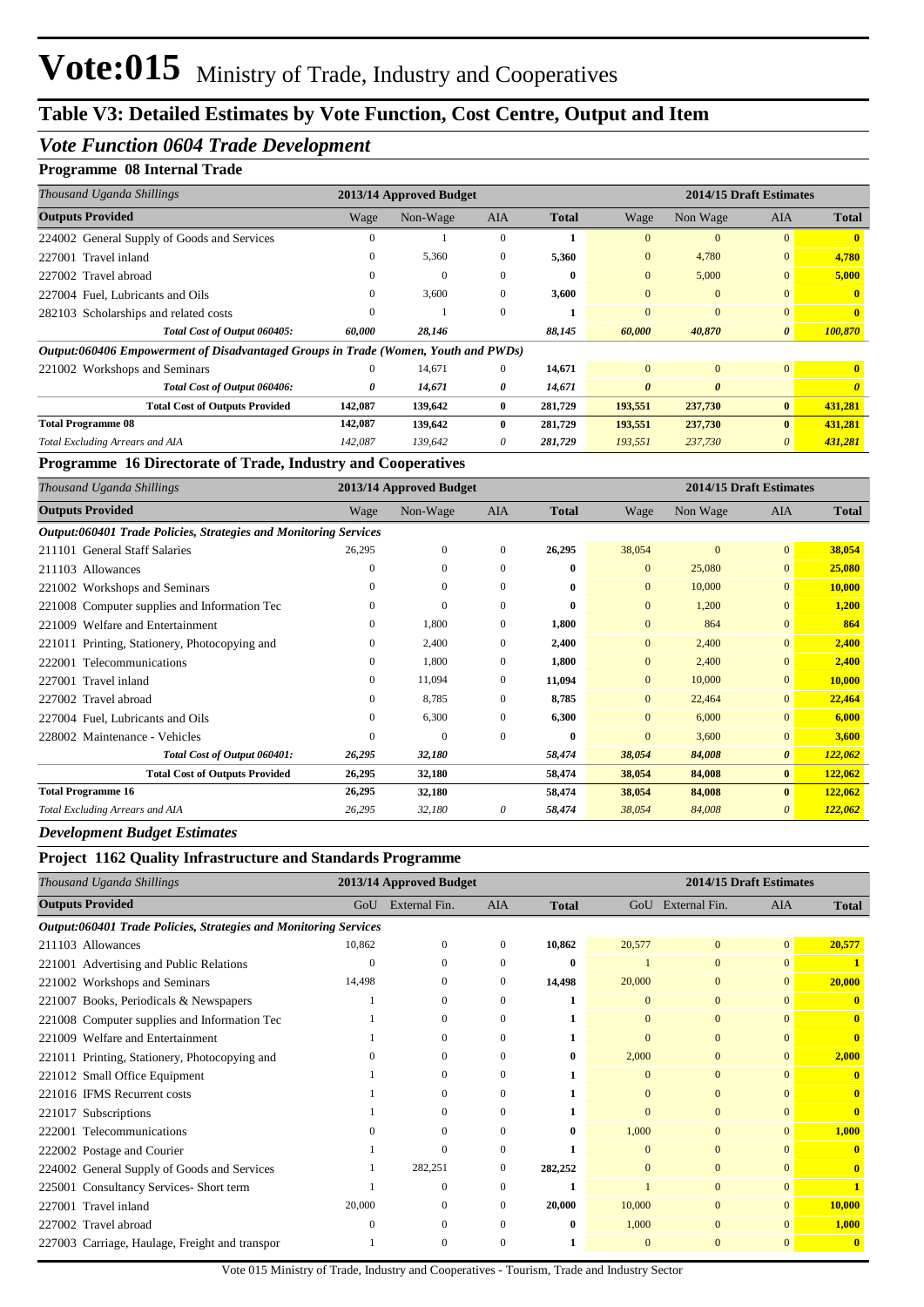## *Vote Function 0604 Trade Development*

#### **Project 1162 Quality Infrastructure and Standards Programme**

| Thousand Uganda Shillings                                                                    |                   | 2013/14 Approved Budget      |                  |              |                              |                              | 2014/15 Draft Estimates      |                              |
|----------------------------------------------------------------------------------------------|-------------------|------------------------------|------------------|--------------|------------------------------|------------------------------|------------------------------|------------------------------|
| <b>Outputs Provided</b>                                                                      | GoU               | External Fin.                | AIA              | <b>Total</b> |                              | GoU External Fin.            | AIA                          | <b>Total</b>                 |
| 227004 Fuel, Lubricants and Oils                                                             | $\boldsymbol{0}$  | $\mathbf{0}$                 | $\boldsymbol{0}$ | 0            | 10,000                       | $\mathbf{0}$                 | $\mathbf{0}$                 | 10,000                       |
| 228001 Maintenance - Civil                                                                   |                   | $\mathbf{0}$                 | 0                | 1            | $\mathbf{0}$                 | $\mathbf{0}$                 | $\overline{0}$               | $\mathbf{0}$                 |
| 228002 Maintenance - Vehicles                                                                | 1                 | $\mathbf{0}$                 | $\boldsymbol{0}$ | 1            | $\mathbf{0}$                 | $\mathbf{0}$                 | $\mathbf{0}$                 | $\overline{\mathbf{0}}$      |
| 228003 Maintenance - Machinery, Equipment                                                    | 1                 | $\mathbf{0}$                 | $\boldsymbol{0}$ | $\mathbf{1}$ | $\mathbf{0}$                 | $\mathbf{0}$                 | $\bf{0}$                     | $\mathbf{0}$                 |
| Total Cost of Output 060401:                                                                 | 45,373            | 282,251                      |                  | 327,624      | 64,579                       | $\boldsymbol{\theta}$        | 0                            | 64,579                       |
| Output:060403 Capacity building for Trade Facilitating Institutions                          |                   |                              |                  |              |                              |                              |                              |                              |
| 211103 Allowances                                                                            | 9,236             | $\boldsymbol{0}$             | 0                | 9,236        | $\mathbf{0}$                 | $\mathbf{0}$                 | $\mathbf{0}$                 | $\mathbf{0}$                 |
| 221001 Advertising and Public Relations                                                      | 10,000            | $\boldsymbol{0}$             | $\boldsymbol{0}$ | 10,000       | $\mathbf{0}$                 | $\mathbf{0}$                 | $\mathbf{0}$                 | $\overline{\mathbf{0}}$      |
| 221002 Workshops and Seminars                                                                | $\boldsymbol{0}$  | $\mathbf{0}$                 | 0                | 0            | 70,000                       | $\mathbf{0}$                 | $\mathbf{0}$                 | 70,000                       |
| 221003 Staff Training                                                                        | 1,000             | $\mathbf{0}$                 | $\boldsymbol{0}$ | 1,000        | $\bf{0}$                     | $\mathbf{0}$                 | $\bf{0}$                     | $\mathbf{0}$                 |
| 221004 Recruitment Expenses                                                                  | 1                 | $\mathbf{0}$                 | 0                | 1            | $\bf{0}$                     | $\mathbf{0}$                 | $\bf{0}$                     | $\mathbf{0}$                 |
| 221005 Hire of Venue (chairs, projector, etc)                                                | 5,000             | $\mathbf{0}$                 | 0                | 5,000        | $\bf{0}$                     | $\mathbf{0}$                 | $\mathbf{0}$                 | $\mathbf{0}$                 |
| 221007 Books, Periodicals & Newspapers                                                       | 1                 | $\mathbf{0}$                 | 0                | 1            | $\bf{0}$                     | $\mathbf{0}$                 | $\mathbf{0}$                 | $\mathbf{0}$                 |
| 221008 Computer supplies and Information Tec                                                 | 1                 | $\mathbf{0}$                 | 0                | 1            | $\mathbf{0}$                 | $\mathbf{0}$                 | $\mathbf{0}$                 | $\mathbf{0}$                 |
| 221009 Welfare and Entertainment                                                             | 1,200             | $\mathbf{0}$                 | 0                | 1,200        | $\Omega$                     | $\mathbf{0}$                 | $\overline{0}$               | $\mathbf{0}$                 |
| 221011 Printing, Stationery, Photocopying and                                                | 10,000            | $\mathbf{0}$                 | 0                | 10,000       | $\bf{0}$                     | $\mathbf{0}$                 | $\mathbf{0}$                 | $\mathbf{0}$                 |
| 221012 Small Office Equipment                                                                | 1                 | $\mathbf{0}$                 | $\mathbf{0}$     | 1            | $\mathbf{0}$                 | $\mathbf{0}$                 | $\mathbf{0}$                 | $\mathbf{0}$                 |
| 221016 IFMS Recurrent costs                                                                  | 1                 | $\mathbf{0}$                 | 0                | 1            | $\mathbf{0}$                 | $\mathbf{0}$                 | $\mathbf{0}$                 | $\mathbf{0}$                 |
| 221017 Subscriptions                                                                         | $\mathbf{1}$      | $\mathbf{0}$                 | 0                | 1            | $\mathbf{0}$                 | $\mathbf{0}$                 | $\mathbf{0}$                 | $\mathbf{0}$                 |
| 222001 Telecommunications                                                                    | 2,000             | $\mathbf{0}$                 | $\boldsymbol{0}$ | 2,000        | $\mathbf{0}$                 | $\mathbf{0}$                 | $\mathbf{0}$                 | $\mathbf{0}$                 |
| 222002 Postage and Courier                                                                   | 1                 | $\mathbf{0}$                 | 0                | 1            | $\bf{0}$                     | $\mathbf{0}$                 | $\mathbf{0}$                 | $\mathbf{0}$                 |
| 224002 General Supply of Goods and Services                                                  | 1<br>$\mathbf{1}$ | $\mathbf{0}$                 | $\mathbf{0}$     | 1            | $\mathbf{0}$                 | $\mathbf{0}$                 | $\mathbf{0}$                 | $\mathbf{0}$                 |
| 225001 Consultancy Services- Short term                                                      | 250               | $\mathbf{0}$<br>$\mathbf{0}$ | 0<br>0           | $\mathbf{1}$ | $\mathbf{0}$<br>$\mathbf{0}$ | $\mathbf{0}$<br>$\mathbf{0}$ | $\mathbf{0}$<br>$\mathbf{0}$ | $\mathbf{0}$                 |
| 227001 Travel inland                                                                         | 250               | $\mathbf{0}$                 | 0                | 250<br>250   | $\Omega$                     | $\mathbf{0}$                 | $\mathbf{0}$                 | $\mathbf{0}$<br>$\mathbf{0}$ |
| 227002 Travel abroad                                                                         | 1                 | $\mathbf{0}$                 | 0                | 1            | $\mathbf{0}$                 | $\mathbf{0}$                 | $\mathbf{0}$                 | $\mathbf{0}$                 |
| 227003 Carriage, Haulage, Freight and transpor<br>227004 Fuel, Lubricants and Oils           | 10,000            | $\mathbf{0}$                 | $\boldsymbol{0}$ | 10,000       | $\bf{0}$                     | $\mathbf{0}$                 | $\mathbf{0}$                 | $\mathbf{0}$                 |
| 228001 Maintenance - Civil                                                                   | 1                 | $\mathbf{0}$                 | 0                | 1            | $\mathbf{0}$                 | $\mathbf{0}$                 | $\overline{0}$               | $\mathbf{0}$                 |
| 228002 Maintenance - Vehicles                                                                | 1,000             | $\mathbf{0}$                 | 0                | 1,000        | $\mathbf{0}$                 | $\mathbf{0}$                 | $\mathbf{0}$                 | $\mathbf{0}$                 |
| 228003 Maintenance - Machinery, Equipment                                                    | 1                 | $\mathbf{0}$                 | $\mathbf{0}$     | 1            | $\bf{0}$                     | $\mathbf{0}$                 | $\mathbf{0}$                 | $\mathbf{0}$                 |
| 228004 Maintenance – Other                                                                   | $\overline{c}$    | $\mathbf{0}$                 | $\mathbf{0}$     | $\mathbf{2}$ | $\bf{0}$                     | $\mathbf{0}$                 | $\bf{0}$                     | $\mathbf{0}$                 |
| Total Cost of Output 060403:                                                                 | 49,950            | 0                            |                  | 49,950       | 70,000                       | $\boldsymbol{\theta}$        | $\boldsymbol{\theta}$        | 70,000                       |
| Output:060405 Economic Intergration and Market Access (Bilateral, Regional and Multilateral) |                   |                              |                  |              |                              |                              |                              |                              |
| 211103 Allowances                                                                            | 20,000            | $\mathbf{0}$                 | $\mathbf{0}$     | 20,000       | $\mathbf{0}$                 | $\mathbf{0}$                 | $\overline{0}$               | $\bf{0}$                     |
| 221001 Advertising and Public Relations                                                      | $\overline{c}$    | $\Omega$                     | $\mathbf{0}$     |              | $\Omega$                     | $\mathbf{0}$                 | $\mathbf{0}$                 |                              |
| 221002 Workshops and Seminars                                                                | 9,241             | $\mathbf{0}$                 | $\boldsymbol{0}$ | 9,241        | $\mathbf{0}$                 | $\bf{0}$                     | $\mathbf{0}$                 | $\mathbf{0}$                 |
| 221005 Hire of Venue (chairs, projector, etc)                                                | 5,000             | $\mathbf{0}$                 | $\boldsymbol{0}$ | 5,000        | $\mathbf{0}$                 | $\mathbf{0}$                 | $\overline{0}$               | $\mathbf{0}$                 |
| 221007 Books, Periodicals & Newspapers                                                       | 1                 | $\overline{0}$               | $\boldsymbol{0}$ | 1            | $\mathbf{0}$                 | $\mathbf{0}$                 | $\mathbf{0}$                 | $\mathbf{0}$                 |
| 221008 Computer supplies and Information Tec                                                 | 1                 | $\mathbf{0}$                 | $\boldsymbol{0}$ | 1            | $\boldsymbol{0}$             | $\boldsymbol{0}$             | $\mathbf{0}$                 | $\mathbf{0}$                 |
| 221012 Small Office Equipment                                                                | $\mathbf{1}$      | $\mathbf{0}$                 | $\boldsymbol{0}$ | 1            | $\boldsymbol{0}$             | $\boldsymbol{0}$             | $\mathbf{0}$                 | $\mathbf{0}$                 |
| 221016 IFMS Recurrent costs                                                                  | $\mathbf{1}$      | $\overline{0}$               | $\boldsymbol{0}$ | 1            | $\mathbf{0}$                 | $\mathbf{0}$                 | $\mathbf{0}$                 | $\mathbf{0}$                 |
| 221017 Subscriptions                                                                         | $\mathbf{1}$      | $\overline{0}$               | $\boldsymbol{0}$ | 1            | $\mathbf{0}$                 | $\mathbf{0}$                 | $\mathbf{0}$                 | $\mathbf{0}$                 |
| 222002 Postage and Courier                                                                   | 1                 | $\mathbf{0}$                 | $\boldsymbol{0}$ | 1            | $\mathbf{0}$                 | $\mathbf{0}$                 | $\mathbf{0}$                 | $\mathbf{0}$                 |
| 222003 Information and communications techn                                                  | 1                 | $\mathbf{0}$                 | $\boldsymbol{0}$ | 1            | $\boldsymbol{0}$             | $\boldsymbol{0}$             | $\mathbf{0}$                 | $\mathbf{0}$                 |
| 224002 General Supply of Goods and Services                                                  | 1                 | $\overline{0}$               | $\boldsymbol{0}$ | 1            | $\bf{0}$                     | $\mathbf{0}$                 | $\mathbf{0}$                 | $\mathbf{0}$                 |
| 225001 Consultancy Services- Short term                                                      | $\mathbf{1}$      | $\mathbf{0}$                 | $\boldsymbol{0}$ | 1            | $\mathbf{0}$                 | $\mathbf{0}$                 | $\mathbf{0}$                 | $\mathbf{0}$                 |
| 227001 Travel inland                                                                         | 5,000             | $\mathbf{0}$                 | $\boldsymbol{0}$ | 5,000        | $\bf{0}$                     | $\mathbf{0}$                 | $\mathbf{0}$                 | $\overline{\mathbf{0}}$      |
| 227003 Carriage, Haulage, Freight and transpor                                               | 1                 | $\mathbf{0}$                 | $\boldsymbol{0}$ | 1            | $\mathbf{0}$                 | $\boldsymbol{0}$             | $\overline{0}$               | $\mathbf{0}$                 |
| 228001 Maintenance - Civil                                                                   | $\mathbf{1}$      | $\mathbf{0}$                 | $\boldsymbol{0}$ | 1            | $\mathbf{0}$                 | $\boldsymbol{0}$             | $\mathbf{0}$                 | $\mathbf{0}$                 |
| 228003 Maintenance - Machinery, Equipment                                                    | 1                 | $\mathbf{0}$                 | $\boldsymbol{0}$ | 1            | $\mathbf{0}$                 | $\boldsymbol{0}$             | $\mathbf{0}$                 | $\mathbf{0}$                 |
| 228004 Maintenance – Other                                                                   | $\mathbf{1}$      | $\overline{0}$               | $\boldsymbol{0}$ | 1            | $\mathbf{0}$                 | $\boldsymbol{0}$             | $\mathbf{0}$                 | $\overline{\mathbf{0}}$      |
| Total Cost of Output 060405:                                                                 | 39,256            | 0                            |                  | 39,256       | $\boldsymbol{\theta}$        | $\boldsymbol{\theta}$        |                              | $\boldsymbol{\theta}$        |
| <b>Total Cost of Outputs Provided</b>                                                        | 134,579           | 282,251                      |                  | 416,829      | 134,579                      | $\boldsymbol{0}$             | $\bf{0}$                     | 134,579                      |
| <b>Total Project 1162</b>                                                                    | 134,579           | 282,251                      |                  | 416,829      | 134,579                      | $\boldsymbol{0}$             | $\bf{0}$                     | 134,579                      |
| Total Excluding Taxes, Arrears and AIA                                                       | 134,579           | 282,251                      | 0                | 416,829      | 134,579                      | $\boldsymbol{\mathit{0}}$    | $\boldsymbol{\theta}$        | 134,579                      |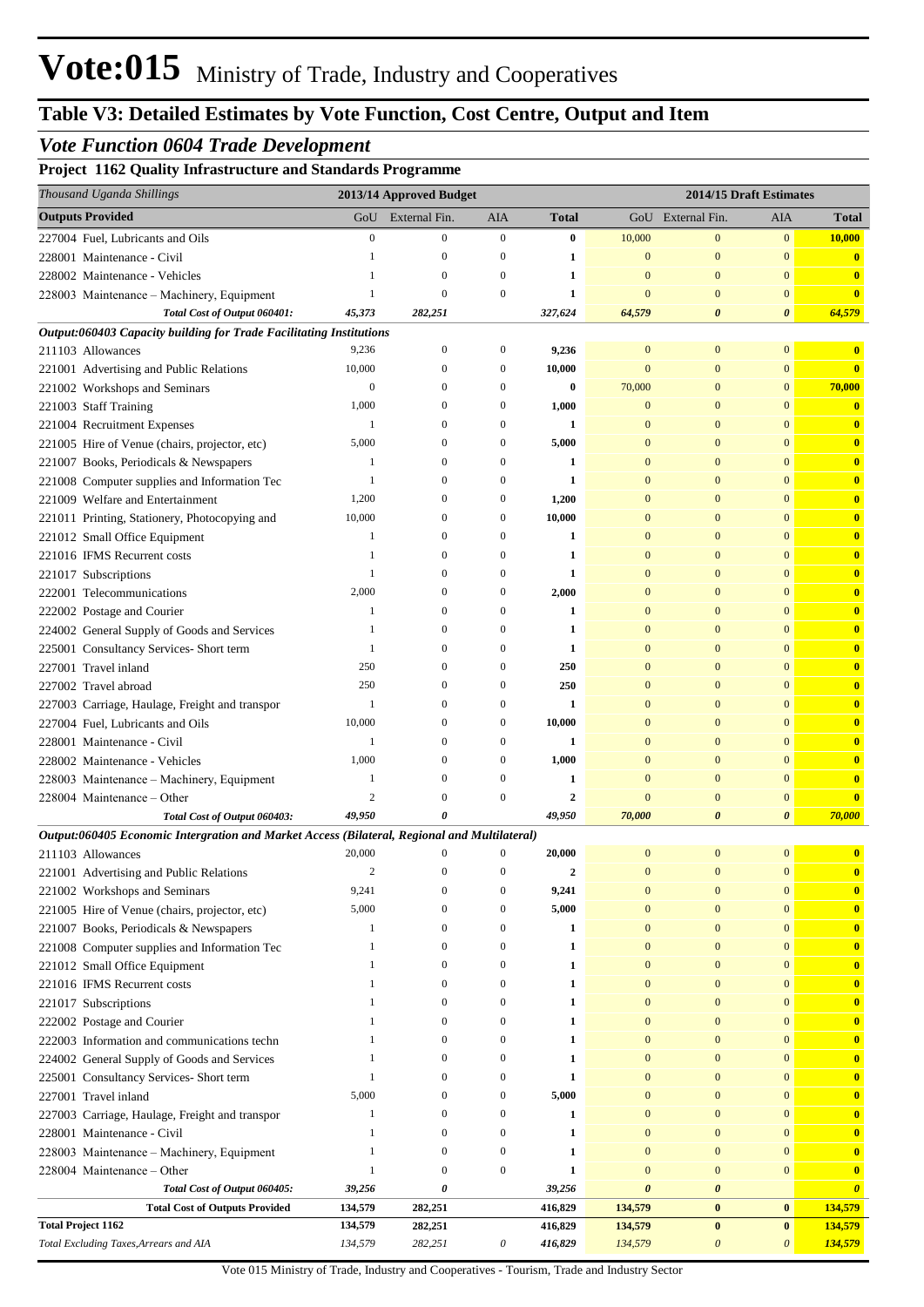# **Table V3: Detailed Estimates by Vote Function, Cost Centre, Output and Item**

## *Vote Function 0604 Trade Development*

**Project 1202 Enhancement of Market Access and Promotion of Value-Added Exports**

| Thousand Uganda Shillings                                        |                | 2013/14 Approved Budget |                           |              |                | 2014/15 Draft Estimates |                       |                         |  |
|------------------------------------------------------------------|----------------|-------------------------|---------------------------|--------------|----------------|-------------------------|-----------------------|-------------------------|--|
| <b>Outputs Provided</b>                                          | GoU            | External Fin.           | <b>AIA</b>                | <b>Total</b> |                | GoU External Fin.       | AIA                   | <b>Total</b>            |  |
| Output:060401 Trade Policies, Strategies and Monitoring Services |                |                         |                           |              |                |                         |                       |                         |  |
| 211103 Allowances                                                | 16,479         | $\boldsymbol{0}$        | $\boldsymbol{0}$          | 16,479       | 6,000          | $\bf{0}$                | $\mathbf{0}$          | 6,000                   |  |
| 221001 Advertising and Public Relations                          | 3,000          | $\boldsymbol{0}$        | $\mathbf{0}$              | 3,000        | 20,000         | $\mathbf{0}$            | $\mathbf{0}$          | 20,000                  |  |
| 221002 Workshops and Seminars                                    | 25,002         | $\mathbf{0}$            | $\overline{0}$            | 25,002       | $\overline{0}$ | $\overline{0}$          | $\overline{0}$        | $\overline{\mathbf{0}}$ |  |
| 221005 Hire of Venue (chairs, projector, etc)                    | $\mathbf{1}$   | $\mathbf{0}$            | $\boldsymbol{0}$          | $\mathbf{1}$ | 1,000          | $\boldsymbol{0}$        | $\mathbf{0}$          | 1,000                   |  |
| 221008 Computer supplies and Information Tec                     | 1              | $\overline{0}$          | $\mathbf{0}$              | $\mathbf{1}$ | 5,000          | $\mathbf{0}$            | $\overline{0}$        | 5,000                   |  |
| 221009 Welfare and Entertainment                                 | 3,000          | $\overline{0}$          | $\mathbf{0}$              | 3,000        | $\mathbf{0}$   | $\mathbf{0}$            | $\overline{0}$        | $\mathbf{0}$            |  |
| 221011 Printing, Stationery, Photocopying and                    | 1,200          | $\Omega$                | $\boldsymbol{0}$          | 1,200        | 8,000          | $\overline{0}$          | $\overline{0}$        | 8,000                   |  |
| 221012 Small Office Equipment                                    | 1              | $\mathbf{0}$            | $\boldsymbol{0}$          | $\mathbf{1}$ | 2,000          | $\mathbf{0}$            | $\Omega$              | 2,000                   |  |
| 222001 Telecommunications                                        | 1,500          | $\overline{0}$          | $\mathbf{0}$              | 1,500        | 8,000          | $\overline{0}$          | $\overline{0}$        | 8,000                   |  |
| 222002 Postage and Courier                                       | 1              | $\overline{0}$          | $\boldsymbol{0}$          | $\mathbf{1}$ | $\mathbf{0}$   | $\boldsymbol{0}$        | $\mathbf{0}$          | $\bf{0}$                |  |
| 223004 Guard and Security services                               | 1              | $\theta$                | $\overline{0}$            | $\mathbf{1}$ | $\overline{0}$ | $\overline{0}$          | $\Omega$              | $\bf{0}$                |  |
| 224002 General Supply of Goods and Services                      | 1              | $\Omega$                | $\mathbf{0}$              | 1            | $\Omega$       | $\overline{0}$          | $\theta$              | $\bf{0}$                |  |
| 225001 Consultancy Services- Short term                          | 1              | $\overline{0}$          | $\boldsymbol{0}$          | 1            | $\overline{0}$ | $\Omega$                | $\mathbf{0}$          | $\overline{\mathbf{0}}$ |  |
| 227001 Travel inland                                             | 15,000         | $\overline{0}$          | $\boldsymbol{0}$          | 15,000       | 15,000         | $\boldsymbol{0}$        | $\mathbf{0}$          | 15,000                  |  |
| 227002 Travel abroad                                             | 1              | $\theta$                | $\overline{0}$            | 1            | $\overline{0}$ | $\overline{0}$          | $\overline{0}$        | $\overline{\mathbf{0}}$ |  |
| 227003 Carriage, Haulage, Freight and transpor                   | 1              | $\overline{0}$          | $\mathbf{0}$              | $\mathbf{1}$ | $\overline{0}$ | $\overline{0}$          | $\overline{0}$        | $\mathbf{0}$            |  |
| 227004 Fuel, Lubricants and Oils                                 | 15,000         | $\theta$                | 0                         | 15,000       | 15,000         | $\overline{0}$          | $\mathbf{0}$          | 15,000                  |  |
| 228001 Maintenance - Civil                                       | 1              | $\Omega$                | $\mathbf{0}$              | $\mathbf{1}$ | $\overline{0}$ | $\overline{0}$          | $\mathbf{0}$          | $\bf{0}$                |  |
| 228002 Maintenance - Vehicles                                    | 1,000          | $\theta$                | $\overline{0}$            | 1,000        | $\overline{0}$ | $\overline{0}$          | $\overline{0}$        | $\bf{0}$                |  |
| 228003 Maintenance - Machinery, Equipment                        | 1              | $\overline{0}$          | $\mathbf{0}$              | $\mathbf{1}$ | $\overline{0}$ | $\overline{0}$          | $\overline{0}$        | $\mathbf{0}$            |  |
| 228004 Maintenance – Other                                       | $\mathbf{1}$   | $\overline{0}$          | $\overline{0}$            | 1            | $\mathbf{0}$   | $\overline{0}$          | $\overline{0}$        | $\bf{0}$                |  |
| 321423 Conditional transfers to feeder roads m                   | 1              | $\mathbf{0}$            | $\boldsymbol{0}$          | 1            | $\mathbf{0}$   | $\mathbf{0}$            | $\mathbf{0}$          | $\mathbf{0}$            |  |
| Total Cost of Output 060401:                                     | 81,194         | 0                       | $\boldsymbol{\theta}$     | 81,194       | 80,000         | $\boldsymbol{\theta}$   | $\boldsymbol{\theta}$ | 80,000                  |  |
| <b>Total Cost of Outputs Provided</b>                            | 81,194         | $\bf{0}$                | $\bf{0}$                  | 81,194       | 80,000         | $\bf{0}$                | $\bf{0}$              | 80,000                  |  |
| <b>Capital Purchases</b>                                         | GoU            | External Fin.           | AIA                       | <b>Total</b> |                | GoU External Fin.       | AIA                   | <b>Total</b>            |  |
| Output:060481 Trade Infrastructure Development                   |                |                         |                           |              |                |                         |                       |                         |  |
| 231001 Non Residential buildings (Depreciatio                    | 1              | $\boldsymbol{0}$        | $\mathbf{0}$              | 1            | $\mathbf{0}$   | $\bf{0}$                | $\overline{0}$        | $\overline{\mathbf{0}}$ |  |
| 231005 Machinery and equipment                                   | 1              | $\mathbf{0}$            | $\mathbf{0}$              | $\mathbf{1}$ | $\mathbf{0}$   | $\mathbf{0}$            | $\mathbf{0}$          | $\bf{0}$                |  |
| 231007 Other Fixed Assets (Depreciation)                         | 1              | $\overline{0}$          | $\boldsymbol{0}$          | $\mathbf{1}$ | $\overline{0}$ | $\overline{0}$          | $\overline{0}$        | $\bf{0}$                |  |
| 281501 Environment Impact Assessment for Ca                      | 30,000         | $\overline{0}$          | $\boldsymbol{0}$          | 30,000       | $\overline{0}$ | $\boldsymbol{0}$        | $\mathbf{0}$          | $\mathbf{0}$            |  |
| 281502 Feasibility Studies for Capital Works                     | 1              | $\theta$                | $\overline{0}$            | $\mathbf{1}$ | $\overline{0}$ | $\overline{0}$          | $\mathbf{0}$          | $\overline{\mathbf{0}}$ |  |
| 281503 Engineering and Design Studies & Plan                     | 81,147         | $\overline{0}$          | $\overline{0}$            | 81,147       | $\Omega$       | $\overline{0}$          | $\Omega$              | $\bf{0}$                |  |
| 281504 Monitoring, Supervision & Appraisal o                     | 40,000         | $\overline{0}$          | $\mathbf{0}$              | 40,000       | $\overline{0}$ | $\Omega$                | $\mathbf{0}$          | $\bf{0}$                |  |
| 311101 Land                                                      | 1              | $\boldsymbol{0}$        | $\boldsymbol{0}$          | $\mathbf{1}$ | $\overline{0}$ | $\boldsymbol{0}$        | $\mathbf{0}$          | $\mathbf{0}$            |  |
| 312104 Other Structures                                          | $\overline{0}$ | $\overline{0}$          | $\overline{0}$            | $\bf{0}$     | 152,346        | $\overline{0}$          | $\mathbf{0}$          | 152,346                 |  |
| Total Cost of Output 060481:                                     | 151,152        | $\boldsymbol{\theta}$   |                           | 151,152      | 152,346        | $\boldsymbol{\theta}$   | $\boldsymbol{\theta}$ | 152,346                 |  |
| <b>Total Cost of Capital Purchases</b>                           | 151,152        | $\bf{0}$                |                           | 151,152      | 152,346        | $\bf{0}$                | $\bf{0}$              | 152,346                 |  |
| <b>Total Project 1202</b>                                        | 232,346        | $\bf{0}$                | $\bf{0}$                  | 232,346      | 232,346        | $\bf{0}$                | $\bf{0}$              | 232,346                 |  |
| Total Excluding Taxes, Arrears and AIA                           | 232,346        | $\boldsymbol{\theta}$   | $\boldsymbol{\mathit{0}}$ | 232,346      | 232,346        | $\boldsymbol{\theta}$   | $\boldsymbol{\theta}$ | 232,346                 |  |

#### **Project 1245 Second Trade Capacity Enhancement Project**

| Thousand Uganda Shillings                                        | 2013/14 Approved Budget |               |            |              |                |               | 2014/15 Draft Estimates |              |
|------------------------------------------------------------------|-------------------------|---------------|------------|--------------|----------------|---------------|-------------------------|--------------|
| <b>Outputs Provided</b>                                          | GoU                     | External Fin. | <b>AIA</b> | <b>Total</b> | GoU            | External Fin. | <b>AIA</b>              | <b>Total</b> |
| Output:060401 Trade Policies, Strategies and Monitoring Services |                         |               |            |              |                |               |                         |              |
| 211103 Allowances                                                | 0                       | 20,000        |            | 20,000       | $\Omega$       | $\mathbf{0}$  | $\overline{0}$          | $\mathbf{0}$ |
| 221001 Advertising and Public Relations                          |                         | $\Omega$      |            | $\bf{0}$     | $\overline{0}$ | 50,000        | $\overline{0}$          | 50,000       |
| 221002 Workshops and Seminars                                    |                         | 50,000        |            | 50,000       | $\overline{0}$ | 150,000       | $\overline{0}$          | 150,000      |
| 221005 Hire of Venue (chairs, projector, etc)                    |                         | 5,000         |            | 5,000        | $\Omega$       | $\Omega$      | $\Omega$                | $\mathbf{0}$ |
| 221009 Welfare and Entertainment                                 |                         | $\mathbf{0}$  |            | $\bf{0}$     | $\Omega$       | 10,000        | $\overline{0}$          | 10,000       |
| 221011 Printing, Stationery, Photocopying and                    |                         | 12,380        |            | 12,380       | $\overline{0}$ | 20,000        | $\overline{0}$          | 20,000       |
| 222001 Telecommunications                                        |                         | 1,500         |            | 1,500        | $\overline{0}$ | 20,000        | $\overline{0}$          | 20,000       |
| 222002 Postage and Courier                                       |                         | $\Omega$      |            | $\bf{0}$     | $\Omega$       | 10,000        | $\overline{0}$          | 10,000       |
| 225001 Consultancy Services-Short term                           |                         | $\Omega$      |            | $\bf{0}$     | $\Omega$       | 100,000       | $\overline{0}$          | 100,000      |
| 227001 Travel inland                                             |                         | 25,000        |            | 25,000       |                | 20,000        | $\Omega$                | 20,000       |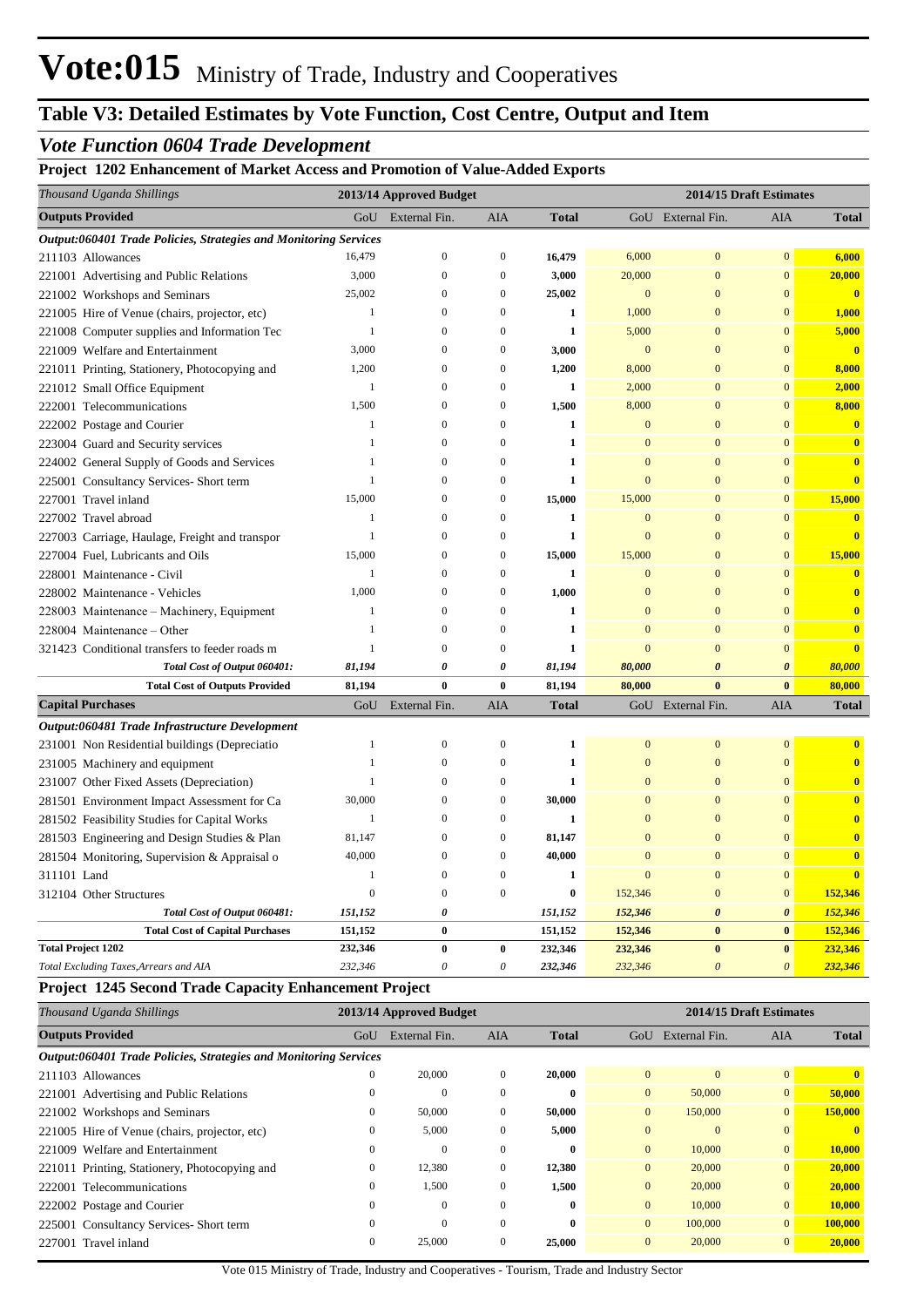## *Vote Function 0604 Trade Development*

#### **Project 1245 Second Trade Capacity Enhancement Project**

| 2013/14 Approved Budget<br>2014/15 Draft Estimates<br><b>Outputs Provided</b><br>External Fin.<br>GoU<br><b>AIA</b><br><b>Total</b><br>GoU External Fin.<br>AIA<br><b>Total</b><br>$\mathbf{0}$<br>$\overline{0}$<br>$\overline{0}$<br>$\overline{0}$<br>40,000<br>$\overline{0}$<br>227002 Travel abroad<br>$\bf{0}$<br>40,000<br>$\mathbf{0}$<br>15,000<br>$\boldsymbol{0}$<br>15,000<br>$\boldsymbol{0}$<br>20,000<br>$\mathbf{0}$<br>20,000<br>227004 Fuel, Lubricants and Oils<br>$\boldsymbol{0}$<br>$\boldsymbol{0}$<br>$\mathbf{0}$<br>$\mathbf{0}$<br>10,000<br>$\boldsymbol{0}$<br>10,000<br>$\bf{0}$<br>228003 Maintenance – Machinery, Equipment<br>Total Cost of Output 060401:<br>128,880<br>128,880<br>$\boldsymbol{\theta}$<br>450,000<br>$\boldsymbol{\theta}$<br>450,000<br>0<br>0<br>Output:060402 Trade Negotiation<br>$\overline{0}$<br>30,000<br>$\overline{0}$<br>30,000<br>$\overline{0}$<br>$\boldsymbol{0}$<br>$\overline{0}$<br>$\bf{0}$<br>211103 Allowances<br>$\mathbf{0}$<br>$\mathbf{0}$<br>90,000<br>$\mathbf{0}$<br>90,000<br>$\boldsymbol{0}$<br>$\bf{0}$<br>221002 Workshops and Seminars<br>$\Omega$<br>$\mathbf{0}$<br>$\mathbf{0}$<br>$\overline{0}$<br>10,000<br>$\Omega$<br>10,000<br>$\Omega$<br>$\Omega$<br>221011 Printing, Stationery, Photocopying and<br>$\mathbf{0}$<br>$\mathbf{0}$<br>$\theta$<br>40,000<br>$\overline{0}$<br>40,000<br>$\Omega$<br>$\overline{0}$<br>227001 Travel inland<br>$\bf{0}$<br>68,935<br>$\mathbf{0}$<br>$\overline{0}$<br>227002 Travel abroad<br>$\theta$<br>$\overline{0}$<br>68,935<br>$\Omega$<br>Total Cost of Output 060402:<br>238,935<br>238,935<br>$\boldsymbol{\theta}$<br>$\boldsymbol{\theta}$<br>$\theta$<br>0<br>$\boldsymbol{\theta}$<br>Output:060403 Capacity building for Trade Facilitating Institutions<br>$\overline{0}$<br>$\boldsymbol{0}$<br>25,000<br>$\boldsymbol{0}$<br>25,000<br>$\mathbf{0}$<br>$\mathbf{0}$<br>$\mathbf{0}$<br>211103 Allowances<br>$\overline{0}$<br>$\mathbf{0}$<br>5,000<br>221001 Advertising and Public Relations<br>10,000<br>$\mathbf{0}$<br>10,000<br>$\mathbf{0}$<br>5,000<br>221002 Workshops and Seminars<br>$\overline{0}$<br>75,000<br>$\overline{0}$<br>75,000<br>$\overline{0}$<br>100,000<br>$\mathbf{0}$<br>100,000<br>$\theta$<br>$\overline{0}$<br>15,000<br>$\overline{0}$<br>$\overline{0}$<br>50,000<br>221003 Staff Training<br>15,000<br>50,000<br>$\theta$<br>20,000<br>$\overline{0}$<br>20,000<br>$\overline{0}$<br>45,000<br>$\overline{0}$<br>45,000<br>221008 Computer supplies and Information Tec<br>221011 Printing, Stationery, Photocopying and<br>$\theta$<br>15,000<br>$\overline{0}$<br>15,000<br>$\overline{0}$<br>$\overline{0}$<br>$\overline{0}$<br>$\overline{\mathbf{0}}$<br>5,000<br>5,000<br>$\bf{0}$<br>$\mathbf{0}$<br>$\mathbf{0}$<br>$\overline{0}$<br>$\mathbf{0}$<br>$\mathbf{0}$<br>222001 Telecommunications<br>$\mathbf{0}$<br>18,000<br>$\mathbf{0}$<br>18,000<br>$\mathbf{0}$<br>$\overline{0}$<br>$\mathbf{0}$<br>227001 Travel inland<br>$\Omega$<br>$\overline{\mathbf{0}}$<br>$\mathbf{0}$<br>29,142<br>$\overline{0}$<br>29,142<br>$\mathbf{0}$<br>$\overline{0}$<br>$\overline{0}$<br>227002 Travel abroad<br>$\overline{0}$<br>15,000<br>$\mathbf{0}$<br>$\mathbf{0}$<br>$\overline{0}$<br>$\overline{\mathbf{0}}$<br>15,000<br>$\overline{0}$<br>227004 Fuel, Lubricants and Oils<br>$\boldsymbol{\theta}$<br>227,142<br>0<br>227,142<br>$\boldsymbol{\theta}$<br>200,000<br>$\boldsymbol{\theta}$<br>200,000<br>Total Cost of Output 060403:<br>Output:060404 Trade Information and Product Market Research<br>$\mathbf{0}$<br>$\overline{0}$<br>$\boldsymbol{0}$<br>20,000<br>$\boldsymbol{0}$<br>20,000<br>$\mathbf{0}$<br>$\mathbf{0}$<br>221001 Advertising and Public Relations<br>20,043<br>$\boldsymbol{0}$<br>$\boldsymbol{0}$<br>$\boldsymbol{0}$<br>20,043<br>$\mathbf{0}$<br>$\mathbf{0}$<br>$\mathbf{0}$<br>221002 Workshops and Seminars<br>$\overline{0}$<br>5,000<br>5,000<br>$\mathbf{0}$<br>$\mathbf{0}$<br>$\mathbf{0}$<br>$\Omega$<br>$\mathbf{0}$<br>227001 Travel inland<br>$\overline{0}$<br>10,000<br>$\mathbf{0}$<br>$\overline{0}$<br>$\mathbf{0}$<br>$\overline{0}$<br>10,000<br>$\Omega$<br>227004 Fuel, Lubricants and Oils<br>55,043<br>55,043<br>$\boldsymbol{\theta}$<br>Total Cost of Output 060404:<br>0<br>$\theta$<br>$\boldsymbol{\theta}$<br>$\boldsymbol{\theta}$<br>Output:060405 Economic Intergration and Market Access (Bilateral, Regional and Multilateral)<br>$\boldsymbol{0}$<br>15,000<br>$\boldsymbol{0}$<br>15,000<br>$\mathbf{0}$<br>$\bf{0}$<br>$\bf{0}$<br>$\mathbf{0}$<br>211103 Allowances<br>$\mathbf{0}$<br>23,000<br>$\boldsymbol{0}$<br>23,000<br>$\mathbf{0}$<br>40,000<br>$\mathbf{0}$<br>40,000<br>221002 Workshops and Seminars<br>$\boldsymbol{0}$<br>5,000<br>$\overline{0}$<br>5,000<br>221011 Printing, Stationery, Photocopying and<br>$\theta$<br>$\overline{0}$<br>$\bf{0}$<br>$\overline{0}$<br>15,000<br>15,000<br>30,000<br><b>30,000</b><br>227001 Travel inland<br>$\boldsymbol{0}$<br>$\boldsymbol{0}$<br>$\boldsymbol{0}$<br>$\mathbf{0}$<br>$\overline{\mathbf{0}}$<br>227002 Travel abroad<br>$\theta$<br>35,000<br>$\Omega$<br>35,000<br>$\mathbf{0}$<br>$\boldsymbol{0}$<br>$\mathbf{0}$<br>25,000<br>$\mathbf{0}$<br>12,000<br>$\mathbf{0}$<br>12,000<br>$\mathbf{0}$<br>25,000<br>$\mathbf{0}$<br>227004 Fuel, Lubricants and Oils<br>0<br>100,000<br>Total Cost of Output 060405:<br>100,000<br>0<br>100,000<br>$\boldsymbol{\theta}$<br>100,000<br>$\boldsymbol{\theta}$<br>$\bf{0}$<br>$\bf{0}$<br>$\bf{0}$<br>750,000<br>750,000<br><b>Total Cost of Outputs Provided</b><br>750,000<br>750,000<br>$\bf{0}$<br><b>Total Project 1245</b><br>$\bf{0}$<br>750,000<br>$\bf{0}$<br>750,000<br>$\bf{0}$<br>750,000<br>$\bf{0}$<br>750,000<br>$\theta$<br>750,000<br>$\theta$<br>750,000<br>$\theta$<br>750,000<br>$\overline{\mathbf{0}}$<br>750,000<br>Total Excluding Taxes, Arrears and AIA | Thousand Uganda Shillings |  |  |  |  |
|-------------------------------------------------------------------------------------------------------------------------------------------------------------------------------------------------------------------------------------------------------------------------------------------------------------------------------------------------------------------------------------------------------------------------------------------------------------------------------------------------------------------------------------------------------------------------------------------------------------------------------------------------------------------------------------------------------------------------------------------------------------------------------------------------------------------------------------------------------------------------------------------------------------------------------------------------------------------------------------------------------------------------------------------------------------------------------------------------------------------------------------------------------------------------------------------------------------------------------------------------------------------------------------------------------------------------------------------------------------------------------------------------------------------------------------------------------------------------------------------------------------------------------------------------------------------------------------------------------------------------------------------------------------------------------------------------------------------------------------------------------------------------------------------------------------------------------------------------------------------------------------------------------------------------------------------------------------------------------------------------------------------------------------------------------------------------------------------------------------------------------------------------------------------------------------------------------------------------------------------------------------------------------------------------------------------------------------------------------------------------------------------------------------------------------------------------------------------------------------------------------------------------------------------------------------------------------------------------------------------------------------------------------------------------------------------------------------------------------------------------------------------------------------------------------------------------------------------------------------------------------------------------------------------------------------------------------------------------------------------------------------------------------------------------------------------------------------------------------------------------------------------------------------------------------------------------------------------------------------------------------------------------------------------------------------------------------------------------------------------------------------------------------------------------------------------------------------------------------------------------------------------------------------------------------------------------------------------------------------------------------------------------------------------------------------------------------------------------------------------------------------------------------------------------------------------------------------------------------------------------------------------------------------------------------------------------------------------------------------------------------------------------------------------------------------------------------------------------------------------------------------------------------------------------------------------------------------------------------------------------------------------------------------------------------------------------------------------------------------------------------------------------------------------------------------------------------------------------------------------------------------------------------------------------------------------------------------------------------------------------------------------------------------------------------------------------------------------------------------------------------------------------------------------------------------------------------------------------------------------------------------------------------------------------------------------------------------------------------------------------------------------------------------------------------------------------------------------------------------------------------------------------------------------------------------------------------------------------------------------------------------------------------------------------------------------------------------------------------------------------------------------------------------------------------------------------------------------------------------------------------------------------------------------------------------------------------------------------------------------------------------------------------------------------------------------------------------------------------------------------------------------------------------------------------------------------------------------------------------------------------------------------------------------------------------------------------------------------------|---------------------------|--|--|--|--|
|                                                                                                                                                                                                                                                                                                                                                                                                                                                                                                                                                                                                                                                                                                                                                                                                                                                                                                                                                                                                                                                                                                                                                                                                                                                                                                                                                                                                                                                                                                                                                                                                                                                                                                                                                                                                                                                                                                                                                                                                                                                                                                                                                                                                                                                                                                                                                                                                                                                                                                                                                                                                                                                                                                                                                                                                                                                                                                                                                                                                                                                                                                                                                                                                                                                                                                                                                                                                                                                                                                                                                                                                                                                                                                                                                                                                                                                                                                                                                                                                                                                                                                                                                                                                                                                                                                                                                                                                                                                                                                                                                                                                                                                                                                                                                                                                                                                                                                                                                                                                                                                                                                                                                                                                                                                                                                                                                                                                                                                                                                                                                                                                                                                                                                                                                                                                                                                                                                                                                                               |                           |  |  |  |  |
|                                                                                                                                                                                                                                                                                                                                                                                                                                                                                                                                                                                                                                                                                                                                                                                                                                                                                                                                                                                                                                                                                                                                                                                                                                                                                                                                                                                                                                                                                                                                                                                                                                                                                                                                                                                                                                                                                                                                                                                                                                                                                                                                                                                                                                                                                                                                                                                                                                                                                                                                                                                                                                                                                                                                                                                                                                                                                                                                                                                                                                                                                                                                                                                                                                                                                                                                                                                                                                                                                                                                                                                                                                                                                                                                                                                                                                                                                                                                                                                                                                                                                                                                                                                                                                                                                                                                                                                                                                                                                                                                                                                                                                                                                                                                                                                                                                                                                                                                                                                                                                                                                                                                                                                                                                                                                                                                                                                                                                                                                                                                                                                                                                                                                                                                                                                                                                                                                                                                                                               |                           |  |  |  |  |
|                                                                                                                                                                                                                                                                                                                                                                                                                                                                                                                                                                                                                                                                                                                                                                                                                                                                                                                                                                                                                                                                                                                                                                                                                                                                                                                                                                                                                                                                                                                                                                                                                                                                                                                                                                                                                                                                                                                                                                                                                                                                                                                                                                                                                                                                                                                                                                                                                                                                                                                                                                                                                                                                                                                                                                                                                                                                                                                                                                                                                                                                                                                                                                                                                                                                                                                                                                                                                                                                                                                                                                                                                                                                                                                                                                                                                                                                                                                                                                                                                                                                                                                                                                                                                                                                                                                                                                                                                                                                                                                                                                                                                                                                                                                                                                                                                                                                                                                                                                                                                                                                                                                                                                                                                                                                                                                                                                                                                                                                                                                                                                                                                                                                                                                                                                                                                                                                                                                                                                               |                           |  |  |  |  |
|                                                                                                                                                                                                                                                                                                                                                                                                                                                                                                                                                                                                                                                                                                                                                                                                                                                                                                                                                                                                                                                                                                                                                                                                                                                                                                                                                                                                                                                                                                                                                                                                                                                                                                                                                                                                                                                                                                                                                                                                                                                                                                                                                                                                                                                                                                                                                                                                                                                                                                                                                                                                                                                                                                                                                                                                                                                                                                                                                                                                                                                                                                                                                                                                                                                                                                                                                                                                                                                                                                                                                                                                                                                                                                                                                                                                                                                                                                                                                                                                                                                                                                                                                                                                                                                                                                                                                                                                                                                                                                                                                                                                                                                                                                                                                                                                                                                                                                                                                                                                                                                                                                                                                                                                                                                                                                                                                                                                                                                                                                                                                                                                                                                                                                                                                                                                                                                                                                                                                                               |                           |  |  |  |  |
|                                                                                                                                                                                                                                                                                                                                                                                                                                                                                                                                                                                                                                                                                                                                                                                                                                                                                                                                                                                                                                                                                                                                                                                                                                                                                                                                                                                                                                                                                                                                                                                                                                                                                                                                                                                                                                                                                                                                                                                                                                                                                                                                                                                                                                                                                                                                                                                                                                                                                                                                                                                                                                                                                                                                                                                                                                                                                                                                                                                                                                                                                                                                                                                                                                                                                                                                                                                                                                                                                                                                                                                                                                                                                                                                                                                                                                                                                                                                                                                                                                                                                                                                                                                                                                                                                                                                                                                                                                                                                                                                                                                                                                                                                                                                                                                                                                                                                                                                                                                                                                                                                                                                                                                                                                                                                                                                                                                                                                                                                                                                                                                                                                                                                                                                                                                                                                                                                                                                                                               |                           |  |  |  |  |
|                                                                                                                                                                                                                                                                                                                                                                                                                                                                                                                                                                                                                                                                                                                                                                                                                                                                                                                                                                                                                                                                                                                                                                                                                                                                                                                                                                                                                                                                                                                                                                                                                                                                                                                                                                                                                                                                                                                                                                                                                                                                                                                                                                                                                                                                                                                                                                                                                                                                                                                                                                                                                                                                                                                                                                                                                                                                                                                                                                                                                                                                                                                                                                                                                                                                                                                                                                                                                                                                                                                                                                                                                                                                                                                                                                                                                                                                                                                                                                                                                                                                                                                                                                                                                                                                                                                                                                                                                                                                                                                                                                                                                                                                                                                                                                                                                                                                                                                                                                                                                                                                                                                                                                                                                                                                                                                                                                                                                                                                                                                                                                                                                                                                                                                                                                                                                                                                                                                                                                               |                           |  |  |  |  |
|                                                                                                                                                                                                                                                                                                                                                                                                                                                                                                                                                                                                                                                                                                                                                                                                                                                                                                                                                                                                                                                                                                                                                                                                                                                                                                                                                                                                                                                                                                                                                                                                                                                                                                                                                                                                                                                                                                                                                                                                                                                                                                                                                                                                                                                                                                                                                                                                                                                                                                                                                                                                                                                                                                                                                                                                                                                                                                                                                                                                                                                                                                                                                                                                                                                                                                                                                                                                                                                                                                                                                                                                                                                                                                                                                                                                                                                                                                                                                                                                                                                                                                                                                                                                                                                                                                                                                                                                                                                                                                                                                                                                                                                                                                                                                                                                                                                                                                                                                                                                                                                                                                                                                                                                                                                                                                                                                                                                                                                                                                                                                                                                                                                                                                                                                                                                                                                                                                                                                                               |                           |  |  |  |  |
|                                                                                                                                                                                                                                                                                                                                                                                                                                                                                                                                                                                                                                                                                                                                                                                                                                                                                                                                                                                                                                                                                                                                                                                                                                                                                                                                                                                                                                                                                                                                                                                                                                                                                                                                                                                                                                                                                                                                                                                                                                                                                                                                                                                                                                                                                                                                                                                                                                                                                                                                                                                                                                                                                                                                                                                                                                                                                                                                                                                                                                                                                                                                                                                                                                                                                                                                                                                                                                                                                                                                                                                                                                                                                                                                                                                                                                                                                                                                                                                                                                                                                                                                                                                                                                                                                                                                                                                                                                                                                                                                                                                                                                                                                                                                                                                                                                                                                                                                                                                                                                                                                                                                                                                                                                                                                                                                                                                                                                                                                                                                                                                                                                                                                                                                                                                                                                                                                                                                                                               |                           |  |  |  |  |
|                                                                                                                                                                                                                                                                                                                                                                                                                                                                                                                                                                                                                                                                                                                                                                                                                                                                                                                                                                                                                                                                                                                                                                                                                                                                                                                                                                                                                                                                                                                                                                                                                                                                                                                                                                                                                                                                                                                                                                                                                                                                                                                                                                                                                                                                                                                                                                                                                                                                                                                                                                                                                                                                                                                                                                                                                                                                                                                                                                                                                                                                                                                                                                                                                                                                                                                                                                                                                                                                                                                                                                                                                                                                                                                                                                                                                                                                                                                                                                                                                                                                                                                                                                                                                                                                                                                                                                                                                                                                                                                                                                                                                                                                                                                                                                                                                                                                                                                                                                                                                                                                                                                                                                                                                                                                                                                                                                                                                                                                                                                                                                                                                                                                                                                                                                                                                                                                                                                                                                               |                           |  |  |  |  |
|                                                                                                                                                                                                                                                                                                                                                                                                                                                                                                                                                                                                                                                                                                                                                                                                                                                                                                                                                                                                                                                                                                                                                                                                                                                                                                                                                                                                                                                                                                                                                                                                                                                                                                                                                                                                                                                                                                                                                                                                                                                                                                                                                                                                                                                                                                                                                                                                                                                                                                                                                                                                                                                                                                                                                                                                                                                                                                                                                                                                                                                                                                                                                                                                                                                                                                                                                                                                                                                                                                                                                                                                                                                                                                                                                                                                                                                                                                                                                                                                                                                                                                                                                                                                                                                                                                                                                                                                                                                                                                                                                                                                                                                                                                                                                                                                                                                                                                                                                                                                                                                                                                                                                                                                                                                                                                                                                                                                                                                                                                                                                                                                                                                                                                                                                                                                                                                                                                                                                                               |                           |  |  |  |  |
|                                                                                                                                                                                                                                                                                                                                                                                                                                                                                                                                                                                                                                                                                                                                                                                                                                                                                                                                                                                                                                                                                                                                                                                                                                                                                                                                                                                                                                                                                                                                                                                                                                                                                                                                                                                                                                                                                                                                                                                                                                                                                                                                                                                                                                                                                                                                                                                                                                                                                                                                                                                                                                                                                                                                                                                                                                                                                                                                                                                                                                                                                                                                                                                                                                                                                                                                                                                                                                                                                                                                                                                                                                                                                                                                                                                                                                                                                                                                                                                                                                                                                                                                                                                                                                                                                                                                                                                                                                                                                                                                                                                                                                                                                                                                                                                                                                                                                                                                                                                                                                                                                                                                                                                                                                                                                                                                                                                                                                                                                                                                                                                                                                                                                                                                                                                                                                                                                                                                                                               |                           |  |  |  |  |
|                                                                                                                                                                                                                                                                                                                                                                                                                                                                                                                                                                                                                                                                                                                                                                                                                                                                                                                                                                                                                                                                                                                                                                                                                                                                                                                                                                                                                                                                                                                                                                                                                                                                                                                                                                                                                                                                                                                                                                                                                                                                                                                                                                                                                                                                                                                                                                                                                                                                                                                                                                                                                                                                                                                                                                                                                                                                                                                                                                                                                                                                                                                                                                                                                                                                                                                                                                                                                                                                                                                                                                                                                                                                                                                                                                                                                                                                                                                                                                                                                                                                                                                                                                                                                                                                                                                                                                                                                                                                                                                                                                                                                                                                                                                                                                                                                                                                                                                                                                                                                                                                                                                                                                                                                                                                                                                                                                                                                                                                                                                                                                                                                                                                                                                                                                                                                                                                                                                                                                               |                           |  |  |  |  |
|                                                                                                                                                                                                                                                                                                                                                                                                                                                                                                                                                                                                                                                                                                                                                                                                                                                                                                                                                                                                                                                                                                                                                                                                                                                                                                                                                                                                                                                                                                                                                                                                                                                                                                                                                                                                                                                                                                                                                                                                                                                                                                                                                                                                                                                                                                                                                                                                                                                                                                                                                                                                                                                                                                                                                                                                                                                                                                                                                                                                                                                                                                                                                                                                                                                                                                                                                                                                                                                                                                                                                                                                                                                                                                                                                                                                                                                                                                                                                                                                                                                                                                                                                                                                                                                                                                                                                                                                                                                                                                                                                                                                                                                                                                                                                                                                                                                                                                                                                                                                                                                                                                                                                                                                                                                                                                                                                                                                                                                                                                                                                                                                                                                                                                                                                                                                                                                                                                                                                                               |                           |  |  |  |  |
|                                                                                                                                                                                                                                                                                                                                                                                                                                                                                                                                                                                                                                                                                                                                                                                                                                                                                                                                                                                                                                                                                                                                                                                                                                                                                                                                                                                                                                                                                                                                                                                                                                                                                                                                                                                                                                                                                                                                                                                                                                                                                                                                                                                                                                                                                                                                                                                                                                                                                                                                                                                                                                                                                                                                                                                                                                                                                                                                                                                                                                                                                                                                                                                                                                                                                                                                                                                                                                                                                                                                                                                                                                                                                                                                                                                                                                                                                                                                                                                                                                                                                                                                                                                                                                                                                                                                                                                                                                                                                                                                                                                                                                                                                                                                                                                                                                                                                                                                                                                                                                                                                                                                                                                                                                                                                                                                                                                                                                                                                                                                                                                                                                                                                                                                                                                                                                                                                                                                                                               |                           |  |  |  |  |
|                                                                                                                                                                                                                                                                                                                                                                                                                                                                                                                                                                                                                                                                                                                                                                                                                                                                                                                                                                                                                                                                                                                                                                                                                                                                                                                                                                                                                                                                                                                                                                                                                                                                                                                                                                                                                                                                                                                                                                                                                                                                                                                                                                                                                                                                                                                                                                                                                                                                                                                                                                                                                                                                                                                                                                                                                                                                                                                                                                                                                                                                                                                                                                                                                                                                                                                                                                                                                                                                                                                                                                                                                                                                                                                                                                                                                                                                                                                                                                                                                                                                                                                                                                                                                                                                                                                                                                                                                                                                                                                                                                                                                                                                                                                                                                                                                                                                                                                                                                                                                                                                                                                                                                                                                                                                                                                                                                                                                                                                                                                                                                                                                                                                                                                                                                                                                                                                                                                                                                               |                           |  |  |  |  |
|                                                                                                                                                                                                                                                                                                                                                                                                                                                                                                                                                                                                                                                                                                                                                                                                                                                                                                                                                                                                                                                                                                                                                                                                                                                                                                                                                                                                                                                                                                                                                                                                                                                                                                                                                                                                                                                                                                                                                                                                                                                                                                                                                                                                                                                                                                                                                                                                                                                                                                                                                                                                                                                                                                                                                                                                                                                                                                                                                                                                                                                                                                                                                                                                                                                                                                                                                                                                                                                                                                                                                                                                                                                                                                                                                                                                                                                                                                                                                                                                                                                                                                                                                                                                                                                                                                                                                                                                                                                                                                                                                                                                                                                                                                                                                                                                                                                                                                                                                                                                                                                                                                                                                                                                                                                                                                                                                                                                                                                                                                                                                                                                                                                                                                                                                                                                                                                                                                                                                                               |                           |  |  |  |  |
|                                                                                                                                                                                                                                                                                                                                                                                                                                                                                                                                                                                                                                                                                                                                                                                                                                                                                                                                                                                                                                                                                                                                                                                                                                                                                                                                                                                                                                                                                                                                                                                                                                                                                                                                                                                                                                                                                                                                                                                                                                                                                                                                                                                                                                                                                                                                                                                                                                                                                                                                                                                                                                                                                                                                                                                                                                                                                                                                                                                                                                                                                                                                                                                                                                                                                                                                                                                                                                                                                                                                                                                                                                                                                                                                                                                                                                                                                                                                                                                                                                                                                                                                                                                                                                                                                                                                                                                                                                                                                                                                                                                                                                                                                                                                                                                                                                                                                                                                                                                                                                                                                                                                                                                                                                                                                                                                                                                                                                                                                                                                                                                                                                                                                                                                                                                                                                                                                                                                                                               |                           |  |  |  |  |
|                                                                                                                                                                                                                                                                                                                                                                                                                                                                                                                                                                                                                                                                                                                                                                                                                                                                                                                                                                                                                                                                                                                                                                                                                                                                                                                                                                                                                                                                                                                                                                                                                                                                                                                                                                                                                                                                                                                                                                                                                                                                                                                                                                                                                                                                                                                                                                                                                                                                                                                                                                                                                                                                                                                                                                                                                                                                                                                                                                                                                                                                                                                                                                                                                                                                                                                                                                                                                                                                                                                                                                                                                                                                                                                                                                                                                                                                                                                                                                                                                                                                                                                                                                                                                                                                                                                                                                                                                                                                                                                                                                                                                                                                                                                                                                                                                                                                                                                                                                                                                                                                                                                                                                                                                                                                                                                                                                                                                                                                                                                                                                                                                                                                                                                                                                                                                                                                                                                                                                               |                           |  |  |  |  |
|                                                                                                                                                                                                                                                                                                                                                                                                                                                                                                                                                                                                                                                                                                                                                                                                                                                                                                                                                                                                                                                                                                                                                                                                                                                                                                                                                                                                                                                                                                                                                                                                                                                                                                                                                                                                                                                                                                                                                                                                                                                                                                                                                                                                                                                                                                                                                                                                                                                                                                                                                                                                                                                                                                                                                                                                                                                                                                                                                                                                                                                                                                                                                                                                                                                                                                                                                                                                                                                                                                                                                                                                                                                                                                                                                                                                                                                                                                                                                                                                                                                                                                                                                                                                                                                                                                                                                                                                                                                                                                                                                                                                                                                                                                                                                                                                                                                                                                                                                                                                                                                                                                                                                                                                                                                                                                                                                                                                                                                                                                                                                                                                                                                                                                                                                                                                                                                                                                                                                                               |                           |  |  |  |  |
|                                                                                                                                                                                                                                                                                                                                                                                                                                                                                                                                                                                                                                                                                                                                                                                                                                                                                                                                                                                                                                                                                                                                                                                                                                                                                                                                                                                                                                                                                                                                                                                                                                                                                                                                                                                                                                                                                                                                                                                                                                                                                                                                                                                                                                                                                                                                                                                                                                                                                                                                                                                                                                                                                                                                                                                                                                                                                                                                                                                                                                                                                                                                                                                                                                                                                                                                                                                                                                                                                                                                                                                                                                                                                                                                                                                                                                                                                                                                                                                                                                                                                                                                                                                                                                                                                                                                                                                                                                                                                                                                                                                                                                                                                                                                                                                                                                                                                                                                                                                                                                                                                                                                                                                                                                                                                                                                                                                                                                                                                                                                                                                                                                                                                                                                                                                                                                                                                                                                                                               |                           |  |  |  |  |
|                                                                                                                                                                                                                                                                                                                                                                                                                                                                                                                                                                                                                                                                                                                                                                                                                                                                                                                                                                                                                                                                                                                                                                                                                                                                                                                                                                                                                                                                                                                                                                                                                                                                                                                                                                                                                                                                                                                                                                                                                                                                                                                                                                                                                                                                                                                                                                                                                                                                                                                                                                                                                                                                                                                                                                                                                                                                                                                                                                                                                                                                                                                                                                                                                                                                                                                                                                                                                                                                                                                                                                                                                                                                                                                                                                                                                                                                                                                                                                                                                                                                                                                                                                                                                                                                                                                                                                                                                                                                                                                                                                                                                                                                                                                                                                                                                                                                                                                                                                                                                                                                                                                                                                                                                                                                                                                                                                                                                                                                                                                                                                                                                                                                                                                                                                                                                                                                                                                                                                               |                           |  |  |  |  |
|                                                                                                                                                                                                                                                                                                                                                                                                                                                                                                                                                                                                                                                                                                                                                                                                                                                                                                                                                                                                                                                                                                                                                                                                                                                                                                                                                                                                                                                                                                                                                                                                                                                                                                                                                                                                                                                                                                                                                                                                                                                                                                                                                                                                                                                                                                                                                                                                                                                                                                                                                                                                                                                                                                                                                                                                                                                                                                                                                                                                                                                                                                                                                                                                                                                                                                                                                                                                                                                                                                                                                                                                                                                                                                                                                                                                                                                                                                                                                                                                                                                                                                                                                                                                                                                                                                                                                                                                                                                                                                                                                                                                                                                                                                                                                                                                                                                                                                                                                                                                                                                                                                                                                                                                                                                                                                                                                                                                                                                                                                                                                                                                                                                                                                                                                                                                                                                                                                                                                                               |                           |  |  |  |  |
|                                                                                                                                                                                                                                                                                                                                                                                                                                                                                                                                                                                                                                                                                                                                                                                                                                                                                                                                                                                                                                                                                                                                                                                                                                                                                                                                                                                                                                                                                                                                                                                                                                                                                                                                                                                                                                                                                                                                                                                                                                                                                                                                                                                                                                                                                                                                                                                                                                                                                                                                                                                                                                                                                                                                                                                                                                                                                                                                                                                                                                                                                                                                                                                                                                                                                                                                                                                                                                                                                                                                                                                                                                                                                                                                                                                                                                                                                                                                                                                                                                                                                                                                                                                                                                                                                                                                                                                                                                                                                                                                                                                                                                                                                                                                                                                                                                                                                                                                                                                                                                                                                                                                                                                                                                                                                                                                                                                                                                                                                                                                                                                                                                                                                                                                                                                                                                                                                                                                                                               |                           |  |  |  |  |
|                                                                                                                                                                                                                                                                                                                                                                                                                                                                                                                                                                                                                                                                                                                                                                                                                                                                                                                                                                                                                                                                                                                                                                                                                                                                                                                                                                                                                                                                                                                                                                                                                                                                                                                                                                                                                                                                                                                                                                                                                                                                                                                                                                                                                                                                                                                                                                                                                                                                                                                                                                                                                                                                                                                                                                                                                                                                                                                                                                                                                                                                                                                                                                                                                                                                                                                                                                                                                                                                                                                                                                                                                                                                                                                                                                                                                                                                                                                                                                                                                                                                                                                                                                                                                                                                                                                                                                                                                                                                                                                                                                                                                                                                                                                                                                                                                                                                                                                                                                                                                                                                                                                                                                                                                                                                                                                                                                                                                                                                                                                                                                                                                                                                                                                                                                                                                                                                                                                                                                               |                           |  |  |  |  |
|                                                                                                                                                                                                                                                                                                                                                                                                                                                                                                                                                                                                                                                                                                                                                                                                                                                                                                                                                                                                                                                                                                                                                                                                                                                                                                                                                                                                                                                                                                                                                                                                                                                                                                                                                                                                                                                                                                                                                                                                                                                                                                                                                                                                                                                                                                                                                                                                                                                                                                                                                                                                                                                                                                                                                                                                                                                                                                                                                                                                                                                                                                                                                                                                                                                                                                                                                                                                                                                                                                                                                                                                                                                                                                                                                                                                                                                                                                                                                                                                                                                                                                                                                                                                                                                                                                                                                                                                                                                                                                                                                                                                                                                                                                                                                                                                                                                                                                                                                                                                                                                                                                                                                                                                                                                                                                                                                                                                                                                                                                                                                                                                                                                                                                                                                                                                                                                                                                                                                                               |                           |  |  |  |  |
|                                                                                                                                                                                                                                                                                                                                                                                                                                                                                                                                                                                                                                                                                                                                                                                                                                                                                                                                                                                                                                                                                                                                                                                                                                                                                                                                                                                                                                                                                                                                                                                                                                                                                                                                                                                                                                                                                                                                                                                                                                                                                                                                                                                                                                                                                                                                                                                                                                                                                                                                                                                                                                                                                                                                                                                                                                                                                                                                                                                                                                                                                                                                                                                                                                                                                                                                                                                                                                                                                                                                                                                                                                                                                                                                                                                                                                                                                                                                                                                                                                                                                                                                                                                                                                                                                                                                                                                                                                                                                                                                                                                                                                                                                                                                                                                                                                                                                                                                                                                                                                                                                                                                                                                                                                                                                                                                                                                                                                                                                                                                                                                                                                                                                                                                                                                                                                                                                                                                                                               |                           |  |  |  |  |
|                                                                                                                                                                                                                                                                                                                                                                                                                                                                                                                                                                                                                                                                                                                                                                                                                                                                                                                                                                                                                                                                                                                                                                                                                                                                                                                                                                                                                                                                                                                                                                                                                                                                                                                                                                                                                                                                                                                                                                                                                                                                                                                                                                                                                                                                                                                                                                                                                                                                                                                                                                                                                                                                                                                                                                                                                                                                                                                                                                                                                                                                                                                                                                                                                                                                                                                                                                                                                                                                                                                                                                                                                                                                                                                                                                                                                                                                                                                                                                                                                                                                                                                                                                                                                                                                                                                                                                                                                                                                                                                                                                                                                                                                                                                                                                                                                                                                                                                                                                                                                                                                                                                                                                                                                                                                                                                                                                                                                                                                                                                                                                                                                                                                                                                                                                                                                                                                                                                                                                               |                           |  |  |  |  |
|                                                                                                                                                                                                                                                                                                                                                                                                                                                                                                                                                                                                                                                                                                                                                                                                                                                                                                                                                                                                                                                                                                                                                                                                                                                                                                                                                                                                                                                                                                                                                                                                                                                                                                                                                                                                                                                                                                                                                                                                                                                                                                                                                                                                                                                                                                                                                                                                                                                                                                                                                                                                                                                                                                                                                                                                                                                                                                                                                                                                                                                                                                                                                                                                                                                                                                                                                                                                                                                                                                                                                                                                                                                                                                                                                                                                                                                                                                                                                                                                                                                                                                                                                                                                                                                                                                                                                                                                                                                                                                                                                                                                                                                                                                                                                                                                                                                                                                                                                                                                                                                                                                                                                                                                                                                                                                                                                                                                                                                                                                                                                                                                                                                                                                                                                                                                                                                                                                                                                                               |                           |  |  |  |  |
|                                                                                                                                                                                                                                                                                                                                                                                                                                                                                                                                                                                                                                                                                                                                                                                                                                                                                                                                                                                                                                                                                                                                                                                                                                                                                                                                                                                                                                                                                                                                                                                                                                                                                                                                                                                                                                                                                                                                                                                                                                                                                                                                                                                                                                                                                                                                                                                                                                                                                                                                                                                                                                                                                                                                                                                                                                                                                                                                                                                                                                                                                                                                                                                                                                                                                                                                                                                                                                                                                                                                                                                                                                                                                                                                                                                                                                                                                                                                                                                                                                                                                                                                                                                                                                                                                                                                                                                                                                                                                                                                                                                                                                                                                                                                                                                                                                                                                                                                                                                                                                                                                                                                                                                                                                                                                                                                                                                                                                                                                                                                                                                                                                                                                                                                                                                                                                                                                                                                                                               |                           |  |  |  |  |
|                                                                                                                                                                                                                                                                                                                                                                                                                                                                                                                                                                                                                                                                                                                                                                                                                                                                                                                                                                                                                                                                                                                                                                                                                                                                                                                                                                                                                                                                                                                                                                                                                                                                                                                                                                                                                                                                                                                                                                                                                                                                                                                                                                                                                                                                                                                                                                                                                                                                                                                                                                                                                                                                                                                                                                                                                                                                                                                                                                                                                                                                                                                                                                                                                                                                                                                                                                                                                                                                                                                                                                                                                                                                                                                                                                                                                                                                                                                                                                                                                                                                                                                                                                                                                                                                                                                                                                                                                                                                                                                                                                                                                                                                                                                                                                                                                                                                                                                                                                                                                                                                                                                                                                                                                                                                                                                                                                                                                                                                                                                                                                                                                                                                                                                                                                                                                                                                                                                                                                               |                           |  |  |  |  |
|                                                                                                                                                                                                                                                                                                                                                                                                                                                                                                                                                                                                                                                                                                                                                                                                                                                                                                                                                                                                                                                                                                                                                                                                                                                                                                                                                                                                                                                                                                                                                                                                                                                                                                                                                                                                                                                                                                                                                                                                                                                                                                                                                                                                                                                                                                                                                                                                                                                                                                                                                                                                                                                                                                                                                                                                                                                                                                                                                                                                                                                                                                                                                                                                                                                                                                                                                                                                                                                                                                                                                                                                                                                                                                                                                                                                                                                                                                                                                                                                                                                                                                                                                                                                                                                                                                                                                                                                                                                                                                                                                                                                                                                                                                                                                                                                                                                                                                                                                                                                                                                                                                                                                                                                                                                                                                                                                                                                                                                                                                                                                                                                                                                                                                                                                                                                                                                                                                                                                                               |                           |  |  |  |  |
|                                                                                                                                                                                                                                                                                                                                                                                                                                                                                                                                                                                                                                                                                                                                                                                                                                                                                                                                                                                                                                                                                                                                                                                                                                                                                                                                                                                                                                                                                                                                                                                                                                                                                                                                                                                                                                                                                                                                                                                                                                                                                                                                                                                                                                                                                                                                                                                                                                                                                                                                                                                                                                                                                                                                                                                                                                                                                                                                                                                                                                                                                                                                                                                                                                                                                                                                                                                                                                                                                                                                                                                                                                                                                                                                                                                                                                                                                                                                                                                                                                                                                                                                                                                                                                                                                                                                                                                                                                                                                                                                                                                                                                                                                                                                                                                                                                                                                                                                                                                                                                                                                                                                                                                                                                                                                                                                                                                                                                                                                                                                                                                                                                                                                                                                                                                                                                                                                                                                                                               |                           |  |  |  |  |
|                                                                                                                                                                                                                                                                                                                                                                                                                                                                                                                                                                                                                                                                                                                                                                                                                                                                                                                                                                                                                                                                                                                                                                                                                                                                                                                                                                                                                                                                                                                                                                                                                                                                                                                                                                                                                                                                                                                                                                                                                                                                                                                                                                                                                                                                                                                                                                                                                                                                                                                                                                                                                                                                                                                                                                                                                                                                                                                                                                                                                                                                                                                                                                                                                                                                                                                                                                                                                                                                                                                                                                                                                                                                                                                                                                                                                                                                                                                                                                                                                                                                                                                                                                                                                                                                                                                                                                                                                                                                                                                                                                                                                                                                                                                                                                                                                                                                                                                                                                                                                                                                                                                                                                                                                                                                                                                                                                                                                                                                                                                                                                                                                                                                                                                                                                                                                                                                                                                                                                               |                           |  |  |  |  |
|                                                                                                                                                                                                                                                                                                                                                                                                                                                                                                                                                                                                                                                                                                                                                                                                                                                                                                                                                                                                                                                                                                                                                                                                                                                                                                                                                                                                                                                                                                                                                                                                                                                                                                                                                                                                                                                                                                                                                                                                                                                                                                                                                                                                                                                                                                                                                                                                                                                                                                                                                                                                                                                                                                                                                                                                                                                                                                                                                                                                                                                                                                                                                                                                                                                                                                                                                                                                                                                                                                                                                                                                                                                                                                                                                                                                                                                                                                                                                                                                                                                                                                                                                                                                                                                                                                                                                                                                                                                                                                                                                                                                                                                                                                                                                                                                                                                                                                                                                                                                                                                                                                                                                                                                                                                                                                                                                                                                                                                                                                                                                                                                                                                                                                                                                                                                                                                                                                                                                                               |                           |  |  |  |  |
|                                                                                                                                                                                                                                                                                                                                                                                                                                                                                                                                                                                                                                                                                                                                                                                                                                                                                                                                                                                                                                                                                                                                                                                                                                                                                                                                                                                                                                                                                                                                                                                                                                                                                                                                                                                                                                                                                                                                                                                                                                                                                                                                                                                                                                                                                                                                                                                                                                                                                                                                                                                                                                                                                                                                                                                                                                                                                                                                                                                                                                                                                                                                                                                                                                                                                                                                                                                                                                                                                                                                                                                                                                                                                                                                                                                                                                                                                                                                                                                                                                                                                                                                                                                                                                                                                                                                                                                                                                                                                                                                                                                                                                                                                                                                                                                                                                                                                                                                                                                                                                                                                                                                                                                                                                                                                                                                                                                                                                                                                                                                                                                                                                                                                                                                                                                                                                                                                                                                                                               |                           |  |  |  |  |
|                                                                                                                                                                                                                                                                                                                                                                                                                                                                                                                                                                                                                                                                                                                                                                                                                                                                                                                                                                                                                                                                                                                                                                                                                                                                                                                                                                                                                                                                                                                                                                                                                                                                                                                                                                                                                                                                                                                                                                                                                                                                                                                                                                                                                                                                                                                                                                                                                                                                                                                                                                                                                                                                                                                                                                                                                                                                                                                                                                                                                                                                                                                                                                                                                                                                                                                                                                                                                                                                                                                                                                                                                                                                                                                                                                                                                                                                                                                                                                                                                                                                                                                                                                                                                                                                                                                                                                                                                                                                                                                                                                                                                                                                                                                                                                                                                                                                                                                                                                                                                                                                                                                                                                                                                                                                                                                                                                                                                                                                                                                                                                                                                                                                                                                                                                                                                                                                                                                                                                               |                           |  |  |  |  |
|                                                                                                                                                                                                                                                                                                                                                                                                                                                                                                                                                                                                                                                                                                                                                                                                                                                                                                                                                                                                                                                                                                                                                                                                                                                                                                                                                                                                                                                                                                                                                                                                                                                                                                                                                                                                                                                                                                                                                                                                                                                                                                                                                                                                                                                                                                                                                                                                                                                                                                                                                                                                                                                                                                                                                                                                                                                                                                                                                                                                                                                                                                                                                                                                                                                                                                                                                                                                                                                                                                                                                                                                                                                                                                                                                                                                                                                                                                                                                                                                                                                                                                                                                                                                                                                                                                                                                                                                                                                                                                                                                                                                                                                                                                                                                                                                                                                                                                                                                                                                                                                                                                                                                                                                                                                                                                                                                                                                                                                                                                                                                                                                                                                                                                                                                                                                                                                                                                                                                                               |                           |  |  |  |  |
|                                                                                                                                                                                                                                                                                                                                                                                                                                                                                                                                                                                                                                                                                                                                                                                                                                                                                                                                                                                                                                                                                                                                                                                                                                                                                                                                                                                                                                                                                                                                                                                                                                                                                                                                                                                                                                                                                                                                                                                                                                                                                                                                                                                                                                                                                                                                                                                                                                                                                                                                                                                                                                                                                                                                                                                                                                                                                                                                                                                                                                                                                                                                                                                                                                                                                                                                                                                                                                                                                                                                                                                                                                                                                                                                                                                                                                                                                                                                                                                                                                                                                                                                                                                                                                                                                                                                                                                                                                                                                                                                                                                                                                                                                                                                                                                                                                                                                                                                                                                                                                                                                                                                                                                                                                                                                                                                                                                                                                                                                                                                                                                                                                                                                                                                                                                                                                                                                                                                                                               |                           |  |  |  |  |
|                                                                                                                                                                                                                                                                                                                                                                                                                                                                                                                                                                                                                                                                                                                                                                                                                                                                                                                                                                                                                                                                                                                                                                                                                                                                                                                                                                                                                                                                                                                                                                                                                                                                                                                                                                                                                                                                                                                                                                                                                                                                                                                                                                                                                                                                                                                                                                                                                                                                                                                                                                                                                                                                                                                                                                                                                                                                                                                                                                                                                                                                                                                                                                                                                                                                                                                                                                                                                                                                                                                                                                                                                                                                                                                                                                                                                                                                                                                                                                                                                                                                                                                                                                                                                                                                                                                                                                                                                                                                                                                                                                                                                                                                                                                                                                                                                                                                                                                                                                                                                                                                                                                                                                                                                                                                                                                                                                                                                                                                                                                                                                                                                                                                                                                                                                                                                                                                                                                                                                               |                           |  |  |  |  |
|                                                                                                                                                                                                                                                                                                                                                                                                                                                                                                                                                                                                                                                                                                                                                                                                                                                                                                                                                                                                                                                                                                                                                                                                                                                                                                                                                                                                                                                                                                                                                                                                                                                                                                                                                                                                                                                                                                                                                                                                                                                                                                                                                                                                                                                                                                                                                                                                                                                                                                                                                                                                                                                                                                                                                                                                                                                                                                                                                                                                                                                                                                                                                                                                                                                                                                                                                                                                                                                                                                                                                                                                                                                                                                                                                                                                                                                                                                                                                                                                                                                                                                                                                                                                                                                                                                                                                                                                                                                                                                                                                                                                                                                                                                                                                                                                                                                                                                                                                                                                                                                                                                                                                                                                                                                                                                                                                                                                                                                                                                                                                                                                                                                                                                                                                                                                                                                                                                                                                                               |                           |  |  |  |  |
|                                                                                                                                                                                                                                                                                                                                                                                                                                                                                                                                                                                                                                                                                                                                                                                                                                                                                                                                                                                                                                                                                                                                                                                                                                                                                                                                                                                                                                                                                                                                                                                                                                                                                                                                                                                                                                                                                                                                                                                                                                                                                                                                                                                                                                                                                                                                                                                                                                                                                                                                                                                                                                                                                                                                                                                                                                                                                                                                                                                                                                                                                                                                                                                                                                                                                                                                                                                                                                                                                                                                                                                                                                                                                                                                                                                                                                                                                                                                                                                                                                                                                                                                                                                                                                                                                                                                                                                                                                                                                                                                                                                                                                                                                                                                                                                                                                                                                                                                                                                                                                                                                                                                                                                                                                                                                                                                                                                                                                                                                                                                                                                                                                                                                                                                                                                                                                                                                                                                                                               |                           |  |  |  |  |
|                                                                                                                                                                                                                                                                                                                                                                                                                                                                                                                                                                                                                                                                                                                                                                                                                                                                                                                                                                                                                                                                                                                                                                                                                                                                                                                                                                                                                                                                                                                                                                                                                                                                                                                                                                                                                                                                                                                                                                                                                                                                                                                                                                                                                                                                                                                                                                                                                                                                                                                                                                                                                                                                                                                                                                                                                                                                                                                                                                                                                                                                                                                                                                                                                                                                                                                                                                                                                                                                                                                                                                                                                                                                                                                                                                                                                                                                                                                                                                                                                                                                                                                                                                                                                                                                                                                                                                                                                                                                                                                                                                                                                                                                                                                                                                                                                                                                                                                                                                                                                                                                                                                                                                                                                                                                                                                                                                                                                                                                                                                                                                                                                                                                                                                                                                                                                                                                                                                                                                               |                           |  |  |  |  |

#### **Project 1246 District Commercial Services Support Project**

| Thousand Uganda Shillings                                        | 2013/14 Approved Budget |               |            |              |                | 2014/15 Draft Estimates |              |              |  |  |  |  |
|------------------------------------------------------------------|-------------------------|---------------|------------|--------------|----------------|-------------------------|--------------|--------------|--|--|--|--|
| <b>Outputs Provided</b>                                          | GoU                     | External Fin. | <b>AIA</b> | <b>Total</b> |                | GoU External Fin.       | <b>AIA</b>   | <b>Total</b> |  |  |  |  |
| Output:060401 Trade Policies, Strategies and Monitoring Services |                         |               |            |              |                |                         |              |              |  |  |  |  |
| 211102 Contract Staff Salaries (Incl. Casuals, T.                | $\Omega$                | 210,000       |            | 210,000      | $\Omega$       | $\Omega$                | $\Omega$     | $\mathbf{0}$ |  |  |  |  |
| 211103 Allowances                                                |                         | $\Omega$      |            |              | $\Omega$       | $\Omega$                | $\Omega$     | $\mathbf{0}$ |  |  |  |  |
| 221001 Advertising and Public Relations                          |                         | $\theta$      |            | ÷.           | $\Omega$       | $\Omega$                | $\Omega$     | $\mathbf{0}$ |  |  |  |  |
| 221002 Workshops and Seminars                                    |                         | $\Omega$      |            |              | $\Omega$       | 50,000                  | $\mathbf{0}$ | 50,000       |  |  |  |  |
| 221005 Hire of Venue (chairs, projector, etc)                    |                         | $\Omega$      |            |              | $\Omega$       | $\mathbf{0}$            | $\Omega$     |              |  |  |  |  |
| 221008 Computer supplies and Information Tec                     |                         | $\Omega$      |            |              | $\Omega$       | $\Omega$                | $\Omega$     |              |  |  |  |  |
| 221009 Welfare and Entertainment                                 |                         | $\Omega$      |            |              | $\Omega$       | $\Omega$                | $\Omega$     | $\mathbf{0}$ |  |  |  |  |
| 221011 Printing, Stationery, Photocopying and                    |                         | $\theta$      | 0          |              | $\Omega$       | 20,000                  | $\mathbf{0}$ | 20,000       |  |  |  |  |
| 222001 Telecommunications                                        |                         | $\Omega$      |            |              | $\overline{0}$ | 2,000                   | $\mathbf{0}$ | 2,000        |  |  |  |  |
| 227001 Travel inland                                             |                         | $\Omega$      |            |              | $\overline{0}$ | 80,000                  | $\mathbf{0}$ | 80,000       |  |  |  |  |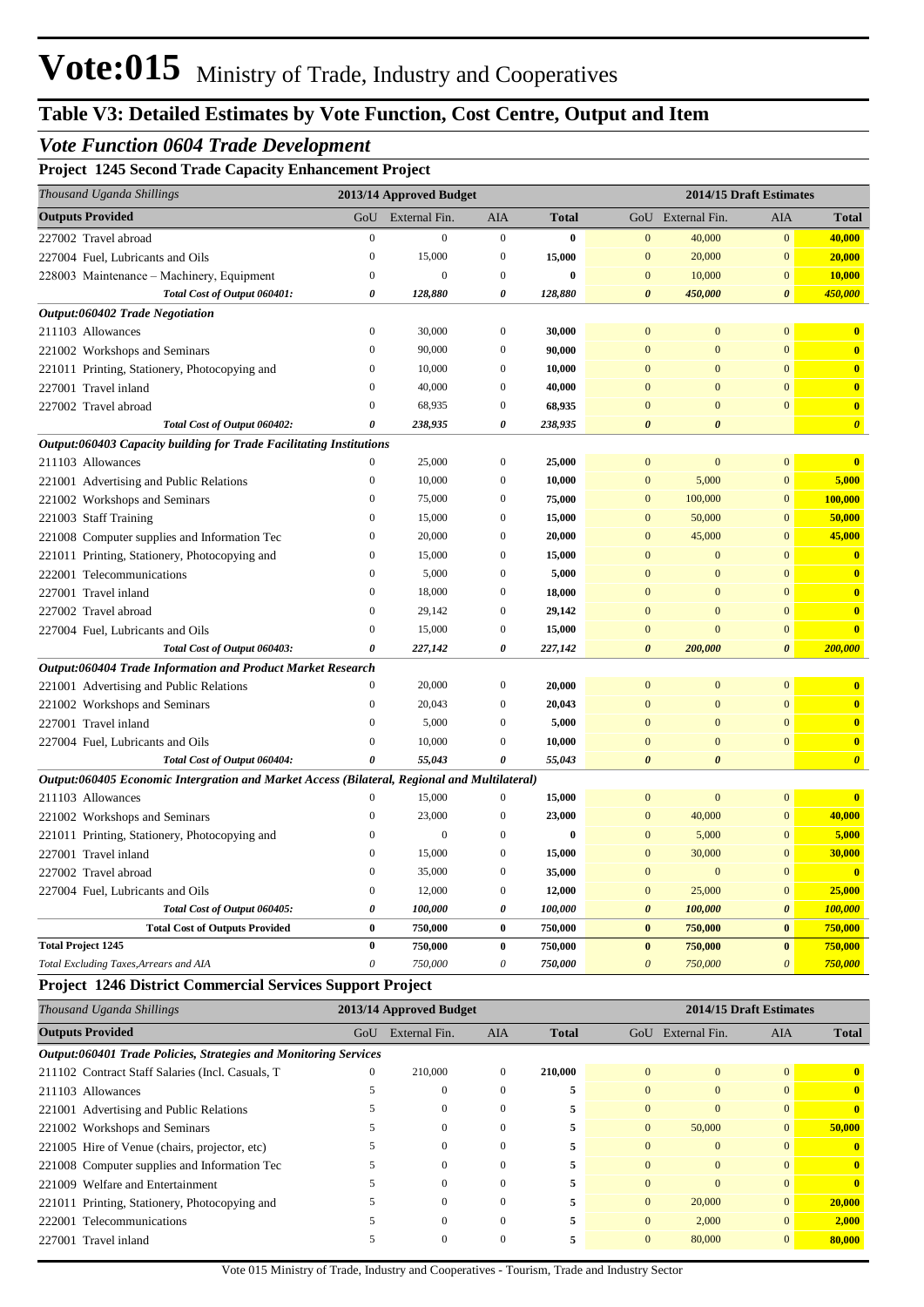### *Vote Function 0604 Trade Development*

### **Project 1246 District Commercial Services Support Project**

| GoU External Fin.<br>GoU External Fin.<br>AIA<br>AIA<br><b>Total</b><br>5<br>$\overline{0}$<br>$\overline{0}$<br>5<br>$\mathbf{0}$<br>58,000<br>$\mathbf{0}$<br>Total Cost of Output 060401:<br>50<br>210,000<br>210,050<br>210,000<br>$\boldsymbol{\theta}$<br>$\boldsymbol{\theta}$<br>Output:060403 Capacity building for Trade Facilitating Institutions<br>90,000<br>$\boldsymbol{0}$<br>90,000<br>$\overline{0}$<br>70,000<br>$\overline{0}$<br>$\Omega$<br>$\mathbf{0}$<br>144,573<br>144,573<br>$\overline{0}$<br>120,000<br>$\overline{0}$<br>$\mathbf{0}$<br>$\boldsymbol{0}$<br>$\theta$<br>$\boldsymbol{0}$<br>$\bf{0}$<br>$\mathbf{0}$<br>180,000<br>$\mathbf{0}$<br>$\overline{0}$<br>$\theta$<br>26,000<br>$\mathbf{0}$<br>26,000<br>$\overline{0}$<br>$\Omega$<br>$\mathbf{0}$<br>12,000<br>$\mathbf{0}$<br>12,000<br>$\overline{0}$<br>$\overline{0}$<br>$\Omega$<br>6,979<br>$\Omega$<br>$\theta$<br>6,979<br>$\mathbf{0}$<br>$\overline{0}$<br>$\overline{0}$<br>70,000<br>12,000<br>$\mathbf{0}$<br>12,000<br>$\mathbf{0}$<br>$\Omega$<br>$\mathbf{0}$<br>$\theta$<br>12,000<br>$\mathbf{0}$<br>12,000<br>$\mathbf{0}$<br>$\mathbf{0}$<br>$\Omega$<br>50,000<br>12,000<br>$\mathbf{0}$<br>12,000<br>$\mathbf{0}$<br>$\Omega$<br>$\mathbf{0}$<br>12,000<br>$\mathbf{0}$<br>12,000<br>$\mathbf{0}$<br>$\bf{0}$<br>$\Omega$<br>$\Omega$<br>50,000<br>$\theta$<br>$\mathbf{0}$<br>$\mathbf{0}$<br>$\bf{0}$<br>$\mathbf{0}$<br>$\Omega$<br>142,175<br>$\boldsymbol{0}$<br>142,175<br>$\mathbf{0}$<br>$\overline{0}$<br>$\Omega$<br>$\Omega$<br>$\mathbf{0}$<br>50,000<br>$\boldsymbol{0}$<br>50,000<br>$\overline{0}$<br>$\overline{0}$<br>$\Omega$<br>100,000<br>100,000<br>$\mathbf{0}$<br>100,000<br>$\overline{0}$<br>$\Omega$<br>$\mathbf{0}$<br>100,000<br>$\boldsymbol{0}$<br>100,000<br>$\mathbf{0}$<br>$\overline{0}$<br>$\overline{0}$<br>$\Omega$<br>90,000<br>50,000<br>$\boldsymbol{0}$<br>50,000<br>$\mathbf{0}$<br>$\Omega$<br>$\Omega$<br>12,000<br>$\mathbf{0}$<br>12,000<br>$\mathbf{0}$<br>$\Omega$<br>$\Omega$<br>$\mathbf{0}$<br>$\overline{0}$<br>625,000<br>$\mathbf{0}$<br>625,000<br>$\overline{0}$<br>$\Omega$<br>$\Omega$<br>1,406,726<br>0<br>1,406,726<br>$\boldsymbol{\theta}$<br>730,000<br>$\boldsymbol{\theta}$<br>Total Cost of Output 060403:<br>$\theta$<br>Output:060404 Trade Information and Product Market Research<br>$\Omega$<br>20,000<br>$\boldsymbol{0}$<br>$\overline{0}$<br>20,000<br>$\mathbf{0}$<br>$\mathbf{0}$<br>30,000<br>$\boldsymbol{0}$<br>$\mathbf{0}$<br>$\overline{0}$<br>$\overline{0}$<br>$\Omega$<br>30,000<br>40,000<br>$\mathbf{0}$<br>$\theta$<br>$\Omega$<br>$\Omega$<br>40,000<br>$\mathbf{0}$<br>10,000<br>$\mathbf{0}$<br>$\Omega$<br>$\overline{0}$<br>$\Omega$<br>$\Omega$<br>10,000<br>Total Cost of Output 060404:<br>$\theta$<br>100,000<br>0<br>100,000<br>$\boldsymbol{\theta}$<br>$\theta$<br>Output:060405 Economic Intergration and Market Access (Bilateral, Regional and Multilateral)<br>80,000<br>$\boldsymbol{0}$<br>$\overline{0}$<br>$\overline{0}$<br>$\Omega$<br>80,000<br>$\mathbf{0}$<br>20,000<br>$\boldsymbol{0}$<br>$\mathbf{0}$<br>$\overline{0}$<br>$\overline{0}$<br>$\Omega$<br>20,000<br>Total Cost of Output 060405:<br>100,000<br>100,000<br>$\theta$<br>0<br>$\boldsymbol{\theta}$<br>$\theta$<br>940,000<br>50<br>1,816,726<br>$\bf{0}$<br>1,816,776<br>$\bf{0}$<br><b>Total Cost of Outputs Provided</b><br>$\mathbf{0}$<br>GoU External Fin.<br>AIA<br>GoU External Fin.<br><b>AIA</b><br><b>Total</b><br>625,000<br>$\overline{0}$<br>$\overline{0}$<br>$\mathbf{0}$<br>$\mathbf{0}$<br>$\mathbf{0}$<br>0<br>$\theta$<br>625,000<br>$\theta$<br>$\theta$<br>0<br>0<br>Total Cost of Output 060451:<br>625,000<br>$\theta$<br>$\boldsymbol{\theta}$<br>$\boldsymbol{\theta}$<br>$\boldsymbol{\theta}$<br>$\boldsymbol{\theta}$<br><b>Total Cost of Outputs Funded</b><br>$\bf{0}$<br>$\bf{0}$<br>$\bf{0}$<br>625,000<br>$\bf{0}$<br>$\bf{0}$<br>External Fin.<br>AIA<br>GoU External Fin.<br>GoU<br><b>Total</b><br>AIA<br>Output:060476 Purchase of Office and ICT Equipment, including Software<br>$\Omega$<br>100,000<br>$\boldsymbol{0}$<br>100,000<br>$\overline{0}$<br>$\Omega$<br>$\Omega$<br>$\mathbf{0}$<br>25,000<br>$\theta$<br>$\boldsymbol{0}$<br>25,000<br>$\Omega$<br>$\Omega$<br>Total Cost of Output 060476:<br>25,000<br>100,000<br>0<br>125,000<br>$\boldsymbol{\theta}$<br>$\boldsymbol{\theta}$<br><b>Total Cost of Capital Purchases</b><br>25,000<br>100,000<br>$\bf{0}$<br>125,000<br>$\bf{0}$<br>$\bf{0}$<br>25,050<br>1,916,726<br>1,941,776<br>$\bf{0}$<br>1,565,000<br>$\bf{0}$<br>$\bf{0}$<br>50<br>1,916,726<br>0<br>1,916,776<br>$\boldsymbol{\theta}$<br>1,565,000<br>$\theta$<br>Project 1291 Regional Integration Implementation Programme [RIIP] Support for Uganda<br>2013/14 Approved Budget<br>2014/15 Draft Estimates<br>GoU External Fin.<br><b>AIA</b><br>AIA<br><b>Total</b><br>GoU External Fin.<br>Output:060405 Economic Intergration and Market Access (Bilateral, Regional and Multilateral)<br>$\theta$<br>$\mathbf{0}$<br>$\boldsymbol{0}$<br>$\bf{0}$<br>$\overline{0}$<br>90,000<br>$\mathbf{0}$<br>$\mathbf{0}$<br>$\boldsymbol{0}$<br>$\mathbf{0}$<br>$\theta$<br>$\bf{0}$<br>120,000<br>$\mathbf{0}$<br>$\mathbf{0}$<br>$\mathbf{0}$<br>$\boldsymbol{0}$<br>$\bf{0}$<br>$\mathbf{0}$<br>$\mathbf{0}$ | Thousand Uganda Shillings                           | 2013/14 Approved Budget |  | 2014/15 Draft Estimates |                         |
|-----------------------------------------------------------------------------------------------------------------------------------------------------------------------------------------------------------------------------------------------------------------------------------------------------------------------------------------------------------------------------------------------------------------------------------------------------------------------------------------------------------------------------------------------------------------------------------------------------------------------------------------------------------------------------------------------------------------------------------------------------------------------------------------------------------------------------------------------------------------------------------------------------------------------------------------------------------------------------------------------------------------------------------------------------------------------------------------------------------------------------------------------------------------------------------------------------------------------------------------------------------------------------------------------------------------------------------------------------------------------------------------------------------------------------------------------------------------------------------------------------------------------------------------------------------------------------------------------------------------------------------------------------------------------------------------------------------------------------------------------------------------------------------------------------------------------------------------------------------------------------------------------------------------------------------------------------------------------------------------------------------------------------------------------------------------------------------------------------------------------------------------------------------------------------------------------------------------------------------------------------------------------------------------------------------------------------------------------------------------------------------------------------------------------------------------------------------------------------------------------------------------------------------------------------------------------------------------------------------------------------------------------------------------------------------------------------------------------------------------------------------------------------------------------------------------------------------------------------------------------------------------------------------------------------------------------------------------------------------------------------------------------------------------------------------------------------------------------------------------------------------------------------------------------------------------------------------------------------------------------------------------------------------------------------------------------------------------------------------------------------------------------------------------------------------------------------------------------------------------------------------------------------------------------------------------------------------------------------------------------------------------------------------------------------------------------------------------------------------------------------------------------------------------------------------------------------------------------------------------------------------------------------------------------------------------------------------------------------------------------------------------------------------------------------------------------------------------------------------------------------------------------------------------------------------------------------------------------------------------------------------------------------------------------------------------------------------------------------------------------------------------------------------------------------------------------------------------------------------------------------------------------------------------------------------------------------------------------------------------------------------------------------------------------------------------------------------------------------------------------------------------------------------------------------------------------------------------------------------------------------------------------------------------------------------------------------------------------------------------------------------------------------------------------------------------------------------------------------------------------------------------------------------------------------------------------------------------------------------------------------------------------------------------------------------------------------------------------------------------------------------|-----------------------------------------------------|-------------------------|--|-------------------------|-------------------------|
|                                                                                                                                                                                                                                                                                                                                                                                                                                                                                                                                                                                                                                                                                                                                                                                                                                                                                                                                                                                                                                                                                                                                                                                                                                                                                                                                                                                                                                                                                                                                                                                                                                                                                                                                                                                                                                                                                                                                                                                                                                                                                                                                                                                                                                                                                                                                                                                                                                                                                                                                                                                                                                                                                                                                                                                                                                                                                                                                                                                                                                                                                                                                                                                                                                                                                                                                                                                                                                                                                                                                                                                                                                                                                                                                                                                                                                                                                                                                                                                                                                                                                                                                                                                                                                                                                                                                                                                                                                                                                                                                                                                                                                                                                                                                                                                                                                                                                                                                                                                                                                                                                                                                                                                                                                                                                                                                                                                   | <b>Outputs Provided</b>                             |                         |  |                         | <b>Total</b>            |
|                                                                                                                                                                                                                                                                                                                                                                                                                                                                                                                                                                                                                                                                                                                                                                                                                                                                                                                                                                                                                                                                                                                                                                                                                                                                                                                                                                                                                                                                                                                                                                                                                                                                                                                                                                                                                                                                                                                                                                                                                                                                                                                                                                                                                                                                                                                                                                                                                                                                                                                                                                                                                                                                                                                                                                                                                                                                                                                                                                                                                                                                                                                                                                                                                                                                                                                                                                                                                                                                                                                                                                                                                                                                                                                                                                                                                                                                                                                                                                                                                                                                                                                                                                                                                                                                                                                                                                                                                                                                                                                                                                                                                                                                                                                                                                                                                                                                                                                                                                                                                                                                                                                                                                                                                                                                                                                                                                                   | 227004 Fuel, Lubricants and Oils                    |                         |  |                         | 58,000                  |
|                                                                                                                                                                                                                                                                                                                                                                                                                                                                                                                                                                                                                                                                                                                                                                                                                                                                                                                                                                                                                                                                                                                                                                                                                                                                                                                                                                                                                                                                                                                                                                                                                                                                                                                                                                                                                                                                                                                                                                                                                                                                                                                                                                                                                                                                                                                                                                                                                                                                                                                                                                                                                                                                                                                                                                                                                                                                                                                                                                                                                                                                                                                                                                                                                                                                                                                                                                                                                                                                                                                                                                                                                                                                                                                                                                                                                                                                                                                                                                                                                                                                                                                                                                                                                                                                                                                                                                                                                                                                                                                                                                                                                                                                                                                                                                                                                                                                                                                                                                                                                                                                                                                                                                                                                                                                                                                                                                                   |                                                     |                         |  |                         | 210,000                 |
|                                                                                                                                                                                                                                                                                                                                                                                                                                                                                                                                                                                                                                                                                                                                                                                                                                                                                                                                                                                                                                                                                                                                                                                                                                                                                                                                                                                                                                                                                                                                                                                                                                                                                                                                                                                                                                                                                                                                                                                                                                                                                                                                                                                                                                                                                                                                                                                                                                                                                                                                                                                                                                                                                                                                                                                                                                                                                                                                                                                                                                                                                                                                                                                                                                                                                                                                                                                                                                                                                                                                                                                                                                                                                                                                                                                                                                                                                                                                                                                                                                                                                                                                                                                                                                                                                                                                                                                                                                                                                                                                                                                                                                                                                                                                                                                                                                                                                                                                                                                                                                                                                                                                                                                                                                                                                                                                                                                   |                                                     |                         |  |                         |                         |
|                                                                                                                                                                                                                                                                                                                                                                                                                                                                                                                                                                                                                                                                                                                                                                                                                                                                                                                                                                                                                                                                                                                                                                                                                                                                                                                                                                                                                                                                                                                                                                                                                                                                                                                                                                                                                                                                                                                                                                                                                                                                                                                                                                                                                                                                                                                                                                                                                                                                                                                                                                                                                                                                                                                                                                                                                                                                                                                                                                                                                                                                                                                                                                                                                                                                                                                                                                                                                                                                                                                                                                                                                                                                                                                                                                                                                                                                                                                                                                                                                                                                                                                                                                                                                                                                                                                                                                                                                                                                                                                                                                                                                                                                                                                                                                                                                                                                                                                                                                                                                                                                                                                                                                                                                                                                                                                                                                                   | 211103 Allowances                                   |                         |  |                         | 70,000                  |
|                                                                                                                                                                                                                                                                                                                                                                                                                                                                                                                                                                                                                                                                                                                                                                                                                                                                                                                                                                                                                                                                                                                                                                                                                                                                                                                                                                                                                                                                                                                                                                                                                                                                                                                                                                                                                                                                                                                                                                                                                                                                                                                                                                                                                                                                                                                                                                                                                                                                                                                                                                                                                                                                                                                                                                                                                                                                                                                                                                                                                                                                                                                                                                                                                                                                                                                                                                                                                                                                                                                                                                                                                                                                                                                                                                                                                                                                                                                                                                                                                                                                                                                                                                                                                                                                                                                                                                                                                                                                                                                                                                                                                                                                                                                                                                                                                                                                                                                                                                                                                                                                                                                                                                                                                                                                                                                                                                                   | 221002 Workshops and Seminars                       |                         |  |                         | 120,000                 |
|                                                                                                                                                                                                                                                                                                                                                                                                                                                                                                                                                                                                                                                                                                                                                                                                                                                                                                                                                                                                                                                                                                                                                                                                                                                                                                                                                                                                                                                                                                                                                                                                                                                                                                                                                                                                                                                                                                                                                                                                                                                                                                                                                                                                                                                                                                                                                                                                                                                                                                                                                                                                                                                                                                                                                                                                                                                                                                                                                                                                                                                                                                                                                                                                                                                                                                                                                                                                                                                                                                                                                                                                                                                                                                                                                                                                                                                                                                                                                                                                                                                                                                                                                                                                                                                                                                                                                                                                                                                                                                                                                                                                                                                                                                                                                                                                                                                                                                                                                                                                                                                                                                                                                                                                                                                                                                                                                                                   | 221003 Staff Training                               |                         |  |                         | 180,000                 |
|                                                                                                                                                                                                                                                                                                                                                                                                                                                                                                                                                                                                                                                                                                                                                                                                                                                                                                                                                                                                                                                                                                                                                                                                                                                                                                                                                                                                                                                                                                                                                                                                                                                                                                                                                                                                                                                                                                                                                                                                                                                                                                                                                                                                                                                                                                                                                                                                                                                                                                                                                                                                                                                                                                                                                                                                                                                                                                                                                                                                                                                                                                                                                                                                                                                                                                                                                                                                                                                                                                                                                                                                                                                                                                                                                                                                                                                                                                                                                                                                                                                                                                                                                                                                                                                                                                                                                                                                                                                                                                                                                                                                                                                                                                                                                                                                                                                                                                                                                                                                                                                                                                                                                                                                                                                                                                                                                                                   | 221005 Hire of Venue (chairs, projector, etc)       |                         |  |                         | $\mathbf{0}$            |
|                                                                                                                                                                                                                                                                                                                                                                                                                                                                                                                                                                                                                                                                                                                                                                                                                                                                                                                                                                                                                                                                                                                                                                                                                                                                                                                                                                                                                                                                                                                                                                                                                                                                                                                                                                                                                                                                                                                                                                                                                                                                                                                                                                                                                                                                                                                                                                                                                                                                                                                                                                                                                                                                                                                                                                                                                                                                                                                                                                                                                                                                                                                                                                                                                                                                                                                                                                                                                                                                                                                                                                                                                                                                                                                                                                                                                                                                                                                                                                                                                                                                                                                                                                                                                                                                                                                                                                                                                                                                                                                                                                                                                                                                                                                                                                                                                                                                                                                                                                                                                                                                                                                                                                                                                                                                                                                                                                                   | 221008 Computer supplies and Information Tec        |                         |  |                         | $\mathbf{0}$            |
|                                                                                                                                                                                                                                                                                                                                                                                                                                                                                                                                                                                                                                                                                                                                                                                                                                                                                                                                                                                                                                                                                                                                                                                                                                                                                                                                                                                                                                                                                                                                                                                                                                                                                                                                                                                                                                                                                                                                                                                                                                                                                                                                                                                                                                                                                                                                                                                                                                                                                                                                                                                                                                                                                                                                                                                                                                                                                                                                                                                                                                                                                                                                                                                                                                                                                                                                                                                                                                                                                                                                                                                                                                                                                                                                                                                                                                                                                                                                                                                                                                                                                                                                                                                                                                                                                                                                                                                                                                                                                                                                                                                                                                                                                                                                                                                                                                                                                                                                                                                                                                                                                                                                                                                                                                                                                                                                                                                   | 221009 Welfare and Entertainment                    |                         |  |                         | $\overline{\mathbf{0}}$ |
|                                                                                                                                                                                                                                                                                                                                                                                                                                                                                                                                                                                                                                                                                                                                                                                                                                                                                                                                                                                                                                                                                                                                                                                                                                                                                                                                                                                                                                                                                                                                                                                                                                                                                                                                                                                                                                                                                                                                                                                                                                                                                                                                                                                                                                                                                                                                                                                                                                                                                                                                                                                                                                                                                                                                                                                                                                                                                                                                                                                                                                                                                                                                                                                                                                                                                                                                                                                                                                                                                                                                                                                                                                                                                                                                                                                                                                                                                                                                                                                                                                                                                                                                                                                                                                                                                                                                                                                                                                                                                                                                                                                                                                                                                                                                                                                                                                                                                                                                                                                                                                                                                                                                                                                                                                                                                                                                                                                   | 221011 Printing, Stationery, Photocopying and       |                         |  |                         | 70,000                  |
|                                                                                                                                                                                                                                                                                                                                                                                                                                                                                                                                                                                                                                                                                                                                                                                                                                                                                                                                                                                                                                                                                                                                                                                                                                                                                                                                                                                                                                                                                                                                                                                                                                                                                                                                                                                                                                                                                                                                                                                                                                                                                                                                                                                                                                                                                                                                                                                                                                                                                                                                                                                                                                                                                                                                                                                                                                                                                                                                                                                                                                                                                                                                                                                                                                                                                                                                                                                                                                                                                                                                                                                                                                                                                                                                                                                                                                                                                                                                                                                                                                                                                                                                                                                                                                                                                                                                                                                                                                                                                                                                                                                                                                                                                                                                                                                                                                                                                                                                                                                                                                                                                                                                                                                                                                                                                                                                                                                   | 221012 Small Office Equipment                       |                         |  |                         | $\overline{\mathbf{0}}$ |
|                                                                                                                                                                                                                                                                                                                                                                                                                                                                                                                                                                                                                                                                                                                                                                                                                                                                                                                                                                                                                                                                                                                                                                                                                                                                                                                                                                                                                                                                                                                                                                                                                                                                                                                                                                                                                                                                                                                                                                                                                                                                                                                                                                                                                                                                                                                                                                                                                                                                                                                                                                                                                                                                                                                                                                                                                                                                                                                                                                                                                                                                                                                                                                                                                                                                                                                                                                                                                                                                                                                                                                                                                                                                                                                                                                                                                                                                                                                                                                                                                                                                                                                                                                                                                                                                                                                                                                                                                                                                                                                                                                                                                                                                                                                                                                                                                                                                                                                                                                                                                                                                                                                                                                                                                                                                                                                                                                                   | 222001 Telecommunications                           |                         |  |                         | 50,000                  |
|                                                                                                                                                                                                                                                                                                                                                                                                                                                                                                                                                                                                                                                                                                                                                                                                                                                                                                                                                                                                                                                                                                                                                                                                                                                                                                                                                                                                                                                                                                                                                                                                                                                                                                                                                                                                                                                                                                                                                                                                                                                                                                                                                                                                                                                                                                                                                                                                                                                                                                                                                                                                                                                                                                                                                                                                                                                                                                                                                                                                                                                                                                                                                                                                                                                                                                                                                                                                                                                                                                                                                                                                                                                                                                                                                                                                                                                                                                                                                                                                                                                                                                                                                                                                                                                                                                                                                                                                                                                                                                                                                                                                                                                                                                                                                                                                                                                                                                                                                                                                                                                                                                                                                                                                                                                                                                                                                                                   | 222002 Postage and Courier                          |                         |  |                         | $\overline{\mathbf{0}}$ |
|                                                                                                                                                                                                                                                                                                                                                                                                                                                                                                                                                                                                                                                                                                                                                                                                                                                                                                                                                                                                                                                                                                                                                                                                                                                                                                                                                                                                                                                                                                                                                                                                                                                                                                                                                                                                                                                                                                                                                                                                                                                                                                                                                                                                                                                                                                                                                                                                                                                                                                                                                                                                                                                                                                                                                                                                                                                                                                                                                                                                                                                                                                                                                                                                                                                                                                                                                                                                                                                                                                                                                                                                                                                                                                                                                                                                                                                                                                                                                                                                                                                                                                                                                                                                                                                                                                                                                                                                                                                                                                                                                                                                                                                                                                                                                                                                                                                                                                                                                                                                                                                                                                                                                                                                                                                                                                                                                                                   | 222003 Information and communications techn         |                         |  |                         | 50,000                  |
|                                                                                                                                                                                                                                                                                                                                                                                                                                                                                                                                                                                                                                                                                                                                                                                                                                                                                                                                                                                                                                                                                                                                                                                                                                                                                                                                                                                                                                                                                                                                                                                                                                                                                                                                                                                                                                                                                                                                                                                                                                                                                                                                                                                                                                                                                                                                                                                                                                                                                                                                                                                                                                                                                                                                                                                                                                                                                                                                                                                                                                                                                                                                                                                                                                                                                                                                                                                                                                                                                                                                                                                                                                                                                                                                                                                                                                                                                                                                                                                                                                                                                                                                                                                                                                                                                                                                                                                                                                                                                                                                                                                                                                                                                                                                                                                                                                                                                                                                                                                                                                                                                                                                                                                                                                                                                                                                                                                   | 224002 General Supply of Goods and Services         |                         |  |                         | $\overline{\mathbf{0}}$ |
|                                                                                                                                                                                                                                                                                                                                                                                                                                                                                                                                                                                                                                                                                                                                                                                                                                                                                                                                                                                                                                                                                                                                                                                                                                                                                                                                                                                                                                                                                                                                                                                                                                                                                                                                                                                                                                                                                                                                                                                                                                                                                                                                                                                                                                                                                                                                                                                                                                                                                                                                                                                                                                                                                                                                                                                                                                                                                                                                                                                                                                                                                                                                                                                                                                                                                                                                                                                                                                                                                                                                                                                                                                                                                                                                                                                                                                                                                                                                                                                                                                                                                                                                                                                                                                                                                                                                                                                                                                                                                                                                                                                                                                                                                                                                                                                                                                                                                                                                                                                                                                                                                                                                                                                                                                                                                                                                                                                   | 225001 Consultancy Services- Short term             |                         |  |                         | $\mathbf{0}$            |
|                                                                                                                                                                                                                                                                                                                                                                                                                                                                                                                                                                                                                                                                                                                                                                                                                                                                                                                                                                                                                                                                                                                                                                                                                                                                                                                                                                                                                                                                                                                                                                                                                                                                                                                                                                                                                                                                                                                                                                                                                                                                                                                                                                                                                                                                                                                                                                                                                                                                                                                                                                                                                                                                                                                                                                                                                                                                                                                                                                                                                                                                                                                                                                                                                                                                                                                                                                                                                                                                                                                                                                                                                                                                                                                                                                                                                                                                                                                                                                                                                                                                                                                                                                                                                                                                                                                                                                                                                                                                                                                                                                                                                                                                                                                                                                                                                                                                                                                                                                                                                                                                                                                                                                                                                                                                                                                                                                                   | 227001 Travel inland                                |                         |  |                         | 100,000                 |
|                                                                                                                                                                                                                                                                                                                                                                                                                                                                                                                                                                                                                                                                                                                                                                                                                                                                                                                                                                                                                                                                                                                                                                                                                                                                                                                                                                                                                                                                                                                                                                                                                                                                                                                                                                                                                                                                                                                                                                                                                                                                                                                                                                                                                                                                                                                                                                                                                                                                                                                                                                                                                                                                                                                                                                                                                                                                                                                                                                                                                                                                                                                                                                                                                                                                                                                                                                                                                                                                                                                                                                                                                                                                                                                                                                                                                                                                                                                                                                                                                                                                                                                                                                                                                                                                                                                                                                                                                                                                                                                                                                                                                                                                                                                                                                                                                                                                                                                                                                                                                                                                                                                                                                                                                                                                                                                                                                                   | 227002 Travel abroad                                |                         |  |                         | $\overline{\mathbf{0}}$ |
|                                                                                                                                                                                                                                                                                                                                                                                                                                                                                                                                                                                                                                                                                                                                                                                                                                                                                                                                                                                                                                                                                                                                                                                                                                                                                                                                                                                                                                                                                                                                                                                                                                                                                                                                                                                                                                                                                                                                                                                                                                                                                                                                                                                                                                                                                                                                                                                                                                                                                                                                                                                                                                                                                                                                                                                                                                                                                                                                                                                                                                                                                                                                                                                                                                                                                                                                                                                                                                                                                                                                                                                                                                                                                                                                                                                                                                                                                                                                                                                                                                                                                                                                                                                                                                                                                                                                                                                                                                                                                                                                                                                                                                                                                                                                                                                                                                                                                                                                                                                                                                                                                                                                                                                                                                                                                                                                                                                   | 227004 Fuel, Lubricants and Oils                    |                         |  |                         | 90,000                  |
|                                                                                                                                                                                                                                                                                                                                                                                                                                                                                                                                                                                                                                                                                                                                                                                                                                                                                                                                                                                                                                                                                                                                                                                                                                                                                                                                                                                                                                                                                                                                                                                                                                                                                                                                                                                                                                                                                                                                                                                                                                                                                                                                                                                                                                                                                                                                                                                                                                                                                                                                                                                                                                                                                                                                                                                                                                                                                                                                                                                                                                                                                                                                                                                                                                                                                                                                                                                                                                                                                                                                                                                                                                                                                                                                                                                                                                                                                                                                                                                                                                                                                                                                                                                                                                                                                                                                                                                                                                                                                                                                                                                                                                                                                                                                                                                                                                                                                                                                                                                                                                                                                                                                                                                                                                                                                                                                                                                   | 228002 Maintenance - Vehicles                       |                         |  |                         | $\overline{\mathbf{0}}$ |
|                                                                                                                                                                                                                                                                                                                                                                                                                                                                                                                                                                                                                                                                                                                                                                                                                                                                                                                                                                                                                                                                                                                                                                                                                                                                                                                                                                                                                                                                                                                                                                                                                                                                                                                                                                                                                                                                                                                                                                                                                                                                                                                                                                                                                                                                                                                                                                                                                                                                                                                                                                                                                                                                                                                                                                                                                                                                                                                                                                                                                                                                                                                                                                                                                                                                                                                                                                                                                                                                                                                                                                                                                                                                                                                                                                                                                                                                                                                                                                                                                                                                                                                                                                                                                                                                                                                                                                                                                                                                                                                                                                                                                                                                                                                                                                                                                                                                                                                                                                                                                                                                                                                                                                                                                                                                                                                                                                                   | 321401 District Unconditional grants                |                         |  |                         | $\mathbf{0}$            |
|                                                                                                                                                                                                                                                                                                                                                                                                                                                                                                                                                                                                                                                                                                                                                                                                                                                                                                                                                                                                                                                                                                                                                                                                                                                                                                                                                                                                                                                                                                                                                                                                                                                                                                                                                                                                                                                                                                                                                                                                                                                                                                                                                                                                                                                                                                                                                                                                                                                                                                                                                                                                                                                                                                                                                                                                                                                                                                                                                                                                                                                                                                                                                                                                                                                                                                                                                                                                                                                                                                                                                                                                                                                                                                                                                                                                                                                                                                                                                                                                                                                                                                                                                                                                                                                                                                                                                                                                                                                                                                                                                                                                                                                                                                                                                                                                                                                                                                                                                                                                                                                                                                                                                                                                                                                                                                                                                                                   |                                                     |                         |  |                         | 730,000                 |
|                                                                                                                                                                                                                                                                                                                                                                                                                                                                                                                                                                                                                                                                                                                                                                                                                                                                                                                                                                                                                                                                                                                                                                                                                                                                                                                                                                                                                                                                                                                                                                                                                                                                                                                                                                                                                                                                                                                                                                                                                                                                                                                                                                                                                                                                                                                                                                                                                                                                                                                                                                                                                                                                                                                                                                                                                                                                                                                                                                                                                                                                                                                                                                                                                                                                                                                                                                                                                                                                                                                                                                                                                                                                                                                                                                                                                                                                                                                                                                                                                                                                                                                                                                                                                                                                                                                                                                                                                                                                                                                                                                                                                                                                                                                                                                                                                                                                                                                                                                                                                                                                                                                                                                                                                                                                                                                                                                                   |                                                     |                         |  |                         |                         |
|                                                                                                                                                                                                                                                                                                                                                                                                                                                                                                                                                                                                                                                                                                                                                                                                                                                                                                                                                                                                                                                                                                                                                                                                                                                                                                                                                                                                                                                                                                                                                                                                                                                                                                                                                                                                                                                                                                                                                                                                                                                                                                                                                                                                                                                                                                                                                                                                                                                                                                                                                                                                                                                                                                                                                                                                                                                                                                                                                                                                                                                                                                                                                                                                                                                                                                                                                                                                                                                                                                                                                                                                                                                                                                                                                                                                                                                                                                                                                                                                                                                                                                                                                                                                                                                                                                                                                                                                                                                                                                                                                                                                                                                                                                                                                                                                                                                                                                                                                                                                                                                                                                                                                                                                                                                                                                                                                                                   | 211103 Allowances                                   |                         |  |                         | $\mathbf{0}$            |
|                                                                                                                                                                                                                                                                                                                                                                                                                                                                                                                                                                                                                                                                                                                                                                                                                                                                                                                                                                                                                                                                                                                                                                                                                                                                                                                                                                                                                                                                                                                                                                                                                                                                                                                                                                                                                                                                                                                                                                                                                                                                                                                                                                                                                                                                                                                                                                                                                                                                                                                                                                                                                                                                                                                                                                                                                                                                                                                                                                                                                                                                                                                                                                                                                                                                                                                                                                                                                                                                                                                                                                                                                                                                                                                                                                                                                                                                                                                                                                                                                                                                                                                                                                                                                                                                                                                                                                                                                                                                                                                                                                                                                                                                                                                                                                                                                                                                                                                                                                                                                                                                                                                                                                                                                                                                                                                                                                                   | 221002 Workshops and Seminars                       |                         |  |                         | $\overline{\mathbf{0}}$ |
|                                                                                                                                                                                                                                                                                                                                                                                                                                                                                                                                                                                                                                                                                                                                                                                                                                                                                                                                                                                                                                                                                                                                                                                                                                                                                                                                                                                                                                                                                                                                                                                                                                                                                                                                                                                                                                                                                                                                                                                                                                                                                                                                                                                                                                                                                                                                                                                                                                                                                                                                                                                                                                                                                                                                                                                                                                                                                                                                                                                                                                                                                                                                                                                                                                                                                                                                                                                                                                                                                                                                                                                                                                                                                                                                                                                                                                                                                                                                                                                                                                                                                                                                                                                                                                                                                                                                                                                                                                                                                                                                                                                                                                                                                                                                                                                                                                                                                                                                                                                                                                                                                                                                                                                                                                                                                                                                                                                   | 227001 Travel inland                                |                         |  |                         | $\overline{\mathbf{0}}$ |
|                                                                                                                                                                                                                                                                                                                                                                                                                                                                                                                                                                                                                                                                                                                                                                                                                                                                                                                                                                                                                                                                                                                                                                                                                                                                                                                                                                                                                                                                                                                                                                                                                                                                                                                                                                                                                                                                                                                                                                                                                                                                                                                                                                                                                                                                                                                                                                                                                                                                                                                                                                                                                                                                                                                                                                                                                                                                                                                                                                                                                                                                                                                                                                                                                                                                                                                                                                                                                                                                                                                                                                                                                                                                                                                                                                                                                                                                                                                                                                                                                                                                                                                                                                                                                                                                                                                                                                                                                                                                                                                                                                                                                                                                                                                                                                                                                                                                                                                                                                                                                                                                                                                                                                                                                                                                                                                                                                                   | 227004 Fuel, Lubricants and Oils                    |                         |  |                         | $\mathbf{0}$            |
|                                                                                                                                                                                                                                                                                                                                                                                                                                                                                                                                                                                                                                                                                                                                                                                                                                                                                                                                                                                                                                                                                                                                                                                                                                                                                                                                                                                                                                                                                                                                                                                                                                                                                                                                                                                                                                                                                                                                                                                                                                                                                                                                                                                                                                                                                                                                                                                                                                                                                                                                                                                                                                                                                                                                                                                                                                                                                                                                                                                                                                                                                                                                                                                                                                                                                                                                                                                                                                                                                                                                                                                                                                                                                                                                                                                                                                                                                                                                                                                                                                                                                                                                                                                                                                                                                                                                                                                                                                                                                                                                                                                                                                                                                                                                                                                                                                                                                                                                                                                                                                                                                                                                                                                                                                                                                                                                                                                   |                                                     |                         |  |                         | $\boldsymbol{\theta}$   |
|                                                                                                                                                                                                                                                                                                                                                                                                                                                                                                                                                                                                                                                                                                                                                                                                                                                                                                                                                                                                                                                                                                                                                                                                                                                                                                                                                                                                                                                                                                                                                                                                                                                                                                                                                                                                                                                                                                                                                                                                                                                                                                                                                                                                                                                                                                                                                                                                                                                                                                                                                                                                                                                                                                                                                                                                                                                                                                                                                                                                                                                                                                                                                                                                                                                                                                                                                                                                                                                                                                                                                                                                                                                                                                                                                                                                                                                                                                                                                                                                                                                                                                                                                                                                                                                                                                                                                                                                                                                                                                                                                                                                                                                                                                                                                                                                                                                                                                                                                                                                                                                                                                                                                                                                                                                                                                                                                                                   |                                                     |                         |  |                         |                         |
|                                                                                                                                                                                                                                                                                                                                                                                                                                                                                                                                                                                                                                                                                                                                                                                                                                                                                                                                                                                                                                                                                                                                                                                                                                                                                                                                                                                                                                                                                                                                                                                                                                                                                                                                                                                                                                                                                                                                                                                                                                                                                                                                                                                                                                                                                                                                                                                                                                                                                                                                                                                                                                                                                                                                                                                                                                                                                                                                                                                                                                                                                                                                                                                                                                                                                                                                                                                                                                                                                                                                                                                                                                                                                                                                                                                                                                                                                                                                                                                                                                                                                                                                                                                                                                                                                                                                                                                                                                                                                                                                                                                                                                                                                                                                                                                                                                                                                                                                                                                                                                                                                                                                                                                                                                                                                                                                                                                   | 221002 Workshops and Seminars                       |                         |  |                         | $\mathbf{0}$            |
|                                                                                                                                                                                                                                                                                                                                                                                                                                                                                                                                                                                                                                                                                                                                                                                                                                                                                                                                                                                                                                                                                                                                                                                                                                                                                                                                                                                                                                                                                                                                                                                                                                                                                                                                                                                                                                                                                                                                                                                                                                                                                                                                                                                                                                                                                                                                                                                                                                                                                                                                                                                                                                                                                                                                                                                                                                                                                                                                                                                                                                                                                                                                                                                                                                                                                                                                                                                                                                                                                                                                                                                                                                                                                                                                                                                                                                                                                                                                                                                                                                                                                                                                                                                                                                                                                                                                                                                                                                                                                                                                                                                                                                                                                                                                                                                                                                                                                                                                                                                                                                                                                                                                                                                                                                                                                                                                                                                   | 227004 Fuel, Lubricants and Oils                    |                         |  |                         | $\overline{\mathbf{0}}$ |
|                                                                                                                                                                                                                                                                                                                                                                                                                                                                                                                                                                                                                                                                                                                                                                                                                                                                                                                                                                                                                                                                                                                                                                                                                                                                                                                                                                                                                                                                                                                                                                                                                                                                                                                                                                                                                                                                                                                                                                                                                                                                                                                                                                                                                                                                                                                                                                                                                                                                                                                                                                                                                                                                                                                                                                                                                                                                                                                                                                                                                                                                                                                                                                                                                                                                                                                                                                                                                                                                                                                                                                                                                                                                                                                                                                                                                                                                                                                                                                                                                                                                                                                                                                                                                                                                                                                                                                                                                                                                                                                                                                                                                                                                                                                                                                                                                                                                                                                                                                                                                                                                                                                                                                                                                                                                                                                                                                                   |                                                     |                         |  |                         | $\boldsymbol{\theta}$   |
|                                                                                                                                                                                                                                                                                                                                                                                                                                                                                                                                                                                                                                                                                                                                                                                                                                                                                                                                                                                                                                                                                                                                                                                                                                                                                                                                                                                                                                                                                                                                                                                                                                                                                                                                                                                                                                                                                                                                                                                                                                                                                                                                                                                                                                                                                                                                                                                                                                                                                                                                                                                                                                                                                                                                                                                                                                                                                                                                                                                                                                                                                                                                                                                                                                                                                                                                                                                                                                                                                                                                                                                                                                                                                                                                                                                                                                                                                                                                                                                                                                                                                                                                                                                                                                                                                                                                                                                                                                                                                                                                                                                                                                                                                                                                                                                                                                                                                                                                                                                                                                                                                                                                                                                                                                                                                                                                                                                   |                                                     |                         |  |                         | 940,000                 |
|                                                                                                                                                                                                                                                                                                                                                                                                                                                                                                                                                                                                                                                                                                                                                                                                                                                                                                                                                                                                                                                                                                                                                                                                                                                                                                                                                                                                                                                                                                                                                                                                                                                                                                                                                                                                                                                                                                                                                                                                                                                                                                                                                                                                                                                                                                                                                                                                                                                                                                                                                                                                                                                                                                                                                                                                                                                                                                                                                                                                                                                                                                                                                                                                                                                                                                                                                                                                                                                                                                                                                                                                                                                                                                                                                                                                                                                                                                                                                                                                                                                                                                                                                                                                                                                                                                                                                                                                                                                                                                                                                                                                                                                                                                                                                                                                                                                                                                                                                                                                                                                                                                                                                                                                                                                                                                                                                                                   | <b>Outputs Funded</b>                               |                         |  |                         | <b>Total</b>            |
|                                                                                                                                                                                                                                                                                                                                                                                                                                                                                                                                                                                                                                                                                                                                                                                                                                                                                                                                                                                                                                                                                                                                                                                                                                                                                                                                                                                                                                                                                                                                                                                                                                                                                                                                                                                                                                                                                                                                                                                                                                                                                                                                                                                                                                                                                                                                                                                                                                                                                                                                                                                                                                                                                                                                                                                                                                                                                                                                                                                                                                                                                                                                                                                                                                                                                                                                                                                                                                                                                                                                                                                                                                                                                                                                                                                                                                                                                                                                                                                                                                                                                                                                                                                                                                                                                                                                                                                                                                                                                                                                                                                                                                                                                                                                                                                                                                                                                                                                                                                                                                                                                                                                                                                                                                                                                                                                                                                   | Output:060451 Access to Market (UEPB)               |                         |  |                         |                         |
|                                                                                                                                                                                                                                                                                                                                                                                                                                                                                                                                                                                                                                                                                                                                                                                                                                                                                                                                                                                                                                                                                                                                                                                                                                                                                                                                                                                                                                                                                                                                                                                                                                                                                                                                                                                                                                                                                                                                                                                                                                                                                                                                                                                                                                                                                                                                                                                                                                                                                                                                                                                                                                                                                                                                                                                                                                                                                                                                                                                                                                                                                                                                                                                                                                                                                                                                                                                                                                                                                                                                                                                                                                                                                                                                                                                                                                                                                                                                                                                                                                                                                                                                                                                                                                                                                                                                                                                                                                                                                                                                                                                                                                                                                                                                                                                                                                                                                                                                                                                                                                                                                                                                                                                                                                                                                                                                                                                   | 321448 Conditional Transfers for Production an      |                         |  |                         | 625,000                 |
|                                                                                                                                                                                                                                                                                                                                                                                                                                                                                                                                                                                                                                                                                                                                                                                                                                                                                                                                                                                                                                                                                                                                                                                                                                                                                                                                                                                                                                                                                                                                                                                                                                                                                                                                                                                                                                                                                                                                                                                                                                                                                                                                                                                                                                                                                                                                                                                                                                                                                                                                                                                                                                                                                                                                                                                                                                                                                                                                                                                                                                                                                                                                                                                                                                                                                                                                                                                                                                                                                                                                                                                                                                                                                                                                                                                                                                                                                                                                                                                                                                                                                                                                                                                                                                                                                                                                                                                                                                                                                                                                                                                                                                                                                                                                                                                                                                                                                                                                                                                                                                                                                                                                                                                                                                                                                                                                                                                   | al Offices at LGs for Commercial Extension Services |                         |  |                         | 625,000                 |
|                                                                                                                                                                                                                                                                                                                                                                                                                                                                                                                                                                                                                                                                                                                                                                                                                                                                                                                                                                                                                                                                                                                                                                                                                                                                                                                                                                                                                                                                                                                                                                                                                                                                                                                                                                                                                                                                                                                                                                                                                                                                                                                                                                                                                                                                                                                                                                                                                                                                                                                                                                                                                                                                                                                                                                                                                                                                                                                                                                                                                                                                                                                                                                                                                                                                                                                                                                                                                                                                                                                                                                                                                                                                                                                                                                                                                                                                                                                                                                                                                                                                                                                                                                                                                                                                                                                                                                                                                                                                                                                                                                                                                                                                                                                                                                                                                                                                                                                                                                                                                                                                                                                                                                                                                                                                                                                                                                                   |                                                     |                         |  |                         | 625,000                 |
|                                                                                                                                                                                                                                                                                                                                                                                                                                                                                                                                                                                                                                                                                                                                                                                                                                                                                                                                                                                                                                                                                                                                                                                                                                                                                                                                                                                                                                                                                                                                                                                                                                                                                                                                                                                                                                                                                                                                                                                                                                                                                                                                                                                                                                                                                                                                                                                                                                                                                                                                                                                                                                                                                                                                                                                                                                                                                                                                                                                                                                                                                                                                                                                                                                                                                                                                                                                                                                                                                                                                                                                                                                                                                                                                                                                                                                                                                                                                                                                                                                                                                                                                                                                                                                                                                                                                                                                                                                                                                                                                                                                                                                                                                                                                                                                                                                                                                                                                                                                                                                                                                                                                                                                                                                                                                                                                                                                   |                                                     |                         |  |                         | 625,000                 |
|                                                                                                                                                                                                                                                                                                                                                                                                                                                                                                                                                                                                                                                                                                                                                                                                                                                                                                                                                                                                                                                                                                                                                                                                                                                                                                                                                                                                                                                                                                                                                                                                                                                                                                                                                                                                                                                                                                                                                                                                                                                                                                                                                                                                                                                                                                                                                                                                                                                                                                                                                                                                                                                                                                                                                                                                                                                                                                                                                                                                                                                                                                                                                                                                                                                                                                                                                                                                                                                                                                                                                                                                                                                                                                                                                                                                                                                                                                                                                                                                                                                                                                                                                                                                                                                                                                                                                                                                                                                                                                                                                                                                                                                                                                                                                                                                                                                                                                                                                                                                                                                                                                                                                                                                                                                                                                                                                                                   | <b>Capital Purchases</b>                            |                         |  |                         | <b>Total</b>            |
|                                                                                                                                                                                                                                                                                                                                                                                                                                                                                                                                                                                                                                                                                                                                                                                                                                                                                                                                                                                                                                                                                                                                                                                                                                                                                                                                                                                                                                                                                                                                                                                                                                                                                                                                                                                                                                                                                                                                                                                                                                                                                                                                                                                                                                                                                                                                                                                                                                                                                                                                                                                                                                                                                                                                                                                                                                                                                                                                                                                                                                                                                                                                                                                                                                                                                                                                                                                                                                                                                                                                                                                                                                                                                                                                                                                                                                                                                                                                                                                                                                                                                                                                                                                                                                                                                                                                                                                                                                                                                                                                                                                                                                                                                                                                                                                                                                                                                                                                                                                                                                                                                                                                                                                                                                                                                                                                                                                   |                                                     |                         |  |                         |                         |
|                                                                                                                                                                                                                                                                                                                                                                                                                                                                                                                                                                                                                                                                                                                                                                                                                                                                                                                                                                                                                                                                                                                                                                                                                                                                                                                                                                                                                                                                                                                                                                                                                                                                                                                                                                                                                                                                                                                                                                                                                                                                                                                                                                                                                                                                                                                                                                                                                                                                                                                                                                                                                                                                                                                                                                                                                                                                                                                                                                                                                                                                                                                                                                                                                                                                                                                                                                                                                                                                                                                                                                                                                                                                                                                                                                                                                                                                                                                                                                                                                                                                                                                                                                                                                                                                                                                                                                                                                                                                                                                                                                                                                                                                                                                                                                                                                                                                                                                                                                                                                                                                                                                                                                                                                                                                                                                                                                                   | 231005 Machinery and equipment                      |                         |  |                         | $\mathbf{0}$            |
|                                                                                                                                                                                                                                                                                                                                                                                                                                                                                                                                                                                                                                                                                                                                                                                                                                                                                                                                                                                                                                                                                                                                                                                                                                                                                                                                                                                                                                                                                                                                                                                                                                                                                                                                                                                                                                                                                                                                                                                                                                                                                                                                                                                                                                                                                                                                                                                                                                                                                                                                                                                                                                                                                                                                                                                                                                                                                                                                                                                                                                                                                                                                                                                                                                                                                                                                                                                                                                                                                                                                                                                                                                                                                                                                                                                                                                                                                                                                                                                                                                                                                                                                                                                                                                                                                                                                                                                                                                                                                                                                                                                                                                                                                                                                                                                                                                                                                                                                                                                                                                                                                                                                                                                                                                                                                                                                                                                   | 312206 Gross Tax                                    |                         |  |                         | $\overline{\mathbf{0}}$ |
|                                                                                                                                                                                                                                                                                                                                                                                                                                                                                                                                                                                                                                                                                                                                                                                                                                                                                                                                                                                                                                                                                                                                                                                                                                                                                                                                                                                                                                                                                                                                                                                                                                                                                                                                                                                                                                                                                                                                                                                                                                                                                                                                                                                                                                                                                                                                                                                                                                                                                                                                                                                                                                                                                                                                                                                                                                                                                                                                                                                                                                                                                                                                                                                                                                                                                                                                                                                                                                                                                                                                                                                                                                                                                                                                                                                                                                                                                                                                                                                                                                                                                                                                                                                                                                                                                                                                                                                                                                                                                                                                                                                                                                                                                                                                                                                                                                                                                                                                                                                                                                                                                                                                                                                                                                                                                                                                                                                   |                                                     |                         |  |                         | $\boldsymbol{\theta}$   |
|                                                                                                                                                                                                                                                                                                                                                                                                                                                                                                                                                                                                                                                                                                                                                                                                                                                                                                                                                                                                                                                                                                                                                                                                                                                                                                                                                                                                                                                                                                                                                                                                                                                                                                                                                                                                                                                                                                                                                                                                                                                                                                                                                                                                                                                                                                                                                                                                                                                                                                                                                                                                                                                                                                                                                                                                                                                                                                                                                                                                                                                                                                                                                                                                                                                                                                                                                                                                                                                                                                                                                                                                                                                                                                                                                                                                                                                                                                                                                                                                                                                                                                                                                                                                                                                                                                                                                                                                                                                                                                                                                                                                                                                                                                                                                                                                                                                                                                                                                                                                                                                                                                                                                                                                                                                                                                                                                                                   |                                                     |                         |  |                         | $\mathbf{0}$            |
|                                                                                                                                                                                                                                                                                                                                                                                                                                                                                                                                                                                                                                                                                                                                                                                                                                                                                                                                                                                                                                                                                                                                                                                                                                                                                                                                                                                                                                                                                                                                                                                                                                                                                                                                                                                                                                                                                                                                                                                                                                                                                                                                                                                                                                                                                                                                                                                                                                                                                                                                                                                                                                                                                                                                                                                                                                                                                                                                                                                                                                                                                                                                                                                                                                                                                                                                                                                                                                                                                                                                                                                                                                                                                                                                                                                                                                                                                                                                                                                                                                                                                                                                                                                                                                                                                                                                                                                                                                                                                                                                                                                                                                                                                                                                                                                                                                                                                                                                                                                                                                                                                                                                                                                                                                                                                                                                                                                   | <b>Total Project 1246</b>                           |                         |  |                         | 1,565,000               |
|                                                                                                                                                                                                                                                                                                                                                                                                                                                                                                                                                                                                                                                                                                                                                                                                                                                                                                                                                                                                                                                                                                                                                                                                                                                                                                                                                                                                                                                                                                                                                                                                                                                                                                                                                                                                                                                                                                                                                                                                                                                                                                                                                                                                                                                                                                                                                                                                                                                                                                                                                                                                                                                                                                                                                                                                                                                                                                                                                                                                                                                                                                                                                                                                                                                                                                                                                                                                                                                                                                                                                                                                                                                                                                                                                                                                                                                                                                                                                                                                                                                                                                                                                                                                                                                                                                                                                                                                                                                                                                                                                                                                                                                                                                                                                                                                                                                                                                                                                                                                                                                                                                                                                                                                                                                                                                                                                                                   | Total Excluding Taxes, Arrears and AIA              |                         |  |                         | 1,565,000               |
|                                                                                                                                                                                                                                                                                                                                                                                                                                                                                                                                                                                                                                                                                                                                                                                                                                                                                                                                                                                                                                                                                                                                                                                                                                                                                                                                                                                                                                                                                                                                                                                                                                                                                                                                                                                                                                                                                                                                                                                                                                                                                                                                                                                                                                                                                                                                                                                                                                                                                                                                                                                                                                                                                                                                                                                                                                                                                                                                                                                                                                                                                                                                                                                                                                                                                                                                                                                                                                                                                                                                                                                                                                                                                                                                                                                                                                                                                                                                                                                                                                                                                                                                                                                                                                                                                                                                                                                                                                                                                                                                                                                                                                                                                                                                                                                                                                                                                                                                                                                                                                                                                                                                                                                                                                                                                                                                                                                   |                                                     |                         |  |                         |                         |
|                                                                                                                                                                                                                                                                                                                                                                                                                                                                                                                                                                                                                                                                                                                                                                                                                                                                                                                                                                                                                                                                                                                                                                                                                                                                                                                                                                                                                                                                                                                                                                                                                                                                                                                                                                                                                                                                                                                                                                                                                                                                                                                                                                                                                                                                                                                                                                                                                                                                                                                                                                                                                                                                                                                                                                                                                                                                                                                                                                                                                                                                                                                                                                                                                                                                                                                                                                                                                                                                                                                                                                                                                                                                                                                                                                                                                                                                                                                                                                                                                                                                                                                                                                                                                                                                                                                                                                                                                                                                                                                                                                                                                                                                                                                                                                                                                                                                                                                                                                                                                                                                                                                                                                                                                                                                                                                                                                                   | Thousand Uganda Shillings                           |                         |  |                         |                         |
|                                                                                                                                                                                                                                                                                                                                                                                                                                                                                                                                                                                                                                                                                                                                                                                                                                                                                                                                                                                                                                                                                                                                                                                                                                                                                                                                                                                                                                                                                                                                                                                                                                                                                                                                                                                                                                                                                                                                                                                                                                                                                                                                                                                                                                                                                                                                                                                                                                                                                                                                                                                                                                                                                                                                                                                                                                                                                                                                                                                                                                                                                                                                                                                                                                                                                                                                                                                                                                                                                                                                                                                                                                                                                                                                                                                                                                                                                                                                                                                                                                                                                                                                                                                                                                                                                                                                                                                                                                                                                                                                                                                                                                                                                                                                                                                                                                                                                                                                                                                                                                                                                                                                                                                                                                                                                                                                                                                   | <b>Outputs Provided</b>                             |                         |  |                         | <b>Total</b>            |
|                                                                                                                                                                                                                                                                                                                                                                                                                                                                                                                                                                                                                                                                                                                                                                                                                                                                                                                                                                                                                                                                                                                                                                                                                                                                                                                                                                                                                                                                                                                                                                                                                                                                                                                                                                                                                                                                                                                                                                                                                                                                                                                                                                                                                                                                                                                                                                                                                                                                                                                                                                                                                                                                                                                                                                                                                                                                                                                                                                                                                                                                                                                                                                                                                                                                                                                                                                                                                                                                                                                                                                                                                                                                                                                                                                                                                                                                                                                                                                                                                                                                                                                                                                                                                                                                                                                                                                                                                                                                                                                                                                                                                                                                                                                                                                                                                                                                                                                                                                                                                                                                                                                                                                                                                                                                                                                                                                                   |                                                     |                         |  |                         |                         |
|                                                                                                                                                                                                                                                                                                                                                                                                                                                                                                                                                                                                                                                                                                                                                                                                                                                                                                                                                                                                                                                                                                                                                                                                                                                                                                                                                                                                                                                                                                                                                                                                                                                                                                                                                                                                                                                                                                                                                                                                                                                                                                                                                                                                                                                                                                                                                                                                                                                                                                                                                                                                                                                                                                                                                                                                                                                                                                                                                                                                                                                                                                                                                                                                                                                                                                                                                                                                                                                                                                                                                                                                                                                                                                                                                                                                                                                                                                                                                                                                                                                                                                                                                                                                                                                                                                                                                                                                                                                                                                                                                                                                                                                                                                                                                                                                                                                                                                                                                                                                                                                                                                                                                                                                                                                                                                                                                                                   | 211103 Allowances                                   |                         |  |                         | 90,000                  |
|                                                                                                                                                                                                                                                                                                                                                                                                                                                                                                                                                                                                                                                                                                                                                                                                                                                                                                                                                                                                                                                                                                                                                                                                                                                                                                                                                                                                                                                                                                                                                                                                                                                                                                                                                                                                                                                                                                                                                                                                                                                                                                                                                                                                                                                                                                                                                                                                                                                                                                                                                                                                                                                                                                                                                                                                                                                                                                                                                                                                                                                                                                                                                                                                                                                                                                                                                                                                                                                                                                                                                                                                                                                                                                                                                                                                                                                                                                                                                                                                                                                                                                                                                                                                                                                                                                                                                                                                                                                                                                                                                                                                                                                                                                                                                                                                                                                                                                                                                                                                                                                                                                                                                                                                                                                                                                                                                                                   |                                                     |                         |  |                         | 120,000                 |
|                                                                                                                                                                                                                                                                                                                                                                                                                                                                                                                                                                                                                                                                                                                                                                                                                                                                                                                                                                                                                                                                                                                                                                                                                                                                                                                                                                                                                                                                                                                                                                                                                                                                                                                                                                                                                                                                                                                                                                                                                                                                                                                                                                                                                                                                                                                                                                                                                                                                                                                                                                                                                                                                                                                                                                                                                                                                                                                                                                                                                                                                                                                                                                                                                                                                                                                                                                                                                                                                                                                                                                                                                                                                                                                                                                                                                                                                                                                                                                                                                                                                                                                                                                                                                                                                                                                                                                                                                                                                                                                                                                                                                                                                                                                                                                                                                                                                                                                                                                                                                                                                                                                                                                                                                                                                                                                                                                                   | 221003 Staff Training                               |                         |  |                         | 80,000                  |
|                                                                                                                                                                                                                                                                                                                                                                                                                                                                                                                                                                                                                                                                                                                                                                                                                                                                                                                                                                                                                                                                                                                                                                                                                                                                                                                                                                                                                                                                                                                                                                                                                                                                                                                                                                                                                                                                                                                                                                                                                                                                                                                                                                                                                                                                                                                                                                                                                                                                                                                                                                                                                                                                                                                                                                                                                                                                                                                                                                                                                                                                                                                                                                                                                                                                                                                                                                                                                                                                                                                                                                                                                                                                                                                                                                                                                                                                                                                                                                                                                                                                                                                                                                                                                                                                                                                                                                                                                                                                                                                                                                                                                                                                                                                                                                                                                                                                                                                                                                                                                                                                                                                                                                                                                                                                                                                                                                                   | 221002 Workshops and Seminars                       |                         |  | 80,000                  |                         |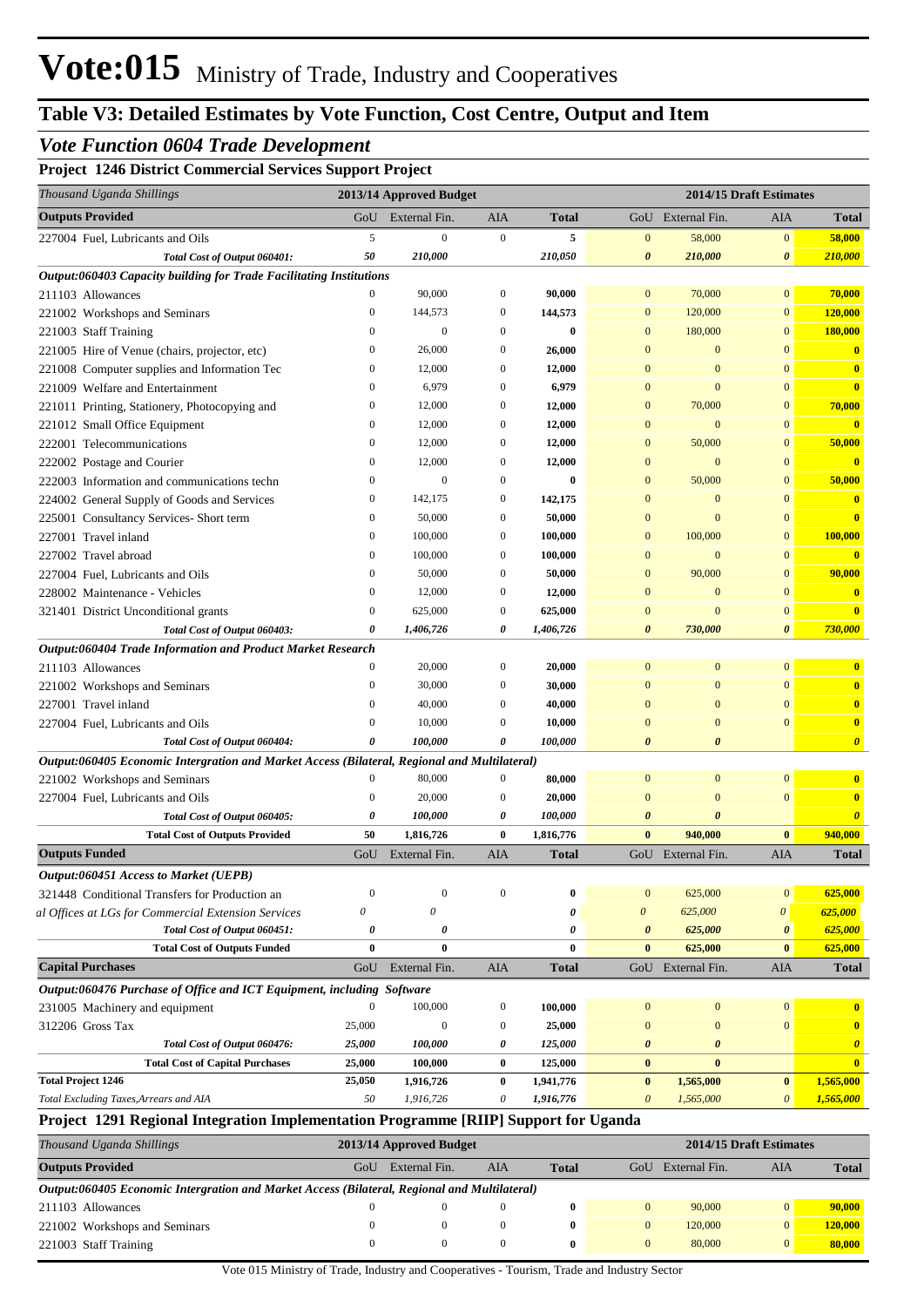# **Table V3: Detailed Estimates by Vote Function, Cost Centre, Output and Item**

### *Vote Function 0604 Trade Development*

#### **Project 1291 Regional Integration Implementation Programme [RIIP] Support for Uganda**

| Thousand Uganda Shillings                     |           | 2013/14 Approved Budget |            |              |                       | 2014/15 Draft Estimates |                       |              |  |
|-----------------------------------------------|-----------|-------------------------|------------|--------------|-----------------------|-------------------------|-----------------------|--------------|--|
| <b>Outputs Provided</b>                       | GoU       | External Fin.           | <b>AIA</b> | <b>Total</b> | GoU                   | External Fin.           | <b>AIA</b>            | <b>Total</b> |  |
| 221008 Computer supplies and Information Tec  |           | $\mathbf{0}$            | $\Omega$   | $\bf{0}$     | $\mathbf{0}$          | 50,000                  | $\mathbf{0}$          | 50,000       |  |
| 221011 Printing, Stationery, Photocopying and |           | $\Omega$                | $\Omega$   | $\mathbf{0}$ | $\Omega$              | 30,000                  | $\Omega$              | 30,000       |  |
| 222003 Information and communications techn   |           | $\Omega$                | $\Omega$   | $\mathbf{0}$ | $\overline{0}$        | 20,000                  | $\mathbf{0}$          | 20,000       |  |
| 225001 Consultancy Services- Short term       |           | $\theta$                | $\Omega$   | $\mathbf{0}$ | $\overline{0}$        | 51,726                  | $\mathbf{0}$          | 51,726       |  |
| 227001 Travel inland                          |           | 0                       | $\Omega$   | 0            | $\overline{0}$        | 60,000                  | $\mathbf{0}$          | 60,000       |  |
| 227002 Travel abroad                          |           | $\Omega$                | $\Omega$   | $\mathbf{0}$ | $\Omega$              | 120,000                 | $\Omega$              | 120,000      |  |
| 227004 Fuel, Lubricants and Oils              |           | $\Omega$                | $\Omega$   | $\mathbf{0}$ | $\overline{0}$        | 80,000                  | $\mathbf{0}$          | 80,000       |  |
| Total Cost of Output 060405:                  | 0         | 0                       |            | 0            | $\boldsymbol{\theta}$ | 701,726                 | $\boldsymbol{\theta}$ | 701,726      |  |
| <b>Total Cost of Outputs Provided</b>         | 0         | $\bf{0}$                |            | $\bf{0}$     | $\bf{0}$              | 701,726                 | $\bf{0}$              | 701,726      |  |
| <b>Total Project 1291</b>                     | $\bullet$ | $\mathbf{0}$            |            | $\mathbf{0}$ | $\mathbf{0}$          | 701,726                 | $\bf{0}$              | 701,726      |  |
| Total Excluding Taxes, Arrears and AIA        |           | $\theta$                | $\Omega$   | 0            | 0                     | 701,726                 |                       | 701,726      |  |

#### **Project 1306 National Response Strategy on Elimination of Non Tariff Barriers (NRSE-NTB's)**

| Thousand Uganda Shillings                                           | 2013/14 Approved Budget |                  |                  |                  |                       |                   | 2014/15 Draft Estimates |              |
|---------------------------------------------------------------------|-------------------------|------------------|------------------|------------------|-----------------------|-------------------|-------------------------|--------------|
| <b>Outputs Provided</b>                                             | GoU                     | External Fin.    | AIA              | <b>Total</b>     |                       | GoU External Fin. | AIA                     | <b>Total</b> |
| Output:060401 Trade Policies, Strategies and Monitoring Services    |                         |                  |                  |                  |                       |                   |                         |              |
| 211103 Allowances                                                   | $\overline{0}$          | $\boldsymbol{0}$ | $\boldsymbol{0}$ | $\bf{0}$         | $\mathbf{0}$          | 5,000             | $\mathbf{0}$            | 5,000        |
| 221002 Workshops and Seminars                                       | $\boldsymbol{0}$        | $\boldsymbol{0}$ | $\boldsymbol{0}$ | $\bf{0}$         | $\mathbf{0}$          | 5,000             | $\mathbf{0}$            | 5,000        |
| 221008 Computer supplies and Information Tec                        | $\boldsymbol{0}$        | $\boldsymbol{0}$ | $\boldsymbol{0}$ | $\bf{0}$         | $\mathbf{0}$          | 1,000             | $\mathbf{0}$            | 1,000        |
| 221009 Welfare and Entertainment                                    | $\boldsymbol{0}$        | $\boldsymbol{0}$ | $\boldsymbol{0}$ | $\bf{0}$         | $\mathbf{0}$          | 1,000             | $\mathbf{0}$            | 1,000        |
| 221011 Printing, Stationery, Photocopying and                       | $\boldsymbol{0}$        | $\mathbf{0}$     | $\boldsymbol{0}$ | $\bf{0}$         | $\mathbf{0}$          | 5,000             | $\overline{0}$          | 5,000        |
| 225001 Consultancy Services- Short term                             | $\mathbf{0}$            | $\mathbf{0}$     | $\mathbf{0}$     | $\bf{0}$         | $\mathbf{0}$          | 5,000             | $\mathbf{0}$            | 5,000        |
| 227001 Travel inland                                                | $\mathbf{0}$            | $\overline{0}$   | $\boldsymbol{0}$ | $\bf{0}$         | $\mathbf{0}$          | 5,000             | $\mathbf{0}$            | 5,000        |
| 227002 Travel abroad                                                | $\boldsymbol{0}$        | $\boldsymbol{0}$ | $\boldsymbol{0}$ | $\bf{0}$         | $\mathbf{0}$          | 1,000             | $\mathbf{0}$            | 1,000        |
| 227004 Fuel, Lubricants and Oils                                    | $\boldsymbol{0}$        | $\boldsymbol{0}$ | $\boldsymbol{0}$ | $\bf{0}$         | $\mathbf{0}$          | 1,000             | $\mathbf{0}$            | 1,000        |
| 228002 Maintenance - Vehicles                                       | $\boldsymbol{0}$        | $\overline{0}$   | $\boldsymbol{0}$ | $\bf{0}$         | $\mathbf{0}$          | 1,000             | $\overline{0}$          | 1,000        |
| Total Cost of Output 060401:                                        | $\theta$                | $\theta$         |                  | 0                | 0                     | 30,000            | $\boldsymbol{\theta}$   | 30,000       |
| Output:060403 Capacity building for Trade Facilitating Institutions |                         |                  |                  |                  |                       |                   |                         |              |
| 211103 Allowances                                                   | $\boldsymbol{0}$        | $\boldsymbol{0}$ | $\mathbf{0}$     | $\bf{0}$         | $\mathbf{0}$          | 5,000             | $\mathbf{0}$            | 5,000        |
| 221002 Workshops and Seminars                                       | $\boldsymbol{0}$        | $\boldsymbol{0}$ | $\boldsymbol{0}$ | $\bf{0}$         | $\boldsymbol{0}$      | 5,000             | $\mathbf{0}$            | 5,000        |
| 221003 Staff Training                                               | $\boldsymbol{0}$        | $\boldsymbol{0}$ | $\boldsymbol{0}$ | $\bf{0}$         | $\mathbf{0}$          | 1,000             | $\mathbf{0}$            | 1,000        |
| 221009 Welfare and Entertainment                                    | $\boldsymbol{0}$        | $\boldsymbol{0}$ | $\boldsymbol{0}$ | $\bf{0}$         | $\mathbf{0}$          | 1,000             | $\mathbf{0}$            | 1,000        |
| 221011 Printing, Stationery, Photocopying and                       | $\boldsymbol{0}$        | $\mathbf{0}$     | $\boldsymbol{0}$ | $\bf{0}$         | $\mathbf{0}$          | 1,000             | $\mathbf{0}$            | 1,000        |
| 225001 Consultancy Services- Short term                             | $\mathbf{0}$            | $\mathbf{0}$     | $\mathbf{0}$     | $\bf{0}$         | $\mathbf{0}$          | 2,000             | $\mathbf{0}$            | 2,000        |
| 227001 Travel inland                                                | $\boldsymbol{0}$        | $\boldsymbol{0}$ | $\boldsymbol{0}$ | $\bf{0}$         | $\mathbf{0}$          | 5,000             | $\mathbf{0}$            | 5,000        |
| 227002 Travel abroad                                                | $\boldsymbol{0}$        | $\mathbf{0}$     | $\boldsymbol{0}$ | $\bf{0}$         | $\boldsymbol{0}$      | 5,000             | $\boldsymbol{0}$        | 5,000        |
| 227004 Fuel, Lubricants and Oils                                    | $\boldsymbol{0}$        | $\boldsymbol{0}$ | $\boldsymbol{0}$ | $\bf{0}$         | $\mathbf{0}$          | 5,000             | $\mathbf{0}$            | 5,000        |
| Total Cost of Output 060403:                                        | 0                       | 0                |                  | 0                | $\boldsymbol{\theta}$ | 30,000            | $\boldsymbol{\theta}$   | 30,000       |
| Output:060404 Trade Information and Product Market Research         |                         |                  |                  |                  |                       |                   |                         |              |
| 211103 Allowances                                                   | $\boldsymbol{0}$        | $\boldsymbol{0}$ | $\boldsymbol{0}$ | $\bf{0}$         | $\boldsymbol{0}$      | 5,000             | $\boldsymbol{0}$        | 5,000        |
| 221002 Workshops and Seminars                                       | $\boldsymbol{0}$        | $\boldsymbol{0}$ | $\mathbf{0}$     | $\mathbf{0}$     | $\boldsymbol{0}$      | 5,000             | $\mathbf{0}$            | 5,000        |
| 221011 Printing, Stationery, Photocopying and                       | $\boldsymbol{0}$        | $\mathbf{0}$     | $\boldsymbol{0}$ | $\bf{0}$         | $\boldsymbol{0}$      | 4,951             | $\mathbf{0}$            | 4,951        |
| 225001 Consultancy Services- Short term                             | $\mathbf{0}$            | $\theta$         | $\mathbf{0}$     | $\bf{0}$         | $\boldsymbol{0}$      | 5,000             | $\overline{0}$          | 5,000        |
| 227001 Travel inland                                                | $\boldsymbol{0}$        | $\boldsymbol{0}$ | $\boldsymbol{0}$ | $\boldsymbol{0}$ | $\boldsymbol{0}$      | 5,000             | $\boldsymbol{0}$        | 5,000        |
| 227004 Fuel, Lubricants and Oils                                    | $\mathbf{0}$            | $\boldsymbol{0}$ | $\mathbf{0}$     | $\bf{0}$         | $\boldsymbol{0}$      | 5,000             | $\overline{0}$          | 5,000        |
| Total Cost of Output 060404:                                        | $\theta$                | $\theta$         |                  | $\theta$         | $\boldsymbol{\theta}$ | 29,951            | 0                       | 29,951       |
| <b>Total Cost of Outputs Provided</b>                               | $\bf{0}$                | $\bf{0}$         |                  | $\bf{0}$         | $\mathbf{0}$          | 89,951            | $\bf{0}$                | 89,951       |
| <b>Capital Purchases</b>                                            | GoU                     | External Fin.    | AIA              | <b>Total</b>     |                       | GoU External Fin. | AIA                     | <b>Total</b> |
| Output:060481 Trade Infrastructure Development                      |                         |                  |                  |                  |                       |                   |                         |              |
| 231001 Non Residential buildings (Depreciatio                       | $\mathbf{0}$            | $\boldsymbol{0}$ | $\boldsymbol{0}$ | $\bf{0}$         | $\mathbf{0}$          | 2,000             | $\mathbf{0}$            | 2,000        |
| 231004 Transport equipment                                          | $\mathbf{0}$            | $\boldsymbol{0}$ | $\boldsymbol{0}$ | $\bf{0}$         | $\boldsymbol{0}$      | 10,000            | $\mathbf{0}$            | 10,000       |
| 231005 Machinery and equipment                                      | $\mathbf{0}$            | $\boldsymbol{0}$ | $\mathbf{0}$     | $\bf{0}$         | $\mathbf{0}$          | 10,000            | $\mathbf{0}$            | 10,000       |
| 281502 Feasibility Studies for Capital Works                        | $\boldsymbol{0}$        | $\boldsymbol{0}$ | $\mathbf{0}$     | $\bf{0}$         | $\mathbf{0}$          | 5,000             | $\boldsymbol{0}$        | 5,000        |
| 281504 Monitoring, Supervision & Appraisal o                        | $\mathbf{0}$            | $\mathbf{0}$     | $\boldsymbol{0}$ | $\bf{0}$         | $\mathbf{0}$          | 10,000            | $\bf{0}$                | 10,000       |
| 312104 Other Structures                                             | $\mathbf{0}$            | $\overline{0}$   | $\boldsymbol{0}$ | $\bf{0}$         | $\mathbf{0}$          | 3,000             | $\mathbf{0}$            | 3,000        |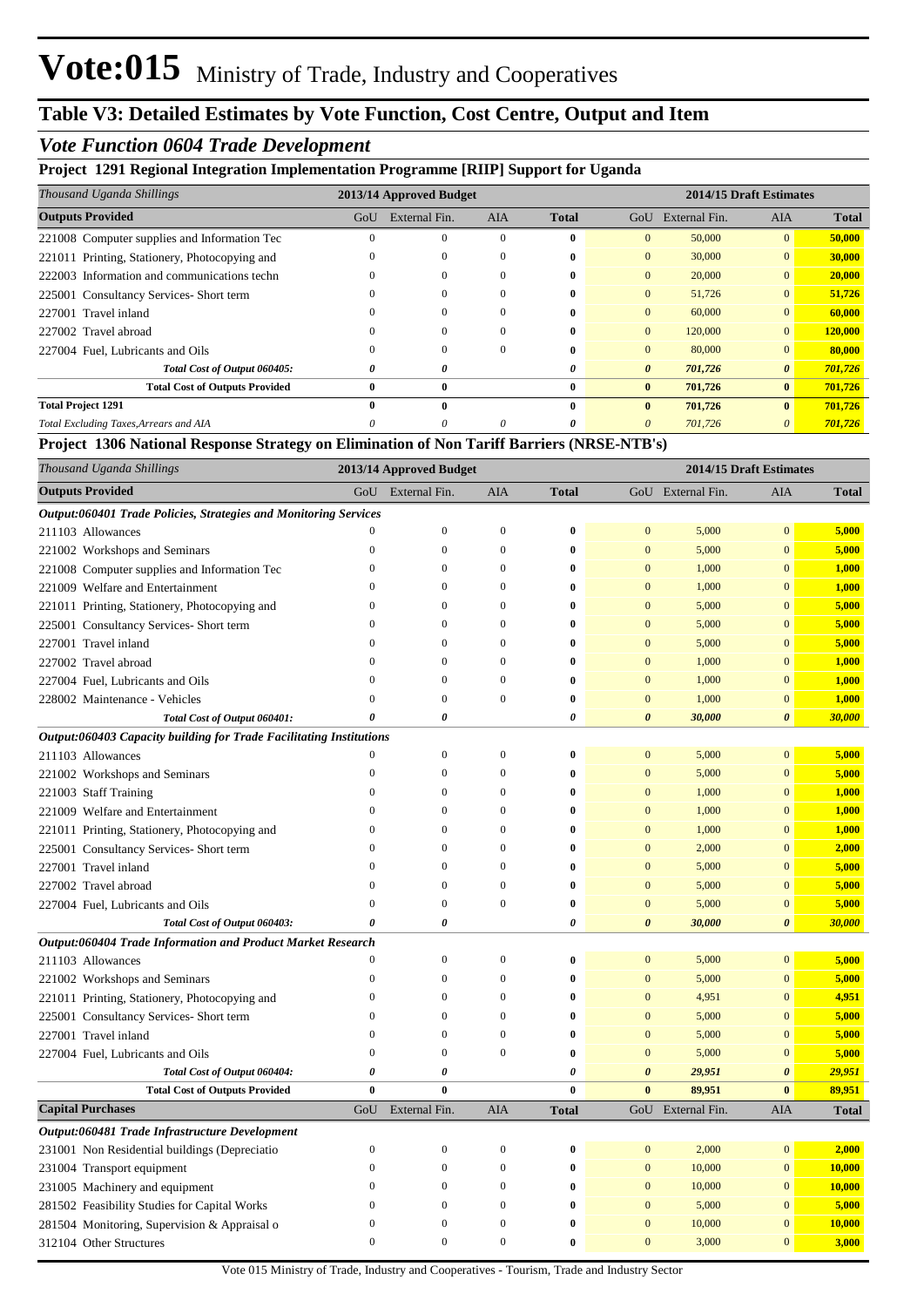# **Table V3: Detailed Estimates by Vote Function, Cost Centre, Output and Item**

### *Vote Function 0604 Trade Development*

#### **Project 1306 National Response Strategy on Elimination of Non Tariff Barriers (NRSE-NTB's)**

|           |               |               |                                                    |                       | 2014/15 Draft Estimates |                               |                         |  |
|-----------|---------------|---------------|----------------------------------------------------|-----------------------|-------------------------|-------------------------------|-------------------------|--|
| GoU       | External Fin. | <b>AIA</b>    | <b>Total</b>                                       | GoU                   | External Fin.           | <b>AIA</b>                    | <b>Total</b>            |  |
| 0         | 0             |               | 0                                                  | $\boldsymbol{\theta}$ | 40,000                  | $\boldsymbol{\theta}$         | 40,000                  |  |
| 0         | $\bf{0}$      |               | 0                                                  | $\bf{0}$              | 40,000                  | $\bf{0}$                      | 40,000                  |  |
| 0         | $\bf{0}$      |               | 0                                                  | $\bf{0}$              | 129,951                 | $\bf{0}$                      | 129,951                 |  |
| 0         | 0             | $\theta$      | 0                                                  | $\theta$              | 129,951                 | $\theta$                      | 129,951                 |  |
|           |               |               |                                                    |                       |                         |                               |                         |  |
|           |               | <b>AIA</b>    | <b>Total</b>                                       |                       | External Fin.           | <b>AIA</b>                    | <b>Total</b>            |  |
| 2.776.652 | 2,948,977     | 108,000       | 5,833,629                                          |                       | 3,146,67                | $\bf{0}$                      | 6,516,327               |  |
| 2,751,652 | 2,948,977     | 0             | 5,700,629                                          |                       | 3.146.67                | $\theta$                      | 6,516,327               |  |
|           | GoU           | External Fin. | 2013/14 Approved Budget<br>2013/14 Approved Budget |                       |                         | GoU<br>3,369,650<br>3.369.650 | 2014/15 Draft Estimates |  |

## *Vote Function 0649 Policy, Planning and Support Services*

#### *Recurrent Budget Estimates*

#### **Programme 01 HQs and Administration**

| Thousand Uganda Shillings                                            |                  | 2013/14 Approved Budget |                  |              | 2014/15 Draft Estimates |                  |                       |                         |  |
|----------------------------------------------------------------------|------------------|-------------------------|------------------|--------------|-------------------------|------------------|-----------------------|-------------------------|--|
| <b>Outputs Provided</b>                                              | Wage             | Non-Wage                | <b>AIA</b>       | <b>Total</b> | Wage                    | Non Wage         | AIA                   | <b>Total</b>            |  |
| Output:064901 Policy, consultation, planning and monitoring services |                  |                         |                  |              |                         |                  |                       |                         |  |
| 211101 General Staff Salaries                                        | 143,769          | $\mathbf{0}$            | $\boldsymbol{0}$ | 143,769      | 211,316                 | $\boldsymbol{0}$ | $\mathbf{0}$          | 211,316                 |  |
| 211103 Allowances                                                    | $\boldsymbol{0}$ | 46,880                  | $\boldsymbol{0}$ | 46,880       | $\mathbf{0}$            | 6,000            | $\mathbf{0}$          | 6,000                   |  |
| 221001 Advertising and Public Relations                              | $\mathbf{0}$     | 1,260                   | $\boldsymbol{0}$ | 1,260        | $\mathbf{0}$            | $\mathbf{0}$     | $\overline{0}$        | $\mathbf{0}$            |  |
| 221002 Workshops and Seminars                                        | $\overline{0}$   | 14,765                  | $\mathbf{0}$     | 14,765       | $\overline{0}$          | $\overline{0}$   | $\overline{0}$        | $\bf{0}$                |  |
| 221003 Staff Training                                                | $\boldsymbol{0}$ | 32,545                  | $\boldsymbol{0}$ | 32,545       | $\mathbf{0}$            | $\mathbf{0}$     | $\boldsymbol{0}$      | $\bf{0}$                |  |
| 221005 Hire of Venue (chairs, projector, etc)                        | $\mathbf{0}$     | 3,000                   | $\mathbf{0}$     | 3,000        | $\mathbf{0}$            | $\mathbf{0}$     | $\mathbf{0}$          | $\bf{0}$                |  |
| 221007 Books, Periodicals & Newspapers                               | $\mathbf{0}$     | $\mathbf{1}$            | $\mathbf{0}$     | 1            | $\mathbf{0}$            | $\overline{0}$   | $\overline{0}$        | $\bf{0}$                |  |
| 221008 Computer supplies and Information Tec                         | $\overline{0}$   | $\mathbf{1}$            | $\overline{0}$   | $\mathbf{1}$ | $\overline{0}$          | 1,200            | $\overline{0}$        | 1,200                   |  |
| 221009 Welfare and Entertainment                                     | $\boldsymbol{0}$ | 10,000                  | $\boldsymbol{0}$ | 10,000       | $\boldsymbol{0}$        | 3,600            | $\boldsymbol{0}$      | 3,600                   |  |
| 221011 Printing, Stationery, Photocopying and                        | $\boldsymbol{0}$ | 25,319                  | $\boldsymbol{0}$ | 25,319       | $\mathbf{0}$            | 2,400            | $\overline{0}$        | 2,400                   |  |
| 222001 Telecommunications                                            | $\overline{0}$   | 1,240                   | $\mathbf{0}$     | 1,240        | $\mathbf{0}$            | 3,600            | $\overline{0}$        | 3,600                   |  |
| 222002 Postage and Courier                                           | $\overline{0}$   | $\mathbf{1}$            | $\mathbf{0}$     | 1            | $\overline{0}$          | $\overline{0}$   | $\overline{0}$        | $\bf{0}$                |  |
| 223004 Guard and Security services                                   | $\mathbf{0}$     | $\mathbf{0}$            | $\boldsymbol{0}$ | $\bf{0}$     | $\mathbf{0}$            | 1,200            | $\mathbf{0}$          | 1,200                   |  |
| 224002 General Supply of Goods and Services                          | $\mathbf{0}$     | $\mathbf{0}$            | $\boldsymbol{0}$ | $\bf{0}$     | $\mathbf{0}$            | $\mathbf{0}$     | $\overline{0}$        | $\bf{0}$                |  |
| 225001 Consultancy Services- Short term                              | $\overline{0}$   | $\mathbf{1}$            | $\mathbf{0}$     | $\mathbf{1}$ | $\overline{0}$          | $\overline{0}$   | $\overline{0}$        | $\overline{\mathbf{0}}$ |  |
| 227001 Travel inland                                                 | $\overline{0}$   | 47,886                  | $\overline{0}$   | 47,886       | $\overline{0}$          | 30,000           | $\boldsymbol{0}$      | 30,000                  |  |
| 227002 Travel abroad                                                 | $\mathbf{0}$     | $\mathbf{1}$            | $\boldsymbol{0}$ | $\mathbf{1}$ | $\mathbf{0}$            | 129,792          | $\mathbf{0}$          | 129,792                 |  |
| 227004 Fuel, Lubricants and Oils                                     | $\mathbf{0}$     | 11,984                  | $\boldsymbol{0}$ | 11,984       | $\mathbf{0}$            | 14,400           | $\mathbf{0}$          | 14,400                  |  |
| 228002 Maintenance - Vehicles                                        | $\mathbf{0}$     | 2,000                   | $\boldsymbol{0}$ | 2,000        | $\mathbf{0}$            | 3,600            | $\mathbf{0}$          | 3,600                   |  |
| 228003 Maintenance – Machinery, Equipment                            | $\boldsymbol{0}$ | $\mathbf{1}$            | $\mathbf{0}$     | $\mathbf{1}$ | $\boldsymbol{0}$        | $\boldsymbol{0}$ | $\boldsymbol{0}$      | $\overline{\mathbf{0}}$ |  |
| Total Cost of Output 064901:                                         | 143,769          | 196,885                 |                  | 340,655      | 211,316                 | 195,792          | $\boldsymbol{\theta}$ | 407,108                 |  |
| Output:064902 Sector Coordination and Administrative Services        |                  |                         |                  |              |                         |                  |                       |                         |  |
| 211101 General Staff Salaries                                        | 102,847          | $\boldsymbol{0}$        | $\mathbf{0}$     | 102,847      | 165,137                 | $\boldsymbol{0}$ | $\overline{0}$        | 165,137                 |  |
| 211102 Contract Staff Salaries (Incl. Casuals, T                     | 19,554           | $\mathbf{0}$            | $\boldsymbol{0}$ | 19,554       | $\boldsymbol{0}$        | $\boldsymbol{0}$ | $\boldsymbol{0}$      | $\bf{0}$                |  |
| 211103 Allowances                                                    | $\mathbf{0}$     | 97,578                  | $\boldsymbol{0}$ | 97,578       | $\mathbf{0}$            | 100,000          | $\overline{0}$        | 100,000                 |  |
| 221001 Advertising and Public Relations                              | $\mathbf{0}$     | 1,000                   | $\boldsymbol{0}$ | 1,000        | $\mathbf{0}$            | $\mathbf{0}$     | $\overline{0}$        | $\bf{0}$                |  |
| 221002 Workshops and Seminars                                        | $\overline{0}$   | $\mathbf{1}$            | $\overline{0}$   | 1            | $\overline{0}$          | 40,000           | $\overline{0}$        | 40,000                  |  |
| 221005 Hire of Venue (chairs, projector, etc)                        | $\boldsymbol{0}$ | $\mathbf{1}$            | $\boldsymbol{0}$ | $\mathbf{1}$ | $\mathbf{0}$            | $\boldsymbol{0}$ | $\mathbf{0}$          | $\bf{0}$                |  |
| 221007 Books, Periodicals & Newspapers                               | $\boldsymbol{0}$ | 12,799                  | $\boldsymbol{0}$ | 12,799       | $\mathbf{0}$            | 48,000           | $\overline{0}$        | 48,000                  |  |
| 221008 Computer supplies and Information Tec                         | $\mathbf{0}$     | 1,000                   | $\mathbf{0}$     | 1,000        | $\overline{0}$          | 8,400            | $\overline{0}$        | 8,400                   |  |
| 221009 Welfare and Entertainment                                     | $\overline{0}$   | 17,015                  | $\mathbf{0}$     | 17,015       | $\overline{0}$          | 15,984           | $\overline{0}$        | 15,984                  |  |
| 221011 Printing, Stationery, Photocopying and                        | $\boldsymbol{0}$ | 7,920                   | $\boldsymbol{0}$ | 7,920        | $\mathbf{0}$            | 16,800           | $\mathbf{0}$          | 16,800                  |  |
| 221012 Small Office Equipment                                        | $\mathbf{0}$     | $\mathbf{1}$            | $\boldsymbol{0}$ | $\mathbf{1}$ | $\mathbf{0}$            | 7,200            | $\mathbf{0}$          | 7,200                   |  |
| 221016 IFMS Recurrent costs                                          | $\overline{0}$   | 10,000                  | $\mathbf{0}$     | 10,000       | $\mathbf{0}$            | 10,000           | $\overline{0}$        | 10,000                  |  |
| 221017 Subscriptions                                                 | $\overline{0}$   | $\mathbf{1}$            | $\mathbf{0}$     | 1            | $\overline{0}$          | $\boldsymbol{0}$ | $\boldsymbol{0}$      | $\bf{0}$                |  |
| 222001 Telecommunications                                            | $\mathbf{0}$     | 43,800                  | $\boldsymbol{0}$ | 43,800       | $\mathbf{0}$            | 12,000           | $\mathbf{0}$          | 12,000                  |  |
| 222002 Postage and Courier                                           | $\mathbf{0}$     | 9,600                   | $\boldsymbol{0}$ | 9,600        | $\mathbf{0}$            | $\mathbf{0}$     | $\mathbf{0}$          | $\mathbf{0}$            |  |
| 222003 Information and communications techn                          | $\overline{0}$   | $\mathbf{1}$            | $\overline{0}$   | $\mathbf{1}$ | $\mathbf{0}$            | 32,000           | $\mathbf{0}$          | 32,000                  |  |
| 223001 Property Expenses                                             | $\overline{0}$   | $\mathbf{1}$            | $\mathbf{0}$     | $\mathbf{1}$ | $\overline{0}$          | $\mathbf{0}$     | $\boldsymbol{0}$      | $\mathbf{0}$            |  |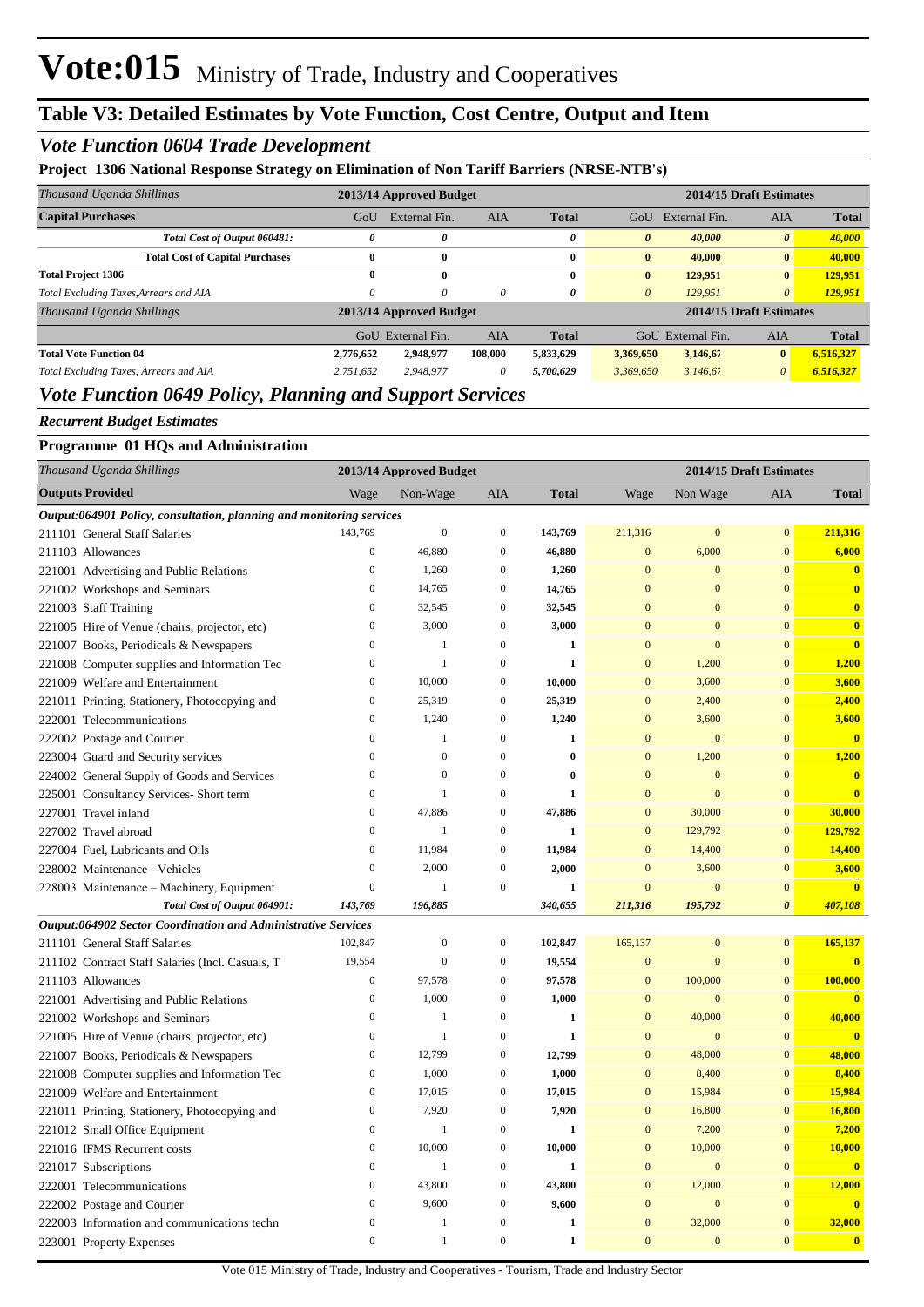# **Table V3: Detailed Estimates by Vote Function, Cost Centre, Output and Item**

## *Vote Function 0649 Policy, Planning and Support Services*

**Programme 01 HQs and Administration**

| Thousand Uganda Shillings                                    | 2013/14 Approved Budget |                  |                  |              | 2014/15 Draft Estimates |                  |                       |                         |
|--------------------------------------------------------------|-------------------------|------------------|------------------|--------------|-------------------------|------------------|-----------------------|-------------------------|
| <b>Outputs Provided</b>                                      | Wage                    | Non-Wage         | AIA              | <b>Total</b> | Wage                    | Non Wage         | AIA                   | <b>Total</b>            |
| 223002 Rates                                                 | $\boldsymbol{0}$        | 1                | $\boldsymbol{0}$ | $\mathbf{1}$ | $\mathbf{0}$            | $\mathbf{0}$     | $\bf{0}$              | $\overline{\mathbf{0}}$ |
| 223004 Guard and Security services                           | $\boldsymbol{0}$        | 36,000           | $\boldsymbol{0}$ | 36,000       | $\boldsymbol{0}$        | 12,000           | $\boldsymbol{0}$      | 12,000                  |
| 223005 Electricity                                           | $\boldsymbol{0}$        | 36,000           | $\boldsymbol{0}$ | 36,000       | $\mathbf{0}$            | 100,000          | $\bf{0}$              | 100,000                 |
| 223006 Water                                                 | $\boldsymbol{0}$        | 18,000           | $\boldsymbol{0}$ | 18,000       | $\mathbf{0}$            | 16,000           | $\mathbf{0}$          | 16,000                  |
| 223007 Other Utilities- (fuel, gas, firewood, cha            | $\boldsymbol{0}$        | 1                | $\boldsymbol{0}$ | 1            | $\mathbf{0}$            | $\boldsymbol{0}$ | $\mathbf{0}$          | $\mathbf{0}$            |
| 223901 Rent – (Produced Assets) to other govt.               | $\boldsymbol{0}$        | 10,000           | $\boldsymbol{0}$ | 10,000       | $\mathbf{0}$            | $\boldsymbol{0}$ | $\mathbf{0}$          | $\mathbf{0}$            |
| 224002 General Supply of Goods and Services                  | $\boldsymbol{0}$        | $\mathbf{0}$     | $\boldsymbol{0}$ | $\bf{0}$     | $\mathbf{0}$            | $\boldsymbol{0}$ | $\mathbf{0}$          | $\bf{0}$                |
| 224004 Cleaning and Sanitation                               | $\mathbf{0}$            | $\mathbf{0}$     | $\boldsymbol{0}$ | $\bf{0}$     | $\mathbf{0}$            | 56,000           | $\mathbf{0}$          | 56,000                  |
| 225001 Consultancy Services- Short term                      | $\boldsymbol{0}$        | 1                | $\boldsymbol{0}$ | 1            | $\mathbf{0}$            | 173,400          | $\mathbf{0}$          | 173,400                 |
| 226001 Insurances                                            | $\boldsymbol{0}$        | $\mathbf{1}$     | $\mathbf{0}$     | 1            | $\mathbf{0}$            | $\boldsymbol{0}$ | $\mathbf{0}$          | $\mathbf{0}$            |
| 226002 Licenses                                              | $\boldsymbol{0}$        | $\mathbf{1}$     | $\mathbf{0}$     | $\mathbf{1}$ | $\mathbf{0}$            | $\boldsymbol{0}$ | $\mathbf{0}$          | $\mathbf{0}$            |
| 227001 Travel inland                                         | $\boldsymbol{0}$        | 21,252           | $\boldsymbol{0}$ | 21,252       | $\mathbf{0}$            | 69,999           | $\bf{0}$              | 69,999                  |
| 227002 Travel abroad                                         | $\boldsymbol{0}$        | 19,635           | $\boldsymbol{0}$ | 19,635       | $\mathbf{0}$            | $\boldsymbol{0}$ | $\mathbf{0}$          | $\mathbf{0}$            |
| 227003 Carriage, Haulage, Freight and transpor               | $\boldsymbol{0}$        | $\mathbf{1}$     | $\boldsymbol{0}$ | $\mathbf{1}$ | $\mathbf{0}$            | $\boldsymbol{0}$ | $\mathbf{0}$          | $\bf{0}$                |
| 227004 Fuel, Lubricants and Oils                             | $\boldsymbol{0}$        | 6,680            | $\boldsymbol{0}$ | 6,680        | $\mathbf{0}$            | 18,000           | $\bf{0}$              | 18,000                  |
| 228001 Maintenance - Civil                                   | $\boldsymbol{0}$        | 1                | $\boldsymbol{0}$ | $\mathbf{1}$ | $\mathbf{0}$            | $\boldsymbol{0}$ | $\mathbf{0}$          | $\mathbf{0}$            |
| 228002 Maintenance - Vehicles                                | $\boldsymbol{0}$        | 1                | $\boldsymbol{0}$ | $\mathbf{1}$ | $\mathbf{0}$            | 18,000           | $\mathbf{0}$          | <b>18,000</b>           |
| 228003 Maintenance - Machinery, Equipment                    | $\boldsymbol{0}$        | 20,000           | $\boldsymbol{0}$ | 20,000       | $\mathbf{0}$            | 24,000           | $\mathbf{0}$          | 24,000                  |
| 228004 Maintenance – Other                                   | $\boldsymbol{0}$        | $\mathbf{1}$     | $\boldsymbol{0}$ | $\mathbf{1}$ | $\mathbf{0}$            | $\boldsymbol{0}$ | $\boldsymbol{0}$      | $\mathbf{0}$            |
| Total Cost of Output 064902:                                 | 122,401                 | 368,294          | 0                | 490,695      | 165,137                 | 777,783          | $\boldsymbol{\theta}$ | 942,920                 |
| Output:064903 Ministerial Support Services                   |                         |                  |                  |              |                         |                  |                       |                         |
| 211101 General Staff Salaries                                | 71,747                  | $\boldsymbol{0}$ | $\boldsymbol{0}$ | 71,747       | 71,747                  | $\boldsymbol{0}$ | $\boldsymbol{0}$      | 71,747                  |
| 211103 Allowances                                            | $\boldsymbol{0}$        | 9,000            | $\boldsymbol{0}$ | 9,000        | $\boldsymbol{0}$        | 43,000           | $\boldsymbol{0}$      | 43,000                  |
| 213001 Medical expenses (To employees)                       | $\boldsymbol{0}$        | 12,000           | $\boldsymbol{0}$ | 12,000       | $\mathbf{0}$            | $\boldsymbol{0}$ | $\mathbf{0}$          | $\mathbf{0}$            |
| 221008 Computer supplies and Information Tec                 | $\boldsymbol{0}$        | $\boldsymbol{0}$ | $\boldsymbol{0}$ | $\bf{0}$     | $\mathbf{0}$            | 2,400            | $\mathbf{0}$          | 2,400                   |
| 221009 Welfare and Entertainment                             | $\boldsymbol{0}$        | 28,006           | $\boldsymbol{0}$ | 28,006       | $\mathbf{0}$            | $\boldsymbol{0}$ | $\mathbf{0}$          | $\overline{\mathbf{0}}$ |
| 221011 Printing, Stationery, Photocopying and                | $\boldsymbol{0}$        | 7,200            | $\boldsymbol{0}$ | 7,200        | $\mathbf{0}$            | 4,800            | $\mathbf{0}$          | 4,800                   |
| 223004 Guard and Security services                           | $\boldsymbol{0}$        | 52,800           | $\boldsymbol{0}$ | 52,800       | $\mathbf{0}$            | 14,400           | $\mathbf{0}$          | 14,400                  |
| 227001 Travel inland                                         | $\boldsymbol{0}$        | 14,000           | $\boldsymbol{0}$ | 14,000       | $\mathbf{0}$            | 60,600           | $\mathbf{0}$          | 60,600                  |
| 227002 Travel abroad                                         | $\boldsymbol{0}$        | 16,000           | $\boldsymbol{0}$ | 16,000       | $\mathbf{0}$            | 283,264          | $\mathbf{0}$          | 283,264                 |
| 227004 Fuel, Lubricants and Oils                             | $\boldsymbol{0}$        | 4,228            | $\boldsymbol{0}$ | 4,228        | $\mathbf{0}$            | 86,400           | $\mathbf{0}$          | 86,400                  |
| 228002 Maintenance - Vehicles                                | $\boldsymbol{0}$        | 16,969           | $\boldsymbol{0}$ | 16,969       | $\mathbf{0}$            | 10,800           | $\mathbf{0}$          | 10,800                  |
| Total Cost of Output 064903:                                 | 71,747                  | 160,203          |                  | 231,950      | 71,747                  | 505,664          | 0                     | 577,411                 |
| Output:064907 Human Resource Management Services             |                         |                  |                  |              |                         |                  |                       |                         |
| 211101 General Staff Salaries                                | 30,000                  | $\mathbf{0}$     | $\mathbf{0}$     | 30,000       | 91,593                  | $\bf{0}$         | $\overline{0}$        | 91,593                  |
| 211103 Allowances                                            | $\boldsymbol{0}$        | 1                | $\boldsymbol{0}$ | 1            | $\mathbf{0}$            | 57,960           | $\bf{0}$              | 57,960                  |
| 213001 Medical expenses (To employees)                       | $\boldsymbol{0}$        | 6,000            | 0                | 6,000        | $\mathbf{0}$            | 20,000           | $\mathbf{0}$          | 20,000                  |
| 213002 Incapacity, death benefits and funeral e              | $\boldsymbol{0}$        | 18,000           | 0                | 18,000       | $\mathbf{0}$            | 20,000           | $\mathbf{0}$          | 20,000                  |
| 221002 Workshops and Seminars                                | $\boldsymbol{0}$        | $\mathbf{1}$     | 0                | 1            | $\boldsymbol{0}$        | 5,000            | $\mathbf{0}$          | 5,000                   |
| 221003 Staff Training                                        | $\boldsymbol{0}$        | 68,211           | 0                | 68,211       | $\boldsymbol{0}$        | 10,000           | $\mathbf{0}$          | <b>10,000</b>           |
| 221004 Recruitment Expenses                                  | $\boldsymbol{0}$        | 4,832            | 0                | 4,832        | $\mathbf{0}$            | $\bf{0}$         | $\mathbf{0}$          | $\mathbf{0}$            |
| 221008 Computer supplies and Information Tec                 | $\boldsymbol{0}$        | $\mathbf{0}$     | 0                | $\bf{0}$     | $\boldsymbol{0}$        | 1,200            | $\mathbf{0}$          | 1,200                   |
| 221009 Welfare and Entertainment                             | $\boldsymbol{0}$        | $\boldsymbol{0}$ | 0                | 0            | $\mathbf{0}$            | 3,456            | $\mathbf{0}$          | 3,456                   |
| 221011 Printing, Stationery, Photocopying and                | $\boldsymbol{0}$        | $\boldsymbol{0}$ | 0                | $\bf{0}$     | $\mathbf{0}$            | 2,400            | $\mathbf{0}$          | 2,400                   |
| 221020 IPPS Recurrent Costs                                  | $\mathbf{0}$            | $\mathbf{0}$     | $\mathbf{0}$     | $\bf{0}$     | $\mathbf{0}$            | 25,000           | $\mathbf{0}$          | 25,000                  |
| 222001 Telecommunications                                    | $\mathbf{0}$            | $\mathbf{0}$     | $\mathbf{0}$     | $\bf{0}$     | $\mathbf{0}$            | 2,400            | $\mathbf{0}$          | 2,400                   |
| 227001 Travel inland                                         | $\boldsymbol{0}$        | $\mathbf{1}$     | 0                | 1            | $\mathbf{0}$            | 5,000            | $\mathbf{0}$          | 5,000                   |
| 227004 Fuel, Lubricants and Oils                             | $\boldsymbol{0}$        | $\mathbf{1}$     | $\boldsymbol{0}$ | $\mathbf{1}$ | $\boldsymbol{0}$        | 6,000            | $\mathbf{0}$          | 6,000                   |
| Total Cost of Output 064907:                                 | 30,000                  | 97,047           |                  | 127,047      | 91,593                  | 158,416          | 0                     | 250,009                 |
| Output:064908 Research, Information and Statistical Services |                         |                  |                  |              |                         |                  |                       |                         |
| 211101 General Staff Salaries                                | 42,736                  | $\boldsymbol{0}$ | $\boldsymbol{0}$ | 42,736       | $\boldsymbol{0}$        | $\bf{0}$         | $\bf{0}$              | $\mathbf{0}$            |
| 211103 Allowances                                            | $\boldsymbol{0}$        | 1                | 0                | 1            | $\boldsymbol{0}$        | $\bf{0}$         | $\mathbf{0}$          | $\mathbf{0}$            |
| 221001 Advertising and Public Relations                      | $\boldsymbol{0}$        | 1                | 0                | 1            | $\mathbf{0}$            | $\mathbf{0}$     | $\mathbf{0}$          | $\overline{\mathbf{0}}$ |
| 221002 Workshops and Seminars                                | $\boldsymbol{0}$        | 1                | 0                | 1            | $\boldsymbol{0}$        | $\bf{0}$         | $\mathbf{0}$          | $\mathbf{0}$            |
| 221005 Hire of Venue (chairs, projector, etc)                | $\boldsymbol{0}$        | $\mathbf{1}$     | $\boldsymbol{0}$ | $\mathbf{1}$ | $\bf{0}$                | $\bf{0}$         | $\mathbf{0}$          | $\mathbf{0}$            |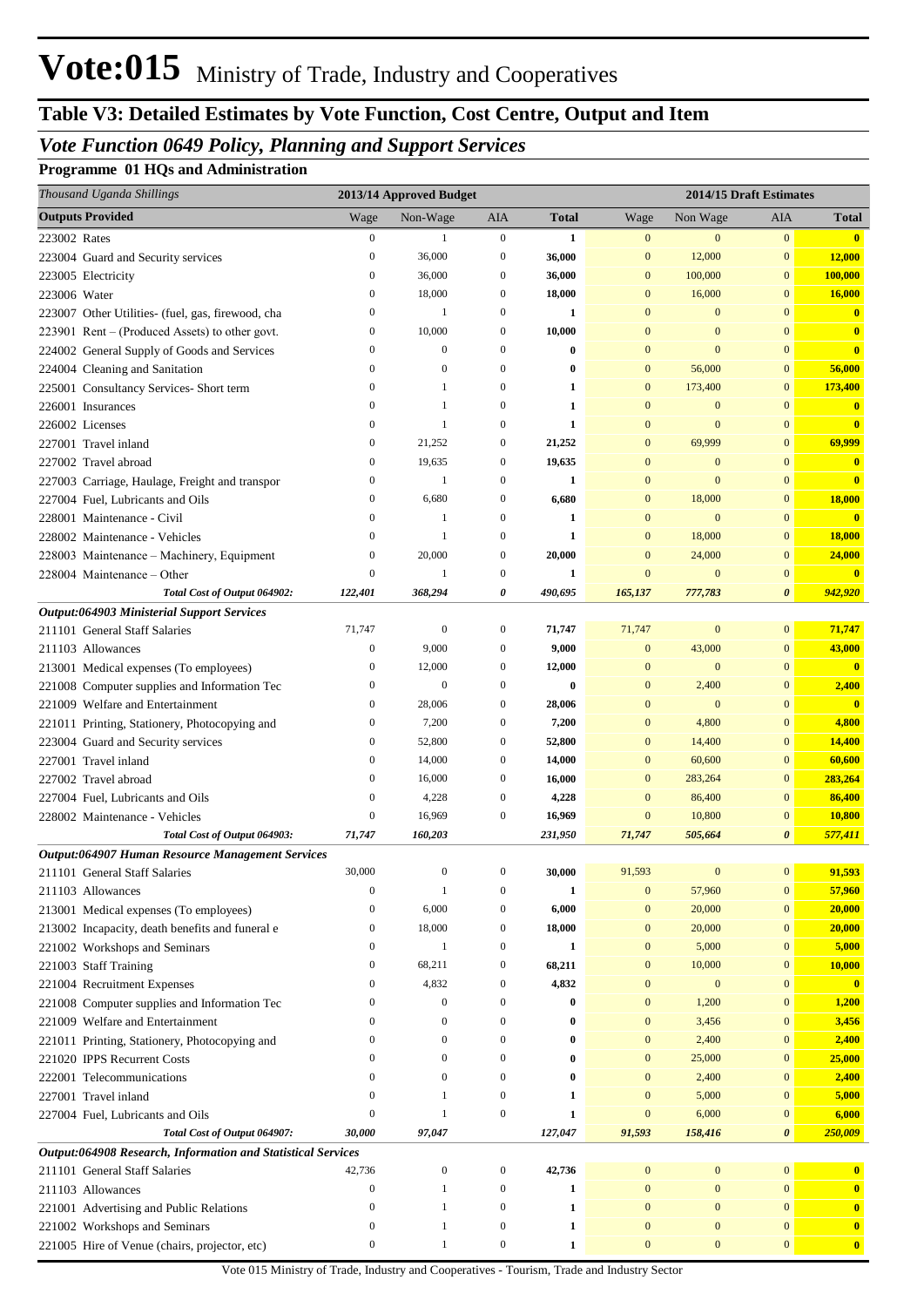### **Table V3: Detailed Estimates by Vote Function, Cost Centre, Output and Item**

### *Vote Function 0649 Policy, Planning and Support Services*

#### **Programme 01 HQs and Administration**

| Thousand Uganda Shillings                                                  |              | 2013/14 Approved Budget |                  |              | 2014/15 Draft Estimates |                |                       |                         |  |
|----------------------------------------------------------------------------|--------------|-------------------------|------------------|--------------|-------------------------|----------------|-----------------------|-------------------------|--|
| <b>Outputs Provided</b>                                                    | Wage         | Non-Wage                | <b>AIA</b>       | <b>Total</b> | Wage                    | Non Wage       | <b>AIA</b>            | <b>Total</b>            |  |
| 221008 Computer supplies and Information Tec                               | $\mathbf{0}$ | 1                       | $\mathbf{0}$     | 1            | $\overline{0}$          | $\overline{0}$ | $\overline{0}$        | $\overline{\mathbf{0}}$ |  |
| 221009 Welfare and Entertainment                                           |              | $\mathbf{1}$            | $\mathbf{0}$     | 1            | $\overline{0}$          | $\overline{0}$ | $\overline{0}$        | $\bf{0}$                |  |
| 221011 Printing, Stationery, Photocopying and                              | $\Omega$     | 1                       | $\mathbf{0}$     | 1            | $\mathbf{0}$            | $\overline{0}$ | $\overline{0}$        | $\overline{\mathbf{0}}$ |  |
| 222001 Telecommunications                                                  | 0            | 1                       | $\mathbf{0}$     | 1            | $\mathbf{0}$            | $\overline{0}$ | $\mathbf{0}$          | $\bf{0}$                |  |
| 222002 Postage and Courier                                                 |              | 1                       | $\mathbf{0}$     | 1            | $\overline{0}$          | $\overline{0}$ | $\mathbf{0}$          | $\overline{\mathbf{0}}$ |  |
| 224002 General Supply of Goods and Services                                |              | 1                       | $\mathbf{0}$     | 1            | $\mathbf{0}$            | $\mathbf{0}$   | $\mathbf{0}$          | $\overline{\mathbf{0}}$ |  |
| 225001 Consultancy Services- Short term                                    |              | 1                       | $\Omega$         | 1            | $\Omega$                | $\Omega$       | $\mathbf{0}$          | $\mathbf{0}$            |  |
| 227001 Travel inland                                                       |              | 1                       | $\mathbf{0}$     | 1            | $\mathbf{0}$            | $\overline{0}$ | $\overline{0}$        | $\bf{0}$                |  |
| 227002 Travel abroad                                                       |              | 1                       | $\Omega$         | 1            | $\mathbf{0}$            | $\mathbf{0}$   | $\Omega$              | $\mathbf{0}$            |  |
| 227004 Fuel. Lubricants and Oils                                           |              | 1                       | $\mathbf{0}$     | 1            | $\overline{0}$          | $\Omega$       | $\overline{0}$        | $\mathbf{0}$            |  |
| 228002 Maintenance - Vehicles                                              |              | 1                       | $\mathbf{0}$     | 1            | $\mathbf{0}$            | $\Omega$       | $\Omega$              | $\bf{0}$                |  |
| 228003 Maintenance - Machinery, Equipment                                  | $\Omega$     | 1                       | $\mathbf{0}$     | $\mathbf{1}$ | $\overline{0}$          | $\theta$       | $\overline{0}$        | $\bf{0}$                |  |
| Total Cost of Output 064908:                                               | 42,736       | 16                      |                  | 42,752       | $\boldsymbol{\theta}$   | $\theta$       |                       | $\boldsymbol{\theta}$   |  |
| <b>Total Cost of Outputs Provided</b>                                      | 410,653      | 822,445                 | $\bf{0}$         | 1,233,098    | 539,793                 | 1,637,655      | $\bf{0}$              | 2,177,448               |  |
| <b>Outputs Funded</b>                                                      | Wage         | Non-Wage                | <b>AIA</b>       | <b>Total</b> | Wage                    | Non Wage       | <b>AIA</b>            | <b>Total</b>            |  |
| Output:064951 Contributions and Memberships to International Organisations |              |                         |                  |              |                         |                |                       |                         |  |
| 262201 Contributions to International Organisat                            | $\Omega$     | 405,001                 | $\boldsymbol{0}$ | 405,001      | $\mathbf{0}$            | 400,001        | $\mathbf{0}$          | 400,001                 |  |
| o/w Subscription to COMESA, UNIDO & IBE                                    | 0            | 0                       |                  | 0            | $\theta$                | $\mathcal{I}$  | $\boldsymbol{\theta}$ | $\mathbf{I}$            |  |
| v Subscription to World Trade Organisation (WTO)                           | $\theta$     | $\theta$                |                  | 0            | $\boldsymbol{\theta}$   | 400,000        | $\boldsymbol{\theta}$ | 400,000                 |  |
| Total Cost of Output 064951:                                               | 0            | 405,001                 |                  | 405,001      | $\boldsymbol{\theta}$   | 400,001        | $\boldsymbol{\theta}$ | 400,001                 |  |
| <b>Total Cost of Outputs Funded</b>                                        | $\bf{0}$     | 405,001                 |                  | 405,001      | $\bf{0}$                | 400,001        | $\bf{0}$              | 400,001                 |  |
| <b>Arrears</b>                                                             | Wage         | Non-Wage                | <b>AIA</b>       | <b>Total</b> | Wage                    | Non Wage       | AIA                   | <b>Total</b>            |  |
| Output:064999 Arrears                                                      |              |                         |                  |              |                         |                |                       |                         |  |
| 321614 Electricity arrears (Budgeting)                                     | $\Omega$     | $\boldsymbol{0}$        | $\boldsymbol{0}$ | $\bf{0}$     | $\mathbf{0}$            | 54,287         | $\mathbf{0}$          | 54,287                  |  |
| Total Cost of Output 064999:                                               | 0            | 0                       |                  | 0            | $\boldsymbol{\theta}$   | 54,287         | $\boldsymbol{\theta}$ | 54,287                  |  |
| <b>Total Cost of Arrears</b>                                               | $\bf{0}$     | $\bf{0}$                |                  | $\bf{0}$     | $\bf{0}$                | 54,287         | $\bf{0}$              | 54,287                  |  |
| <b>Total Programme 01</b>                                                  | 410,653      | 1,227,446               | $\bf{0}$         | 1,638,099    | 539,793                 | 2,091,943      | $\bf{0}$              | 2,631,736               |  |
| Total Excluding Arrears and AIA                                            | 410,653      | 1,227,446               | 0                | 1,638,099    | 539,793                 | 2,037,656      | $\boldsymbol{\theta}$ | 2,577,449               |  |

#### *Thousand Uganda Shillings* **2013/14 Approved Budget 2014/15 Draft Estimates Outputs Provided** Wage Non-Wage AIA **Total** Wage Non Wage AIA **Total** *Output:064901 Policy, consultation, planning and monitoring services* 211101 General Staff Salaries 10,225 0 0 **10,225** 24,318 0 0 **24,318** 211103 Allowances 0 5,215 0 **5,215** 0 14,640 0 **14,640** 221002 Workshops and Seminars 0 1 0 **1** 0 2,000 0 **2,000** 221003 Staff Training 0 1 0 **1** 0 0 0 **0** 221007 Books, Periodicals & Newspapers 0 1 0 **1** 0 0 0 **0** 221008 Computer supplies and Information Tec 0 2 0 2 0 600 0 600 **600** 221009 Welfare and Entertainment 0 2,080 0 **2,080** 0 864 0 **864** 221011 Printing, Stationery, Photocopying and 0 3,128 0 **3,128** 0 2,400 0 **2,400** 221012 Small Office Equipment 0 1 0 **1** 0 0 0 **0** 221017 Subscriptions 0 1 0 **1** 0 0 0 **0** 222001 Telecommunications 0 1,044 0 **1,044** 0 1,200 0 **1,200** 222002 Postage and Courier 0 1 0 **1** 0 0 0 **0** 227001 Travel inland 0 3,811 0 **3,811** 0 8,000 0 **8,000** 227002 Travel abroad 0 1 0 **1** 0 0 0 **0** 227004 Fuel, Lubricants and Oils 0 3,170 0 **3,170** 0 6,000 0 **6,000** 228002 Maintenance - Vehicles 0 1,044 0 **1,044** 0 3,600 0 **3,600** *Total Cost of Output 064901: 10,225 19,501 29,726 24,318 39,304 0 63,622* **Total Cost of Outputs Provided 10,225 19,501 29,726 24,318 39,304 0 63,622 10,225 19,501 29,726 24,318 39,304 63,622** *Total Excluding Arrears and AIA 10,225 19,501 0 29,726 24,318 39,304 63,622* **0** *0* **Total Programme 15**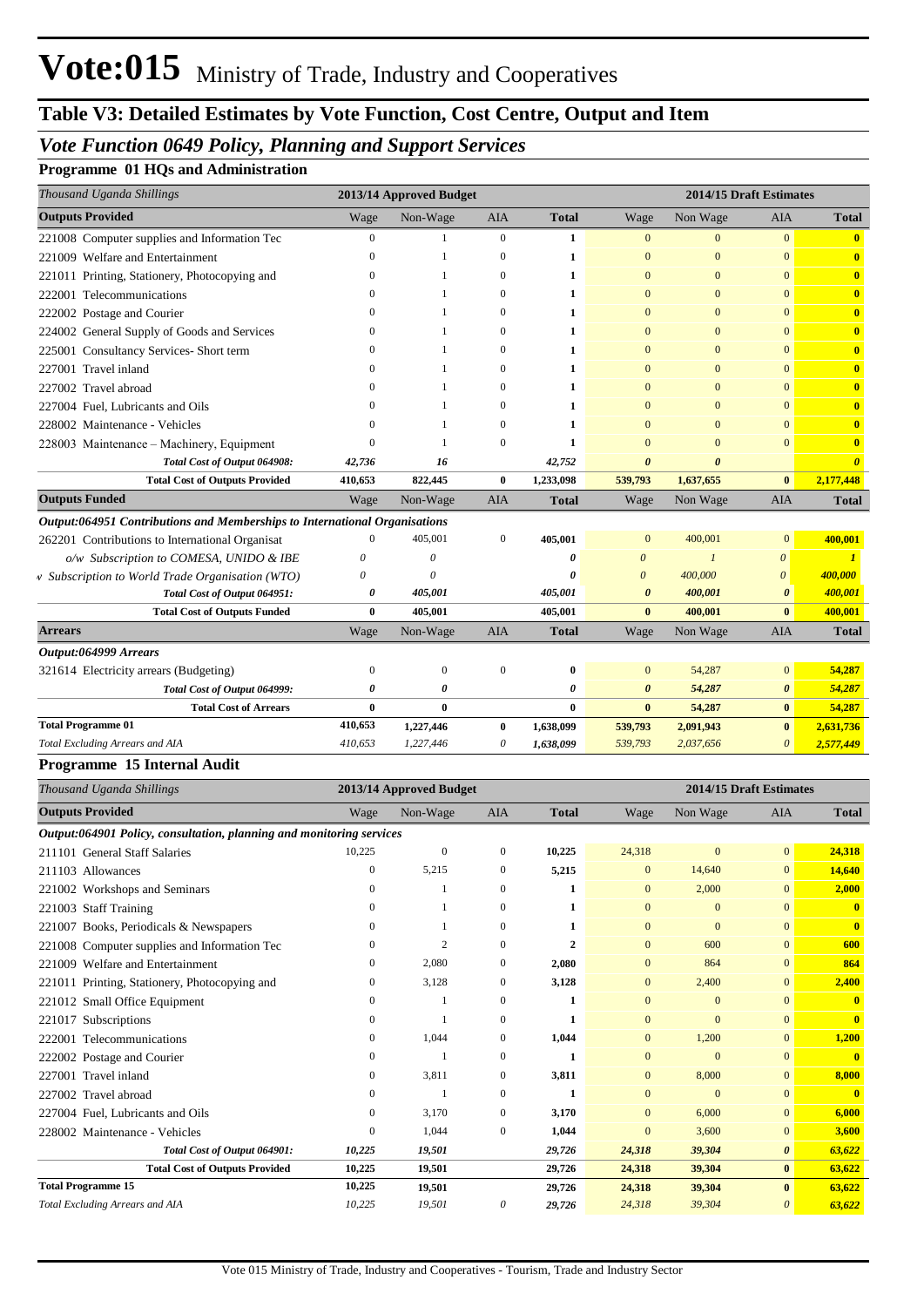## **Table V3: Detailed Estimates by Vote Function, Cost Centre, Output and Item**

## *Vote Function 0649 Policy, Planning and Support Services*

#### **Programme 17 Policy and Planning**

| Thousand Uganda Shillings                                            |              | 2013/14 Approved Budget |              |              | 2014/15 Draft Estimates |                |                |              |  |
|----------------------------------------------------------------------|--------------|-------------------------|--------------|--------------|-------------------------|----------------|----------------|--------------|--|
| <b>Outputs Provided</b>                                              | Wage         | Non-Wage                | <b>AIA</b>   | <b>Total</b> | Wage                    | Non Wage       | <b>AIA</b>     | <b>Total</b> |  |
| Output:064901 Policy, consultation, planning and monitoring services |              |                         |              |              |                         |                |                |              |  |
| 211101 General Staff Salaries                                        |              | $\mathbf{0}$            | $\Omega$     | 0            | 121,616                 | $\overline{0}$ | $\overline{0}$ | 121,616      |  |
| 211103 Allowances                                                    | 0            | 0                       | $\mathbf{0}$ | 0            | $\mathbf{0}$            | 75,000         | $\overline{0}$ | 75,000       |  |
| 221002 Workshops and Seminars                                        | 0            | $\Omega$                | $\left($     | 0            | $\mathbf{0}$            | 90,001         | $\overline{0}$ | 90,001       |  |
| 221008 Computer supplies and Information Tec                         | 0            | 0                       | 0            | 0            | $\mathbf{0}$            | 3,600          | $\overline{0}$ | 3,600        |  |
| 221009 Welfare and Entertainment                                     | 0            | 0                       | $\Omega$     | 0            | $\mathbf{0}$            | 5,184          | $\overline{0}$ | 5,184        |  |
| 221011 Printing, Stationery, Photocopying and                        | 0            | $\Omega$                | $\Omega$     | 0            | $\mathbf{0}$            | 19,800         | $\overline{0}$ | 19,800       |  |
| Telecommunications<br>222001                                         | 0            | 0                       | 0            | 0            | $\mathbf{0}$            | 3,600          | $\overline{0}$ | 3,600        |  |
| Travel inland<br>227001                                              | 0            | $\Omega$                | $\Omega$     | 0            | $\mathbf{0}$            | 40,620         | $\overline{0}$ | 40,620       |  |
| 227002 Travel abroad                                                 |              | $\Omega$                | $\theta$     | 0            | $\Omega$                | 3,490          | $\overline{0}$ | 3,490        |  |
| 227004 Fuel, Lubricants and Oils                                     | 0            | $\Omega$                | 0            | 0            | $\Omega$                | 28,800         | $\overline{0}$ | 28,800       |  |
| 228002 Maintenance - Vehicles                                        | 0            | $\Omega$                | $\Omega$     | 0            | $\Omega$                | 7,200          | $\overline{0}$ | 7,200        |  |
| Total Cost of Output 064901:                                         | 0            | 0                       |              | 0            | 121,616                 | 277,295        | $\theta$       | 398,911      |  |
| Output:064908 Research, Information and Statistical Services         |              |                         |              |              |                         |                |                |              |  |
| 221002 Workshops and Seminars                                        | $\mathbf{0}$ | $\mathbf{0}$            | $\Omega$     | 0            | $\overline{0}$          | 18,480         | $\overline{0}$ | 18,480       |  |
| Total Cost of Output 064908:                                         | 0            | 0                       |              | 0            | $\boldsymbol{\theta}$   | 18,480         | 0              | 18,480       |  |
| <b>Total Cost of Outputs Provided</b>                                | 0            | $\bf{0}$                |              | $\bf{0}$     | 121,616                 | 295,775        | $\bf{0}$       | 417,391      |  |
| <b>Total Programme 17</b>                                            | 0            | $\bf{0}$                |              | 0            | 121,616                 | 295,775        | $\bf{0}$       | 417,391      |  |
| Total Excluding Arrears and AIA                                      | 0            | 0                       | $\theta$     | 0            | 121,616                 | 295,775        | $\theta$       | 417,391      |  |
| <b>Development Budget Estimates</b>                                  |              |                         |              |              |                         |                |                |              |  |

#### **Project 0248 Government Purchases and Taxes**

| Thousand Uganda Shillings               |                                                                      | 2013/14 Approved Budget<br>2014/15 Draft Estimates |                   |                  |              |                       |                       |                |                         |
|-----------------------------------------|----------------------------------------------------------------------|----------------------------------------------------|-------------------|------------------|--------------|-----------------------|-----------------------|----------------|-------------------------|
| <b>Outputs Provided</b>                 |                                                                      |                                                    | GoU External Fin. | <b>AIA</b>       | <b>Total</b> |                       | GoU External Fin.     | AIA            | <b>Total</b>            |
|                                         | Output:064901 Policy, consultation, planning and monitoring services |                                                    |                   |                  |              |                       |                       |                |                         |
| 211103 Allowances                       |                                                                      | 1,000                                              | $\boldsymbol{0}$  | $\boldsymbol{0}$ | 1,000        | $\mathbf{0}$          | $\mathbf{0}$          | $\overline{0}$ | $\bf{0}$                |
| 221001 Advertising and Public Relations |                                                                      | 1                                                  | $\mathbf{0}$      | $\mathbf{0}$     | $\mathbf{1}$ | $\mathbf{0}$          | $\overline{0}$        | $\mathbf{0}$   | $\mathbf{0}$            |
| 221002 Workshops and Seminars           |                                                                      | 1,000                                              | 0                 | $\mathbf{0}$     | 1,000        | $\mathbf{0}$          | $\mathbf{0}$          | $\Omega$       | $\mathbf{0}$            |
| 221003 Staff Training                   |                                                                      | 1                                                  | $\Omega$          | $\mathbf{0}$     | 1            | $\mathbf{0}$          | $\mathbf{0}$          | $\Omega$       | $\mathbf{0}$            |
|                                         | 221005 Hire of Venue (chairs, projector, etc)                        | 2,000                                              | 0                 | $\mathbf{0}$     | 2,000        | $\mathbf{0}$          | $\mathbf{0}$          | $\mathbf{0}$   | $\overline{\mathbf{0}}$ |
| 221007 Books, Periodicals & Newspapers  |                                                                      | 1                                                  | 0                 | $\mathbf{0}$     | 1            | $\mathbf{0}$          | $\overline{0}$        | $\mathbf{0}$   | $\bf{0}$                |
| 221009 Welfare and Entertainment        |                                                                      | 5,000                                              | 0                 | $\mathbf{0}$     | 5,000        | $\mathbf{0}$          | $\overline{0}$        | $\Omega$       | $\bf{0}$                |
|                                         | 221011 Printing, Stationery, Photocopying and                        | 10,000                                             | $\mathbf{0}$      | $\mathbf{0}$     | 10,000       | $\mathbf{0}$          | $\mathbf{0}$          | $\mathbf{0}$   | $\mathbf{0}$            |
| 221012 Small Office Equipment           |                                                                      | 4,500                                              | 0                 | $\mathbf{0}$     | 4,500        | $\mathbf{0}$          | $\overline{0}$        | $\mathbf{0}$   | $\bf{0}$                |
| 222001 Telecommunications               |                                                                      | 1,000                                              | 0                 | $\boldsymbol{0}$ | 1,000        | $\mathbf{0}$          | $\mathbf{0}$          | $\mathbf{0}$   | $\mathbf{0}$            |
| 222002 Postage and Courier              |                                                                      | 10                                                 | $\Omega$          | $\Omega$         | 10           | $\mathbf{0}$          | $\overline{0}$        | $\Omega$       | $\bf{0}$                |
|                                         | 224002 General Supply of Goods and Services                          | $\mathbf{1}$                                       | $\overline{0}$    | $\mathbf{0}$     | 1            | $\mathbf{0}$          | $\overline{0}$        | $\Omega$       | $\overline{\mathbf{0}}$ |
| 225001 Consultancy Services- Short term |                                                                      | 1                                                  | $\mathbf{0}$      | $\mathbf{0}$     | 1            | $\mathbf{0}$          | $\mathbf{0}$          | $\Omega$       | $\mathbf{0}$            |
| 227001 Travel inland                    |                                                                      | 5,500                                              | 0                 | $\mathbf{0}$     | 5,500        | $\mathbf{0}$          | $\overline{0}$        | $\mathbf{0}$   | $\mathbf{0}$            |
| 227002 Travel abroad                    |                                                                      | 5,000                                              | $\Omega$          | $\mathbf{0}$     | 5,000        | $\mathbf{0}$          | $\mathbf{0}$          | $\Omega$       | $\mathbf{0}$            |
| 227004 Fuel, Lubricants and Oils        |                                                                      | 66,944                                             | 0                 | $\mathbf{0}$     | 66,944       | $\mathbf{0}$          | $\overline{0}$        | $\mathbf{0}$   | $\overline{\mathbf{0}}$ |
| 228001 Maintenance - Civil              |                                                                      | $\mathbf{1}$                                       | $\mathbf{0}$      | $\mathbf{0}$     | $\mathbf{1}$ | $\mathbf{0}$          | $\overline{0}$        | $\mathbf{0}$   | $\mathbf{0}$            |
| 228002 Maintenance - Vehicles           |                                                                      | 42,500                                             | $\mathbf{0}$      | $\boldsymbol{0}$ | 42,500       | $\mathbf{0}$          | $\mathbf{0}$          | $\Omega$       | $\mathbf{0}$            |
|                                         | 228003 Maintenance – Machinery, Equipment                            | 3,985                                              | $\mathbf{0}$      | $\mathbf{0}$     | 3,985        | $\mathbf{0}$          | $\overline{0}$        | $\mathbf{0}$   | $\mathbf{0}$            |
|                                         | Total Cost of Output 064901:                                         | 148,445                                            | 0                 |                  | 148,445      | $\boldsymbol{\theta}$ | $\boldsymbol{\theta}$ |                | $\boldsymbol{\theta}$   |
|                                         | Output:064902 Sector Coordination and Administrative Services        |                                                    |                   |                  |              |                       |                       |                |                         |
| 211103 Allowances                       |                                                                      | 10,000                                             | $\boldsymbol{0}$  | $\boldsymbol{0}$ | 10,000       | $\mathbf{0}$          | $\mathbf{0}$          | $\mathbf{0}$   | $\mathbf{0}$            |
| 221001 Advertising and Public Relations |                                                                      | 1,000                                              | $\mathbf{0}$      | $\boldsymbol{0}$ | 1,000        | $\mathbf{0}$          | $\mathbf{0}$          | $\mathbf{0}$   | $\mathbf{0}$            |
| 221002 Workshops and Seminars           |                                                                      | 4,000                                              | $\Omega$          | $\mathbf{0}$     | 4,000        | $\mathbf{0}$          | $\Omega$              | $\Omega$       | $\mathbf{0}$            |
| 221003 Staff Training                   |                                                                      | $\mathbf{1}$                                       | $\overline{0}$    | $\mathbf{0}$     | 1            | $\mathbf{0}$          | $\overline{0}$        | $\mathbf{0}$   | $\bf{0}$                |
|                                         | 221005 Hire of Venue (chairs, projector, etc)                        | $\mathbf{1}$                                       | $\overline{0}$    | $\mathbf{0}$     | 1            | $\mathbf{0}$          | $\mathbf{0}$          | $\mathbf{0}$   | $\overline{\mathbf{0}}$ |
| 221007 Books, Periodicals & Newspapers  |                                                                      | 6,000                                              | 0                 | $\boldsymbol{0}$ | 6,000        | $\mathbf{0}$          | $\mathbf{0}$          | $\mathbf{0}$   | $\overline{\mathbf{0}}$ |
|                                         | 221008 Computer supplies and Information Tec                         | 1                                                  | $\Omega$          | $\mathbf{0}$     | 1            | $\mathbf{0}$          | $\Omega$              | $\Omega$       | $\bf{0}$                |
| 221009 Welfare and Entertainment        |                                                                      | 7,000                                              | $\Omega$          | $\mathbf{0}$     | 7,000        | $\mathbf{0}$          | $\mathbf{0}$          | $\Omega$       | $\overline{\mathbf{0}}$ |
|                                         | 221011 Printing, Stationery, Photocopying and                        | 3,000                                              | $\overline{0}$    | $\mathbf{0}$     | 3,000        | $\mathbf{0}$          | $\overline{0}$        | $\mathbf{0}$   | $\mathbf{0}$            |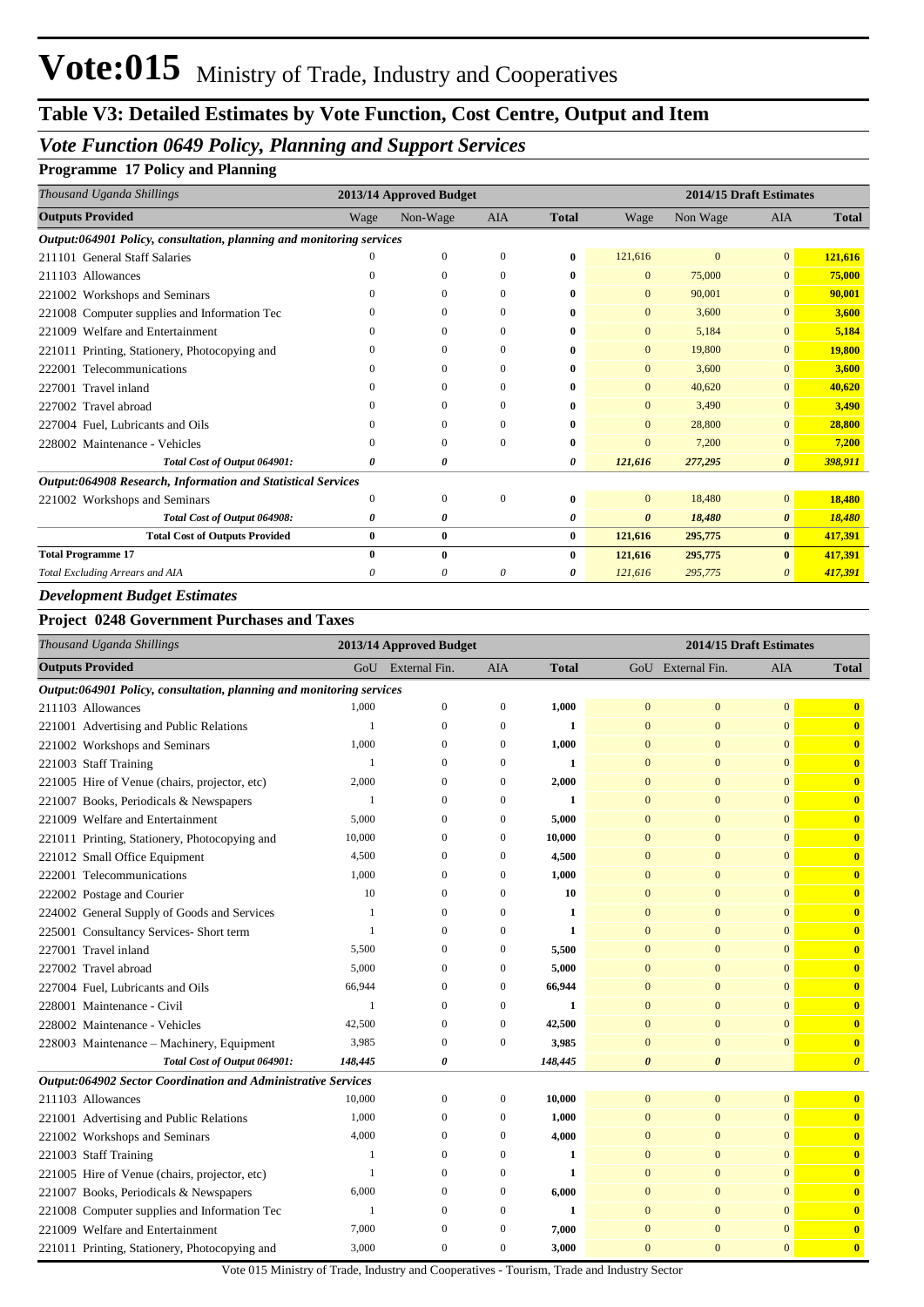# **Table V3: Detailed Estimates by Vote Function, Cost Centre, Output and Item**

## *Vote Function 0649 Policy, Planning and Support Services*

**Project 0248 Government Purchases and Taxes**

| Thousand Uganda Shillings                                                 |                                                                        | 2013/14 Approved Budget      |                              |              |                              | 2014/15 Draft Estimates      |                              |                              |
|---------------------------------------------------------------------------|------------------------------------------------------------------------|------------------------------|------------------------------|--------------|------------------------------|------------------------------|------------------------------|------------------------------|
| <b>Outputs Provided</b>                                                   | GoU                                                                    | External Fin.                | AIA                          | <b>Total</b> |                              | GoU External Fin.            | AIA                          | <b>Total</b>                 |
| 221012 Small Office Equipment                                             | 5,000                                                                  | $\boldsymbol{0}$             | $\boldsymbol{0}$             | 5,000        | $\mathbf{0}$                 | $\bf{0}$                     | $\mathbf{0}$                 | $\mathbf{0}$                 |
| 221016 IFMS Recurrent costs                                               | -1                                                                     | $\boldsymbol{0}$             | $\mathbf{0}$                 | 1            | $\mathbf{0}$                 | $\mathbf{0}$                 | $\mathbf{0}$                 | $\bf{0}$                     |
| 221017 Subscriptions                                                      | -1                                                                     | $\mathbf{0}$                 | $\mathbf{0}$                 | 1            | $\mathbf{0}$                 | $\mathbf{0}$                 | $\mathbf{0}$                 | $\mathbf{0}$                 |
| 222001 Telecommunications                                                 | 1,200                                                                  | $\mathbf{0}$                 | $\boldsymbol{0}$             | 1,200        | $\mathbf{0}$                 | $\mathbf{0}$                 | $\mathbf{0}$                 | $\mathbf{0}$                 |
| 222002 Postage and Courier                                                | 1,000                                                                  | $\mathbf{0}$                 | $\mathbf{0}$                 | 1,000        | $\mathbf{0}$                 | $\mathbf{0}$                 | $\mathbf{0}$                 | $\mathbf{0}$                 |
| 223003 Rent – (Produced Assets) to private enti                           | -1                                                                     | $\mathbf{0}$                 | $\mathbf{0}$                 | 1            | $\mathbf{0}$                 | $\mathbf{0}$                 | $\mathbf{0}$                 | $\mathbf{0}$                 |
| 223004 Guard and Security services                                        | 1                                                                      | $\Omega$                     | $\mathbf{0}$                 | 1            | $\mathbf{0}$                 | $\mathbf{0}$                 | $\mathbf{0}$                 | $\mathbf{0}$                 |
| 224002 General Supply of Goods and Services                               | 10,799                                                                 | $\mathbf{0}$                 | 0                            | 10,799       | $\mathbf{0}$                 | $\mathbf{0}$                 | $\mathbf{0}$                 | $\mathbf{0}$                 |
| 225001 Consultancy Services- Short term                                   | -1                                                                     | $\mathbf{0}$                 | $\mathbf{0}$                 | 1            | $\mathbf{0}$                 | $\mathbf{0}$                 | $\mathbf{0}$                 | $\mathbf{0}$                 |
| 227001 Travel inland                                                      | 16,700                                                                 | $\mathbf{0}$                 | $\mathbf{0}$                 | 16,700       | $\mathbf{0}$                 | $\mathbf{0}$                 | $\mathbf{0}$                 | $\mathbf{0}$                 |
| 227002 Travel abroad                                                      | 6,000                                                                  | $\mathbf{0}$                 | $\mathbf{0}$                 | 6,000        | $\mathbf{0}$                 | $\mathbf{0}$                 | $\mathbf{0}$                 | $\mathbf{0}$                 |
| 227004 Fuel, Lubricants and Oils                                          | 52,000                                                                 | $\mathbf{0}$                 | $\mathbf{0}$                 | 52,000       | $\mathbf{0}$                 | $\mathbf{0}$                 | $\mathbf{0}$                 | $\bf{0}$                     |
| 228001 Maintenance - Civil                                                | 10,357                                                                 | $\mathbf{0}$                 | $\mathbf{0}$                 | 10,357       | 27,594                       | $\mathbf{0}$                 | $\mathbf{0}$                 | 27,594                       |
| 228002 Maintenance - Vehicles                                             | 22,529                                                                 | $\mathbf{0}$                 | $\mathbf{0}$                 | 22,529       | $\mathbf{0}$                 | $\mathbf{0}$                 | $\mathbf{0}$                 | $\mathbf{0}$                 |
| 228003 Maintenance - Machinery, Equipment                                 | 1,000                                                                  | $\mathbf{0}$                 | $\mathbf{0}$                 | 1,000        | $\mathbf{0}$                 | $\mathbf{0}$                 | $\mathbf{0}$                 | $\mathbf{0}$                 |
| 228004 Maintenance – Other                                                | 1                                                                      | $\mathbf{0}$                 | $\mathbf{0}$                 | 1            | $\mathbf{0}$                 | $\mathbf{0}$                 | $\mathbf{0}$                 | $\bf{0}$                     |
| Total Cost of Output 064902:                                              | 157,594                                                                | 0                            |                              | 157,594      | 27,594                       | $\boldsymbol{\theta}$        | $\boldsymbol{\theta}$        | 27,594                       |
| Output:064903 Ministerial Support Services                                |                                                                        |                              |                              |              |                              |                              |                              |                              |
| 211103 Allowances                                                         | -1                                                                     | $\boldsymbol{0}$             | 0                            | 1            | $\mathbf{0}$                 | $\mathbf{0}$                 | $\mathbf{0}$                 | $\mathbf{0}$                 |
| 213001 Medical expenses (To employees)                                    | -1                                                                     | $\mathbf{0}$                 | $\mathbf{0}$                 | 1            | $\mathbf{0}$                 | $\mathbf{0}$                 | $\mathbf{0}$                 | $\mathbf{0}$                 |
| 213002 Incapacity, death benefits and funeral e                           | -1                                                                     | $\mathbf{0}$                 | $\mathbf{0}$                 | 1            | $\mathbf{0}$                 | $\mathbf{0}$                 | $\mathbf{0}$                 | $\mathbf{0}$                 |
| 221001 Advertising and Public Relations                                   | -1                                                                     | $\Omega$                     | $\mathbf{0}$                 | 1            | $\mathbf{0}$                 | $\mathbf{0}$                 | $\mathbf{0}$                 | $\mathbf{0}$                 |
| 221002 Workshops and Seminars                                             | -1                                                                     | $\Omega$                     | $\mathbf{0}$                 | 1            | $\mathbf{0}$                 | $\mathbf{0}$                 | $\mathbf{0}$                 | $\mathbf{0}$                 |
| 221003 Staff Training                                                     | -1                                                                     | $\mathbf{0}$                 | $\mathbf{0}$                 | 1            | $\mathbf{0}$                 | $\mathbf{0}$                 | $\mathbf{0}$                 | $\mathbf{0}$                 |
| 221005 Hire of Venue (chairs, projector, etc)                             |                                                                        | $\mathbf{0}$                 | $\mathbf{0}$                 | 1            | $\mathbf{0}$                 | $\mathbf{0}$                 | $\mathbf{0}$                 | $\mathbf{0}$                 |
| 221007 Books, Periodicals & Newspapers                                    | -1                                                                     | $\mathbf{0}$                 | $\mathbf{0}$                 | 1            | $\mathbf{0}$                 | $\mathbf{0}$                 | $\mathbf{0}$                 | $\mathbf{0}$                 |
| 221008 Computer supplies and Information Tec                              | -1                                                                     | $\mathbf{0}$                 | $\mathbf{0}$                 | 1            | $\mathbf{0}$                 | $\mathbf{0}$                 | $\mathbf{0}$                 | $\mathbf{0}$                 |
| 221009 Welfare and Entertainment                                          | -1<br>-1                                                               | $\mathbf{0}$<br>$\mathbf{0}$ | $\mathbf{0}$<br>$\mathbf{0}$ | 1            | $\mathbf{0}$<br>$\mathbf{0}$ | $\mathbf{0}$<br>$\mathbf{0}$ | $\mathbf{0}$<br>$\mathbf{0}$ | $\mathbf{0}$                 |
| 221011 Printing, Stationery, Photocopying and                             | -1                                                                     | $\Omega$                     | $\mathbf{0}$                 | 1            | $\mathbf{0}$                 | $\mathbf{0}$                 | $\mathbf{0}$                 | $\mathbf{0}$                 |
| 221012 Small Office Equipment                                             | -1                                                                     | $\Omega$                     | $\mathbf{0}$                 | 1<br>1       | $\mathbf{0}$                 | $\mathbf{0}$                 | $\mathbf{0}$                 | $\mathbf{0}$<br>$\mathbf{0}$ |
| 221016 IFMS Recurrent costs                                               |                                                                        | $\Omega$                     | $\Omega$                     | 1            | $\mathbf{0}$                 | $\mathbf{0}$                 | $\mathbf{0}$                 | $\mathbf{0}$                 |
| 222001 Telecommunications                                                 |                                                                        | $\Omega$                     | $\mathbf{0}$                 | 1            | $\mathbf{0}$                 | $\mathbf{0}$                 | $\mathbf{0}$                 | $\mathbf{0}$                 |
| 222002 Postage and Courier<br>222003 Information and communications techn | -1                                                                     | $\mathbf{0}$                 | $\mathbf{0}$                 | 1            | $\overline{0}$               | $\mathbf{0}$                 | $\mathbf{0}$                 | $\mathbf{0}$                 |
| 223004 Guard and Security services                                        |                                                                        | $\mathbf{0}$                 | $\Omega$                     | 1            | $\overline{0}$               | $\mathbf{0}$                 | $\overline{0}$               | $\overline{\mathbf{0}}$      |
| 224002 General Supply of Goods and Services                               | -1                                                                     | $\boldsymbol{0}$             | $\boldsymbol{0}$             | 1            | $\mathbf{0}$                 | $\mathbf{0}$                 | $\mathbf{0}$                 | $\mathbf{0}$                 |
| 225001 Consultancy Services- Short term                                   | 1                                                                      | $\mathbf{0}$                 | $\mathbf{0}$                 | 1            | $\mathbf{0}$                 | $\mathbf{0}$                 | $\overline{0}$               | $\mathbf{0}$                 |
| 227001 Travel inland                                                      | -1                                                                     | $\mathbf{0}$                 | 0                            | 1            | $\mathbf{0}$                 | $\mathbf{0}$                 | $\mathbf{0}$                 | $\mathbf{0}$                 |
| 227002 Travel abroad                                                      | 1                                                                      | $\mathbf{0}$                 | 0                            | $\mathbf{1}$ | $\mathbf{0}$                 | $\mathbf{0}$                 | $\mathbf{0}$                 | $\overline{\mathbf{0}}$      |
| 227004 Fuel, Lubricants and Oils                                          | 50,000                                                                 | 0                            | 0                            | 50,000       | $\mathbf{0}$                 | $\mathbf{0}$                 | $\mathbf{0}$                 | $\overline{\mathbf{0}}$      |
| 228001 Maintenance - Civil                                                | 1                                                                      | $\Omega$                     | $\boldsymbol{0}$             | 1            | $\mathbf{0}$                 | $\mathbf{0}$                 | $\mathbf{0}$                 | $\mathbf{0}$                 |
| 228002 Maintenance - Vehicles                                             | 45,975                                                                 | $\Omega$                     | 0                            | 45,975       | $\mathbf{0}$                 | $\mathbf{0}$                 | $\mathbf{0}$                 | $\bf{0}$                     |
| 228003 Maintenance – Machinery, Equipment                                 | 1                                                                      | 0                            | 0                            | 1            | $\mathbf{0}$                 | $\mathbf{0}$                 | $\overline{0}$               | $\mathbf{0}$                 |
| 228004 Maintenance - Other                                                | -1                                                                     | $\mathbf{0}$                 | 0                            | 1            | $\mathbf{0}$                 | $\mathbf{0}$                 | $\overline{0}$               | $\overline{\mathbf{0}}$      |
| 273102 Incapacity, death benefits and funeral e                           | 1                                                                      | $\mathbf{0}$                 | $\mathbf{0}$                 | $\mathbf{1}$ | $\mathbf{0}$                 | $\mathbf{0}$                 | $\overline{0}$               | $\bf{0}$                     |
| Total Cost of Output 064903:                                              | 96,000                                                                 | 0                            |                              | 96,000       | $\boldsymbol{\theta}$        | $\boldsymbol{\theta}$        |                              | $\boldsymbol{\theta}$        |
| <b>Total Cost of Outputs Provided</b>                                     | 402,039                                                                | $\bf{0}$                     |                              | 402,039      | 27,594                       | $\bf{0}$                     | $\bf{0}$                     | 27,594                       |
| <b>Capital Purchases</b>                                                  | GoU                                                                    | External Fin.                | AIA                          | <b>Total</b> |                              | GoU External Fin.            | AIA                          | <b>Total</b>                 |
| Output:064972 Government Buildings and Administrative Infrastructure      |                                                                        |                              |                              |              |                              |                              |                              |                              |
| 312104 Other Structures                                                   | $\boldsymbol{0}$                                                       | $\boldsymbol{0}$             | $\boldsymbol{0}$             | $\bf{0}$     | 30,000                       | $\bf{0}$                     | $\mathbf{0}$                 | 30,000                       |
| 312105 Taxes on Buildings & Structures                                    | $\boldsymbol{0}$                                                       | $\boldsymbol{0}$             | $\boldsymbol{0}$             | $\bf{0}$     | 5,400                        | $\bf{0}$                     | $\mathbf{0}$                 | 5,400                        |
| Total Cost of Output 064972:                                              | $\boldsymbol{\theta}$                                                  | 0                            |                              | 0            | 35,400                       | $\boldsymbol{\theta}$        | $\boldsymbol{\theta}$        | 35,400                       |
|                                                                           | Output:064975 Purchase of Motor Vehicles and Other Transport Equipment |                              |                              |              |                              |                              |                              |                              |
| 231004 Transport equipment                                                | $\mathbf{1}$                                                           | $\boldsymbol{0}$             | $\boldsymbol{0}$             | $\mathbf{1}$ | 420,000                      | $\bf{0}$                     | $\overline{0}$               | 420,000                      |
| 312204 Taxes on Machinery, Furniture & Vehi                               | $\boldsymbol{0}$                                                       | $\boldsymbol{0}$             | $\boldsymbol{0}$             | $\bf{0}$     | 199,500                      | $\boldsymbol{0}$             | $\mathbf{0}$                 | 199,500                      |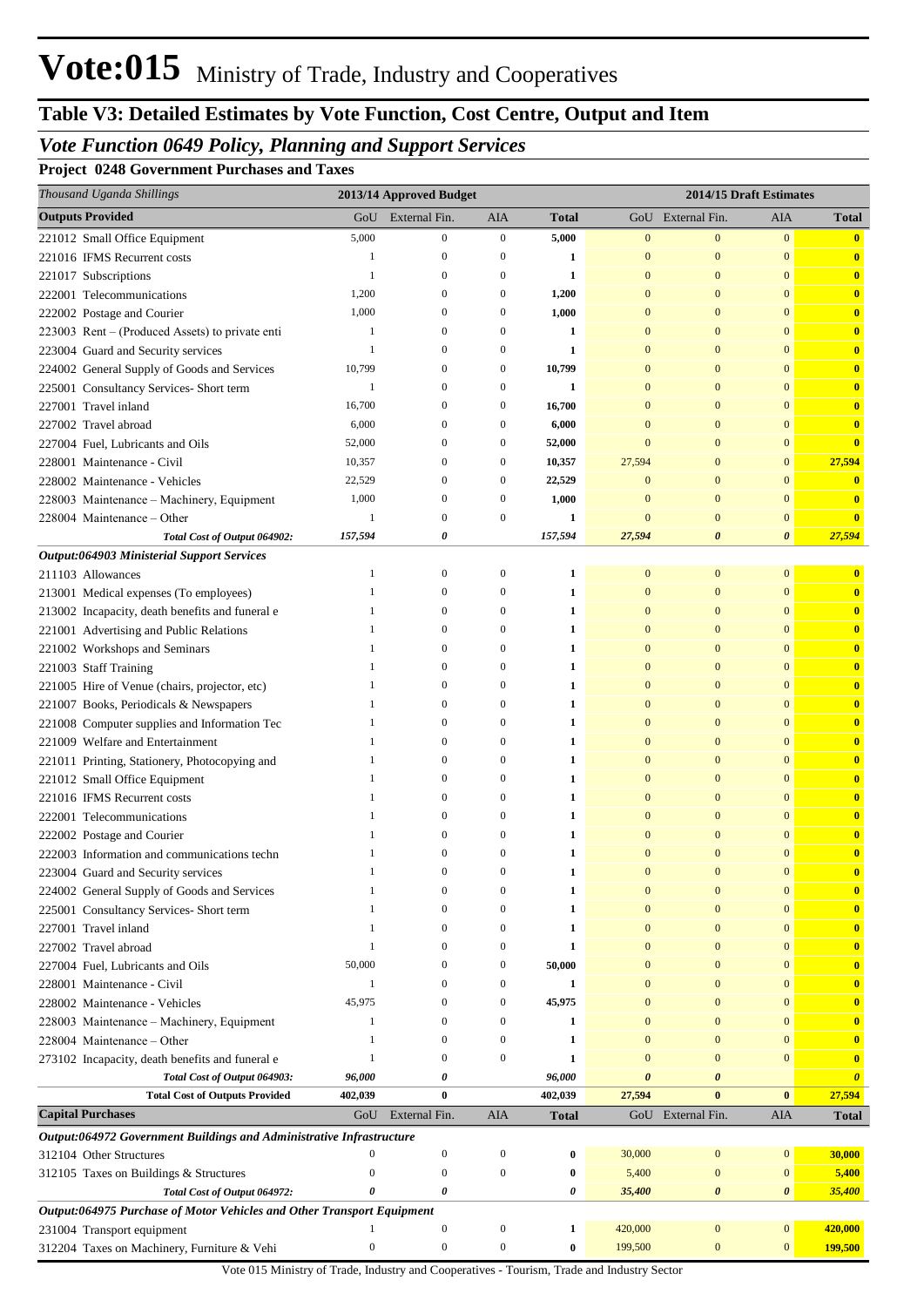## *Vote Function 0649 Policy, Planning and Support Services*

**Project 0248 Government Purchases and Taxes**

| Thousand Uganda Shillings                                               |            | 2013/14 Approved Budget |              |              |                       | 2014/15 Draft Estimates |                       |                       |
|-------------------------------------------------------------------------|------------|-------------------------|--------------|--------------|-----------------------|-------------------------|-----------------------|-----------------------|
| <b>Capital Purchases</b>                                                | GoU        | External Fin.           | AIA          | <b>Total</b> |                       | GoU External Fin.       | <b>AIA</b>            | <b>Total</b>          |
| Total Cost of Output 064975:                                            |            | $\boldsymbol{\theta}$   |              | 1            | 619,500               | $\boldsymbol{\theta}$   | $\boldsymbol{\theta}$ | 619,500               |
| Output:064976 Purchase of Office and ICT Equipment, including Software  |            |                         |              |              |                       |                         |                       |                       |
| 231005 Machinery and equipment                                          | 138,000    | $\mathbf{0}$            | $\mathbf{0}$ | 138,000      | 18,401                | $\overline{0}$          | $\mathbf{0}$          | 18,401                |
| 312105 Taxes on Buildings & Structures                                  | $\Omega$   | $\mathbf{0}$            | $\mathbf{0}$ | $\bf{0}$     | 1,962                 | $\overline{0}$          | $\mathbf{0}$          | 1,962                 |
| 312206 Gross Tax                                                        | 300,000    | $\Omega$                | $\mathbf{0}$ | 300,000      | $\Omega$              | $\Omega$                | $\mathbf{0}$          | $\mathbf{0}$          |
| Total Cost of Output 064976:                                            | 438,000    | 0                       | 0            | 438,000      | 20,363                | 0                       | $\boldsymbol{\theta}$ | 20,363                |
| Output:064977 Purchase of Specialised Machinery & Equipment             |            |                         |              |              |                       |                         |                       |                       |
| 312206 Gross Tax                                                        | 500,000    | $\mathbf{0}$            | $\mathbf{0}$ | 500,000      | $\Omega$              | $\overline{0}$          | $\mathbf{0}$          | $\mathbf{0}$          |
| Total Cost of Output 064977:                                            | 500,000    | 0                       | 0            | 500,000      | $\boldsymbol{\theta}$ | $\boldsymbol{\theta}$   |                       | $\boldsymbol{\theta}$ |
| Output:064978 Purchase of Office and Residential Furniture and Fittings |            |                         |              |              |                       |                         |                       |                       |
| 231006 Furniture and fittings (Depreciation)                            | 43,400     | $\mathbf{0}$            | $\mathbf{0}$ | 43,400       | 20,000                | $\mathbf{0}$            | $\overline{0}$        | 20,000                |
| 312105 Taxes on Buildings & Structures                                  | $\Omega$   | $\mathbf{0}$            | $\mathbf{0}$ | $\bf{0}$     | 3,600                 | $\bf{0}$                | $\mathbf{0}$          | 3,600                 |
| 312206 Gross Tax                                                        | 200,000    | $\mathbf{0}$            | $\Omega$     | 200,000      | $\Omega$              | $\overline{0}$          | $\mathbf{0}$          | $\mathbf{0}$          |
| Total Cost of Output 064978:                                            | 243,400    | O                       | 0            | 243,400      | 23,600                | 0                       | $\boldsymbol{\theta}$ | 23,600                |
| <b>Total Cost of Capital Purchases</b>                                  | 1,181,401  | $\bf{0}$                | $\bf{0}$     | 1,181,401    | 698,863               | $\bf{0}$                | $\bf{0}$              | 698,863               |
| <b>Total Project 0248</b>                                               | 1,583,440  | $\mathbf{0}$            | $\mathbf{0}$ | 1,583,440    | 726,457               | $\bf{0}$                | $\mathbf{0}$          | 726,457               |
| Total Excluding Taxes, Arrears and AIA                                  | 583,440    | 0                       | 0            | 583,440      | 515,995               | $\theta$                | $\theta$              | 515,995               |
| Thousand Uganda Shillings                                               |            | 2013/14 Approved Budget |              |              |                       | 2014/15 Draft Estimates |                       |                       |
|                                                                         |            | GoU External Fin.       | <b>AIA</b>   | <b>Total</b> |                       | GoU External Fin.       | <b>AIA</b>            | <b>Total</b>          |
| <b>Total Vote Function 49</b>                                           | 3,251,265  | $\bf{0}$                | $\bf{0}$     | 3,251,265    | 3,839,206             |                         | $\mathbf{0}$          | 3,839,206             |
| Total Excluding Taxes, Arrears and AIA                                  | 2,251,265  | 0                       | 0            | 2,251,265    | 3,574,457             |                         | $\theta$              | 3,574,457             |
| <b>Grand Total Vote 015</b>                                             | 14,252,210 | 2,948,977               | 108,000      | 17,309,187   | 16,284,130            | 3,146,67                | $\bf{0}$              | 19,430,808            |
| Total Excluding Taxes, Arrears and AIA                                  | 13,011,134 | 2,948,977               | 0            | 15,960,111   | 15,594,145            | 3,146,67                | 0                     | 18,740,822            |

*\*\*\*where AIA is Appropriation in Aid*